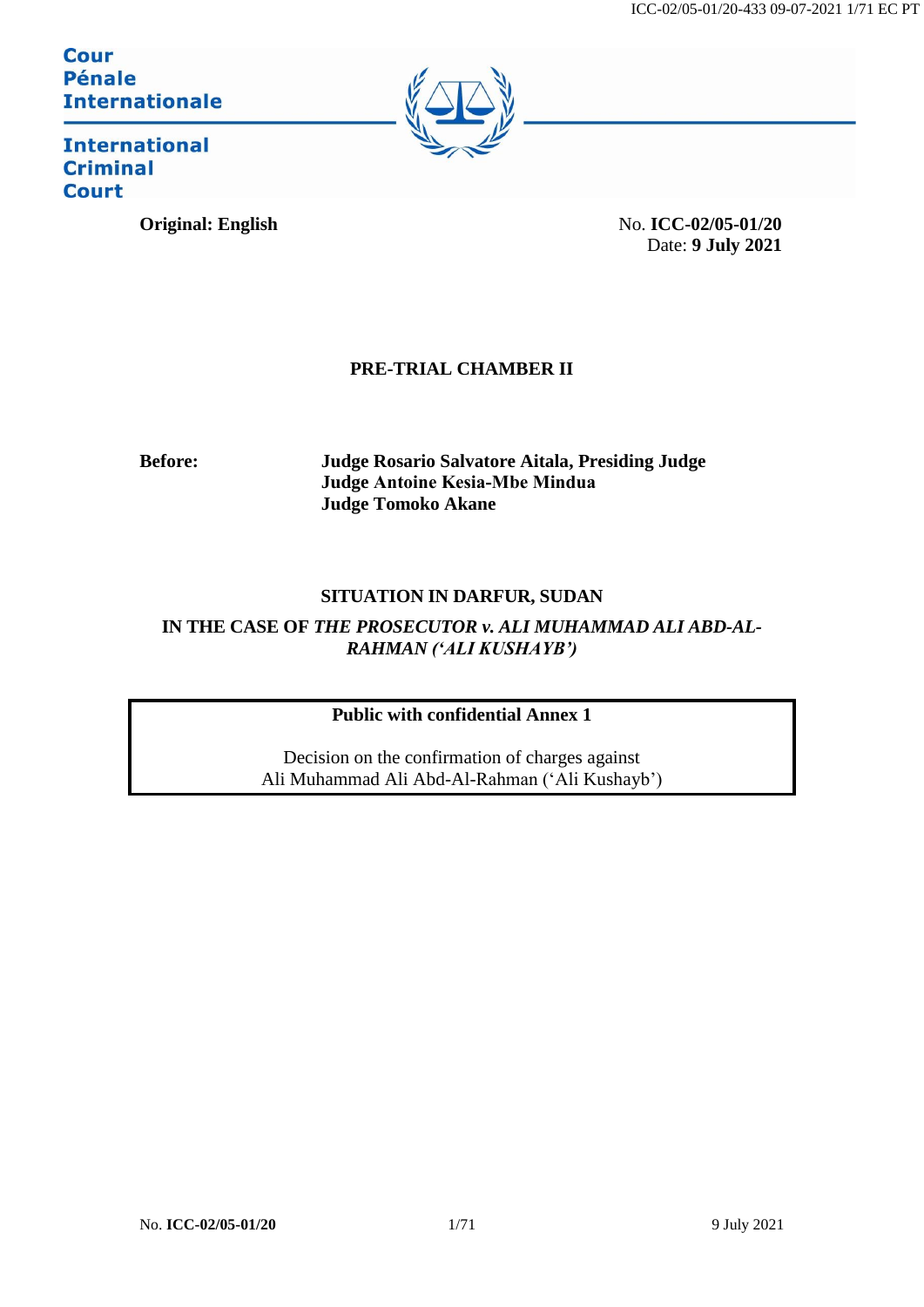**Decision to be notified in accordance with regulation 31 of the** *Regulations of the Court* **to:**

| The Office of the Prosecutor<br>Mr Karim A. A. Khan<br>Mr James Stewart                      | <b>Counsel for the Defence</b><br>Mr Cyril Laucci                       |  |
|----------------------------------------------------------------------------------------------|-------------------------------------------------------------------------|--|
| <b>Legal Representatives of Victims</b><br>Ms Amal Clooney<br>Mr Nasser Mohamed Amin Abdalla | <b>Legal Representatives of Applicants</b>                              |  |
| <b>Unrepresented Victims</b>                                                                 | <b>Unrepresented Applicants for</b><br><b>Participation/Reparations</b> |  |
| <b>The Office of Public Counsel</b><br>for Victims<br>Ms Paolina Massidda                    | <b>The Office of Public Counsel</b><br>for the Defence                  |  |
| <b>States Representatives</b>                                                                | <b>Amicus Curiae</b>                                                    |  |
| <b>REGISTRY</b>                                                                              |                                                                         |  |
| <b>Registrar</b><br>Mr Peter Lewis                                                           | <b>Counsel Support Section</b>                                          |  |

**Victims and Witnesses Unit Detention Section**

**Victims Participation and Reparations Section**

**Other**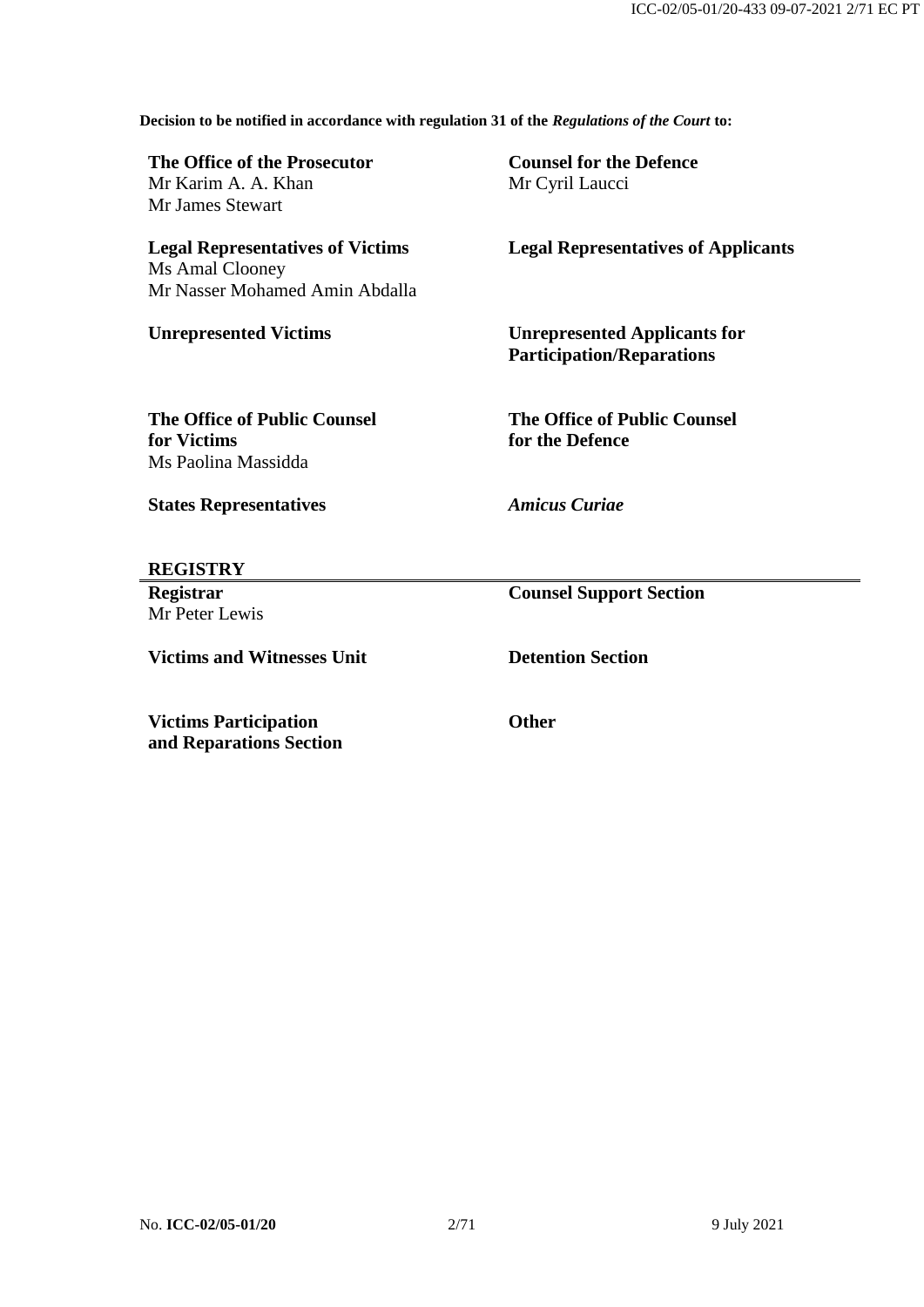| I.  |           |                                                                                                                                  |  |
|-----|-----------|----------------------------------------------------------------------------------------------------------------------------------|--|
| II. |           |                                                                                                                                  |  |
|     | A.        |                                                                                                                                  |  |
|     |           | Defence request for reclassification of a Registry report and<br>1.<br>communication of documents relating to Mr Abd-Al-Rahman's |  |
|     |           | Defence request alleging violation of disclosure obligations and for<br>2.                                                       |  |
|     |           | Defence request for leave to appeal the 'Decision on Defence requests<br>3.                                                      |  |
|     | <b>B.</b> | Objections and observations pursuant to rule 122(3) of the Rules 13                                                              |  |
|     |           | Request to exclude the Prosecutor's consolidated response 13<br>1.                                                               |  |
|     |           | 2.                                                                                                                               |  |
|     |           | Objection to the geographical scope of the charges  15<br>3.                                                                     |  |
|     |           | Objection to the inclusion of cumulative charges  16<br>4.                                                                       |  |
|     |           | 5.                                                                                                                               |  |
|     |           | Objections relating to the Prosecutor List of Evidence and the PCB17<br>6.                                                       |  |
| Ш.  |           |                                                                                                                                  |  |
|     | A.        |                                                                                                                                  |  |
|     | <b>B.</b> |                                                                                                                                  |  |
| IV. |           |                                                                                                                                  |  |
|     | A.        | Mr Abd-Al-Rahman's identity: the link between the nickname 'Ali Kushayb'                                                         |  |
|     | <b>B.</b> | Contextual elements of war crimes and crimes against humanity: the armed                                                         |  |
|     | C.        | Mr Abd-Al-Rahman's individual criminal responsibility32                                                                          |  |
|     |           | Mr Abd-Al-Rahman's status and role at the time relevant for the charges<br>1.                                                    |  |
|     |           | Grounds raised by the Defence to exclude Mr Abd-Al-Rahman's<br>2.                                                                |  |
|     | D.        | Crimes committed in Kodoom, Bindisi and surrounding areas between 15 and                                                         |  |
|     | E.        | Crimes committed in Mukjar and surrounding areas between the end of                                                              |  |
|     | F.        | Crimes committed in Deleig and surrounding areas between 5 and 7 March                                                           |  |
| V.  |           | Running of the time limit to apply for leave to appeal this decision and transfer of                                             |  |
|     |           |                                                                                                                                  |  |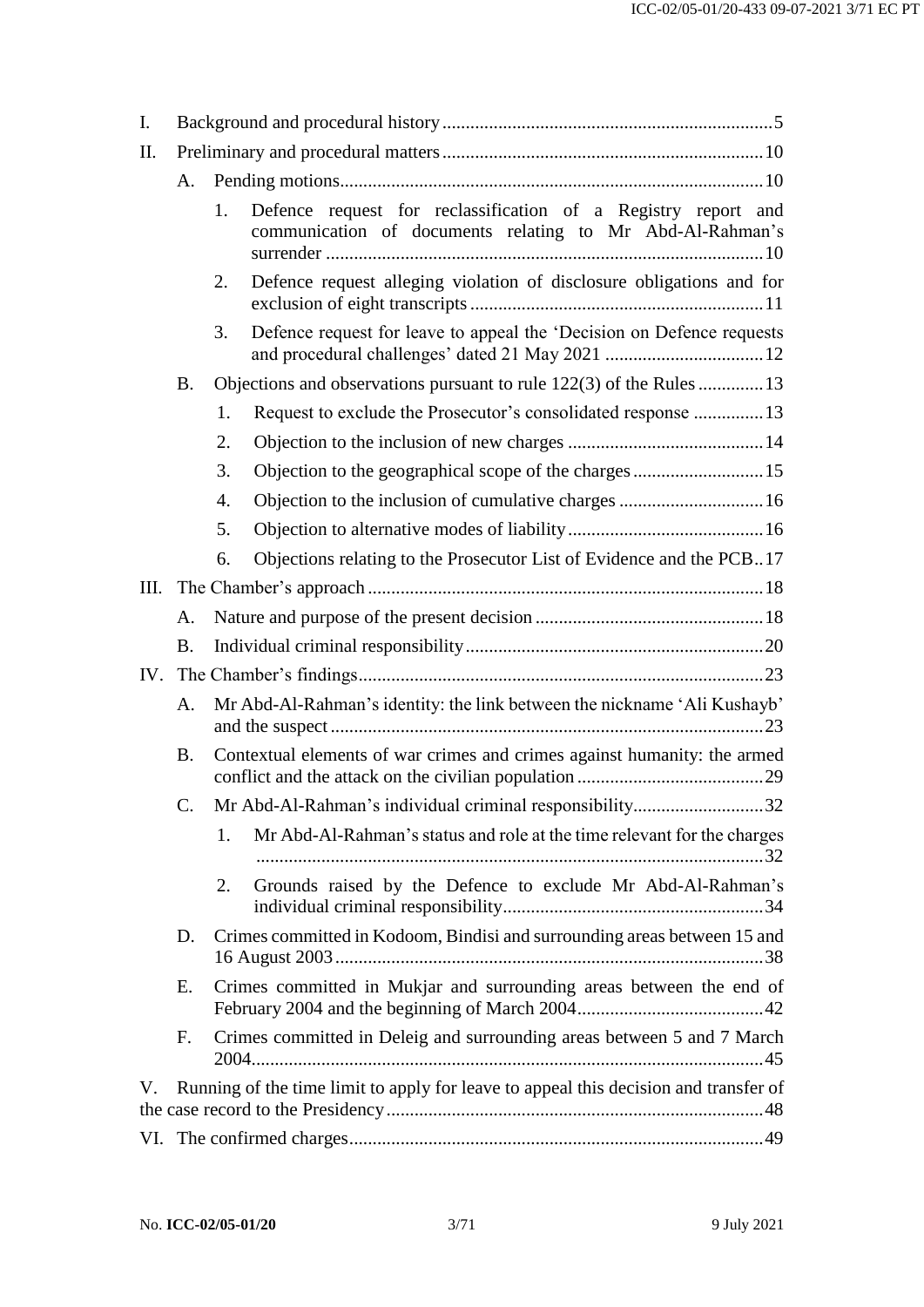**PRE-TRIAL CHAMBER II** of the International Criminal Court issues, pursuant to article 61(7) of the Rome Statute (the 'Statute'), this Decision on the confirmation of charges against Mr Ali Muhammad Ali Abd-Al-Rahman ('Mr Abd-Al-Rahman'), also known as 'Ali Kushayb', a national of the Republic of the Sudan ('Sudan'), born on 15 October 1949 in Rahad al-Berdi, South Darfur, Sudan,<sup>1</sup> currently detained at the seat of the Court.<sup>2</sup>

1. The full text of the charges on which the Prosecutor seeks that Mr Abd-Al-Rahman be committed for trial is available in the 'Document Containing the Charges' (the 'DCC') filed by the Prosecutor on 29 March 2021, 3 to be read in conjunction with the 'Pre-Confirmation Brief' (the 'PCB') filed on 16 April 2021.<sup>4</sup>

2. The issue relating to the existence of a link between the nickname 'Ali Kushayb' and the suspect was first raised during Mr Abd-Al-Rahman's first appearance before the Court, and has been the subject of litigation throughout these proceedings. The Chamber's determination on the matter is to be found in section  $IV(A)$  of this decision.

<sup>&</sup>lt;sup>1</sup> As stated by the suspect during his first appearance before the Court; *see* [Transcript of hearing,](https://www.icc-cpi.int/Transcripts/CR2020_02436.PDF) ICC-02/05-01/20-T-001-ENG.

<sup>&</sup>lt;sup>2</sup> As to proper nouns and words in a language other than English, the Chamber adopts the spelling used by the Prosecutor in the DCC and PCB, bearing in mind that there exist spelling variations in the available evidentiary material.

<sup>3</sup> ICC-02/05-01/20-325-Conf-Anx1 (first corrected version notified on 9 April 2021, ICC-02/05-01/20- 325-Conf-Anx1-Corr; second corrected version and its public redacted version notified on 22 April 2021, ICC-02/05-01/20-325-Conf-Anx1-Corr2 and [ICC-02/05-01/20-325-Anx1-Corr2-Red\)](https://www.icc-cpi.int/RelatedRecords/CR2021_03707.PDF) *annexed to* [Prosecution's submission of the Document Containing the Charges,](https://www.icc-cpi.int/CourtRecords/CR2021_02973.PDF) 29 March 2021, ICC-02/05-01/20- 325. The Arabic translation of the DCC was also notified on 29 March 2021, ICC-02/05-01/20-325- Conf-Anx2 (first corrected version notified on 9 April 2021, ICC-02/05-01/20-325-Conf-Anx2-Corr; second corrected version notified on 22 April 2021, ICC-02/05-01/20-325-Conf-Anx2-Corr2) *annexed to* [Prosecution's submission of the Document Containing the Charges,](https://www.icc-cpi.int/CourtRecords/CR2021_02973.PDF) 29 March 2021, ICC-02/05-01/20- 325.

<sup>&</sup>lt;sup>4</sup> [ICC-02/05-](https://www.icc-cpi.int/RelatedRecords/CR2021_04741.PDF)01/20-346-Conf-AnxA (public redacted version notified on 21 May 2021, ICC-02/05-[01/20-346-AnxA-Red\)](https://www.icc-cpi.int/RelatedRecords/CR2021_04741.PDF) *annexed to* Prosecution's submission of the Pre-Confirmation Brief and the List of Evidence, 16 April 2021, ICC-02/05-01/20-346-Conf (reclassified as public on 18 May 2021, [ICC-](https://www.icc-cpi.int/CourtRecords/CR2021_03519.PDF)[02/05-01/20-346\)](https://www.icc-cpi.int/CourtRecords/CR2021_03519.PDF). The Arabic translation of the PCB was notified on 23 April 2021, ICC-02/05-01/20- 367-Conf-AnxA *annexed to* [Prosecution's submission of Arabic translations of the Pre-Confirmation](https://www.icc-cpi.int/CourtRecords/CR2021_03730.PDF)  [Brief and the List of Evidence,](https://www.icc-cpi.int/CourtRecords/CR2021_03730.PDF) 23 April 2021, ICC-02/05-01/20-367.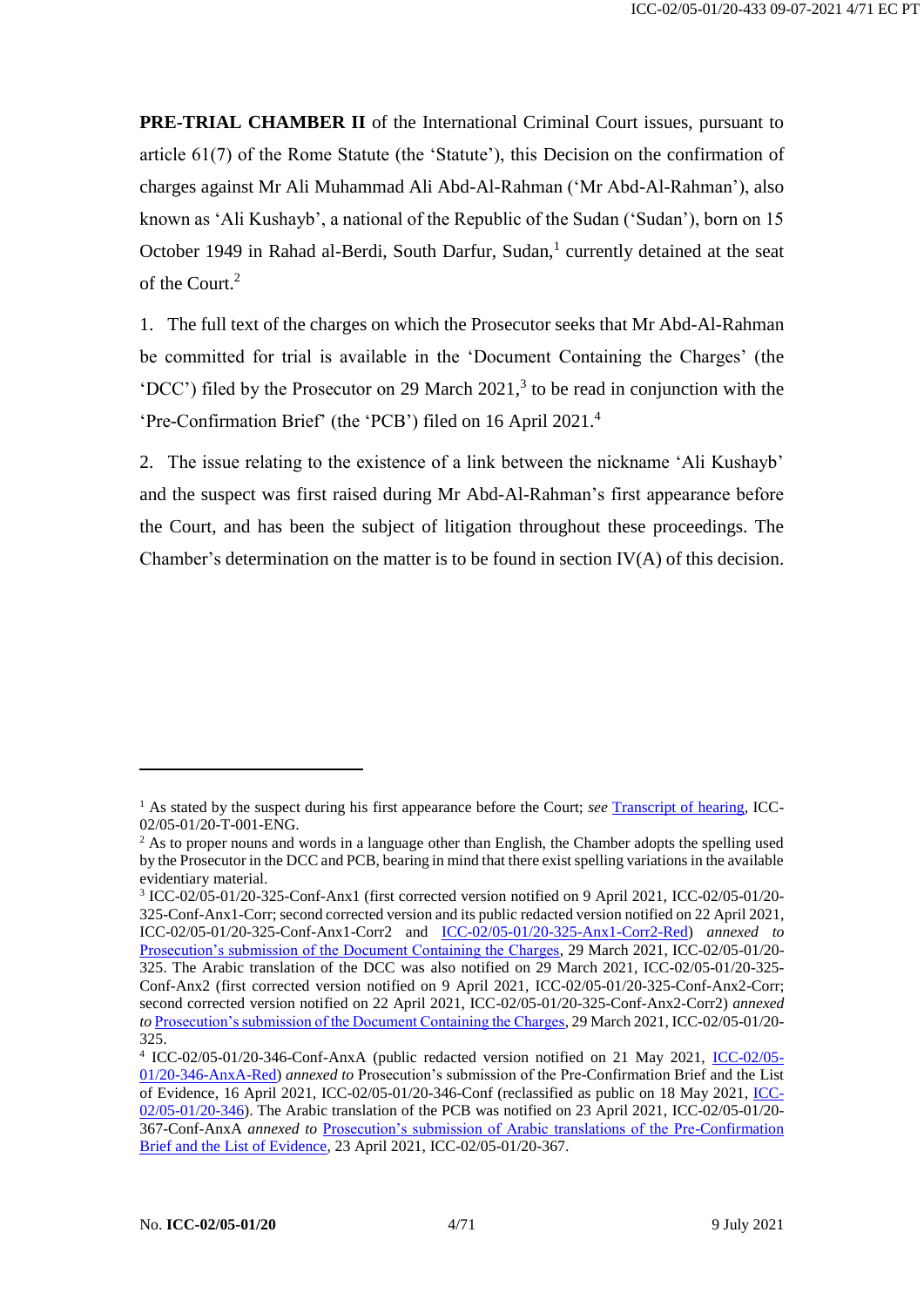# <span id="page-4-0"></span>**I. Background and procedural history**

3. On 31 March 2005, pursuant to article 13(b) of the Statute, the United Nations Security Council referred to the Prosecutor the situation in Darfur, Sudan, as of 1 July 2002.<sup>5</sup>

4. On 27 April 2007, Pre-Trial Chamber I issued a warrant of arrest against Mr Abd-Al-Rahman (the 'First Warrant of Arrest').<sup>6</sup> On 16 January 2018, Pre-Trial Chamber II, in its previous composition, issued a second warrant of arrest against Mr Abd-Al-Rahman (the 'Second Warrant of Arrest').<sup>7</sup>

5. On 9 June 2020, Mr Abd-Al-Rahman surrendered himself to the Court and, on 15 June 2020,<sup>8</sup> following the severance of the case against him from that against Mr Ahmad Muhammad Harun,<sup>9</sup> he made his first appearance before Judge Rosario Salvatore Aitala, acting as Single Judge on behalf of Pre-Trial Chamber II.<sup>10</sup> On that occasion, the Single Judge set 7 December 2020 as the date of commencement of the confirmation of charges hearing (the 'Confirmation Hearing'); this date was later postponed, together with all related time limits, first to 22 February  $2021^{11}$  and then to 24 May 2021,<sup>12</sup> upon the Prosecutor's requests.<sup>13</sup> A number of Defence requests.<sup>14</sup>

<sup>5</sup> [S/RES/1593 \(2005\).](https://undocs.org/S/RES/1593(2005))

<sup>6</sup> [Decision on the Prosecution Application under Article 58\(7\) of the Statute,](https://www.icc-cpi.int/CourtRecords/CR2007_02899.PDF) ICC-02/05-01/07-1-Corr; [Warrant of arrest for Ali Kushayb,](https://www.icc-cpi.int/CourtRecords/CR2007_02908.PDF) ICC-02/05-01/07-3-Corr.

<sup>7</sup> Second warrant of arrest for Ali Muhammad Ali Abd-Al-Rahman ("Ali Kushayb"), ICC-02/05-01/07- 74-Conf (public redacted version notified on 11 June 2020, [ICC-02/05-01/07-74-Red\)](https://www.icc-cpi.int/CourtRecords/CR2020_02363.PDF).

<sup>8</sup> [Transcript of hearing,](https://www.icc-cpi.int/Transcripts/CR2020_02436.PDF) ICC-02/05-01/20-T-001-ENG.

<sup>&</sup>lt;sup>9</sup> [Decision severing the case against Mr Ali Kushayb,](https://www.icc-cpi.int/CourtRecords/CR2020_02416.PDF) 12 June 2020, ICC-02/05-01/07-87.

<sup>&</sup>lt;sup>10</sup> [Decision on the designation of a Single Judge,](https://www.icc-cpi.int/CourtRecords/CR2020_02331.PDF) 9 June 2020, ICC-02/05-01/07-80.

<sup>&</sup>lt;sup>11</sup> Decision on Prosecutor's Request for Postponement of the Confirmation Hearing and related [deadlines,](https://www.icc-cpi.int/CourtRecords/CR2020_05941.PDF) 2 November 2020, ICC-02/05-01/20-196.

<sup>&</sup>lt;sup>12</sup> Decision on the Prosecutor's Second Request to Postpone the Confirmation Hearing and Requests for [Variation of Disclosure Related Time Limits,](https://www.icc-cpi.int/CourtRecords/CR2020_07476.PDF) 18 December 2020, ICC-02/05-01/20-238.

<sup>&</sup>lt;sup>13</sup> Corrected Version of "Prosecution's request to postpone the confirmation hearing", 16 September 2020, ICC-02/05-01/20-157-Conf-Exp-Corr with confidential *ex parte* Annexes 1-3 (confidential and public redacted versions notified on the same day, ICC-02/05-01/20-157-Conf-Red-Corr an[d ICC-02/05-](https://www.icc-cpi.int/CourtRecords/CR2020_05299.PDF) [01/20-157-Corr-Red\)](https://www.icc-cpi.int/CourtRecords/CR2020_05299.PDF); Prosecution's second request to postpone the confirmation hearing and related deadlines, 3 December 2020, ICC-02/05-01/20-218-Conf (public redacted version notified on 4 December 2020[, ICC-02/05-01/20-218-Red\)](https://www.icc-cpi.int/CourtRecords/CR2020_06829.PDF).

<sup>14</sup> *[Requête aux fins d'arrêt ou de suspension temporaire des procédures](https://www.icc-cpi.int/CourtRecords/CR2020_05547.PDF)*, 5 October 2020, ICC-02/05- 01/20-174; *Requête en vertu des Articles 4-2 et 68-1 du Statut*, 14 December 2020, ICC-02/05-01/20- 231-Conf-Exp (public redacted version notified on the same day, [ICC-02/05-01/20-231-Red\)](https://www.icc-cpi.int/CourtRecords/CR2020_06985.PDF); *Requête en vertu de l'Article 87-5-b du Statut de la Cour*, 19 January 2021, ICC-02/05-01/20-263-Conf-Exp with annexes A-C (confidential and public redacted versions notified on the same day; ICC-02/05-01/20-263- Conf-Red and [ICC-02/05-01/20-263-Red2\)](https://www.icc-cpi.int/CourtRecords/CR2021_00274.PDF); *[Requête en vertu des Articles 2, 67-1-b et 87-6 du Statut et](https://www.icc-cpi.int/CourtRecords/CR2021_00708.PDF)  [de la Norme 24bis-1 du Règlement de la Cour](https://www.icc-cpi.int/CourtRecords/CR2021_00708.PDF)*, 26 January 2021, ICC-02/05-01/20-269; *Requête en vertu*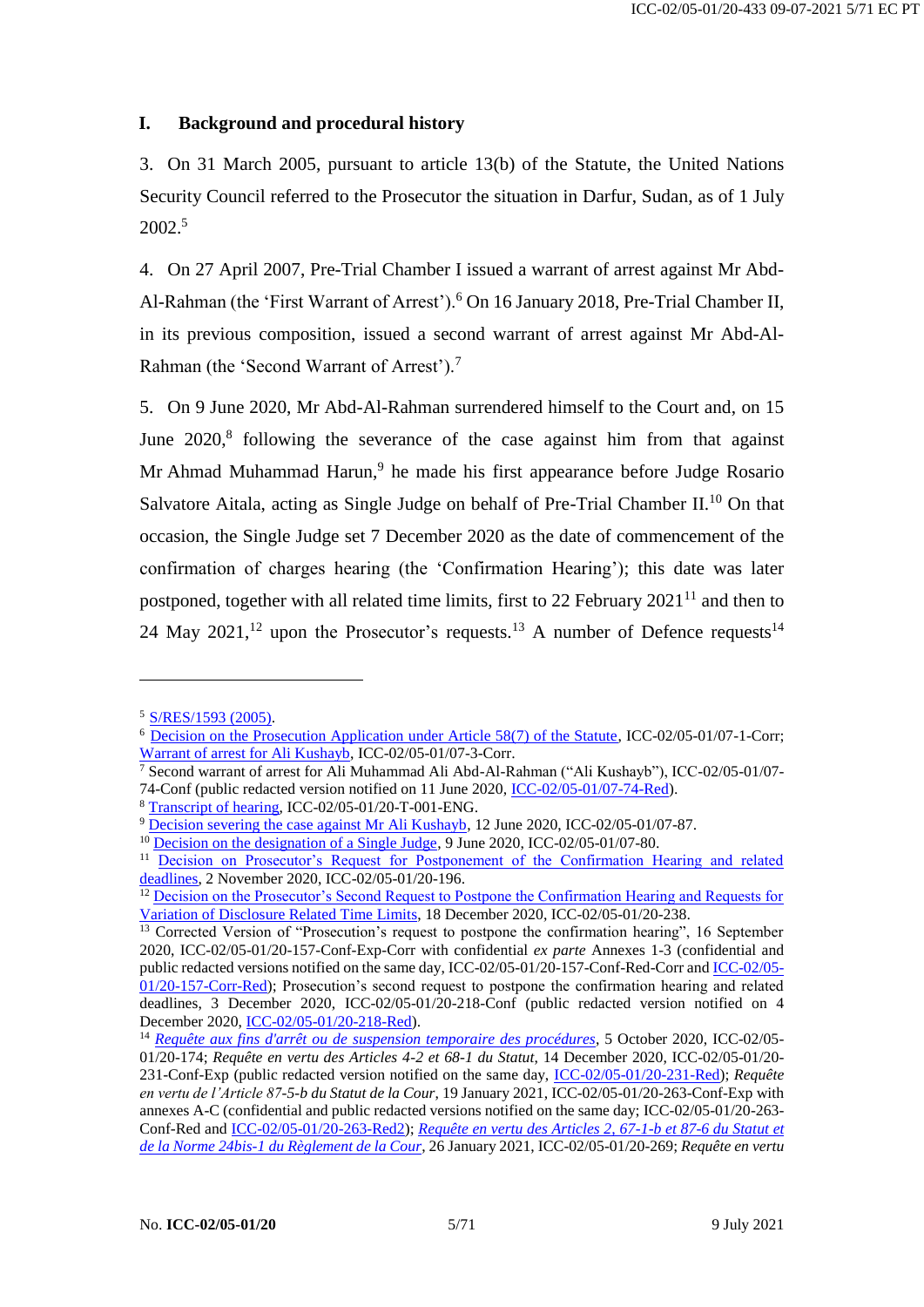seeking to convene a hearing, further postpone or cancel the Confirmation Hearing and/or stay the proceedings were rejected by the Chamber.<sup>15</sup>

6. In the subsequent period and until the Confirmation Hearing, the Chamber issued a number of decisions and orders relating to the conduct of the proceedings, including:

- (i) the 'Order seeking observations on disclosure and related matters' on 2 July  $2020$ ,<sup>16</sup> followed by the first 'Order on disclosure and related matters',<sup>17</sup> *inter alia* adopting the 'Unified Technical protocol ("E-court Protocol") for the provision of evidence, witness and victims information in electronic form'<sup>18</sup> and the 'Protocol on the handling of confidential information during investigations and contact between a party or participant and witnesses of the opposing party or of a participant', $19$  and the 'Second Order on disclosure and related matters',<sup>20</sup> respectively issued on 17 August and on 2 October 2020;
- (ii) the 'Decision on the Defence Request for Interim Release' on 14 August  $2020$ ,<sup>21</sup> rejecting the request, and three subsequent decisions on the review of the detention of Mr Abd-Al-Rahman pursuant to rule 118(2) of the Rules of Procedure and Evidence (the 'Rules'), $^{22}$  respectively issued on 11

*de l'Article 43-1 du Statut et de la Règle 13 du Règlement de Procédure et de Preuve*, 29 January 2021, ICC-02/05-01/20-272-Conf-Exp with confidential *ex parte* Annexes 1-4 (public redacted version notified on the same day[, ICC-02/05-01/20-272-Red\)](https://www.icc-cpi.int/CourtRecords/CR2021_00806.PDF); *Requête aux fins d'audience*, 22 March 2021, ICC-02/05-01/20-317-Conf (public redacted version notified on the same day, [ICC-02/05-01/20-317-Red\)](https://www.icc-cpi.int/CourtRecords/CR2021_02434.PDF); *[Nouvelle Requête aux Fins de Convocation Urgente d'une Audience](https://www.icc-cpi.int/CourtRecords/CR2021_03349.PDF)*, 9 April 2021, ICC-02/05-01/20- 336; *Observations relatives à l'audience de confirmation des charges*, 23 April 2021, ICC-02/05-01/20- 363-Conf-Exp (public redacted version notified on the same day, [ICC-02/05-01/20-363-Red\)](https://www.icc-cpi.int/CourtRecords/CR2021_03723.PDF).

<sup>&</sup>lt;sup>15</sup> [Decision on Defence Request for a Stay of Proceedings,](https://www.icc-cpi.int/CourtRecords/CR2020_05677.PDF) 16 October 2020, ICC-02/05-01/20-186; [Decision on the Defence request pursuant to article 87\(5\)\(b\) of the Statute,](https://www.icc-cpi.int/CourtRecords/CR2021_01935.PDF) 9 March 2021, ICC-02/05-01/20-295; [Decision on Defence requests and procedural challenges,](https://www.icc-cpi.int/CourtRecords/CR2021_04708.PDF) 21 May 2021, ICC-02/05-01/20- 402.

<sup>16</sup> [ICC-02/05-01/20-14.](https://www.icc-cpi.int/CourtRecords/CR2020_03983.PDF)

 $17 \overline{\text{ICC-02/05-01/20-116}}$ .

<sup>18</sup> [ICC-02/05-01/20-116-Anx1.](https://www.icc-cpi.int/RelatedRecords/CR2020_04864.PDF)

<sup>19</sup> [ICC-02/05-01/20-116-Anx2.](https://www.icc-cpi.int/RelatedRecords/CR2020_04863.PDF)

<sup>&</sup>lt;sup>20</sup> [ICC-02/05-01/20-169.](https://www.icc-cpi.int/CourtRecords/CR2020_05492.PDF)

<sup>21</sup> [ICC-02/05-01/20-115.](https://www.icc-cpi.int/CourtRecords/CR2020_04851.PDF)

 $22$  Decision on the Review of the Detention of Mr Abd-Al-Rahman pursuant to rule 118 (2) of the Rules of Procedure and Evidence, ICC-02/05-01/20-230-Conf (public redacted version notified on the same day, [ICC-02/05-01/20-230-Red\)](https://www.icc-cpi.int/CourtRecords/CR2020_06940.PDF); [Decision on the review of detention,](https://www.icc-cpi.int/CourtRecords/CR2021_03392.PDF) ICC-02/05-01/20-338; [Decision](https://www.icc-cpi.int/CourtRecords/CR2021_06054.PDF)  [on the review of detention,](https://www.icc-cpi.int/CourtRecords/CR2021_06054.PDF) 5 July 2021, ICC-02/05-01/20-430. Pursuant to rule 118(3) of the Rules, a hearing was held on 27 May 2021 [\(ICC-02/05-01/20-T-010-ENG\)](https://www.icc-cpi.int/Transcripts/CR2021_05523.PDF).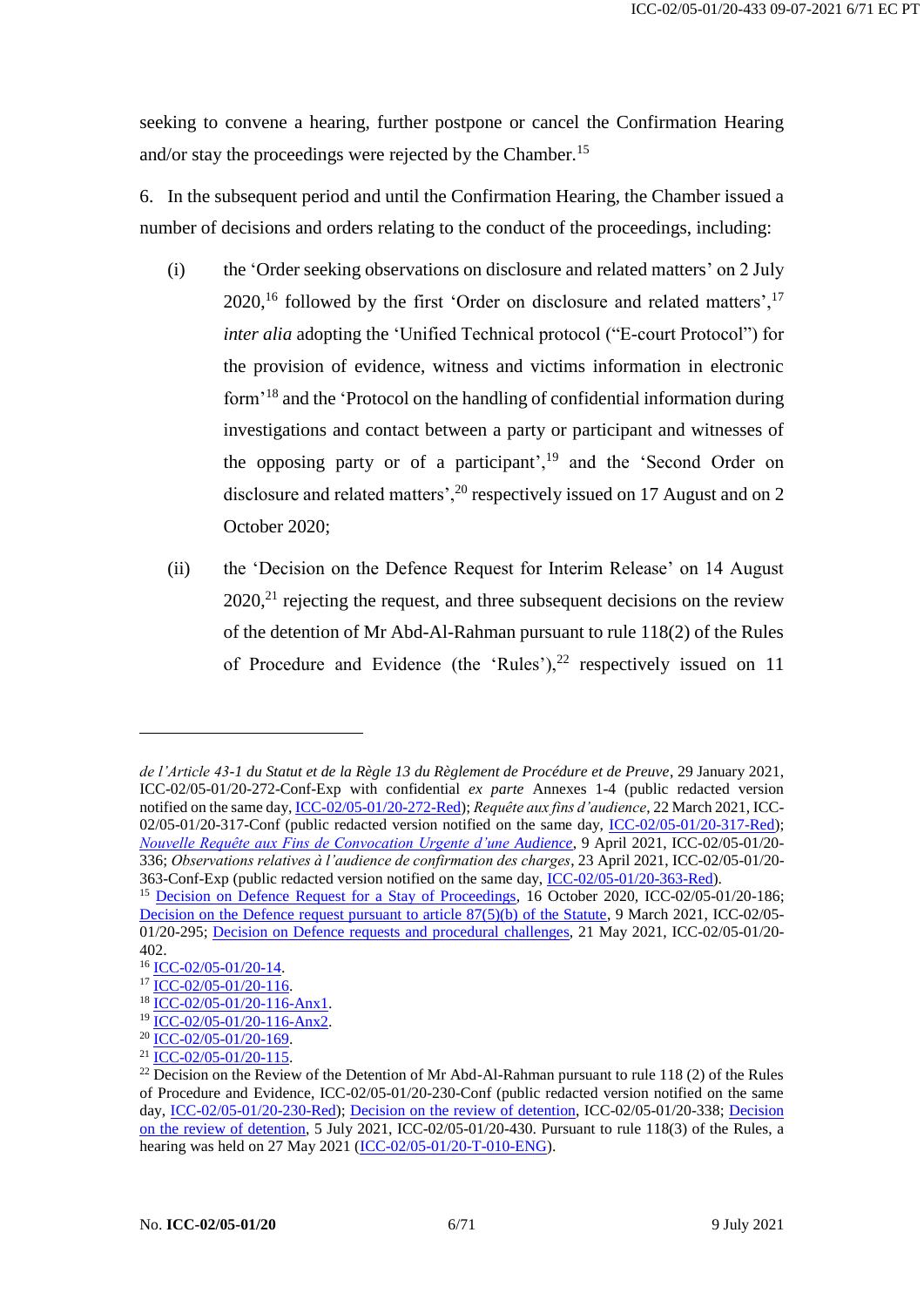December 2020, 12 April 2021 and 5 July 2021, confirming the necessity for and ordering Mr Abd-Al-Rahman's continued detention;

- (iii) the 'Order instructing the parties to liaise with a view to reaching an agreement as to evidence pursuant to rule 69 of the Rules of Procedure and Evidence' on 8 December  $2020<sub>1</sub><sup>23</sup>$  pursuant to which the Prosecutor and the Defence for Mr Abd-Al-Rahman filed two joint reports respectively on 18 January 2021 and 14 April  $2021$ ;<sup>24</sup>
- (iv) a number of decisions on disclosure and evidence-related requests submitted by both the Prosecutor<sup>25</sup> and the Defence<sup>26</sup> (namely, the 'Decision extending

<sup>23</sup> [ICC-02/05-01/20-226.](https://www.icc-cpi.int/CourtRecords/CR2020_06878.PDF)

<sup>&</sup>lt;sup>24</sup> First Joint Report regarding the "Order instructing the parties to liaise with a view to reaching an [agreement as evidence to rule 69 of the Rules of Procedure and Evidence",](https://www.icc-cpi.int/CourtRecords/CR2021_00224.PDF) ICC-02/05-01/20-260[; Second](https://www.icc-cpi.int/CourtRecords/CR2021_03486.PDF)  [Joint Prosecution and Defence submission on agreed facts,](https://www.icc-cpi.int/CourtRecords/CR2021_03486.PDF) ICC-02/05-01/20-343. *See also* Office of Public Counsel for Victims, Notification on behalf of Applicant Victims on the "Joint Prosecution and [Defence submission on agreed facts",](https://www.icc-cpi.int/CourtRecords/CR2021_02281.PDF) 16 March 2021, ICC-02/05-01/20-304; [Notification on behalf of](https://www.icc-cpi.int/CourtRecords/CR2021_03574.PDF)  [Applicant Victims on the "Second Joint Prosecution](https://www.icc-cpi.int/CourtRecords/CR2021_03574.PDF) and Defence submission on agreed facts", 19 April 2021, ICC-02/05-01/20-352.

<sup>&</sup>lt;sup>25</sup> Prosecution's first request for the authorisation of non-disclosure of witness identities, 18 December 2020, ICC-02/05-01/20-242-Conf-Exp with confidential *ex parte* annexes 1-9 (confidential and public redacted versions notified on 18 December 2020, 12 January 2021 and 6 April 2021; ICC-02/05-01/20- 242-Conf-Red, ICC-02/05-01/20-242-Conf-Red2 and [ICC-02/05-01/20-242-Red3\)](https://www.icc-cpi.int/CourtRecords/CR2021_03290.PDF); Prosecution's second request for the authorisation of non-disclosure of witness identities, 26 February 2021, ICC-02/05-01/20-287-Conf-Exp with confidential *ex parte* annexes 1-19 (confidential and public redacted versions notified on 26 February 2021 and 6 April 2021; ICC-02/05-01/20-287-Conf-Red and [ICC-](https://www.icc-cpi.int/CourtRecords/CR2021_03291.PDF)[02/05-01/20-287-Red2\)](https://www.icc-cpi.int/CourtRecords/CR2021_03291.PDF); Prosecution's request for non-disclosure of six documents obtained pursuant to article 54(3)(e), 5 March 2021, ICC-02/05-01/20-293-Conf-Exp with confidential *ex parte* annexes 1-7 (confidential redacted version notified on 9 March 2021; ICC-02/05-01/20-293-Conf-Red); Prosecution's application under 54(3)(f) to apply redactions and other conditions to documents obtained under article 54(3)(e), 12 March 2021, ICC-02/05-01/20-300-Conf-Exp with confidential *ex parte* annex 1 (confidential redacted version notified on 24 March 2021; ICC-02/05-01/20-300-Conf-Red); Prosecution's application under 54(3)(f) to apply redactions and other conditions to documents obtained under article 54(3)(e), 19 March 2021, ICC-02/05-01/20-312-Conf-Exp with confidential *ex parte* annexes 1-2 (confidential redacted version notified on 24 March 2021; ICC-02/05-01/20-312-Conf-Red); Prosecution's urgent request for variation of disclosure related time limit, 26 March 2021, ICC-02/05- 01/20-324-Conf (public redacted version notified on 31 March 2021, [ICC-02/05-01/20-324-Red\)](https://www.icc-cpi.int/CourtRecords/CR2021_03117.PDF); Prosecution's request for variation of time limits for the newly collected materials, and third request for the authorisation of non-disclosure of witness identities, 13 April 2021, ICC-02/05-01/20-341-Conf-Exp with confidential *ex parte* annexes 1-3 (confidential and public redacted versions notified on 13 and 15 April 2021; ICC-02/05-01/20-341-Conf-Red an[d ICC-02/05-01/20-341-Red2\)](https://www.icc-cpi.int/CourtRecords/CR2021_03493.PDF); Prosecution's request for variation of time limits for the newly collected materials of Witnesses P-0926 and P-0935, 22 April 2021, ICC-02/05-01/20-359-Conf (public redacted version notified on the same day, [ICC-02/05-01/20-359-](https://www.icc-cpi.int/CourtRecords/CR2021_03695.PDF) [Red\)](https://www.icc-cpi.int/CourtRecords/CR2021_03695.PDF).

<sup>26</sup> *[1ère Requête aux fins d'exclusion de moyens de preuve](https://www.icc-cpi.int/CourtRecords/CR2021_02571.PDF)*, 26 March 2021, ICC-02/05-01/20-322; *2ème Requête aux fins d'exclusion de moyens de preuve*, 16 April 2021, ICC-02/05-01/20-349-Conf-Exp (public redacted version notified on the same day, [ICC-02/05-01/20-349-Red\)](https://www.icc-cpi.int/CourtRecords/CR2021_03565.PDF); *[Soumission de](https://www.icc-cpi.int/CourtRecords/CR2021_04272.PDF)  [l'inventaire des preuves de la Défense en vertu de la Règle 121-6](https://www.icc-cpi.int/CourtRecords/CR2021_04272.PDF)*, 7 May 2021, ICC-02/05-01/20-381 with confidential annex 1.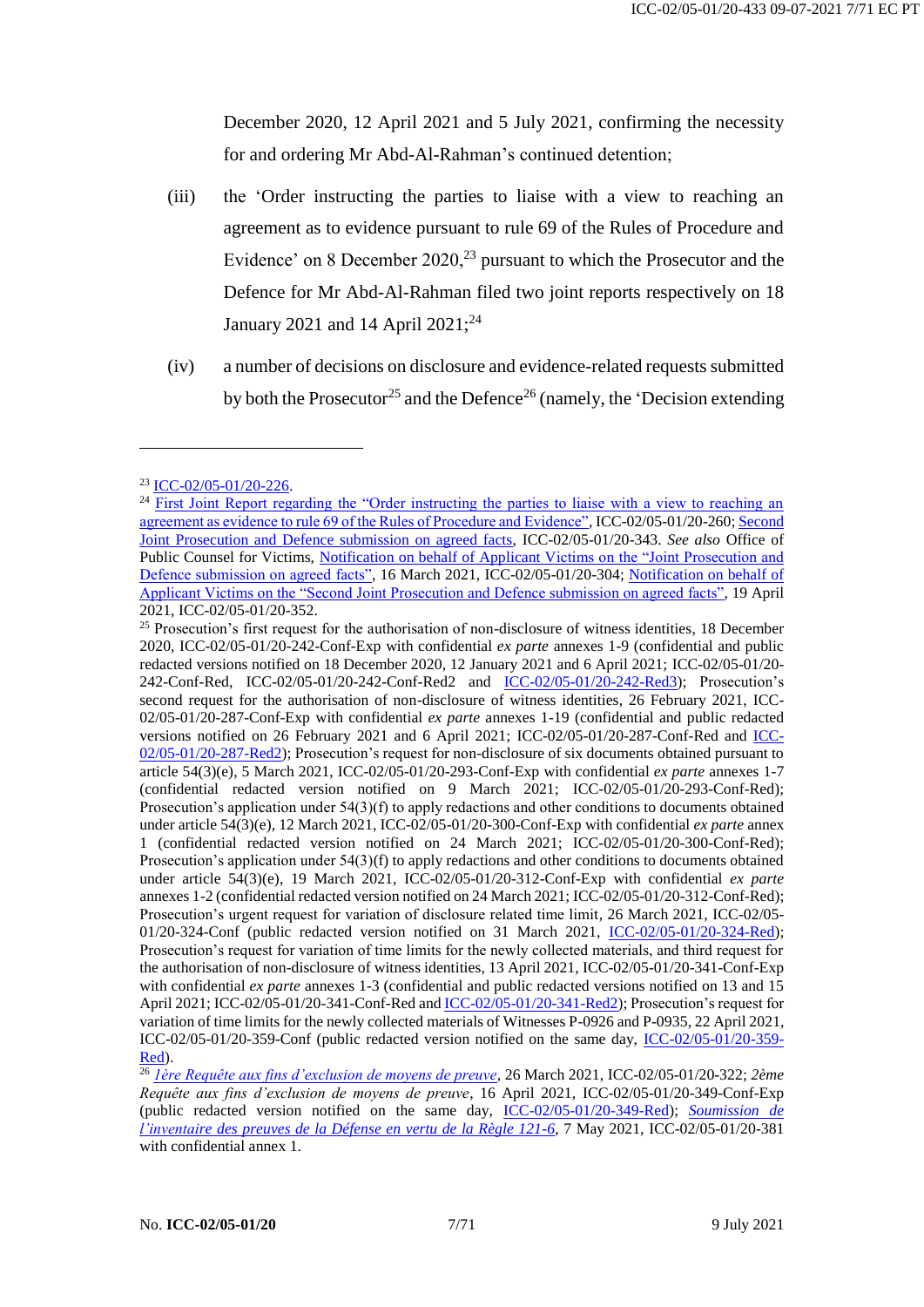the time limit for disclosure and translation', on 29 March  $2021$ ;<sup>27</sup> the 'Decision on the Prosecutor's request for non-disclosure pursuant to article 54(3)(e) and applications under 54(3)(f) of the Statute', on 20 April 2021;<sup>28</sup> the 'Decision on two requests to vary the time limit for disclosing incriminating evidence', on  $6$  May  $2021$ ;<sup>29</sup> the 'Decision on the Prosecutor's requests for non-disclosure of witness identities', on 12 May 2021;<sup>30</sup> the 'Supplementary Decision on the Prosecutor's requests for non-disclosure of witness identities', on 20 May 2021;<sup>31</sup> the 'Decision on variation of the time limit for presenting evidence', on 20 May 2021; $^{32}$  the 'Decision on Defence requests and procedural challenges', on 21 May 2021);<sup>33</sup> and

(v) a number of decisions on victims' participation and representation (notably, the 'Decision on the Registry's Request for Authorisation to use a Modified Standard Application Form for Victim Participation', on 4 November 2020;<sup>34</sup> the 'Decision establishing the principles applicable to victims' participation and representation during the Confirmation Hearing', on 18 January 2021;<sup>35</sup> the 'Decision supplementing the Chamber's first decision on victims' participation and representation and providing additional guidance', on 5 February 2021; <sup>36</sup> the 'Decision on victim applications for participation, legal representation, leave to appeal and amicus curiae requests', on 20 May 2021).<sup>37</sup> The Chamber admitted 151 victims to participate in the proceedings and appointed the Office of Public Counsel for Victims (the 'OPCV'), Mr Nasser Mohamed Amin Abdalla and Ms Amal Clooney as their legal representatives (the 'LRVs').

<sup>27</sup> [ICC-02/05-01/20-326.](https://www.icc-cpi.int/CourtRecords/CR2021_02985.PDF)

<sup>28</sup> [ICC-02/05-01/20-354.](https://www.icc-cpi.int/CourtRecords/CR2021_03593.PDF)

 $\frac{\text{29}}{20}\frac{\text{ICC}-02/05-01/20-379}{\text{ICC}-02/05-01/20-326}$ 

[ICC-02/05-01/20-386.](https://www.icc-cpi.int/CourtRecords/CR2021_04490.PDF)

<sup>31</sup> [ICC-02/05-01/20-400.](https://www.icc-cpi.int/CourtRecords/CR2021_04704.PDF)

 $32$  ICC-02/05-01/20-401 <sup>33</sup> [ICC-02/05-01/20-402.](https://www.icc-cpi.int/CourtRecords/CR2021_04708.PDF)

<sup>34</sup> [ICC-02/05-01/20-198.](https://www.icc-cpi.int/CourtRecords/CR2020_05983.PDF)

<sup>35</sup> [ICC-02/05-01/20-259.](https://www.icc-cpi.int/CourtRecords/CR2021_00222.PDF)

<sup>36</sup> [ICC-02/05-01/20-277.](https://www.icc-cpi.int/CourtRecords/CR2021_01102.PDF)

 $37 \overline{ICC - 02/05 - 01/20 - 398}$  with an annex.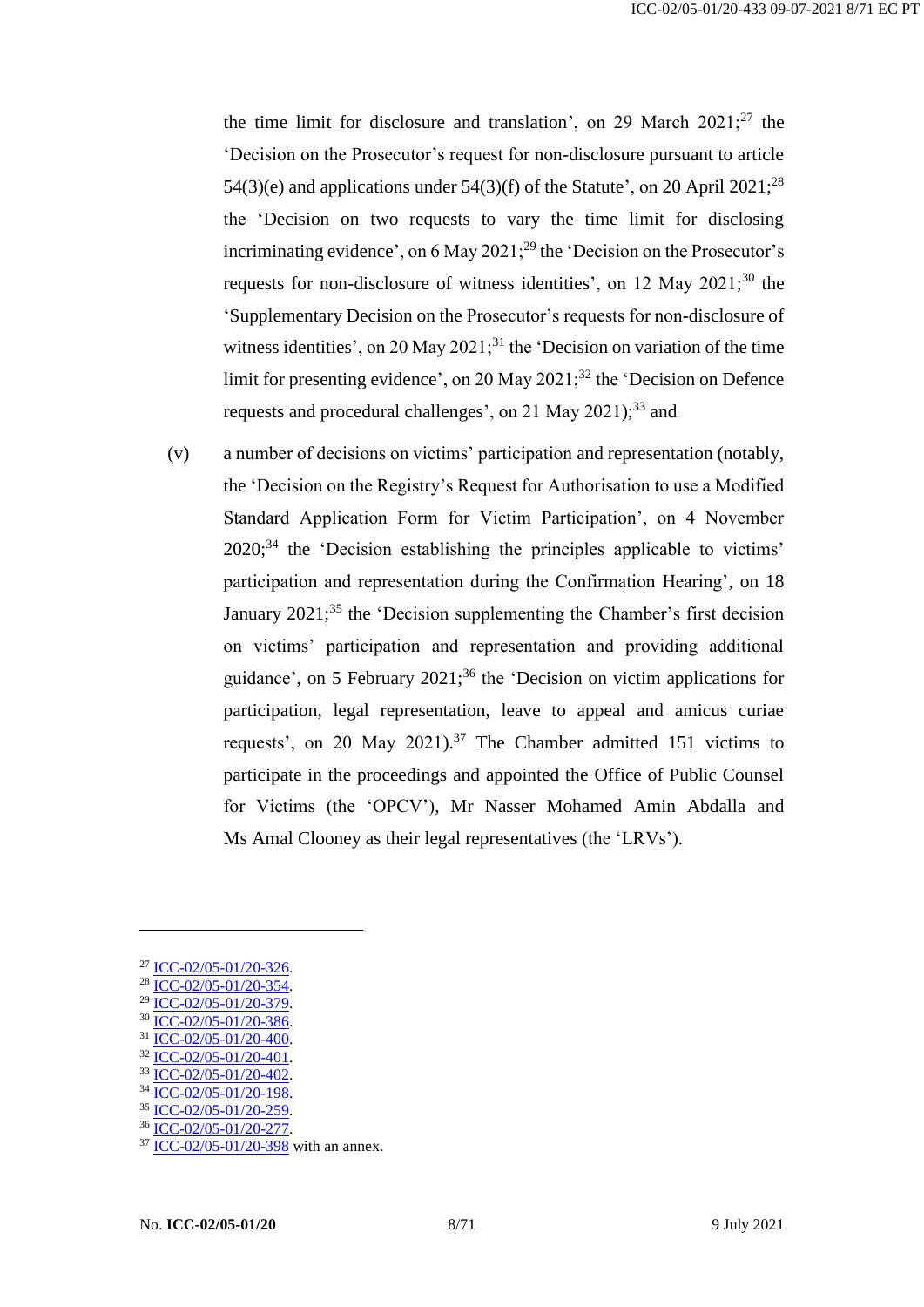7. On 29 March 2021, the Chamber received the 'Prosecution's submission of the Document Containing the Charges<sup>'38</sup> and, on 16 April 2021, the 'Prosecution's submission of the Pre-Confirmation Brief and the List of Evidence'.<sup>39</sup>

8. On 17 May 2021, the Chamber rejected the Defence's challenge to the jurisdiction of the Court under article 19(2) of the Statute<sup>40</sup> and held that 'the present case satisfies all the relevant statutory requirements of jurisdiction: Mr Abd-Al-Rahman is charged with crimes against humanity and war crimes, which are among those provided for in the Statute (jurisdiction *ratione materiae*), in respect of events having allegedly [taken] place within the perimeters of the territory of Darfur, Sudan (jurisdiction *ratione loci*) between August 2003 and March 2004, i.e. after the entry into force of the Statute (jurisdiction *ratione temporis*)': '[s]ince the requirements relating to the Court's jurisdiction *ratione loci* and *ratione personae* are alternative, and the *ratione loci* parameter is satisfied, the fact that the suspect is not a national of a State Party is irrelevant for the purpose of establishing the jurisdiction of the Court'.<sup>41</sup>

9. On 18 May 2021, the Defence filed its list of evidence.<sup>42</sup>

10. On 19 May 2021, the Defence filed its '*Notification des motifs exonératoires de responsabilité plaidés par la Défense*'.<sup>43</sup>

<sup>38</sup> [ICC-02/05-01/20-325](https://www.icc-cpi.int/CourtRecords/CR2021_02973.PDF) with confidential Annexes 1 (containing the DCC) and 1A-1D (first corrected version of Annex 1 and corrected version of Annex 1A notified on 9 April 2021, ICC-02/05-01/20-325- Conf-Anx1-Corr and ICC-02/05-01/20-325-Conf-Anx1A-Corr; second corrected version and its public redacted version of Annex 1 notified on 22 April 2021, ICC-02/05-01/20-325-Conf-Anx1-Corr2 and [ICC-02/05-01/20-325-Anx1-Corr2-Red\)](https://www.icc-cpi.int/RelatedRecords/CR2021_03707.PDF) and their Arabic translations Annexes 2 (containing the Arabic translation of the DCC) and 2A-2D (first corrected version of Annex 2 and corrected version of Annex 2A notified on 9 April 2021, ICC-02/05-01/20-325-Conf-Anx2-Corr and ICC-02/05-01/20-325-Conf-Anx2A-Corr – reclassified as public on 18 May 2021, [ICC-02/05-01/20-325-Anx2A-Corr](https://www.icc-cpi.int/RelatedRecords/CR2021_03374.PDF) –; second corrected version of Annex 2 notified on 22 April 2021, ICC-02/05-01/20-325-Conf-Anx2-Corr2).

<sup>39</sup> ICC-02/05-01/20-346-Conf (reclassified as public on 31 May 2021, [ICC-02/05-01/20-346\)](https://www.icc-cpi.int/CourtRecords/CR2021_03519.PDF) with confidential Annexes A (containing the PCB), A1-A13 and B (the 'Prosecutor List of Evidence') (corrected version of Annex A13 notified on 19 May 2021, [ICC-02/05-01/20-346-AnxA13-Corr;](https://www.icc-cpi.int/RelatedRecords/CR2021_04670.PDF) public redacted version of Annex A notified on 21 May 2021, [ICC-02/05-01/20-346-AnxA-Red\)](https://www.icc-cpi.int/RelatedRecords/CR2021_04741.PDF). The Prosecutor submitted the Arabic translations of Annexes A, A1-A13 and B on 23 April 2021 (*see* [ICC-](https://www.icc-cpi.int/CourtRecords/CR2021_03730.PDF)[02/05-01/20-367](https://www.icc-cpi.int/CourtRecords/CR2021_03730.PDF) and its annexes).

<sup>40</sup> *[Exception d'incompétence](https://www.icc-cpi.int/CourtRecords/CR2021_02251.PDF)*, 15 March 2021, ICC-02/05-01/20-302.

<sup>41</sup> Decision on the Defence '*[Exception d'incompétence](https://www.icc-cpi.int/CourtRecords/CR2021_04527.PDF)*' (ICC-02/05-01/20-302), ICC-02/05-01/20-391.

<sup>42</sup> *[Soumission de l'inventaire consolidé des preuves de la Défense](https://www.icc-cpi.int/CourtRecords/CR2021_04568.PDF)*, ICC-02/05-01/20-392 with confidential Annex 1 (ICC-02/05-01/20-392-Conf-Anx1) (the 'Defence List of Evidence').

<sup>43</sup> [ICC-02/05-01/20-395](https://www.icc-cpi.int/CourtRecords/CR2021_04591.PDF) with Annex A [\(ICC-02/05-01/20-395-AnxA\)](https://www.icc-cpi.int/RelatedRecords/CR2021_04593.PDF).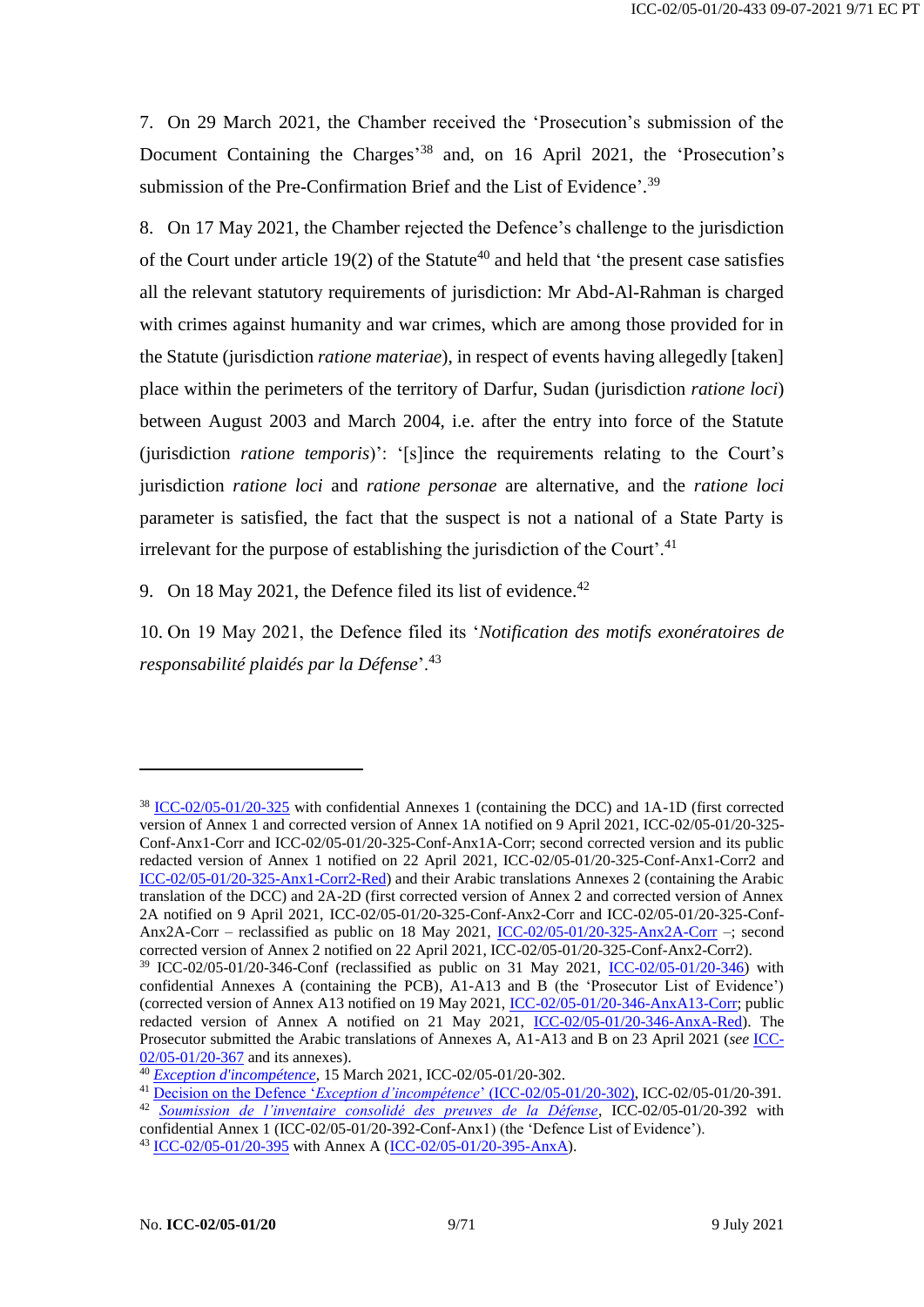11. On 21 May 2021, the OPCV and the LRVs respectively filed the 'Victims' Submissions under Rule 121(9) of the Rules of Procedure and Evidence<sup>,44</sup> and the 'Written submissions pursuant to rule 121(9) of the Rules of Procedure and Evidence'. 45

12. Pursuant to the schedule set by the Chamber,<sup>46</sup> the Confirmation Hearing was held from 24 to 26 May 2021. 47

#### <span id="page-9-1"></span><span id="page-9-0"></span>**II. Preliminary and procedural matters**

#### <span id="page-9-2"></span>**A. Pending motions**

*1. Defence request for reclassification of a Registry report and communication of documents relating to Mr Abd-Al-Rahman's surrender*

13. On 22 March 2021, the Defence requested to be provided with copies of a number of Registry documents pertaining to Mr Abd-Al-Rahman's surrender, pursuant to regulation 23*bis*(3) of the Regulations of the Court (the 'Regulations'). <sup>48</sup> The Defence subsequently amended its request,  $49$  reducing its subject matter by limiting it to (i) the reclassification of the Registry's *Information et demande d'instructions concernant les objets en possession du Greffe suite à la remise d'Ali Muhammad Ali Abd-Al-Rahman*   $(* M. Kushayb)$ <sup>50</sup> and (ii) the disclosure of the Registry's receipt form for the funds seized from Mr Abd-Al-Rahman as well as the inventory of his personal belongings at the time of his surrender (together, the 'Documents').

14. The Chamber is of the view that the request is without merit. First, the Defence does not adequately explain why it needs access to the Documents, contenting itself with a vague affirmation that they are necessary for the preparation of Mr Abd-Al-Rahman's defence and for a 'perfect comprehension' of the conditions of his surrender. Second,

<sup>44</sup> ICC-02/05-01/20-403-Conf (public redacted version notified on 24 May 2021[, ICC-02/05-01/20-403-](https://www.icc-cpi.int/CourtRecords/CR2021_04782.PDF) [Red\)](https://www.icc-cpi.int/CourtRecords/CR2021_04782.PDF).

 $\frac{45}{15}$  ICC-02/05-01/20-405-Conf (public redacted version notified on 24 May 2021, <u>ICC-02/05-01/20-405-</u> [Red\)](https://www.icc-cpi.int/CourtRecords/CR2021_04788.PDF).

<sup>&</sup>lt;sup>46</sup> Order setting the schedule for the confirmation of charges hearing and convening annual hearing on [detention,](https://www.icc-cpi.int/CourtRecords/CR2021_04215.PDF) 5 May 2021, ICC-02/05-01/20-378.

 $\frac{47}{47}$  Transcripts of hearing ICC-02/05-01/20-T-007-CONF-ENG to ICC-02/05-01/20-T-009-CONF-ENG (public redacted versions [ICC-02/05-01/20-T-007-Red-ENG](https://www.icc-cpi.int/Transcripts/CR2021_05494.PDF) to [ICC-02/05-01/20-T-009-Red-ENG\)](https://www.icc-cpi.int/Transcripts/CR2021_05669.PDF).

<sup>48</sup> *Requête aux fins de reclassification de document et d'injonction au Greffe,* ICC-02/05-01/20-316- Conf.

<sup>49</sup> *Addendum à la Requête ICC-02/05-01/20-316-Conf*, ICC-02/05-01/20-331-Conf.

<sup>50</sup> ICC-02/05-01/07-86-US-Exp.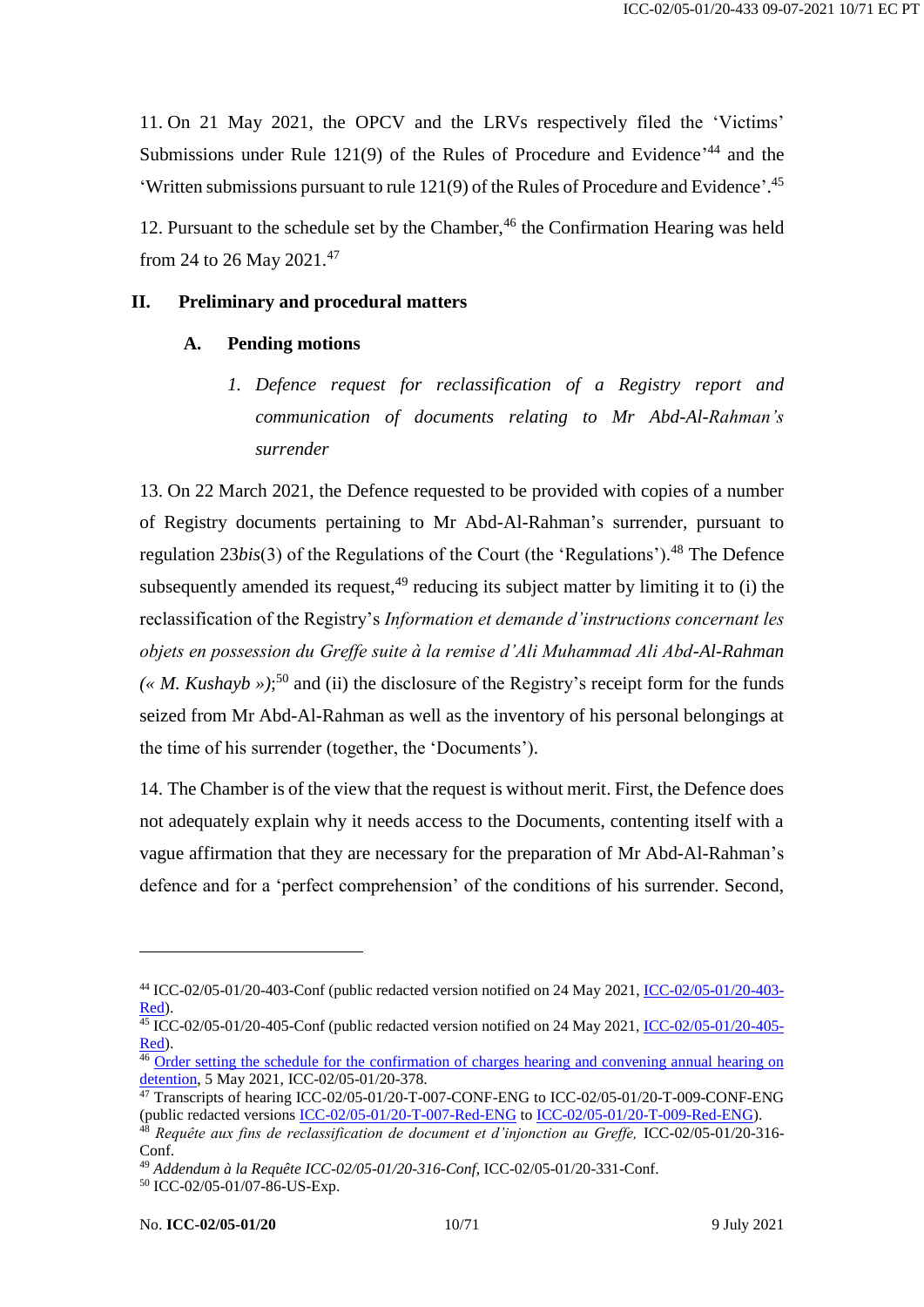as a matter of principle, the Defence does not have a right to access internal Registry reports and documents. Even though the Chamber may, in certain circumstances, order the Registry to hand over documents to the Defence pursuant to article 57(3)(b) of the Statute, such an intervention is contingent upon a demonstration that the items in question constitute evidence that may be material to the determination of an issue being adjudicated or to the proper preparation of the person's defence. No such demonstration was made by the Defence. Accordingly, the Chamber rejects the request.

# *2. Defence request alleging violation of disclosure obligations and for exclusion of eight transcripts*

<span id="page-10-0"></span>15. On 17 May 2021, the Defence requested the Chamber to (i) note that the Prosecutor had violated her disclosure obligations by refusing to hand over information and documents pertaining to the Court's internal investigations into corruption allegations made by Mr David Nyekorach Matsanga (the 'Internal Documents'); and (ii) declare inadmissible eight transcripts of a meeting between officials of the Sudanese Government and representatives of the Office of the Prosecutor that took place in Sudan in 2007 on the ground that their credibility cannot be assessed without the Internal Documents. 51

16. In relation to the Prosecutor's alleged disclosure violation, the Chamber stresses that article 67(2) of the Statute – despite not imposing any preconditions for disclosure of potentially exculpatory material<sup>52</sup> – cannot be read as an automatic entitlement to the Defence to demand access to any document in the Prosecutor's possession, regardless of its relevance and potential significance for the proceedings.<sup>53</sup> In principle, it is for the Prosecutor to determine whether any given item is subject to disclosure; in this case, the Prosecutor has determined that the Internal Documents do not fall under article 67(2) of the Statute. Since there are no credible indications that the Prosecutor has violated her disclosure obligations, there is no reason for the Chamber to intervene. As

<sup>51</sup> *[3ème Requête aux fins d'exclusion de moyens de preuve](https://www.icc-cpi.int/CourtRecords/CR2021_04518.PDF)*, ICC-02/05-01/20-389. *See also* [Prosecution's](https://www.icc-cpi.int/CourtRecords/CR2021_04701.PDF)  [Response to Defence's "3ème Requête aux fins d'exclusion de moyens de preuve" \(ICC-02/05-01/20-](https://www.icc-cpi.int/CourtRecords/CR2021_04701.PDF) [389\),](https://www.icc-cpi.int/CourtRecords/CR2021_04701.PDF) ICC-02/05-01/20-399.

<sup>&</sup>lt;sup>52</sup> See [Decision on Defence Request for Leave to Appeal Decision ICC-02/05-01/20-216,](https://www.icc-cpi.int/CourtRecords/CR2021_04477.PDF) 12 May 2021, ICC-02/05-01/20-384, para. 19.

<sup>&</sup>lt;sup>53</sup> See, Trial Chamber I, *The Prosecutor v. Thomas Lubanga Dyilo*, **Annex 2 of Decision issuing a** [confidential and a public redacted version of "Decision on disclosure issues, responsibilities for](https://www.icc-cpi.int/RelatedRecords/CR2008_02393.PDF)  [protective measures and other procedural matters"](https://www.icc-cpi.int/RelatedRecords/CR2008_02393.PDF), 9 May 2008, ICC-01/04-01/06-1311-Anx2, para. 94.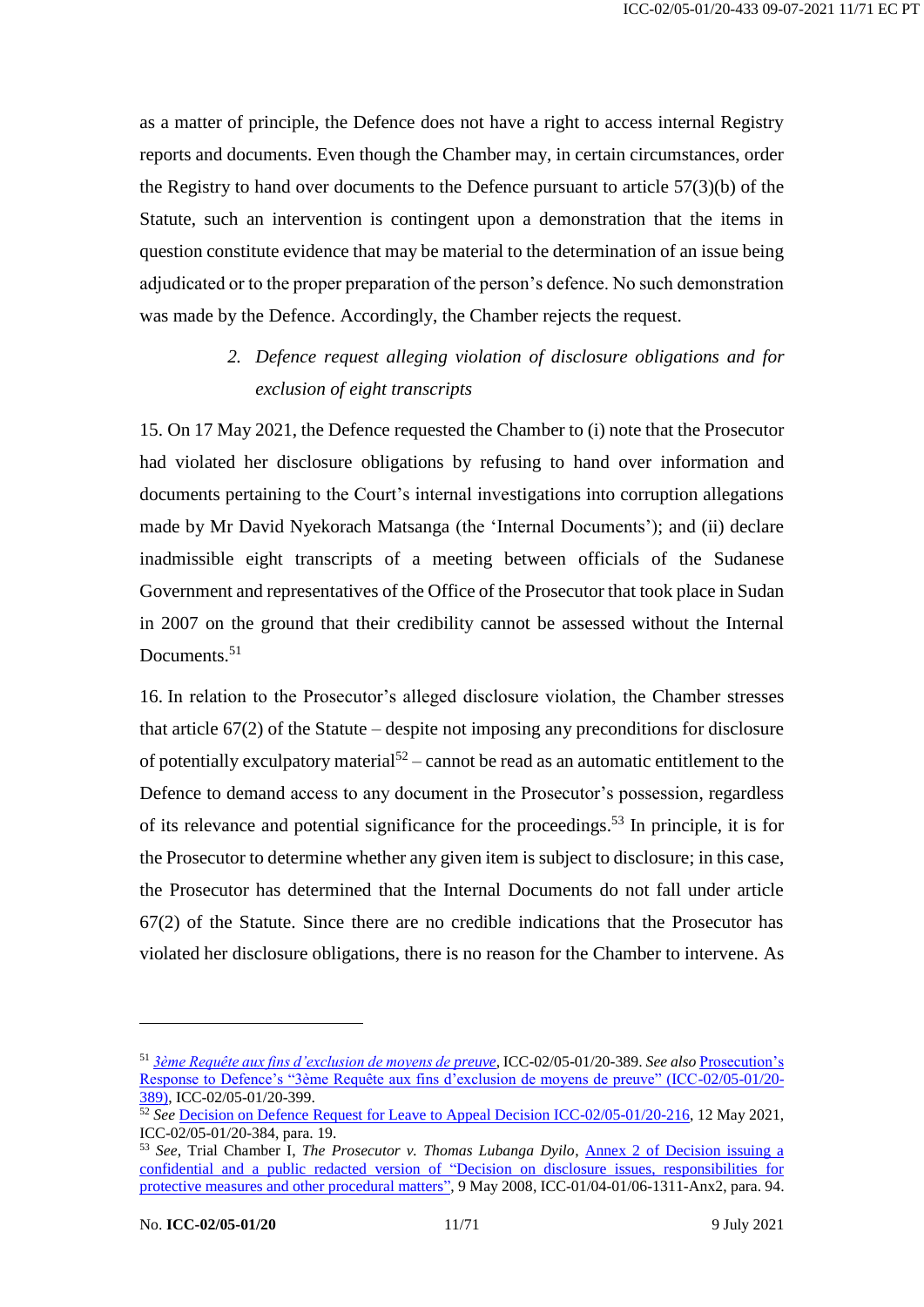regards the request to exclude the eight transcripts, the Chamber notes that the Defence has failed to demonstrate how the Internal Documents could possibly affect the credibility of the transcripts. Moreover, the Chamber notes that the Prosecutor has not relied on the transcripts in the PCB. There is therefore no potential prejudice to the rights of the suspect that could warrant excluding the eight transcripts. Accordingly, the Chamber rejects the request.

# *3. Defence request for leave to appeal the 'Decision on Defence requests and procedural challenges' dated 21 May 2021*

<span id="page-11-0"></span>17. On 28 May 2021, the Defence filed a request for leave to appeal the 'Decision on Defence requests and procedural challenges' (the '21 May 2021 Decision'),<sup>54</sup> which rejected nine Defence requests.<sup>55</sup> The Defence wishes to submit eight issues to the Appeals Chamber, alleging a number of legal and factual errors.<sup>56</sup> On 3 June 2021, the Prosecutor responded submitting that none of these issues meets the criteria under article  $82(1)(d)$  of the Statute.<sup>57</sup>

18. The Chamber notes articles 67 and 82(1)(d) of the Statute and recalls the Court's jurisprudence regarding requests for leave to appeal, as set out in its previous decisions.<sup>58</sup> The Chamber finds that issues (iv) and (vi) constitute a mere disagreement

<sup>54</sup> [ICC-02/05-01/20-402.](https://www.icc-cpi.int/CourtRecords/CR2021_04708.PDF)

<sup>55</sup> *[Demande d'autorisation d'appel de la Décision ICC-02/05-01/20-402](https://www.icc-cpi.int/CourtRecords/CR2021_04942.PDF)*, ICC-02/05-01/20-413.

<sup>56</sup> In particular, the Defence formulated the following issues: *(i) En vertu de l'Article 74-5 du Statut, l'Honorable Chambre Préliminaire II pouvait-elle rejeter nombre de demandes et soumissions de la Défense sans les examiner et sans motiver sa décision ?; (ii) En vertu de l'Article 67-1 du Statut, l'Honorable Chambre Préliminaire II pouvait-elle fonder sa Décision sur,* inter alia*, des soumissions* Ex parte *du Greffe non soumises au débat judiciaire ?; (iii) En vertu de l'Article 69 du Statut, l'Honorable Chambre Préliminaire II pouvait-elle se dispenser de l'examen de la recevabilité des preuves pour les besoins de la confirmation des charges ?; (iv) En vertu de l'Article 4-2 du Statut, la Résolution 1593 du Conseil de Sécurité supplée-t-elle à la conclusion d'une convention pour la conduite des activités de la Cour sur le territoire d'un État non-Partie ?; (v) L'Article 68-1 du Statut requiert-il de prévenir le risque potentiel encouru par les victimes, témoins et autres personnes à risque du fait des activités de la Cour ou ce risque doit-il se matérialiser pour être pris en compte ?; (vi) L'intégrité des procédures continuet-elle d'être assurée en dépit de la violation constatée de la Politique de protection de l'information de la Cour par le Bureau du Procureur ?; (vii) Le principe d'égalité des armes a-t-il été rompu en ce qui concerne l'accès au terrain ?; (viii) L'Honorable Chambre Préliminaire II a-t-elle privé la Défense du temps nécessaire à sa préparation en violation de l'Article 67-1-b du Statut en ne rendant ses décisions sur certaines des neuf Requêtes le dernier jour ouvré précédent l'ACdC ?*.

<sup>57</sup> [Prosecution's Response to "Demande d'autorisation d'interjeter appel de la Décision ICC-02/05-](https://www.icc-cpi.int/CourtRecords/CR2021_05030.PDF) [01/20-402",](https://www.icc-cpi.int/CourtRecords/CR2021_05030.PDF) ICC-02/05-01/20-416.

<sup>&</sup>lt;sup>58</sup> *See e.g.* Decision on victim applications for participation, legal representation, leave to appeal and [amicus curiae requests,](https://www.icc-cpi.int/CourtRecords/CR2021_04693.PDF) 20 May 2021, ICC-02/05-01/20-398, paras 55-61.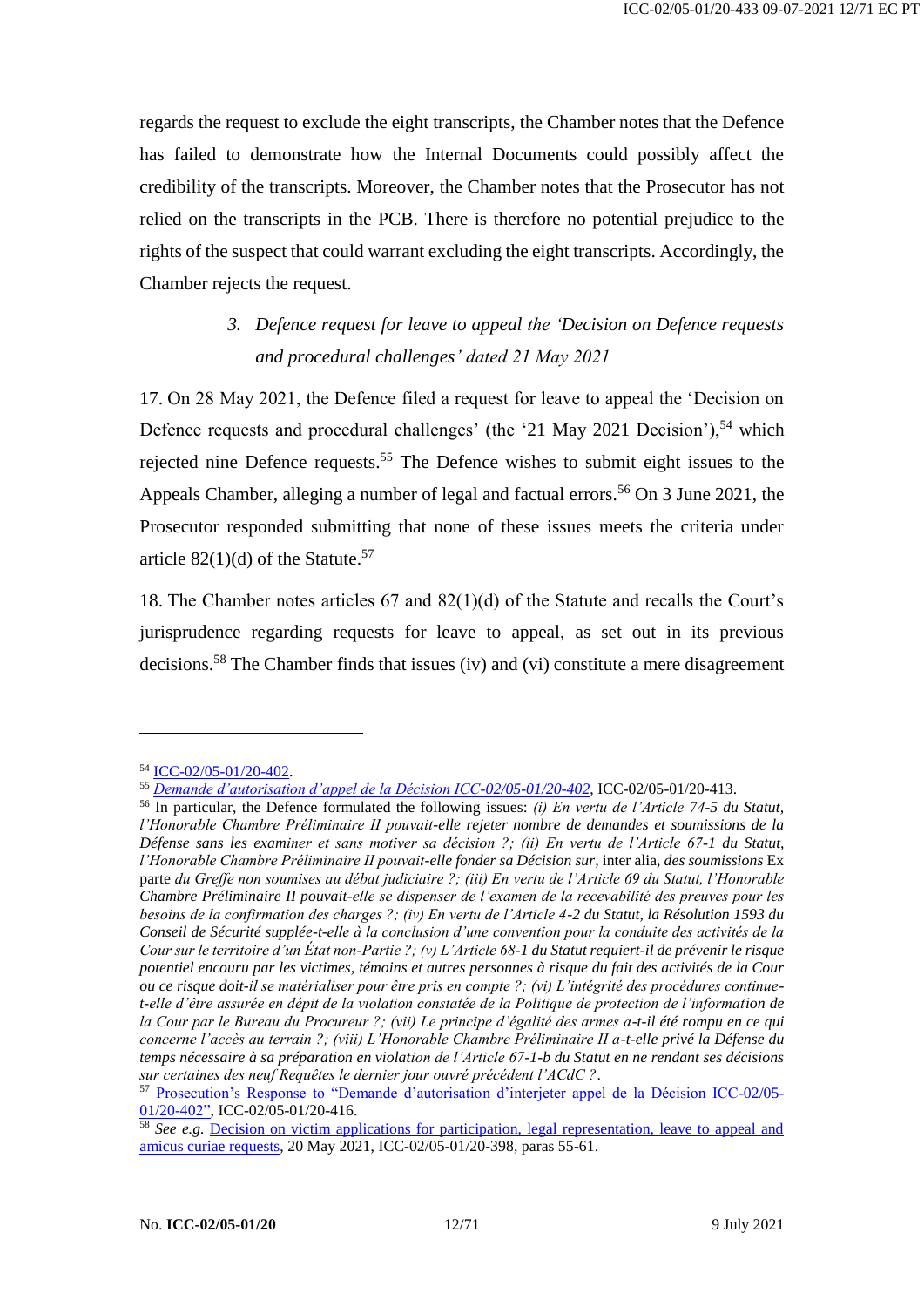with the 21 May 2021 Decision, and that issue (v) is based on a misunderstanding of that decision. As regards the remaining issues, the Chamber notes that they do not affect the fair and expeditious conduct of the proceedings and that their immediate resolution would not advance the proceedings. To the extent that they may still be relevant at that time, the Defence will be able to litigate any of these matters before the Trial Chamber. Accordingly, the Chamber rejects the Defence request for leave to appeal.

#### **B. Objections and observations pursuant to rule 122(3) of the Rules**

<span id="page-12-0"></span>19. On 12 and 17 May 2021, the Defence submitted its written observations under rule 122(3) of the Rules (respectively, the 'Defence First Rule 122(3) Observations' and the 'Defence Second Rule 122(3) Observations'), <sup>59</sup> raising six objections in relation to the proper conduct of the proceedings prior to the Confirmation Hearing (the 'Defence Rule 122(3) Objections').

# *1. Request to exclude the Prosecutor's consolidated response*

<span id="page-12-1"></span>20. On 28 May 2021, the Defence requested the Chamber to reject *in limine* the Prosecutor's consolidated response.<sup>60</sup> In relation to the Defence First Rule 122(3) Observations, the Defence points out that the time limit for responding expired on 24 May 2021 in accordance with regulation 34(b) of the Regulations. As regards the Defence Second Rule 122(3) Observations, the Defence considers that the last possible moment for the Prosecutor to respond was orally during the Confirmation Hearing, before the Chamber closed the procedural phase and opened the debate on the merits, and that filing written submissions after that stage constitutes an abuse of process and violates rule 122 of the Rules.

21. As regards the Defence First Rule 122(3) Observations, the Chamber notes that the Prosecutor's time limit to respond was indeed the 24 May 2021. Accordingly, the

<sup>59</sup> *Premières observations de la Défense en vertu de la Règle 122-3 (Régularité du Document indiquant les charges)*, ICC-02/05-01/20-387-Conf (public redacted version notified on the same day, [ICC-02/05-](https://www.icc-cpi.int/CourtRecords/CR2021_04500.PDF) [01/20-387-Red\)](https://www.icc-cpi.int/CourtRecords/CR2021_04500.PDF); *[Deuxièmes observations de la Défense en vertu de la Règle 122-3 \(régularité de](https://www.icc-cpi.int/CourtRecords/CR2021_04521.PDF)  [l'Inventaire des Preuves et autres questions touchant à la régularité de la phase préliminaire\)](https://www.icc-cpi.int/CourtRecords/CR2021_04521.PDF)*, ICC-02/05-01/20-390 with confidential Annexes A-B.

 $60$  Prosecution's consolidated Response to Defence's observations under Rule 122(3) (ICC-02/05-01/20-387-Conf and ICC-02/05-01/20-390), ICC-02/05-01/20-411-Conf (reclassified as public on 31 May 2021, [ICC-02/05-01/20-411\)](https://www.icc-cpi.int/CourtRecords/CR2021_04934.PDF); *[Requête aux fins de respect des délais et de la publicité des débats](https://www.icc-cpi.int/CourtRecords/CR2021_04940.PDF)*, ICC-02/05-01/20-412.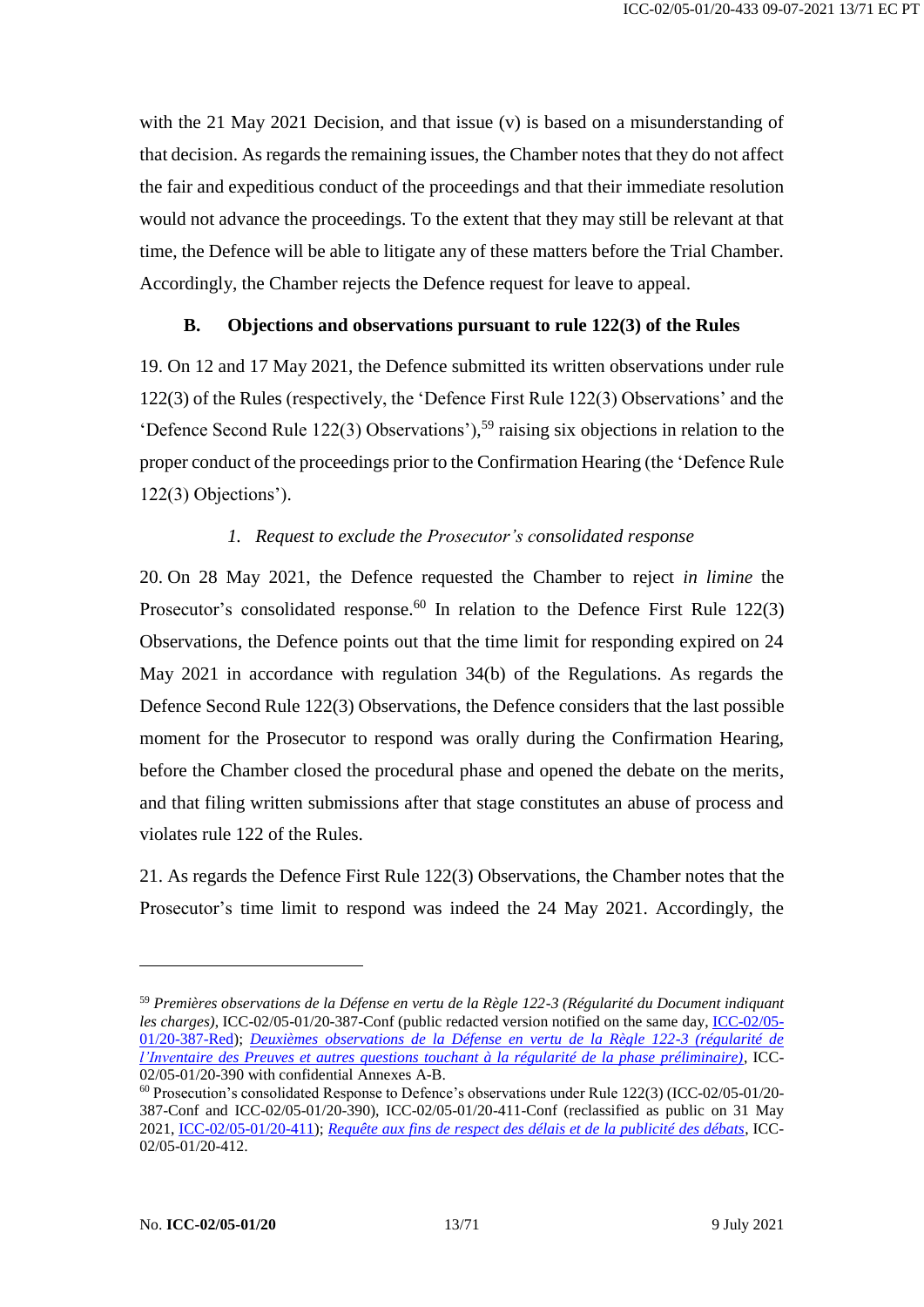Chamber will disregard the Prosecutor's consolidated response as it addresses the Defence First Rule 122(3) Observations. As regards the Defence Second Rule 122(3) Observations, the Chamber recalls that it suggested that the Prosecutor submit a written response in accordance with regulations 24 and 34 of the Regulations. <sup>61</sup> The Chamber notes that the Prosecutor's consolidated response was filed within the statutory time limit and, accordingly, will only consider it insofar as it relates to the Defence Second Rule 122(3) Observations.

#### *2. Objection to the inclusion of new charges*

<span id="page-13-0"></span>22. The Defence objects to the inclusion in the DCC of charges which were not mentioned in the applications for either the First or Second Warrant of Arrest (i.e*.* Counts 4, 7, 13-16, 19-23, 25-26 and 29-30)<sup>62</sup> as inexcusably late and in violation of article  $67(1)(a)$  of the Statute; accordingly, these Counts should be discarded from the scope of the Confirmation Hearing and rejected.

23. The Chamber recalls article 61(3)(a) of the Statute and rule 121(3) of the Rules, providing that it is the DCC which formally informs a suspect and provides detail of the charges.<sup>63</sup> Therefore, the Prosecutor is not bound by the charges as formulated in the warrant(s) of arrest. The Defence's reference to the practice of *ad hoc* tribunals is immaterial, given the explicit time limit set out in rule 121(3) of the Rules and the structural difference in procedures. $64$  As regards the Defence's argument that there would be a tension between the suspect's right to be informed 'promptly and in detail' of the charges and the 30-day deadline provided for in rule 121(3) of the Rules, the

<sup>&</sup>lt;sup>61</sup> Email from the Chamber to the parties and participants sent on 17 May 2021 at 17:07.

 $62$  The Chamber notes that paragraph 15 of the Defence First Rule 122(3) Observations also lists Count 31. However, no reference to Count 31 is included either elsewhere in these observations or in their subject matter, as summarised at the end of the observations.

<sup>63</sup> *See e.g.* Appeals Chamber, *The Prosecutor v. Thomas Lubanga Dyilo*, [Public redacted Judgment on](https://www.icc-cpi.int/CourtRecords/CR2014_09844.PDF)  [the appeal of Mr Thomas Lubanga Dyilo against his conviction,](https://www.icc-cpi.int/CourtRecords/CR2014_09844.PDF) 1 December 2014, ICC-01/04-01/06- 3121-Red, paras 188-199; Appeals Chamber, *The Prosecutor v. Laurent Koudou Gbagbo*, [Judgment on](https://www.icc-cpi.int/CourtRecords/CR2015_04671.PDF)  [the appeal of the Prosecutor against the decision of Pre-Trial Chamber I of 3 June 2013 entitled "Decision](https://www.icc-cpi.int/CourtRecords/CR2015_04671.PDF)  [adjourning the hearing on the confirmation of charges pursuant to article 61\(7\)\(c\)\(i\) of the Rome Statute"](https://www.icc-cpi.int/CourtRecords/CR2015_04671.PDF), 16 December 2013, ICC-02/11-01/11-572, para. 36; Trial Chamber I, *The Prosecutor v. Laurent Gbagbo and Charles Blé Goudé*, [Decision on Defence requests relating to the Prosecution's Pre-Trial Brief,](https://www.icc-cpi.int/CourtRecords/CR2015_17215.PDF) 16 September 2015, ICC-02/11-01/15-224, para. 13.

<sup>64</sup> *See* Pre-Trial Chamber I, *The Prosecutor v. Germain Katanga*, [Decision on the Three Defences'](https://www.icc-cpi.int/CourtRecords/CR2008_03686.PDF) [Requests Regarding the Prosecution's Amended Charging Document,](https://www.icc-cpi.int/CourtRecords/CR2008_03686.PDF) 25 June 2008, ICC-01/04-01/07- 648, paras 8-9.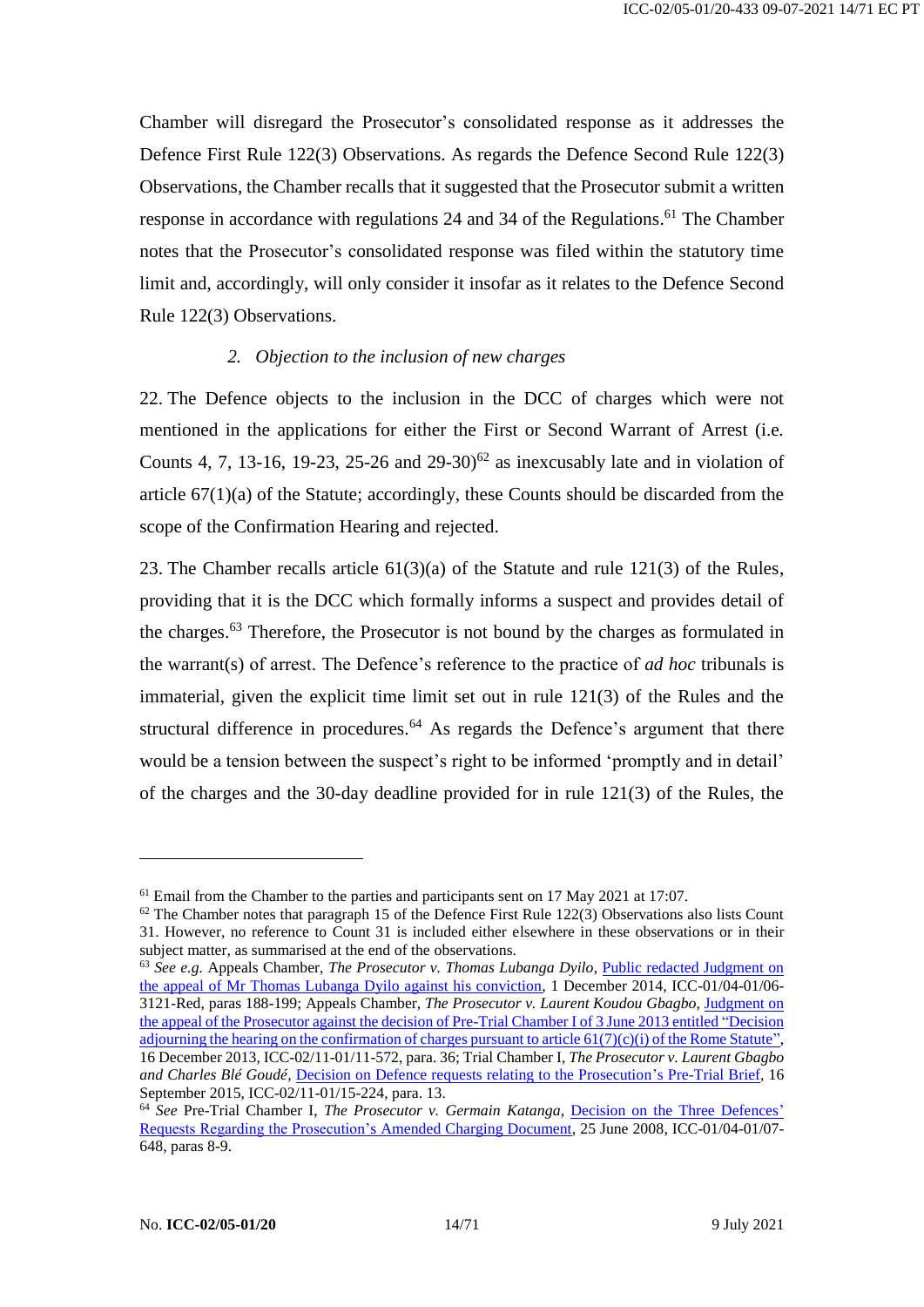Chamber notes that in this case the Prosecutor was instructed to file the DCC considerably sooner than the statutory deadline, specifically 'in light of the large amount of evidence the Prosecutor intend[ed] to rely on at the confirmation hearing and the need to ensure that the suspect has sufficient time to prepare his defence'.<sup>65</sup> In addition, the fact that the Prosecutor is entitled to continue investigating after the issuance of the warrant(s) of arrest makes it predictable that the precise nature and contours of the charges will be refined over time. The Defence's argument that the Prosecutor should have applied for an amendment of the First and Second Warrants of Arrest pursuant to article 58(6) of the Statute is therefore inapposite, since this would impose an obligation on the Prosecutor to seize the Chamber each time the precise conception of the criminal responsibility of the suspect evolves as new evidence is found.

#### *3. Objection to the geographical scope of the charges*

<span id="page-14-0"></span>24. The Defence submits that the charges would lack precision in terms of their geographical scope, namely in light of the Prosecutor's use of the phrase 'surrounding areas' in Counts 1-11, 17-21 and 27-31 of the DCC; accordingly, the Chamber should reject all references to the surrounding areas and strictly limit the geographical scope of the charges to Kodoom, Bindisi, Mukjar and Deleig only, excluding any neighbouring areas.

25. The Chamber notes that, at the Confirmation Hearing,<sup>66</sup> the Prosecutor explained that the charges pertaining to Kodoom and Bindisi, whilst focused on events that took place inside these locations, also include crimes allegedly committed against victims who were pursued by the attackers as they were fleeing these places. Accordingly, the geographical scope of Counts 1-11 is to be understood as extending to the roads and fields surrounding Kodoom and Bindisi insofar as the victims were present in these locations when initially targeted; as regards the crimes that allegedly took place in Mukjar and Deleig, the Prosecutor clarified that the geographical scope of the charges extends beyond the boundaries of these two towns only insofar as some of the victims were transported from there to other locations where they were allegedly executed. The

<sup>65</sup> Decision on [the Prosecutor's Second Request to Postpone the Confirmation Hearing and Requests for](https://www.icc-cpi.int/CourtRecords/CR2020_07476.PDF)  [Variation of Disclosure Related Time Limits,](https://www.icc-cpi.int/CourtRecords/CR2020_07476.PDF) 18 December 2020, ICC-02/05-01/20-238, para. 43.

<sup>&</sup>lt;sup>66</sup> [Transcript of hearing,](https://www.icc-cpi.int/Transcripts/CR2021_05494.PDF) 24 May 2021, ICC-02/05-01/20-T-007-RED-ENG, p. 49; [Transcript of hearing,](https://www.icc-cpi.int/Transcripts/CR2021_05669.PDF) 26 May 2021, ICC-02/05-01/20-T-009-Red-ENG, pp. 41-42.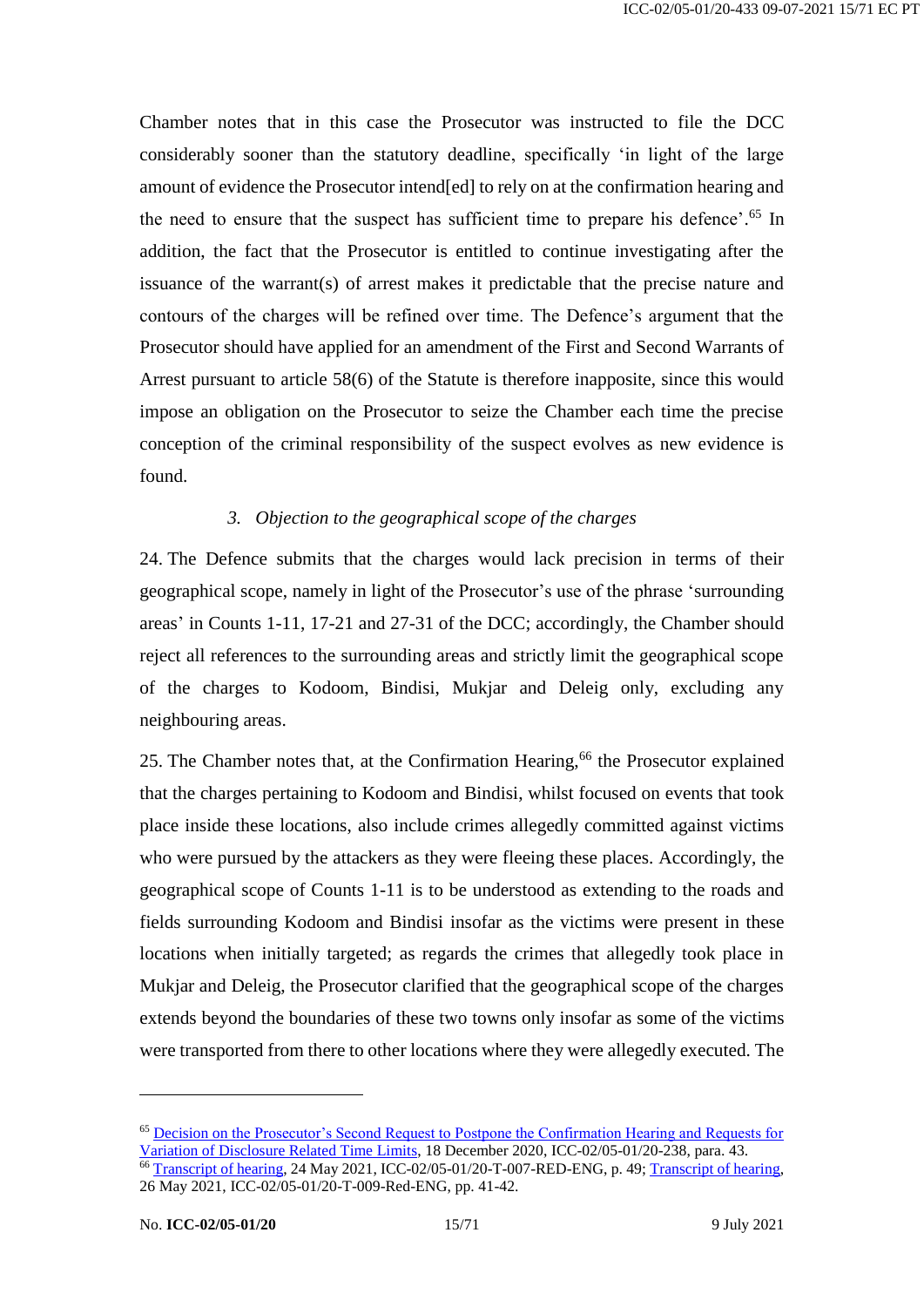Chamber understands from these clarifications that the reference to 'surrounding areas' does not result in either extending the geographical scope of the charges or in making them unduly broad or vague.

#### *4. Objection to the inclusion of cumulative charges*

<span id="page-15-0"></span>26. Although the Defence acknowledges that cumulative charging is, in principle, permissible, it submits that the Prosecutor's failure to indicate precisely how the elements of the charges differ from each other, or how each of them relates to the factual allegations mentioned in the DCC and the corresponding evidence in the PCB, would make it impossible to know how each of those charges is specifically linked to the relevant evidence, in violation of articles  $67(1)(a)$  and (b) of the Statute. Accordingly, Counts 6-9, 12-20 and 22-30 should be discarded.

27. The Chamber notes that the objection is phrased in very broad, generic and abstract terms: the Defence has not made any attempt to demonstrate which of the cumulative charges would be insufficiently clear or how this alleged lack of clarity would have prevented it from preparing properly for the Confirmation Hearing, nor did it address the substance of the charges during the Confirmation Hearing.

#### *5. Objection to alternative modes of liability*

<span id="page-15-1"></span>28. The Defence also objects to the systematic recourse to alternative modes of liability in the DCC, submitting that this would violate the rights of the Defence under articles  $67(1)(a)$  and (b) of the Statute.

29. As discussed in the section illustrating its general approach on the matter,  $67$  the Chamber notes that alternative charges are, in principle, permissible<sup>68</sup> and do not *per se* necessarily prejudice the suspect's right to be informed in detail of the charges. The Chamber observes that the DCC specifies the charged acts and conduct of the suspect in relation to each alternative form of criminal responsibility and that the Defence has

<sup>67</sup> *See* section III(B).

<sup>68</sup> *See e.g.* Pre-Trial Chamber II, *The Prosecutor v. Bosco Ntaganda*, [Decision Pursuant to Article](https://www.icc-cpi.int/CourtRecords/CR2014_04750.PDF)  [61\(7\)\(a\) and \(b\) of the Rome Statute on the Charges of the Prosecutor Against Bosco Ntaganda,](https://www.icc-cpi.int/CourtRecords/CR2014_04750.PDF) 14 June 2014, ICC-01/04-02/06-309, para. 100; Pre-Trial Chamber I, *The Prosecutor v. Charles Blé Goudé*, [Decision on the "Defence request to amend the document containing the charges for lack of specificity",](https://www.icc-cpi.int/CourtRecords/CR2015_05501.PDF) 2 September 2014, ICC-02/11-02/11-143, paras 7-9; Pre-Trial Chamber I, *The Prosecutor v. Laurent Gbagbo*, [Decision on the confirmation of charges against Laurent Gbagbo,](https://www.icc-cpi.int/CourtRecords/CR2015_04777.PDF) 12 June 2014, ICC-02/11- 01/11-656-Red, para. 227. *See also* [Chambers Practice Manual,](https://www.icc-cpi.int/iccdocs/other/191129-chamber-manual-eng.pdf) para. 67.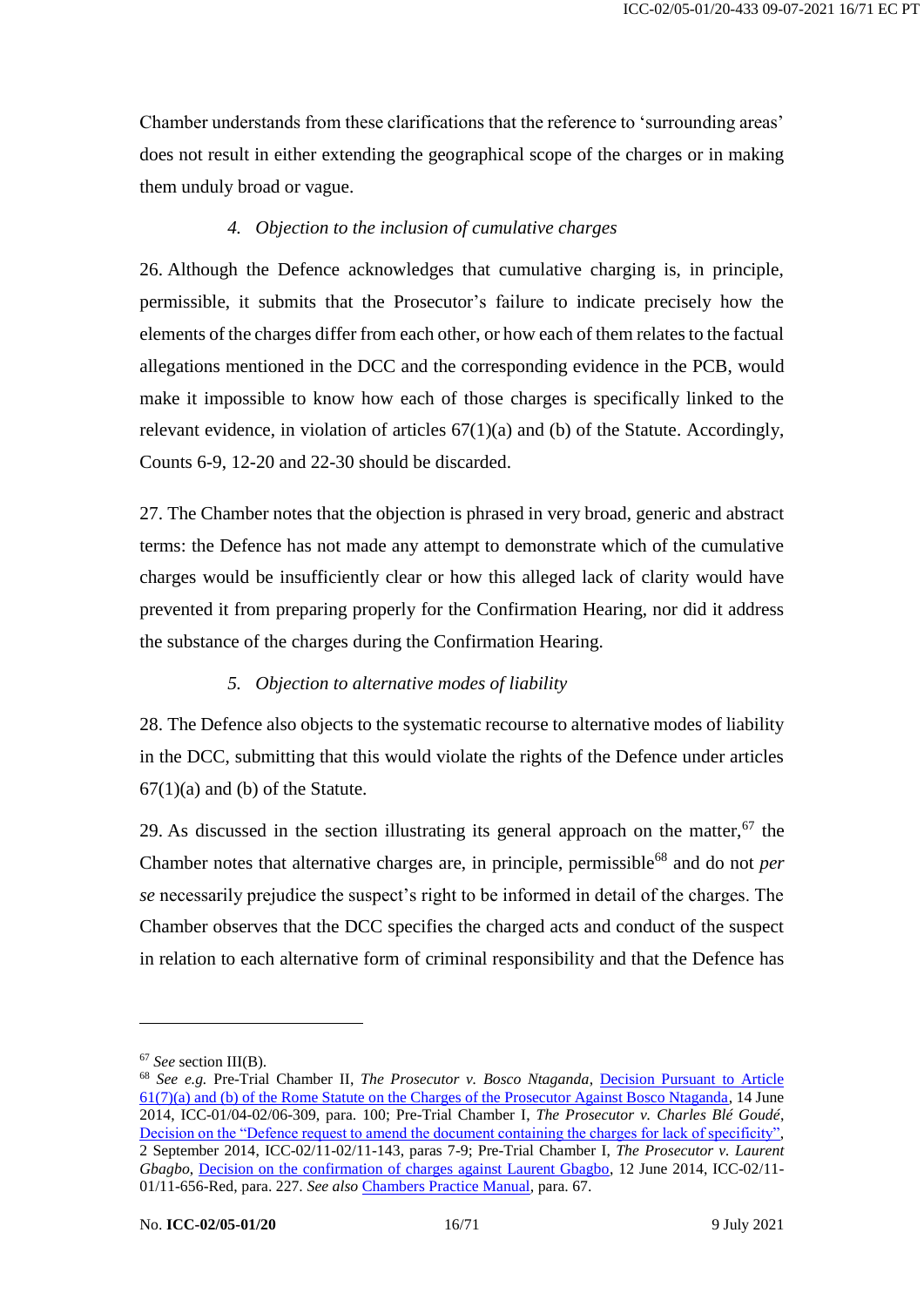not explained why this information would have been insufficient to allow it to prepare for the Confirmation Hearing. The Chamber emphasises, yet again, that abstract and unsubstantiated complaints cannot be entertained and recalls that the Defence has not challenged the substance of the charges during the Confirmation Hearing. Under these circumstances, the Chamber cannot discern any prejudice deriving from the fact that the Prosecutor charged alternative forms of criminal responsibility.

#### *6. Objections relating to the Prosecutor List of Evidence and the PCB*

<span id="page-16-0"></span>30. The Defence submits a twofold objection relating to the Prosecutor List of Evidence and the PCB: (i) the Prosecutor would have not followed the Chamber's instructions on disclosure by failing to provide a detailed explanation as to the relevance of 2.591 of the 2.837 items included in the Prosecutor List of Evidence; (ii) the clarification provided as to the relevance of items of evidence explicitly referenced in the PCB would have come inexcusably late, in violation of article  $67(1)(b)$  of the Statute. The Defence therefore requests the Chamber to (i) declare all items included in the Prosecutor List of Evidence that are not referenced in the PCB inadmissible; (ii) enter a finding that the Prosecutor violated the suspect's rights under article  $67(1)(b)$  of the Statute and draw the necessary consequences from this in the context of its review of the evidence.

31. The Chamber concurs with the Defence that the inclusion of a considerable volume of evidence in the Prosecutor List of Evidence not specifically relied upon in the PCB may potentially be prejudicial to the right of the Defence to have adequate time and facilities for its preparation. The Chamber particularly deplores that the Prosecutor did not heed its instruction to disclose and, *a fortiori*, include in the Prosecutor List of Evidence only evidence that is truly relevant and probative to its case.

32. However, the Chamber finds that the sanction for the Prosecutor's evidentiary profusion cannot be the wholesale exclusion of all the items of evidence included in the Prosecutor List of Evidence but not expressly relied upon in the PCB. The Chamber never ordered the Prosecutor to provide a detailed explanation as to the relevance of each individual item of evidence. Since the PCB was filed on time in accordance with rule 121(3) of the Rules and did not refer to an inordinate number of items of evidence, the Chamber finds no violation of article 67(1)(b) of the Statute.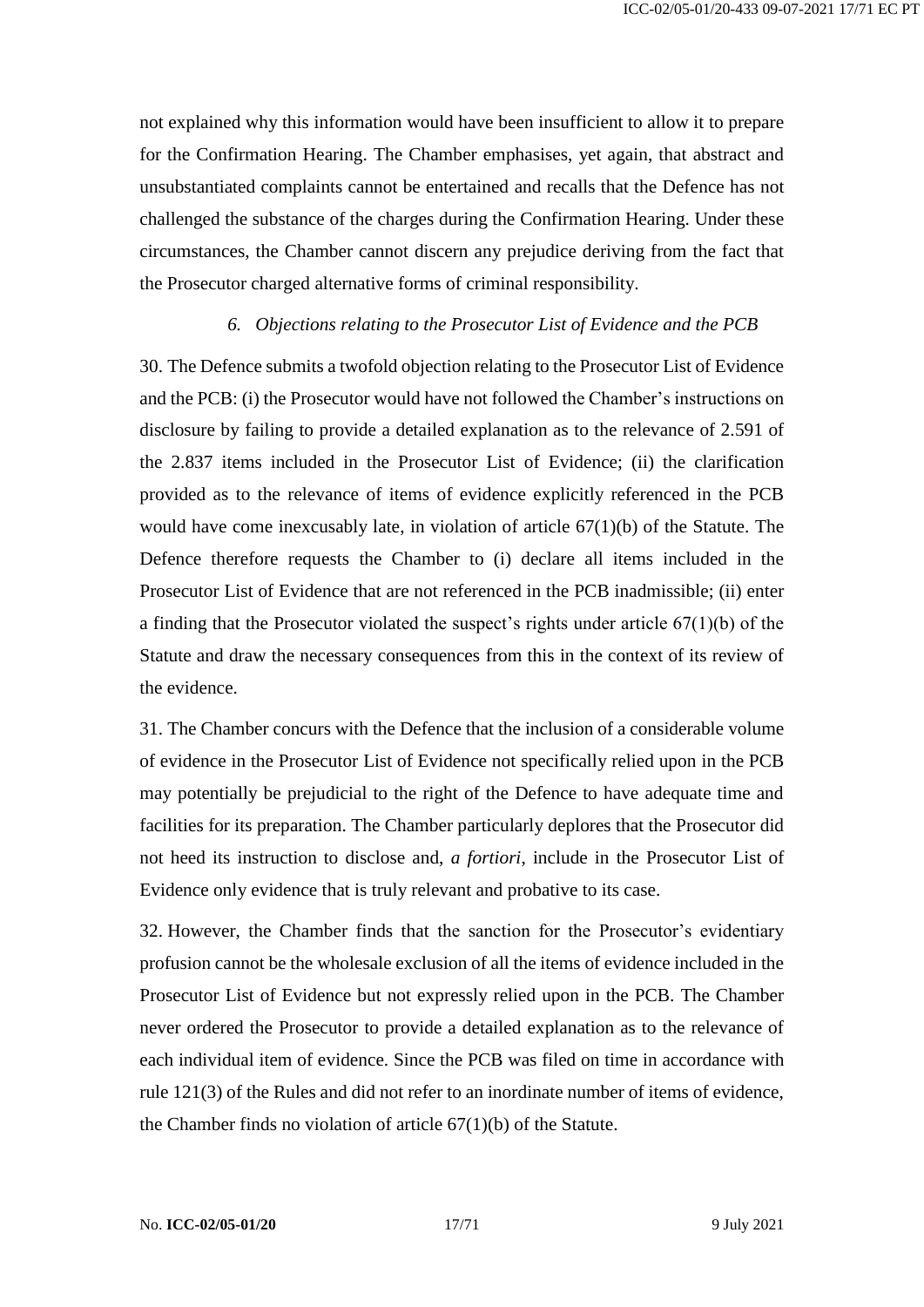#### <span id="page-17-1"></span><span id="page-17-0"></span>**III. The Chamber's approach**

#### **A. Nature and purpose of the present decision**

33. In the present decision, the Chamber renders its determination under article 61(7) of the Statute as to whether there is sufficient evidence to establish substantial grounds to believe that Mr Abd-Al-Rahman committed the crimes with which he is charged.

34. The purpose of the pre-trial proceedings, and specifically of the Confirmation Hearing, is to determine whether the case as presented by the Prosecutor is sufficiently established to warrant a full trial. The Statute mandates that this is decided by answering the question of whether there are substantial grounds to believe that the person committed the crimes charged. Therefore, the confirmation of charges procedure protects the suspect from wrongful and unfounded accusations, by ensuring that only those persons against whom sufficiently compelling charges going beyond mere theory or suspicion have been brought are committed for trial.

35. The confirmation of charges procedure also ensures that the parameters of the case are set for trial and that the charges are clear and not deficient in form, and resolves possible procedural issues in order that such issues do not taint trial proceedings.

36. Therefore, the purpose of the pre-trial proceedings is to ensure that only charges which are sufficiently supported by the available evidence and which are clear and properly formulated, in their factual and legal aspects, are submitted to a Trial Chamber for its determination.

37. The evidentiary standard applicable at this stage of proceedings is a lower standard than that required at trial, and is met as soon as the Prosecutor offers concrete and tangible proof demonstrating a clear line of reasoning underpinning the specific allegations. The Appeals Chamber held that

[i]n determining whether to confirm charges under article 61 of the Statute, the Pre-Trial Chamber may evaluate ambiguities, inconsistencies and contradictions in the evidence or doubts as to the credibility of witnesses. Any other interpretation would carry the risk of cases proceeding to trial although the evidence is so riddled with ambiguities, inconsistencies, contradictions or doubts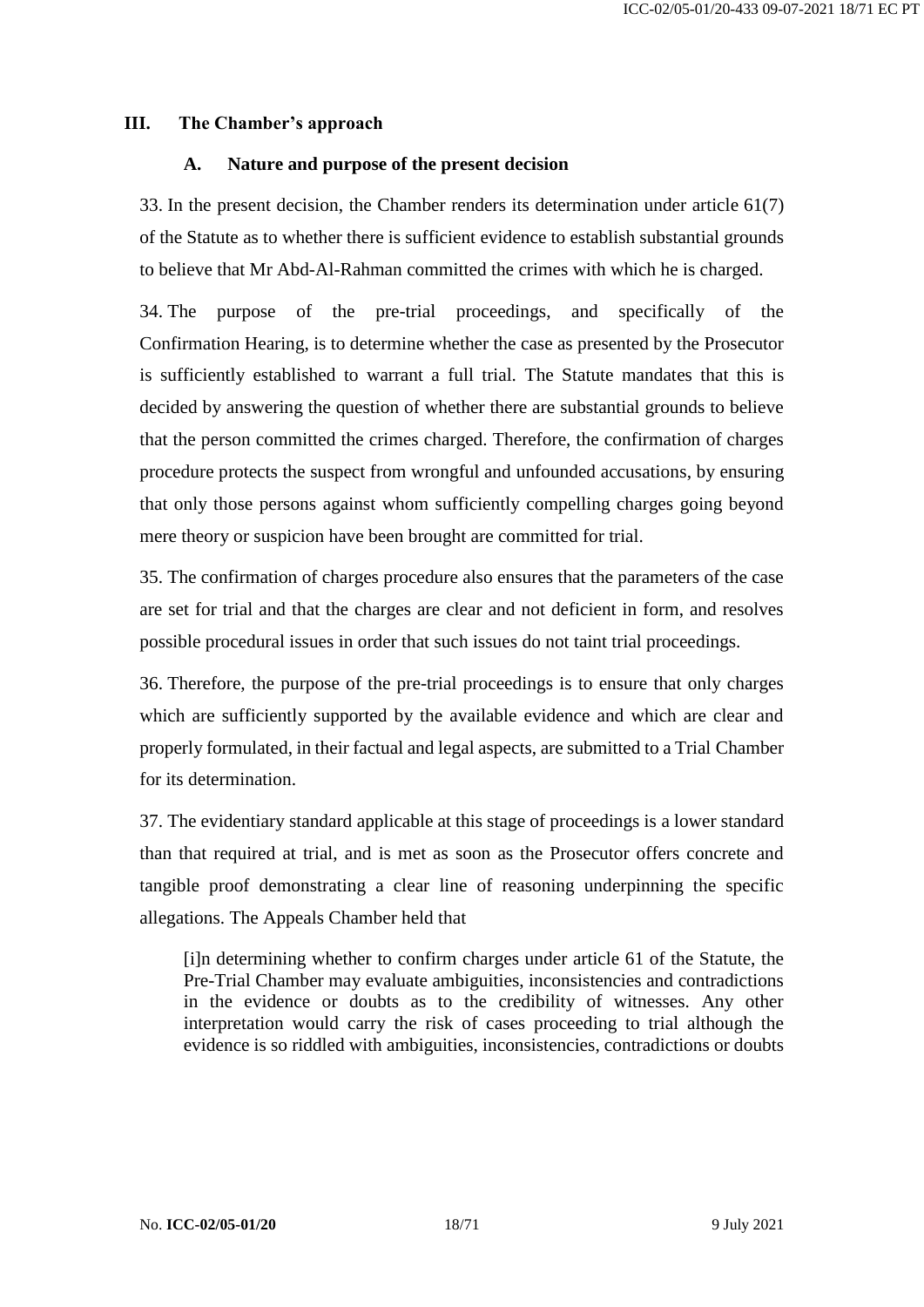as to credibility that it is insufficient to establish substantial grounds to believe the person committed the crimes charged.<sup>69</sup>

38. At the same time, the Pre-Trial Chamber, by the very design of the pre-trial proceedings, is not in a position to conclusively determine issues relating to the probative value of evidence, including with respect to the credibility of witnesses, whose declarations are, as a rule, brought before it only in written form. Indeed, as indicated by the Appeals Chamber, 'the Pre-Trial Chamber's determinations will necessarily be presumptive', and the Pre-Trial Chamber 'should take great care in finding that a witness is or is not credible'; $^{70}$  the credibility of witnesses can only be properly addressed at trial, where they will be called to testify and their evidence properly tested.

39. The Chamber has analysed the totality of the evidentiary material disclosed by the Prosecutor, including all 2.837 items of evidence enumerated in the Prosecutor List of Evidence<sup>71</sup> (particularly, the statements and transcripts of interview of the  $111$ Witnesses upon whom the Prosecutor relies for the purposes of these confirmation proceedings and the others included in the Prosecutor List of Evidence). However, in light of the limited and specific scope and purpose of this stage of the proceedings, and also to avoid any pre-determination of issues or pre-adjudication regarding the probative value of evidence, this decision only addresses what the Chamber considers necessary and sufficient for its determination on the charges – namely, whether there is sufficient evidence to establish substantial grounds to believe that Mr Abd-Al-Rahman committed the crimes charged and therefore that the case brought by the Prosecutor warrants a trial. Whilst having carefully considered all of the arguments advanced by the parties and participants as part of its determination, the Chamber will only refer in this decision to those elements (i.e., submissions and items of evidence) which it considers necessary to show the line of reasoning underpinning its conclusions. The

<sup>69</sup> *The Prosecutor v. Callixte Mbarushimana*, Judgment on the appeal of the Prosecutor against the decision of Pre-Trial Chamber I of 16 December 2011 entitled 'Decision on the confirmation of charges', 30 May 2012, ICC-01/04-01/10-514, para. 46 (the ['Mbarushimana Judgment'](https://www.icc-cpi.int/CourtRecords/CR2012_06457.PDF)).

<sup>70</sup> [Mbarushimana Judgment,](https://www.icc-cpi.int/CourtRecords/CR2012_06457.PDF) para. 48.

 $71$  The Chamber, however, has not relied upon a number of those items for the purposes of the present decision as they were disclosed by the Prosecutor after the applicable time limit; *see* [Decision on two](https://www.icc-cpi.int/CourtRecords/CR2021_04222.PDF)  [requests to vary the time limit for disclosing incriminating evidence,](https://www.icc-cpi.int/CourtRecords/CR2021_04222.PDF) 6 May 2021, ICC-02/05-01/20-379.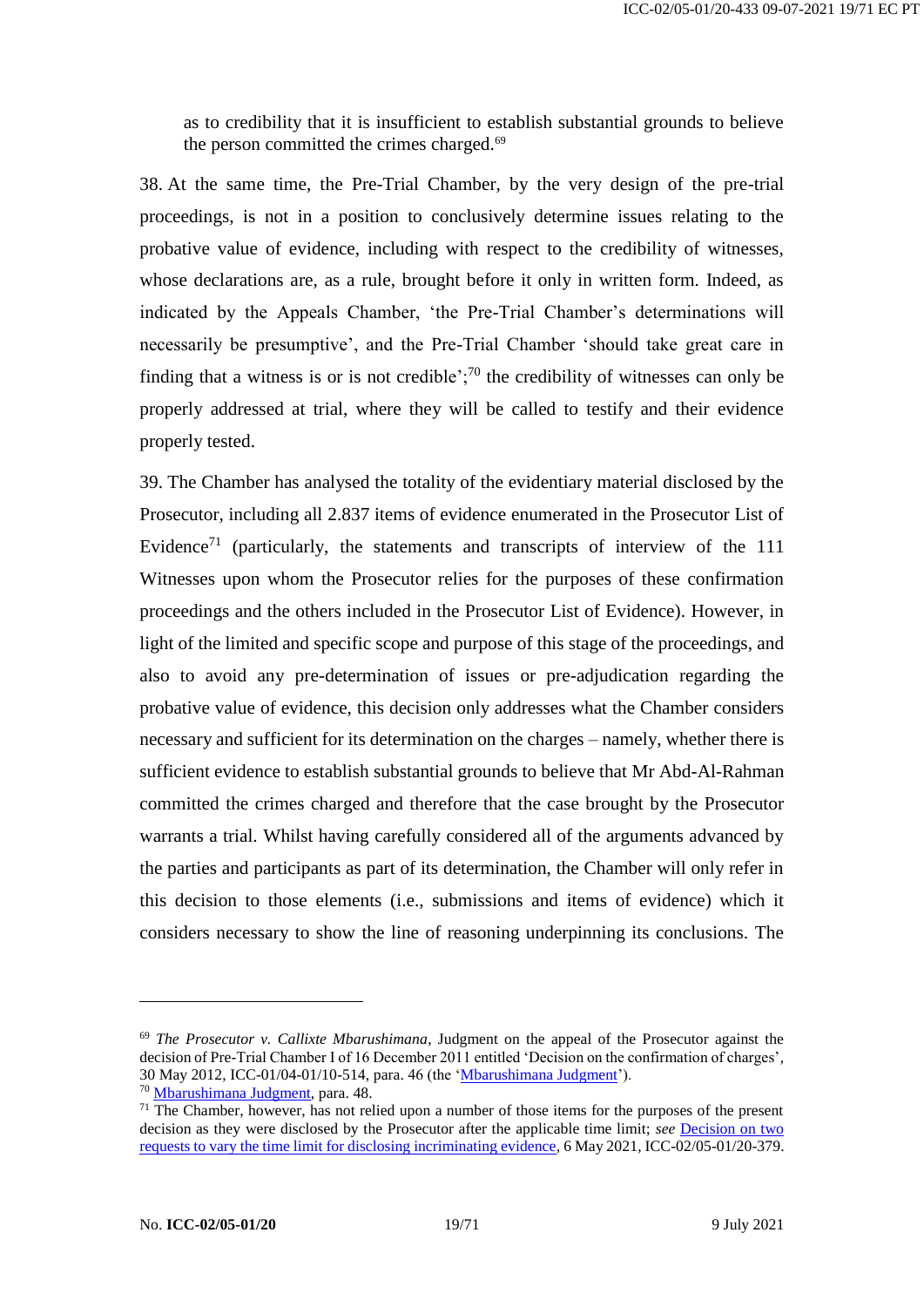Chamber must engage in an overall assessment of the entire evidentiary basis relied upon by the Prosecutor, including with a view to detecting inconsistencies, ambiguities, contradictions or other weaknesses which would result in the allegations not being supported to the relevant standard.<sup>72</sup>

40. Furthermore, the Chamber is persuaded that the specific and limited function of the confirmation proceedings also calls for a style and structure of the decision under article 61(7) of the Statute which is as simple and straightforward as possible; this also with a view to meaningfully implement the principle that the confirmation hearing is not, nor should be seen or become, a 'mini-trial' or 'a trial before the trial'.<sup>73</sup> The adequacy of the reasoning is to be assessed against the specificity, the rigour and the clarity of the formulation of the findings made by the Chamber. While article 74(5) of the Statute provides that the decision of the Trial Chamber of acquittal or conviction 'shall be in writing and shall contain a full and reasoned statement of the Trial Chamber's findings on the evidence and conclusions', the statutory texts do not contain a similar provision in respect of the decision on the confirmation of the charges. By providing, throughout its reasoning, detailed and specific references to the content of the evidence retained as instrumental to its findings, as well as to all the factual and legal elements relevant to its conclusions, the Chamber believes having fully met its duty to provide adequate reasoning for its determination on the charges brought by the Prosecutor.

#### **B. Individual criminal responsibility**

<span id="page-19-0"></span>41. The Chamber notes that the Prosecutor requests the Chamber to confirm as cumulative and/or alternative modes of liability in connection with the charges brought against Mr Abd-Al-Rahman those pursuant to articles 25(3)(a) (direct perpetration and/or co-perpetration), 25(3)(b) (ordering and/or inducing), 25(3)(c) (aiding, abetting

<sup>72</sup> Pre-Trial Chamber I, *The Prosecutor v. Callixte Mbarushimana*, [Decision on the confirmation of](https://www.icc-cpi.int/CourtRecords/CR2011_22538.PDF)  [charges,](https://www.icc-cpi.int/CourtRecords/CR2011_22538.PDF) 16 December 2011, ICC-01/04-01/10-465-Red, paras 45-47[; Mbarushimana Judgment,](https://www.icc-cpi.int/CourtRecords/CR2012_06457.PDF) paras 1, 37-49.

<sup>73</sup> Pre-Trial Chamber I, *The Prosecutor v. Germain Katanga and Mathieu Ngudjolo Chui*, [Decision on](https://www.icc-cpi.int/CourtRecords/CR2008_05172.PDF)  [the confirmation of charges,](https://www.icc-cpi.int/CourtRecords/CR2008_05172.PDF) 30 September 2008, ICC-01/04-01/07-717, para. 64; Pre-Trial Chamber I, *The Prosecutor v. Bahr Idriss Abu Garda*, [Decision on the Confirmation of Charges,](https://www.icc-cpi.int/CourtRecords/CR2010_00753.PDF) 8 February 2010, ICC-02/05-02/09-243-Red, para. 39.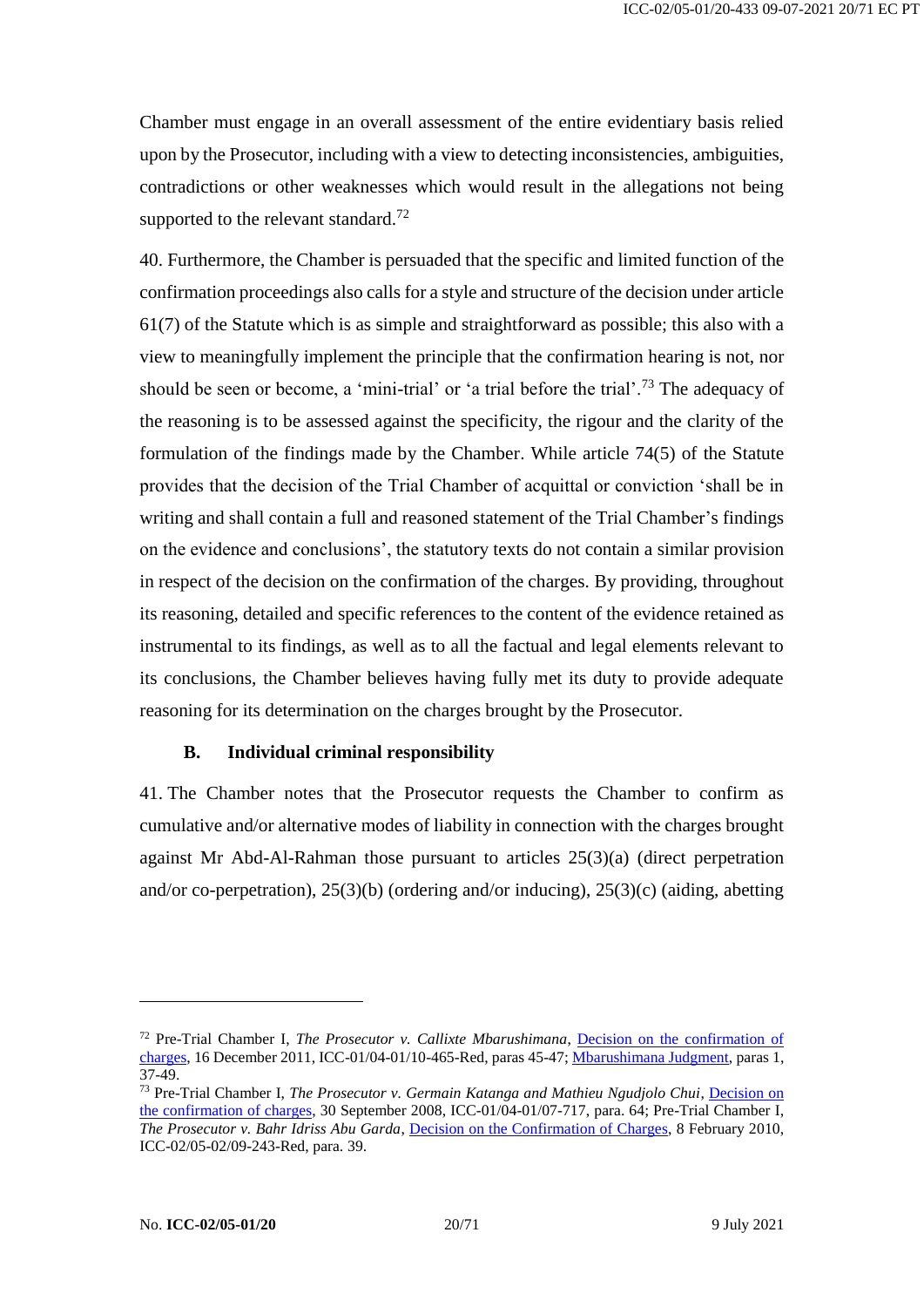or otherwise assisting),  $25(3)(d)(i)$  and (ii) (common purpose liability) and  $25(3)(f)$ (attempt) of the Statute. 74

42. In particular, the Prosecutor charges Mr Abd-Al-Rahman with direct coperpetration, pursuant to article 25(3)(a) of the Statute, for crimes allegedly committed in Mukjar (Counts 12 to 21) and Deleig (Counts 22 to 31) based upon the allegation that, with regard to each of these locations, Mr Abd-Al-Rahman (i) 'was part of a common plan or an agreement with one or more persons'; and (ii) 'carried out an essential contribution in a coordinated manner with other co-perpetrators that resulted in the fulfilment of the material elements of the crimes'.<sup>75</sup> In the course of the DCC and PCB narratives, these common plans are respectively defined as the 'Mukjar Common Plan' and the 'Deleig Common Plan'. While the former would have existed '[a]t least between late February and early March 2004' and the latter '[a]t least between about 5 and about 7 March 2004', the objective of both common plans would have been 'to target persons in' Mukjar and Deleig, 'including those displaced to' these locations 'from locations in the surrounding areas, perceived as belonging to, or being associated with, or supporting the rebel armed groups, including through the commission of the crimes of torture, other inhumane acts, cruel treatment, outrages upon personal dignity, murder and persecution'; Mr Abd-Al-Rahman would have shared such common plans 'with a group consisting of members of the Militia/*Janjaweed* and GoS Forces'.<sup>76</sup>

43. The Chamber believes that it is conceptually and methodologically appropriate to address the issue of the individual criminal responsibility of the suspect by looking at his alleged contributions in respect of each of the charged incidents and at the evidence cited in support of those allegations. Furthermore, since the purpose of the pre-trial procedure consists of determining whether an individual should be sent to trial, the Chamber considers it critical for such purposes to be in a position to establish a link between the events as charged and the alleged perpetrator(s) as identified by the Prosecutor.

44. The notion of a common plan as a vehicle for imputing individual responsibility for the charged crimes has been a recurrent feature of the cases brought before the

<sup>74</sup> DCC, paras 13, 27-29, 59-69, 95-114, 138-158; PCB, paras 57, 114-124, 198-224, 258-279, 331-371. *See also* [ICC-02/05-01/20-346-AnxA13-Corr.](https://www.icc-cpi.int/RelatedRecords/CR2021_04670.PDF)

<sup>75</sup> DCC, paras 27(a), 97-102, 140-145; PCB, paras 115-116, 259-273, 331-357.

<sup>76</sup> DCC, paras 98, 141; PCB, paras 260, 332.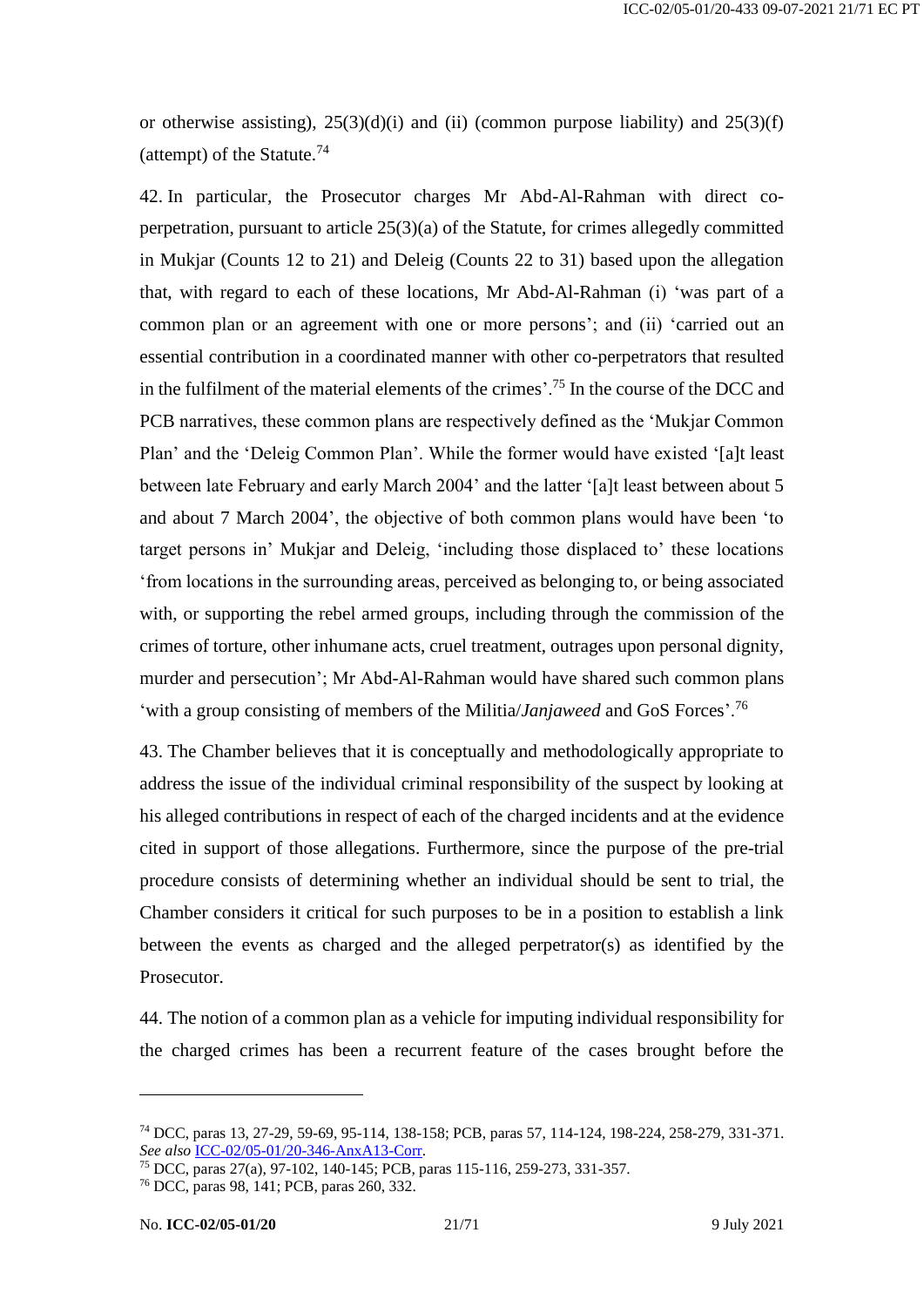Chambers since the Court's early days, in line with the jurisprudence of the *ad hoc*  tribunals. Here, the Prosecutor relies on a variation of this notion, alleging the existence of the 'Mukjar Common Plan' and the 'Deleig Common Plan': the Chamber is mindful of the jurisprudence of the Appeals Chamber to the effect that the common plan may be one of the shapes taken by a criminal agreement,  $\frac{1}{7}$  and that, despite its apparent ubiquity, the very compatibility of the notion of a common plan with the statutory framework and its usefulness vis-à-vis article 25 of the Statute is far from being a foregone conclusion.<sup>78</sup>

45. Being aware of the limited and specific purpose of the confirmation of charges stage of the proceedings, the Chamber does not consider it necessary or appropriate, for the purposes of the present decision, to determine or otherwise address the extent to which either the notion of a common plan, or its specific variation used in this case, are compatible with the statutory framework; nevertheless, the Chamber notes that the Appeals Chamber held that there is no formal requirement that certain terminology, particularly labels used by the Prosecutor such as 'common plan' and 'essential contribution', be used by a Pre-Trial Chamber, as that would be tantamount to favour form over substance.<sup>79</sup> Departing from the model of the *ad hoc* tribunals, the Statute lists in article 25 different modes of liability, thus making it a comprehensive provision, suitable to encompass any and all possible forms and manners of contribution to a crime. Accordingly, the Chamber will assess the evidence in light of the elements of each of the modes of liability listed in that provision, in line with the Appeals Chamber's jurisprudence to the effect that, for the requirement of sufficient notice to be met, it suffices that the charges 'set out the exact sub-provision applicable in article

<sup>77</sup> Appeals Chamber, *The Prosecutor v. Thomas Lubanga Dyilo*, [Judgment on the appeal of Mr Thomas](https://www.icc-cpi.int/CourtRecords/CR2014_09844.PDF)  [Lubanga Dyilo against his conviction,](https://www.icc-cpi.int/CourtRecords/CR2014_09844.PDF) 1 December 2014, ICC-01/04-01/06-3121-Red, para. 445.

<sup>78</sup> Trial Chamber I, *The Prosecutor v. Thomas Lubanga Dyilo*, Separate Opinion of Judge Adrian Fulford *in* [Judgment pursuant to Article 74 of the Statute,](https://www.icc-cpi.int/CourtRecords/CR2012_03942.PDF) 5 April 2012, ICC-01/04-01/06-2842; Trial Chamber II, *The Prosecutor v. Germain Katanga*, Dissenting Opinion of Judge Christine Van Den Wyngaert *in* [Decision on the implementation of regulation 55 of the Regulations of the Court and severing the charges](https://www.icc-cpi.int/CourtRecords/CR2012_10236.PDF)  [against the accused persons,](https://www.icc-cpi.int/CourtRecords/CR2012_10236.PDF) 21 November 2012, ICC-01/04-01/07-3319-tENG/FRA, paras 38, 43, fn. 59.

<sup>79</sup> Appeals Chamber, *The Prosecutor v. Alfred Yekatom and Patrice-Edouard Ngaïssona*, Judgment on the appeal of Mr Alfred Yekatom against the decision of Trial Chamber V of 29 October 2020 entitled 'Decision on motions on the Scope of the Charges and the Scope of Evidence at Trial', 5 February 2021, ICC-01/14-01/18-874, paras 58-60 (the ['Yekatom and Ngaïssona Judgment'](https://www.icc-cpi.int/CourtRecords/CR2021_01142.PDF)).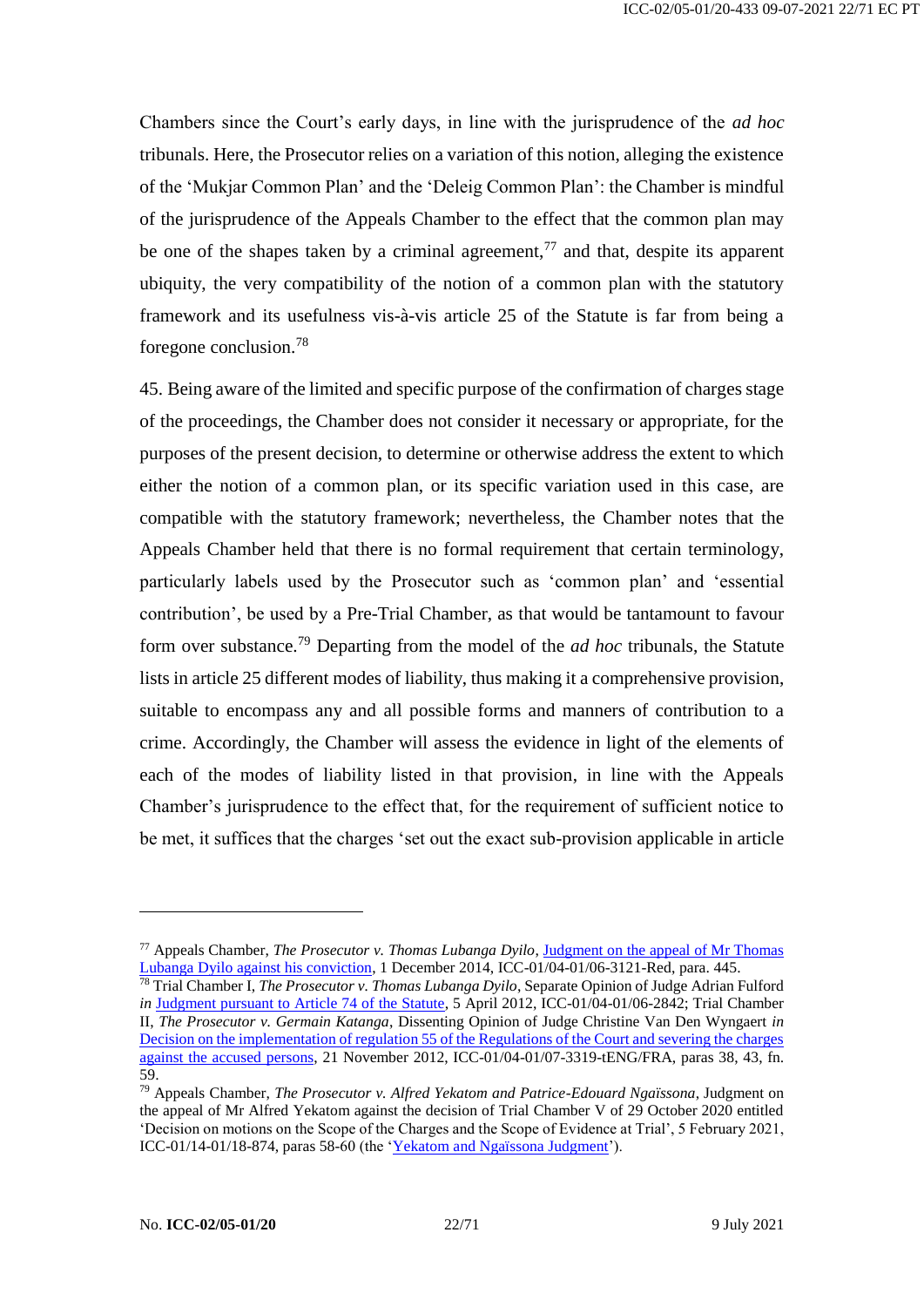25 of the Statute and the specific form of participation within that sub-provision', and notify the suspect 'of the material facts associated with his or her particular form of participation'.<sup>80</sup> As a result of this assessment, the Chamber will confirm all those modes of liability charged by the Prosecutor which it will find adequately supported by the evidence before it. When the Prosecutor pleads alternative modes of liability, each of them will be considered in light of the allegations and the supporting evidence; when more than one mode of liability is mentioned in the charges as confirmed, linked by the conjunction 'and', this is the result of the Chamber having considered and being satisfied that each of those modes is supported by a specific, distinct factual allegation relating to the conduct underlying that particular charge and that the standard applicable at confirmation is met for each of those modes. This is of course without prejudice to the power of the Trial Chamber to come to a different determination, in light of its own assessment and analysis of the evidentiary basis of the case.

#### <span id="page-22-1"></span><span id="page-22-0"></span>**IV. The Chamber's findings**

# **A. Mr Abd-Al-Rahman's identity: the link between the nickname 'Ali Kushayb' and the suspect**

46. During his first appearance, the suspect affirmed, and his Counsel confirmed, that he does not recognise 'Ali Kushayb' as his name and that he is to be referred to as Mr Abd-Al-Rahman.<sup>81</sup> On 26 June 2020, the Single Judge rejected the Defence request to amend the name of the case  $82$  and, noting that neither the Prosecutor, nor previous Chambers provided any detailed reasons for using the name 'Ali Kushayb' as a short form when referring to Mr Abd-Al-Rahman, or for deciding to include this 'nickname' or 'alias' in the name of case ICC-02/05-01/07 in the context of the issuance of either the First or the Second Warrant of Arrest, decided that the suspect would have to be addressed as 'Abd-Al-Rahman' or 'Mr Abd-Al-Rahman' (as opposed to 'Ali Kushayb') in court proceedings, official court documents and filings, as well as in public information material.<sup>83</sup>

<sup>80</sup> [Yekatom and Ngaïssona Judgment,](https://www.icc-cpi.int/CourtRecords/CR2021_01142.PDF) para. 1.

 $\frac{1}{81}$  [Transcript of hearing,](https://www.icc-cpi.int/Transcripts/CR2020_02436.PDF) ICC-02/05-01/20-T-001-ENG, p. 3, lines 19-23 and p. 5, line 15.

<sup>82</sup> *[Requête aux fins de modification du nom porté au dossier de l'affaire ICC-02/05-01/20](https://www.icc-cpi.int/CourtRecords/CR2020_02471.PDF)*, 17 June 2020, ICC-02/05-01/20-1.

<sup>&</sup>lt;sup>83</sup> [Decision on the Defence request to amend the name](https://www.icc-cpi.int/CourtRecords/CR2020_02826.PDF) of the case, ICC-02/05-01/20-8.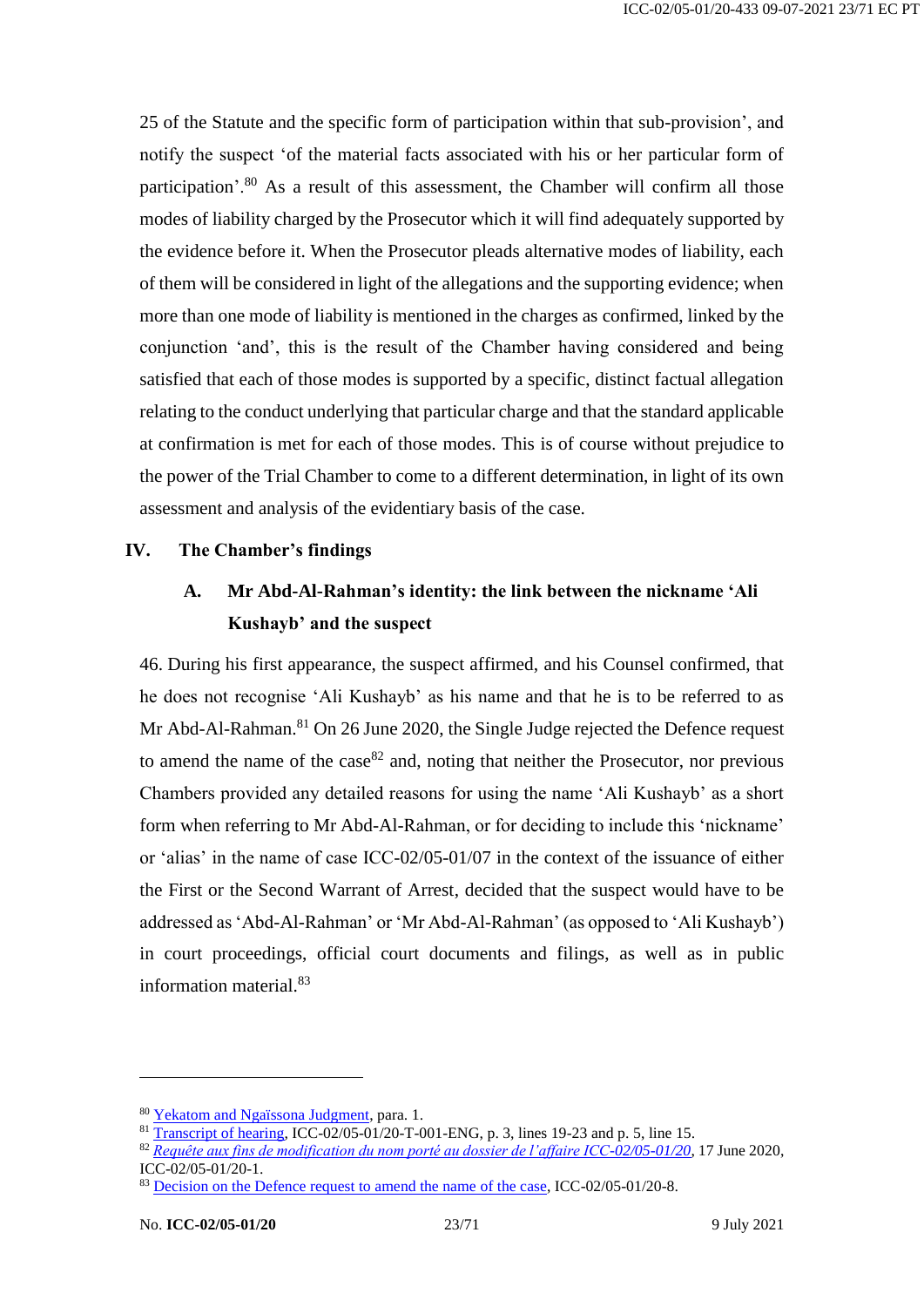47. On 2 November 2020, the Chamber observed that (i) the link between Mr Abd-Al-Rahman and the nickname or alias 'Ali Kushayb', and the reasons warranting the reference of the latter to the suspect, did not form the specific subject matter of any of the materials initially disclosed by the Prosecutor; and (ii) various spelling alternatives of the name 'Ali Kushayb' appear in many of the disclosed items, including several witness statements. In light of the fundamental importance to determine the extent to which references to 'Ali Kushayb' can or should be read as referring to the suspect, the Chamber decided to instruct the Prosecutor (i) to identify all items relied upon for the purposes of establishing this link and to disclose them as one single, discrete package; and (ii) to accompany this disclosure with submissions, exhaustively illustrating the way in which each of the disclosed items would support the conclusion that the suspect is, or was at the time of the relevant events, (also) known as 'Ali Kushayb'.<sup>84</sup>

48. On 7 December 2020, the Chamber received the 'Prosecution's submissions on the evidence demonstrating that Ali Abd-Al-Rahman is also known as Ali Kushayb pursuant to ICC-02/05-01/20-196<sup>', 85</sup> setting out 'the evidence that the Prosecution has identified which establishes that references to Ali Kushayb relate to Mr Abd-Al-Rahman'. The Defence responded on 17 December 2020<sup>86</sup> and also disclosed evidentiary material relevant to the matter before the Confirmation Hearing.<sup>87</sup>

49. The Chamber notes the abundant and varied nature of the material submitted by the Prosecutor in support of the contention that, at the time of the relevant events, the suspect was known, and referred to, as 'Ali Kushayb'. It includes *inter alia* (i) a number of testimonies of (former) members of the Army or of the Sudanese secret service, who would be familiar with the appearance, background and actions of the man known as 'Ali Kushayb' by reason of their function and role, and some of whom either explicitly refer to 'Ali Kushayb' as the 'nickname' attributed to the suspect (like Witnesses P-0117, P-0012, P-0878, P-0905, P-0912 and P-0921), or juxtapose the name 'Abd-Al-Rahman' and 'Ali Kushayb' as interchangeable (Witness P-0131); (ii) testimonies of people originating from, or living in, the same area as the man they and others would

<sup>84</sup> [Decision on the Prosecutor's Request for Postponement of the Confirmation Hearing and related](https://www.icc-cpi.int/CourtRecords/CR2020_05941.PDF)  [deadlines,](https://www.icc-cpi.int/CourtRecords/CR2020_05941.PDF) ICC-02/05-01/20-196.

 $85$  [ICC-02/05-01/20-224](https://www.icc-cpi.int/CourtRecords/CR2020_06860.PDF) with Annex A.

<sup>86</sup> *[Réponse aux Observations ICC-02/05-01/20-224](https://www.icc-cpi.int/CourtRecords/CR2020_07411.PDF)*, ICC-02/05-01/20-235.

<sup>87</sup> *See* Defence List of Evidence.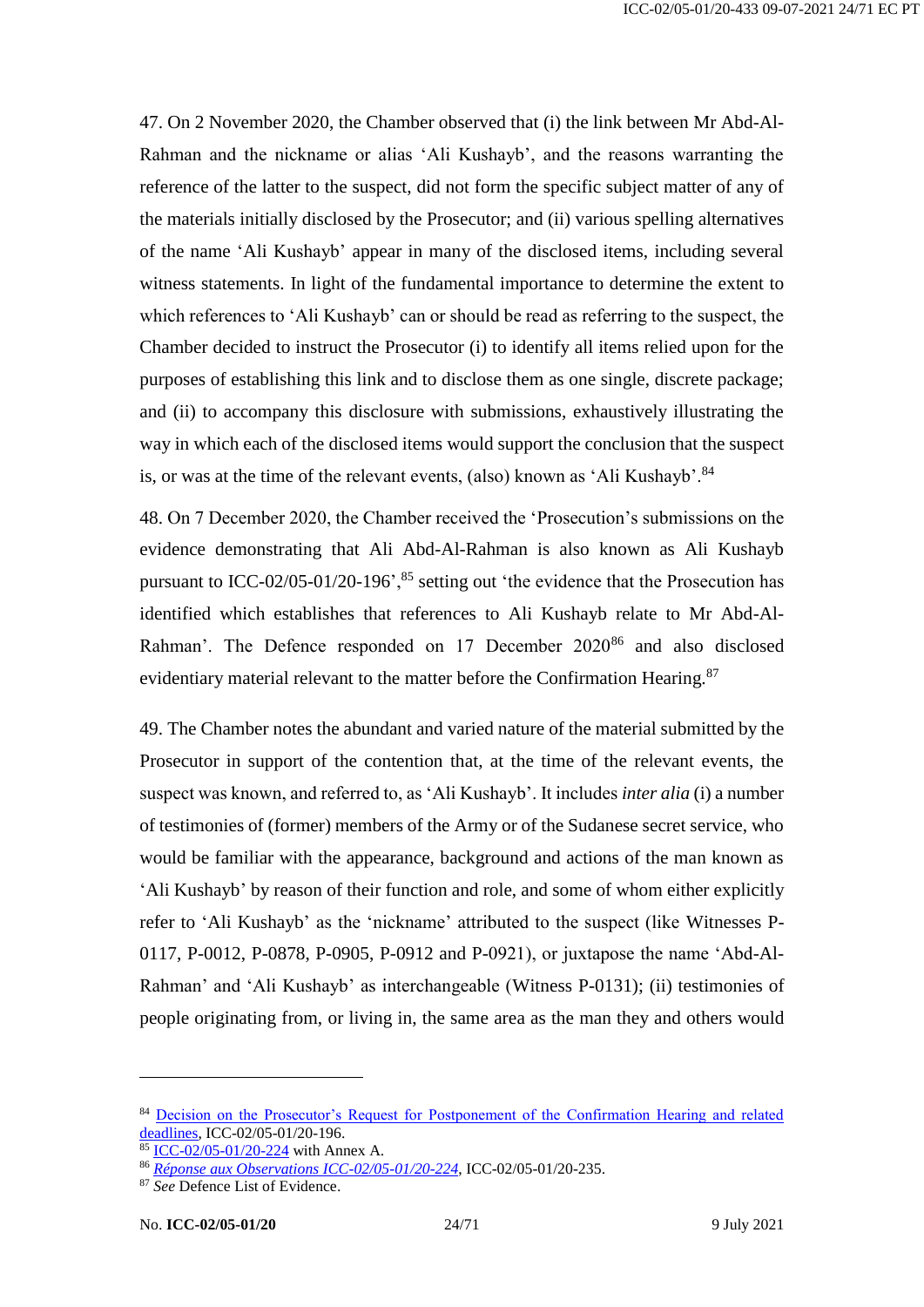know, refer and see referred to as 'Ali Kushayb', some of whom would also be familiar with 'Abd-Al-Rahman' being that person's real name (Witness P-0879); (iii) documents emanating from Sudanese authorities referring to one 'Ali Muhammad Ali Abd-Al-Rahman' as the beneficiary of supplies of vehicles and weapons, commented upon by Witness P-0769 as this individual being known as Ali Kushayb; (iv) signal communications from the Sudanese Central Reserve Forces likewise referring to 'Ali Mohamed Ali Abdelrahman'; (v) a number of pictures and documents, of various origin and quality; (vi) an audio file retrieved from Mr Abd-Al-Rahman's phone, seized upon his arrest, featuring a poem celebrating a 'hero Kosheib'; (vii) two videos provided by the suspect to the Prosecutor, featuring himself making a statement and dating back to shortly before his appearance before the Court.

50. During the Confirmation Hearing, the Defence challenged the material submitted by the Prosecutor under several profiles, in an attempt to show, based both on the evidentiary material relied upon by the OTP and a few own evidentiary items, that the conclusion that the person in the custody of the Court is the individual referred to as 'Ali Kushayb' in the context of this case would not be adequately established to the relevant standard.

51. The Chamber agrees with the Defence that not all of the material relied upon by the Prosecutor appears suitable to meaningfully substantiate the connection between the suspect and the nickname 'Ali Kushayb'. Particularly weak, in this sense, appear (i) the pictures and pictures of documents, the quality, origin or age of which makes it impossible for the Chamber to determine that they actually pertain to the suspect; (ii) documents of uncertain origin, such as a purported 'curriculum vitae'; (iii) testimonies based more on hearsay and common knowledge than on direct information (such as Witness P-0884's). Furthermore, no conclusive inference can indeed be made either from those testimonies assuming the nickname nature of 'Ali Kushayb' (or a similar version of it) as a fact, in the absence of a specific connection to the name 'Abd-Al-Rahman' or of any other elaboration, or from publicly available documents where either only the name 'Ali Kushayb' appears, or the names 'Abd-Al-Rahman' and 'Ali Kushayb' are connected without explanation. Similarly, such an inference cannot be drawn from documents post-dating the Court's arrest warrants – such as those emanating from Sudanese authorities – in which the connection seems simply to mirror and echo the Prosecutor's own choices as to the naming of the suspect and remains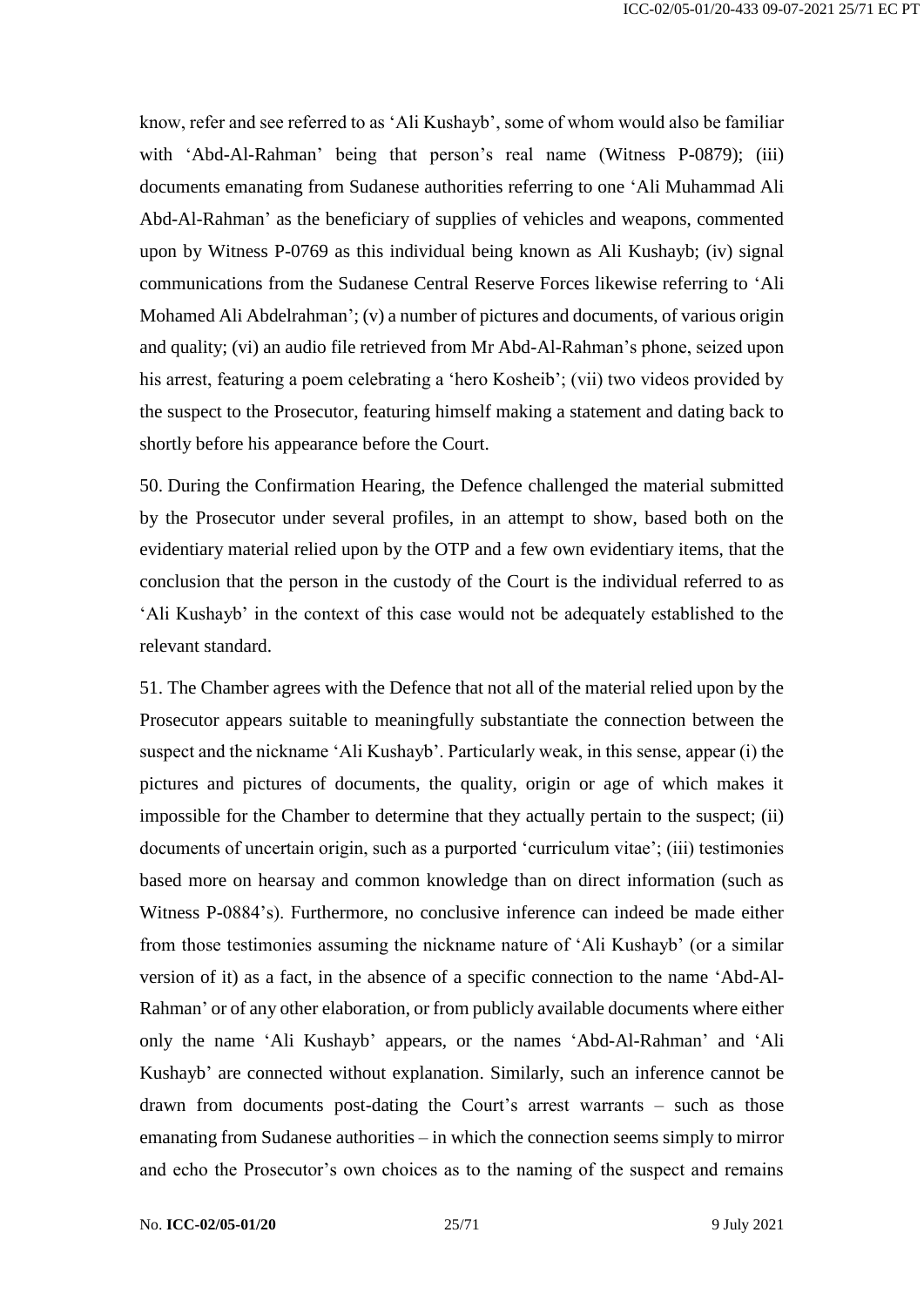stated without further explanation. Also, the fact that Mr Abd-Al-Rahman's phone contained an audio file of a poem featuring a 'hero Kosheib' is *per se* neutral as to whether this would refer to the suspect.

52. Furthermore, the Prosecutor's own presentation of some of the items incurs in such inaccuracies as to possibly result in being misleading. Nowhere is this more apparent than in the argument developed on the basis of the testimony of Witness P-0123: whilst, in the Prosecutor's submission, Witness P-0123 would have personally and directly spoken to 'Ali Kushayb' on numerous occasions, his testimony only refers to this Witness's unilateral (and unsuccessful) attempts at doing so. The Chamber acknowledges that witnesses across the board show a significant amount of consistency in describing the identifying features of an individual known, or identified to them, as 'Ali Kushayb'; however, in the absence of a specific connection between the nickname and the patronym, this consistency is not sufficient to substantiate and support the conclusion that Mr Abd-Al-Rahman and 'Ali Kushayb' are one and the same person. As also remarked upon by the Defence, the entire Section b of the Prosecutor's 7 December 2020 submissions on identity (replete with the same quotes as appearing in other sections) amounts to a large extent to a circular argument.

53. By the same token, however, the Chamber notes that the evidence relied upon by the Prosecutor in maintaining that the suspect and the man referred to in the testimonies as 'Ali Kushayb' are one and the same person also includes items providing better and stronger support for the conclusion. Some testimonies do make an explicit and credible connection between the nickname and the name 'Abd-Al-Rahman', pointing to the witnesses' awareness of the connection between the two; open source documents (such as a newspaper interview) also rely on the connection.

54. The Chamber finds that the circumstances surrounding and following the suspect's appearance before the Court are also significant. First, and fundamentally, it was Mr Abd-Al-Rahman's own decision to surrender. Neither in the context of his arrest, nor during his appearance before the authorities of the Central African Republic did Mr Abd-Al-Rahman mention or otherwise raise the issue of mistaken identity: all these acts were undertaken on the basis of the First and the Second Warrants of Arrest, both using the name 'Ali Kushayb' to identify the suspect. Furthermore, one of the two videos acquired by the Prosecutor in the context of the preparation for the surrender shows Mr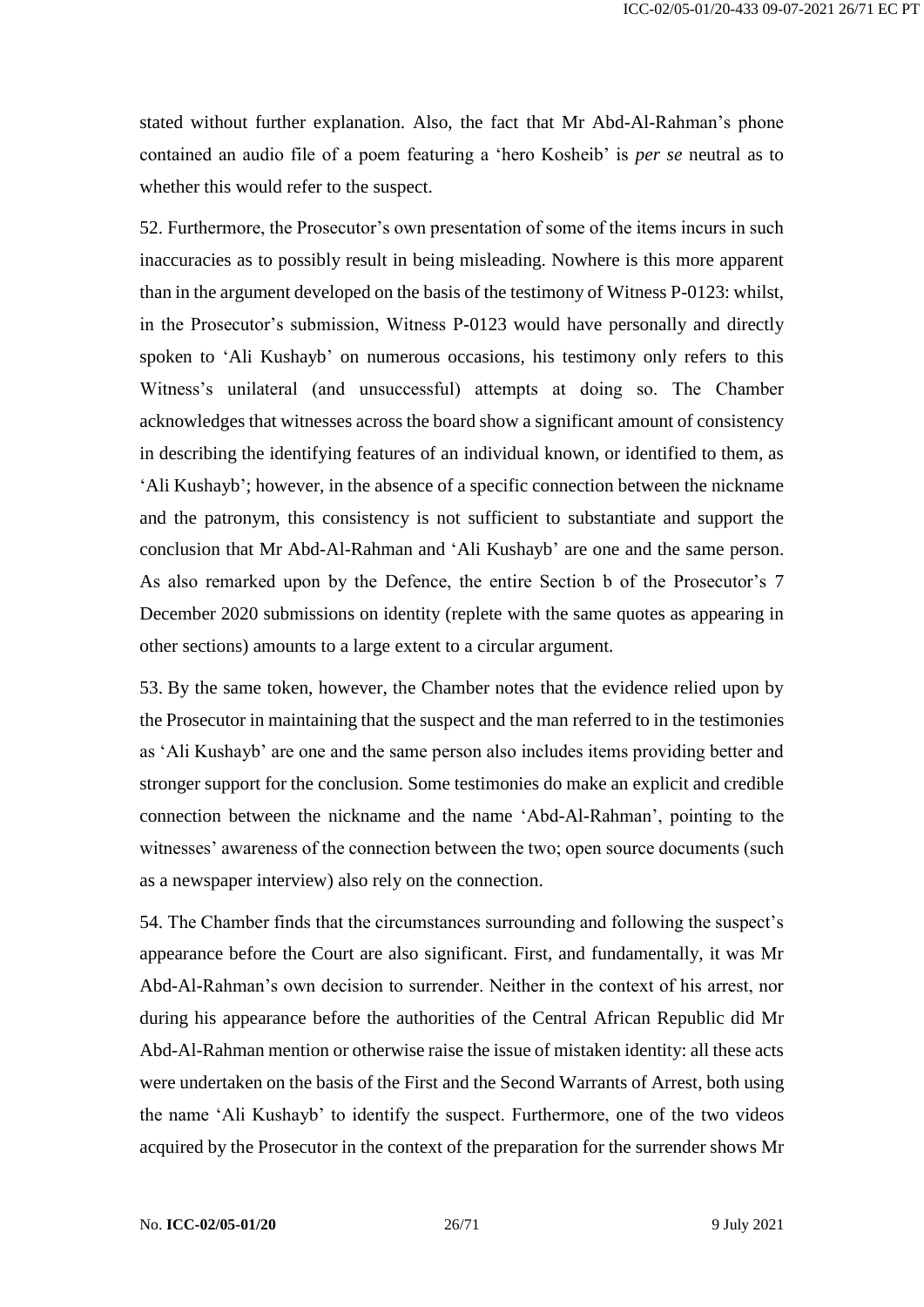Abd-Al-Rahman using the name 'Ali Kushayb' when introducing himself, with no hint or attempt at a denial, *distinguo* or additional qualification.

55. The Chamber is not persuaded that, as stated by the Defence in its submissions dated 17 December 2020 and at the Confirmation Hearing, this would exclusively be the consequence of Mr Abd-Al-Rahman's need to be consistent with the choices made by the Court in its own documents. In the view of the Chamber, it is highly unlikely that an individual opting to surrender only because honestly believing that it has been befallen by an instance of casual and unfortunate homonymy, this purportedly being the only element connecting him with a suspect referred to as 'Ali Kushayb', would choose this approach. Also, the Chamber considers that there is no impropriety in relying on information relating to the circumstances of Mr Abd-Al-Rahman's surrender, as emerging either from the Registry's reports or from material emanating from and provided by the suspect in connection with his arrest, for the purposes of determining that the suspect is the man referred to as 'Ali Kushayb'. The Registry's reports are official documents emanating from an organ of the Court in the exercise of the specific responsibilities vested in it in accordance with the Statute: as such, they are certainly suitable to be relied upon for the purpose of establishing information which constitutes their subject matter without this impacting or otherwise affecting the neutrality of the Registry. As to the videos created by the suspect, the Chamber is not persuaded by the Defence's submissions at the Confirmation Hearing to the effect that the Chamber's reliance on them would be contrary to the rights of the suspect, in particular in light of the fact that Mr Abd-Al-Rahman would not have benefitted from legal assistance in the context of their recording and subsequent handover to the Office of the Prosecutor. Whilst obviously not decisive on their own, the videos are suitable to be considered by the Chamber in the context of its overall assessment of the evidence submitted in support of the issue of the identity and the conduct of the suspect, and specifically for the purposes of establishing the plausibility of the line of defence to the effect that the man in the custody of the Court is the wrong one for this case.

56. Neither is the Chamber satisfied by the additional submissions presented by the Defence at the Confirmation Hearing, revolving in essence around two main arguments: (i) the meaning of 'Kushayb', a name which would refer to a sort of alcohol and be therefore incompatible with the personal beliefs and traits of character of Mr Abd-Al-Rahman; (ii) a number of inconsistencies relating to physical features, circumstances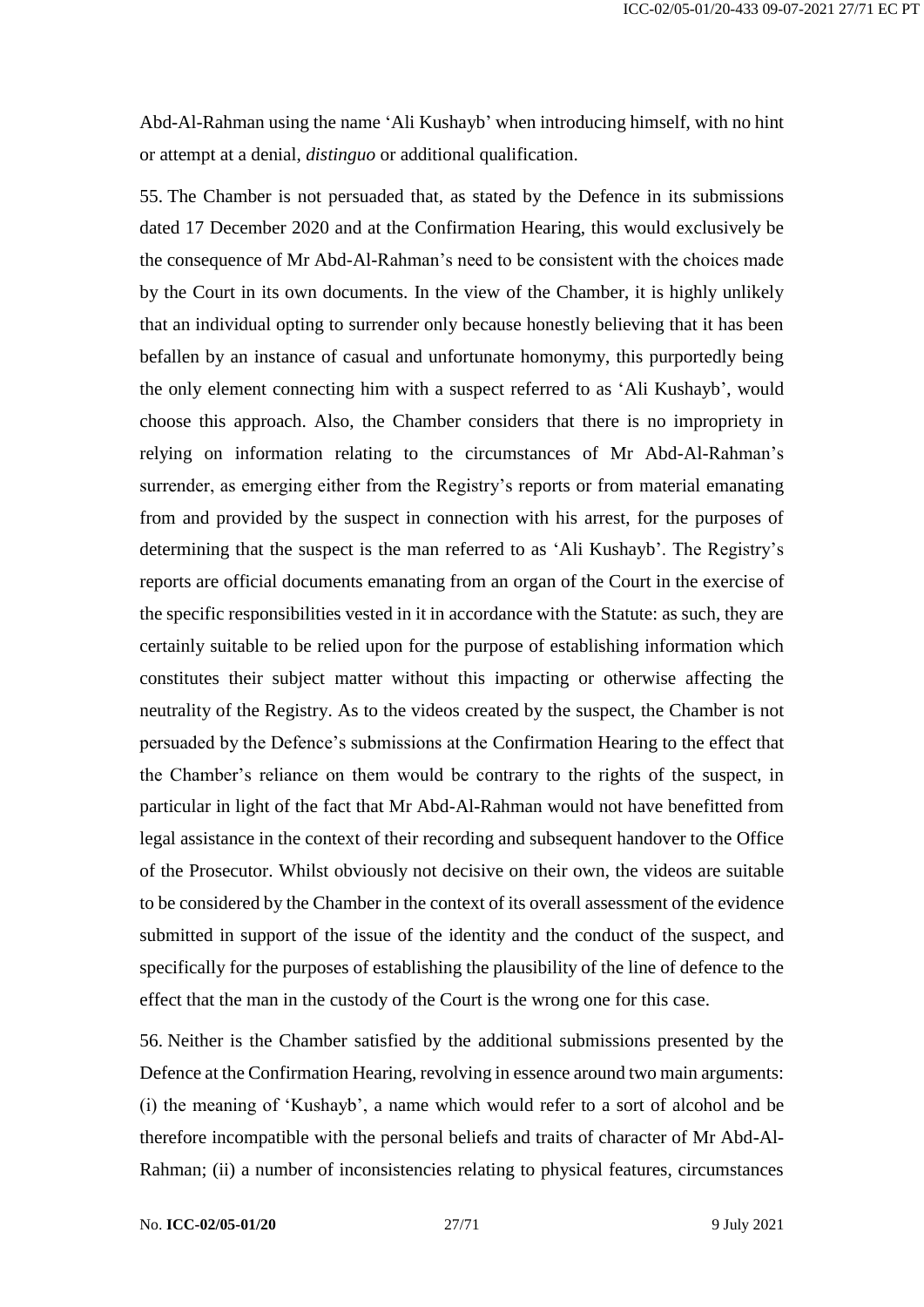of his biography or professional affiliations, as surfacing from some documents (including one emanating from the Office of the Attorney general of Sudan) and the narrative of a number of witnesses. The Chamber finds that none of these lines of argument is strong enough as to disturb its conclusion.

57. As regards the meaning of 'Kushayb', the evidentiary basis relied upon by the Defence is limited. The few available items are not sufficient to conclude that the word would exclusively refer to alcohol consumption. Rather, there is evidence suggesting that it is meant to evoke strength and courage, as opposed to a dangerous addiction, which would make it suitable to be attributed to an individual engaged in the type of events as those underlying the charges; a position which is shared at the Confirmation Hearing by some of the victims admitted to the case specifically requested to voice their views on the matter. It is therefore unnecessary for the Chamber to address in detail the contents of the medical report relied upon by the Defence for the purpose of substantiating the alleged incompatibility between Mr Abd-Al-Rahman and the consumption of alcoholic beverages.

58. As regards the inconsistencies detected in some of the statements in respect of personal features, biographical information or details of the professional affiliations held by Mr Abd-Al-Rahman at various points in time, and their respective chronological placing, the Chamber notes that, whilst some of them do seem to exist, they only arise from a very limited portion of the evidentiary basis of the case. As such, they are unsuitable to weaken the persuasive effect entailed by the remarkable degree of consistency shown by a considerable wealth of witnesses' narrative as to the features, circumstances, role and deeds of an individual named 'Abd-Al-Rahman', also known as 'Ali Kushayb' at the times and locations relevant to the charges. It appears of particular significance (i) that the Defence neither challenges the fact that the Mr Abd-Al-Rahman in the custody of the Court opened a veterinary pharmacy in Garsila upon his retirement from the Army, nor offers an alternative narrative as to the circumstances where Mr Abd-Al-Rahman would have found himself at the time of the charged events, but only in respect of the period starting in 2005, which would have seen him as a newly recruited member of the police; (ii) that a significant number of witnesses link the individual they initially knew as a retired military man, owner of a pharmacy in Garsila, to the one involved in the charged events; (iii) that the Defence has not challenged this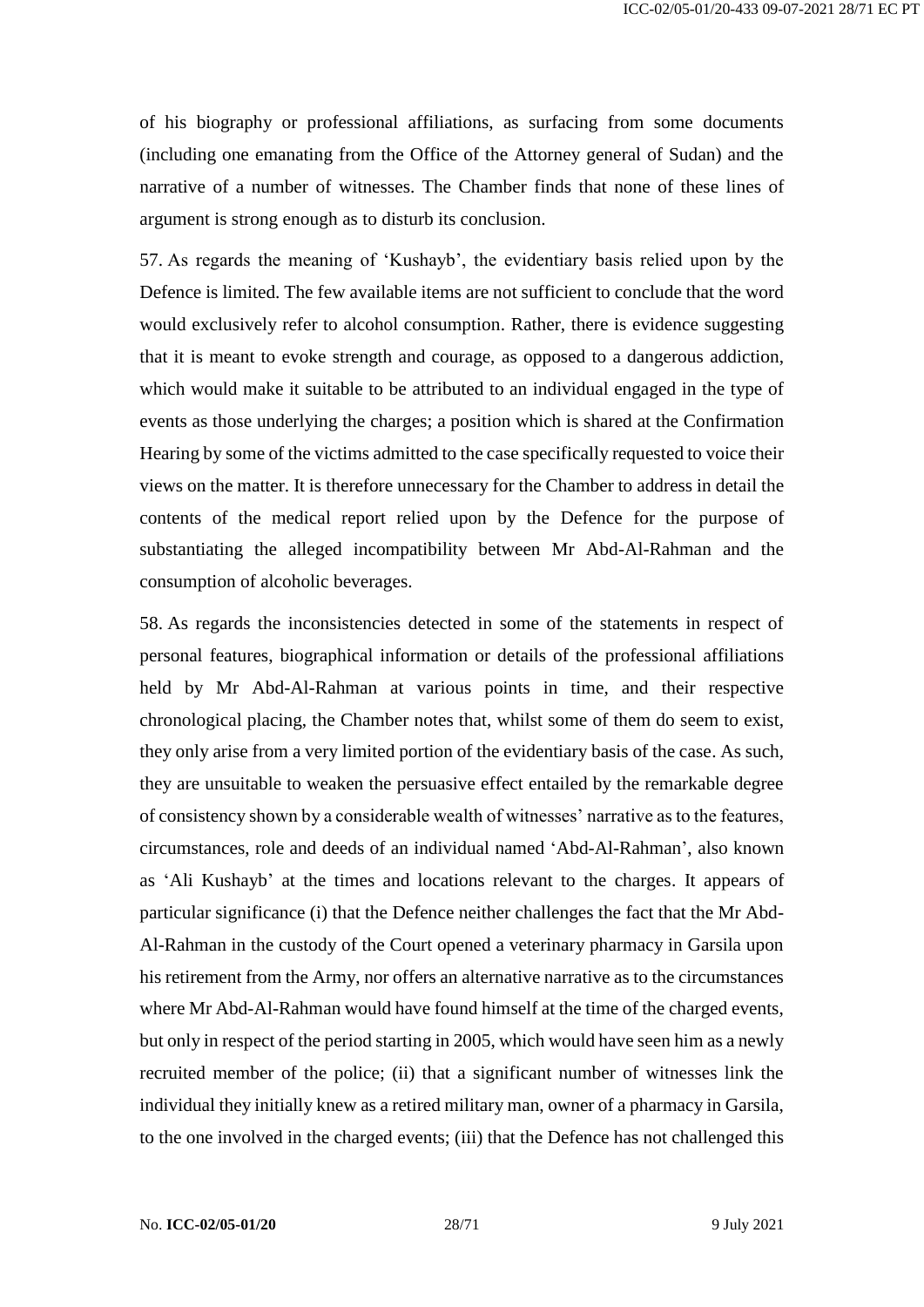link, except as regards minor profiles of inconsistency affecting an extremely limited portion of the testimonies relied upon, or on the basis of isolated documents.

59. In particular, the Defence repeatedly referred to one document, which would indicate that an individual named 'Abd-Al-Rahman' would have joined the ranks of the police in 2005 as a junior recruit: even assuming that this refers to the suspect (which, in light of the fact that the name 'Abd-Al-Rahman' emerges from the evidence as quite common, is not a foregone conclusion), it remains that it refers to a period subsequent to the events of the charges and remains isolated. This is also the case for the Defence's submissions as to the Prosecutor's theory on the specific role played by various actors of the conflict in Darfur at the relevant time (in particular, the role of the People's Defence Forces and their relationship to the *Janjaweed* and the Sudanese Army), or the suspect's alleged (lack of) relationship to and with each of them. It will be the responsibility of the Trial Chamber, in the context of its assessment of the admissibility and reliability of the entire evidentiary basis, to detect and closely analyse each and every alleged instance of inconsistency, and their impact on the Prosecutor's narrative and theory of the case.

60. Accordingly, the Chamber is satisfied that the material before it allows to conclude that the person currently in the custody of the Court for this case, who refers to himself as Ali Muhammad Ali Abd-Al-Rahman, decided in June 2020 to surrender to the Court being persuaded that he was the person addressed in the First and the Second Warrants of Arrest, both of which rely on the connection between the name Abd-Al-Rahman and the nickname 'Ali Kushayb', and in the determination to come and defend himself from the charges brought against him.

# <span id="page-28-0"></span>**B. Contextual elements of war crimes and crimes against humanity: the armed conflict and the attack on the civilian population**

61. The events in this case took place in the Wadi Salih and Mukjar localities, situated in the Darfur region, close to the western border of Sudan. <sup>88</sup> At all relevant times, an armed conflict not of an international character was ongoing in Darfur. This is not

<sup>&</sup>lt;sup>88</sup> At the time relevant for this case, both the Wadi Salih and Mukjar localities were located in the state of West Darfur. Since then, the administrative boundaries have been redrawn and both localities are now in Central Darfur.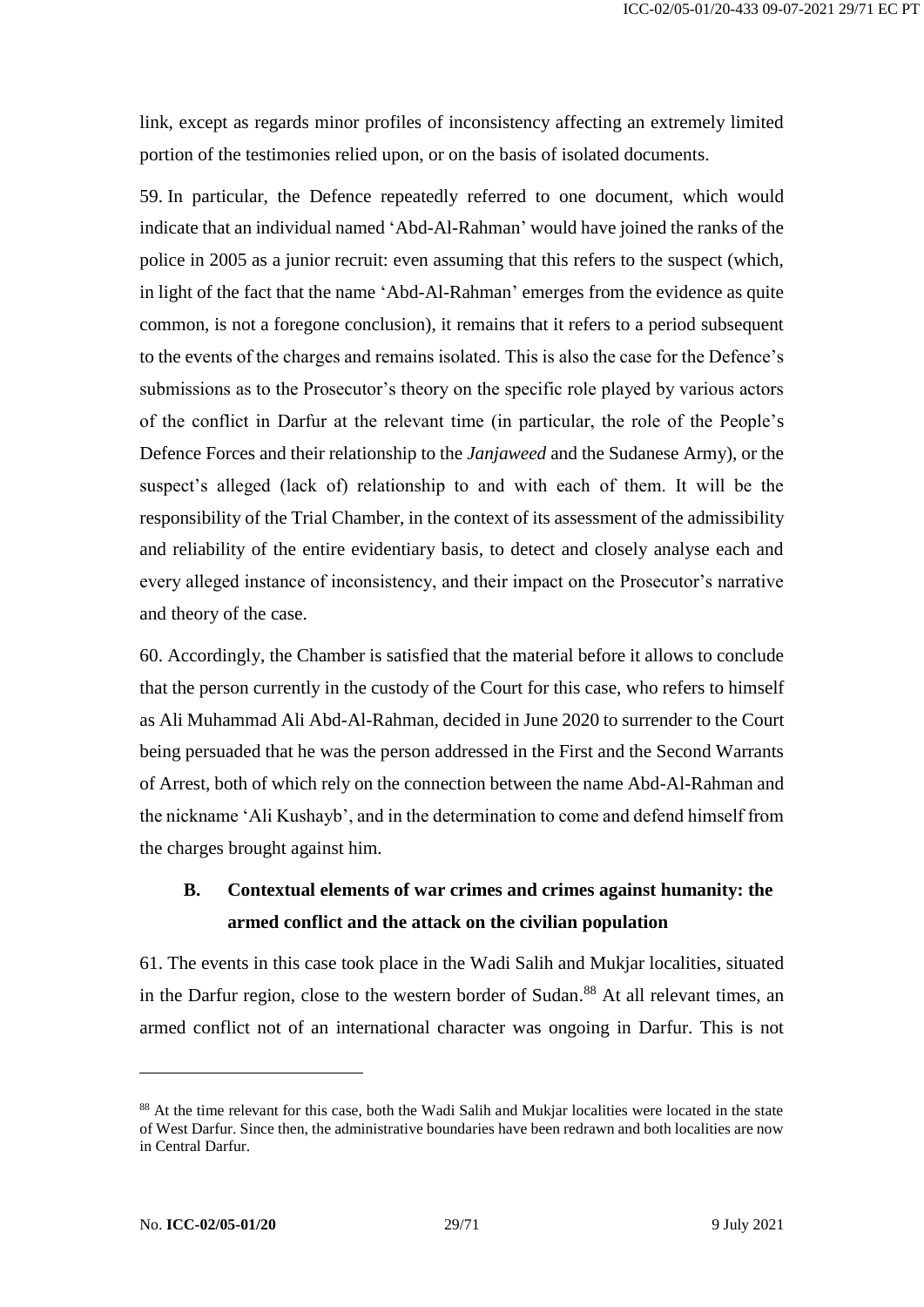contested by the parties<sup>89</sup> and abundantly demonstrated by the evidence. The nature of this armed conflict was a (counter)insurgency. On the side of the insurgents, the two main organised armed groups were the Sudan Liberation Movement/Army ('SLM/A') and the Justice and Equality Movement ('JEM'). On the side of the Government of Sudan ('GoS'), the forces involved were the Sudanese Armed Forces ('SAF') and the Sudanese Police ('Police'), as well as several auxiliary forces, including the Popular Defence Forces ('PDF'), the Central Reserve Forces ('CRF'), and the Popular Police Forces ('PPF') (together, the 'GoS Forces'). The government also relied on paramilitary forces, commonly referred to as *Janjaweed*, who were integrated into the government's command and control mechanisms to varying degrees (the 'Militia/*Janjaweed*'). The armed violence was protracted and took place in a vast geographical area.

62. The evidence further supports the Prosecutor's submission that, as part of its counterinsurgency strategy, the GoS adopted a policy to attack certain civilian populations of Darfur, including the Fur, the Zaghawa and the Masalit tribes (the 'State Policy'). The policy was initiated following a number of successful military operations by the insurgents, most notably the 25 April 2003 attack on the El Fashir airport.

63. The immediate purpose of the State Policy was to establish control over the areas inhabited by the rebellious tribes and to deny the insurgents their civilian support base. This was achieved by committing indiscriminate acts of violence as well as by destroying the homes of villagers perceived as associated with the insurgents and depriving them of their means of living. By adopting this scorched earth policy, thousands of civilians, including women and children, were forced to flee their places of residence and seek refuge in camps for internally displaced people ('IDPs') inside Sudan as well as in neighbouring Chad.

64. The State Policy was implemented by military as well as civilian authorities at both central and local levels. In the Wadi Salih and Mukjar localities, the civilian population that was targeted belonged mainly to the Fur tribe. Government representatives branded

<sup>89</sup> *See* [ICC-02/05-01/20-291-AnxA](https://www.icc-cpi.int/RelatedRecords/CR2021_01810.PDF) *annexed to* [Joint Prosecution and Defence submission on agreed](https://www.icc-cpi.int/CourtRecords/CR2021_01809.PDF)  [facts,](https://www.icc-cpi.int/CourtRecords/CR2021_01809.PDF) 4 March 2021, ICC-02/05-01/20-291.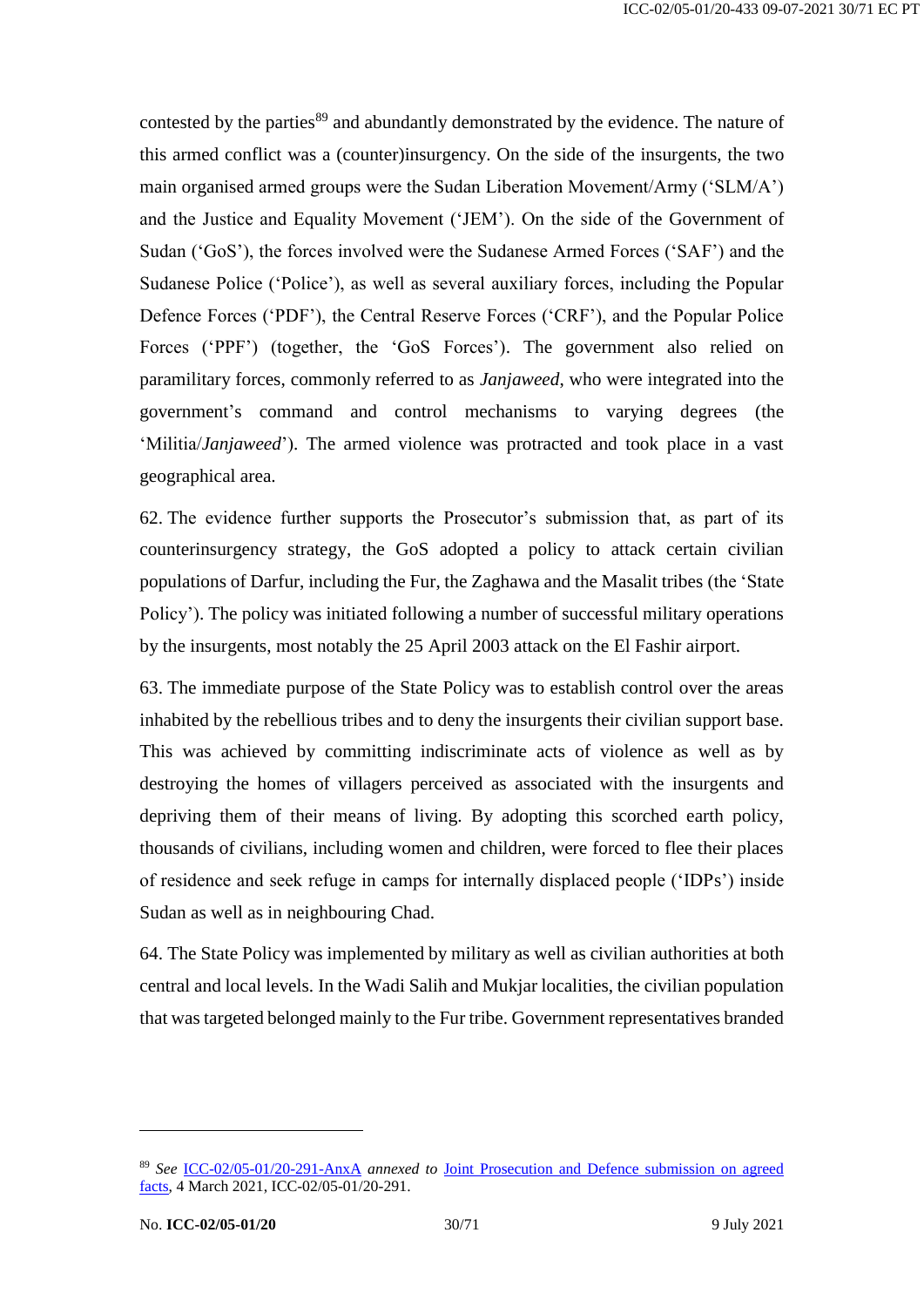members of the Fur tribe as rebels and declared that their belongings had become spoils of war.

65. Many of the crimes that were perpetrated pursuant to the policy were committed by the Militia/*Janjaweed.* As noted, some of the Militia/*Janjaweed* were integrated in the SAF chain of command. Those who were not often acted with the authorisation of or in close consultation with the GoS. In many instances, crimes were committed during joint operations in the presence of the official GoS Forces. The GoS also did little to nothing to prevent or stop the violence by the Militia/*Janjaweed.* On the contrary, the GoS continued to supply the Militia/*Janjaweed* with weapons, funds, and other support, despite being aware of widespread atrocities against civilians. No serious efforts were made to discipline the Militia/*Janjaweed* or to hold those who perpetrated crimes against Fur civilians to account.

66. Furthermore, the GoS made no genuine attempt to protect the Fur civilian population. During counterinsurgency operations villagers were attacked and sometimes bombed indiscriminately. In many cases, villages were violently attacked even though the local population offered no resistance. Unarmed and defenceless persons were summarily executed and other acts of violence were perpetrated against them. After hostilities had ended, it was often made impossible for civilians to return to their homes; when they did return, many found that their houses and crops had been destroyed and that their livestock and belongings had been stolen.

67. Based on the above, the Chamber finds that there are substantial grounds to believe that, in addition to an armed conflict not of an international character, a widespread or systematic attack directed against the Fur civilian population was taking place in the Wadi Salih and Mukjar localities during all relevant times for the charges.

68. The Chamber also finds that there are substantial grounds to believe that Mr Abd-Al-Rahman was aware of the factual circumstances that established the existence of an armed conflict and that he knew and intended his conduct to be part of a widespread or systematic attack directed against the Fur population of the Wadi Salih and Mukjar localities. As detailed in sections C-F below, this is evident from his interactions with GoS representatives, his own utterances, as well as by his senior position in the hierarchy of the Militia/*Janjaweed* and his personal involvement in the preparation and execution of the operations that were part of the attack.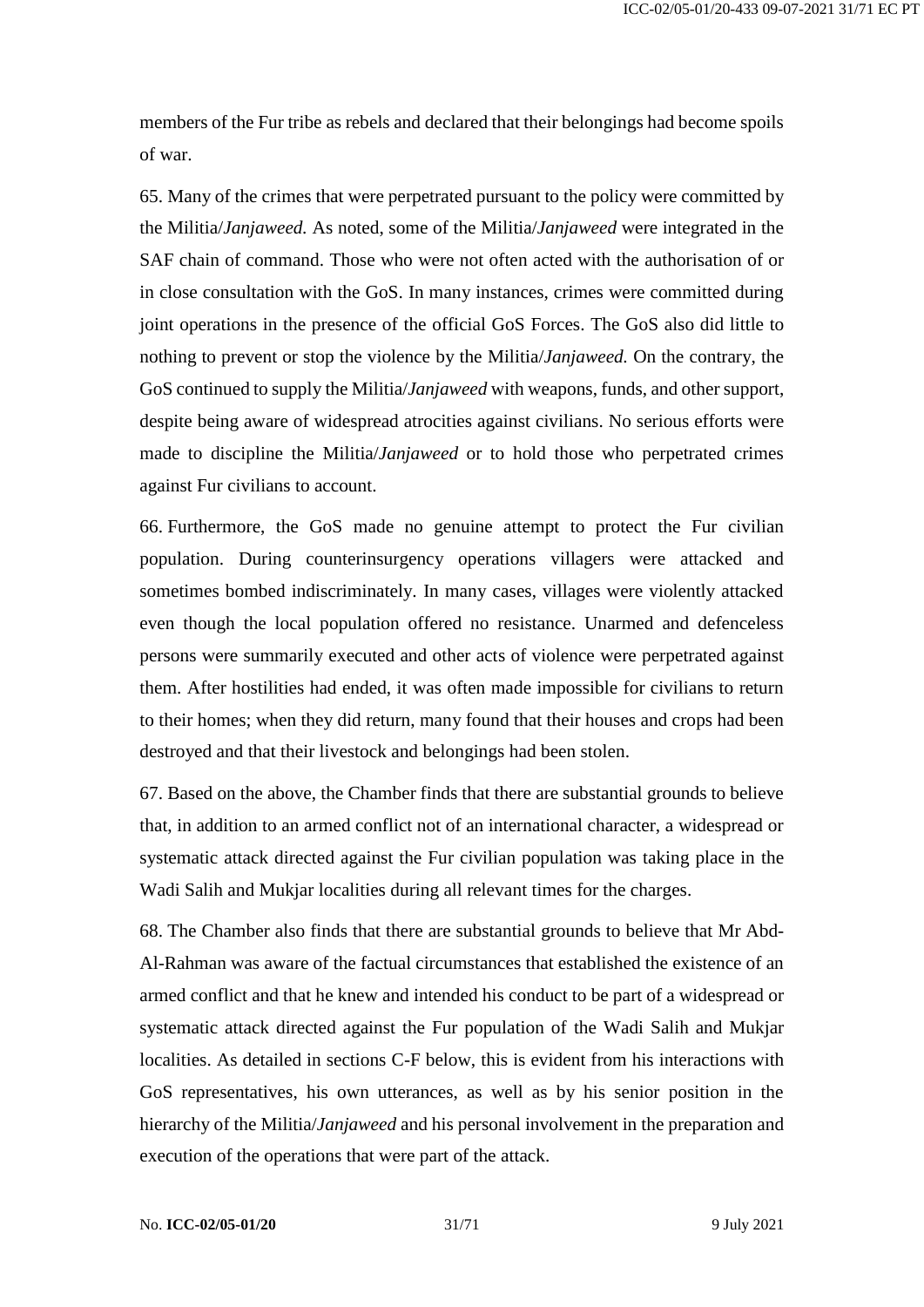#### <span id="page-31-1"></span><span id="page-31-0"></span>**C. Mr Abd-Al-Rahman's individual criminal responsibility**

# *1. Mr Abd-Al-Rahman's status and role at the time relevant for the charges*

69. Before addressing the charges presented by the Prosecutor, the Chamber lays out its conclusions as regards the status and role of Mr Abd-Al-Rahman at the time relevant for the charges, namely between August 2003 and March 2004. These facts are relevant for all the charges presented, as they form an integral part of the facts considered by the Chamber when addressing the Prosecutor's allegations that Mr Abd-Al-Rahman is individually criminally responsible under the Statute for the crimes charged (sections D-F below).

70. The evidence demonstrates that, both before and throughout the times relevant to the charges, it was common knowledge among the population that Mr Abd-Al-Rahman held the position of *agid al-ogada* ('colonel of colonels' or 'commander of the commanders') of the Militia/*Janjaweed* in the Wadi Salih and Mukjar localities, as supported by the fact that the overwhelming majority of the witnesses refer to him in that capacity; when they do not use that specific title as such, they still describe him as the head, the highest leader, chief and commander of the Militia/*Janjaweed*, as well as the highest ranking *agid* in those localities. One witness also indicates that Mr Abd-Al-Rahman was appointed to that senior leadership position prior to the period relevant to the charges, as early as in March 2003, by senior GoS Officials, namely Ja'afar Abd-Al-Hakam, Commissioner of Garsila, Ali Uthman Muhammad Taha, Vice President of Sudan, and Abdel Raheem Muhammad Hussein, Sudan's Minister of the Interior. On several occasions, Mr Abd-Al-Rahman also publicly introduced himself as *agid alogada* of the Militia/*Janjaweed*, particularly when visiting and delivering speeches in various towns and villages in the Wadi Salih and Mukjar localities throughout the relevant period: by his own acts and words, Mr Abd-Al-Rahman, who was often accompanied by a security escort, would instil such fear in the inhabitants of these localities that several witnesses report that the population was terrified by him. Witnesses also report that he was often seen carrying an axe-like object or stick, of a type 'you would see a military leader or someone important holding'.

71. In this capacity, Mr Abd-Al-Rahman also instilled deference among the Militia/*Janjaweed*, who saluted him as their commander and promptly obeyed his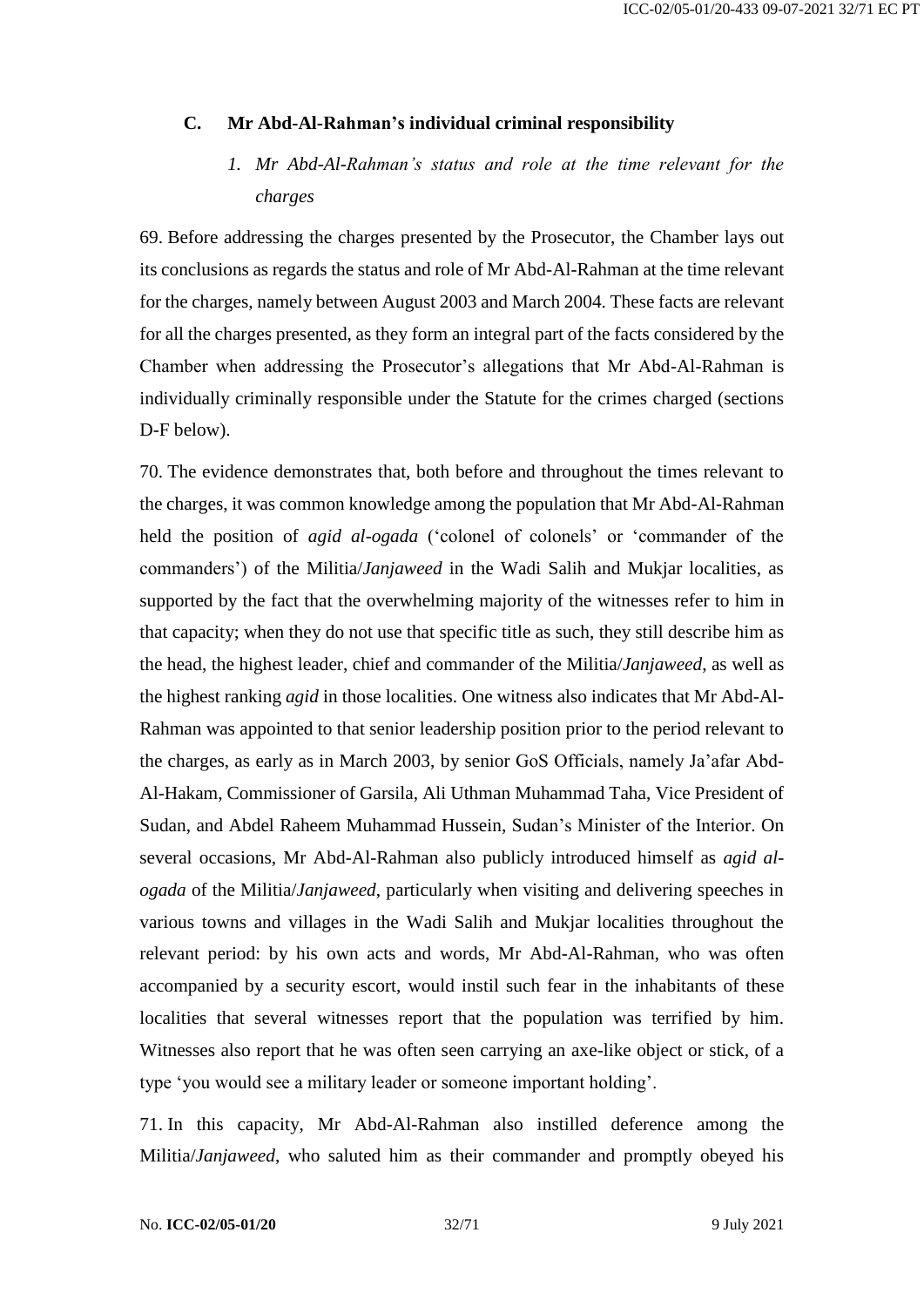orders, and held authority over lower ranking Militia/*Janjaweed* commanders (*agids*) operating in the region, including his four deputies Al-Dayf Samih, Muhammad Adam Bonjouse, Hamdan Umar and Hamuda Hamdan. At all times relevant to the charges, including on the ground during armed operations, Mr Abd-Al-Rahman exerted such authority by issuing orders and instructions to various subordinate Militia/*Janjaweed* leaders, including his deputies, as well as members of the GoS Forces accompanying him, such as elements of the SAF, the PDF and the CRF; they then conveyed his orders and instructions to the men under their command for implementation.

72. Based on his role of *agid al-ogada*, in August 2003 Mr Abd-Al-Rahman was also appointed, upon suggestion of the Commissioner of Garsila, Ja'afar Abd-Al-Hakam, as the head of the Mujahidin Committee, created to recruit and arm the Militia/*Janjaweed*. Mr Abd-Al-Rahman supervised the training of new recruits of the Militia/*Janjaweed*, particularly by visiting a training ground in Mukjar, where he would arm and select them at graduation ceremonies, and provided the men under his command with weapons, ammunitions and uniforms, which he had received from GoS Officials, including elements of the SAF and the PDF. Mr Abd-Al-Rahman publicly acknowledged his role of supplier of military equipment, and personally coordinated and, at all times relevant to the charges, participated in distribution operations in several localities, particularly at the SAF base in Garsila. In addition, Mr Abd-Al-Rahman also provided funding to the Militia/*Janjaweed*, who came to and queued in front of his pharmacy in Garsila, which became their meeting point where they would collect their salaries and ID cards.

73. Mr Abd-Al-Rahman had affiliations and connections with the GoS and several of its Officials, whom he welcomed, greeted and met on a number of occasions when governmental delegations would visit the area in order to discuss with local and military leaders the mobilisation of the Militia/*Janjaweed*. In particular, Sudan's State Minister for the Ministry of the Interior Ahmad Muhammad Harun ('Mr Harun') travelled to several locations in order to disseminate and exhort to implement the GoS State Policy by calling upon the armed forces and the Militia/*Janjaweed* to wage war against the Fur rebels who had created an opposition movement. Mr Abd-Al-Rahman, who repeatedly personally expressed his adherence to the State Policy in public by calling for the extermination of the Fur people, whom he assimilated to the rebels, was also present at meetings where Mr Harun delivered speeches, for instance in Mukjar in August 2003,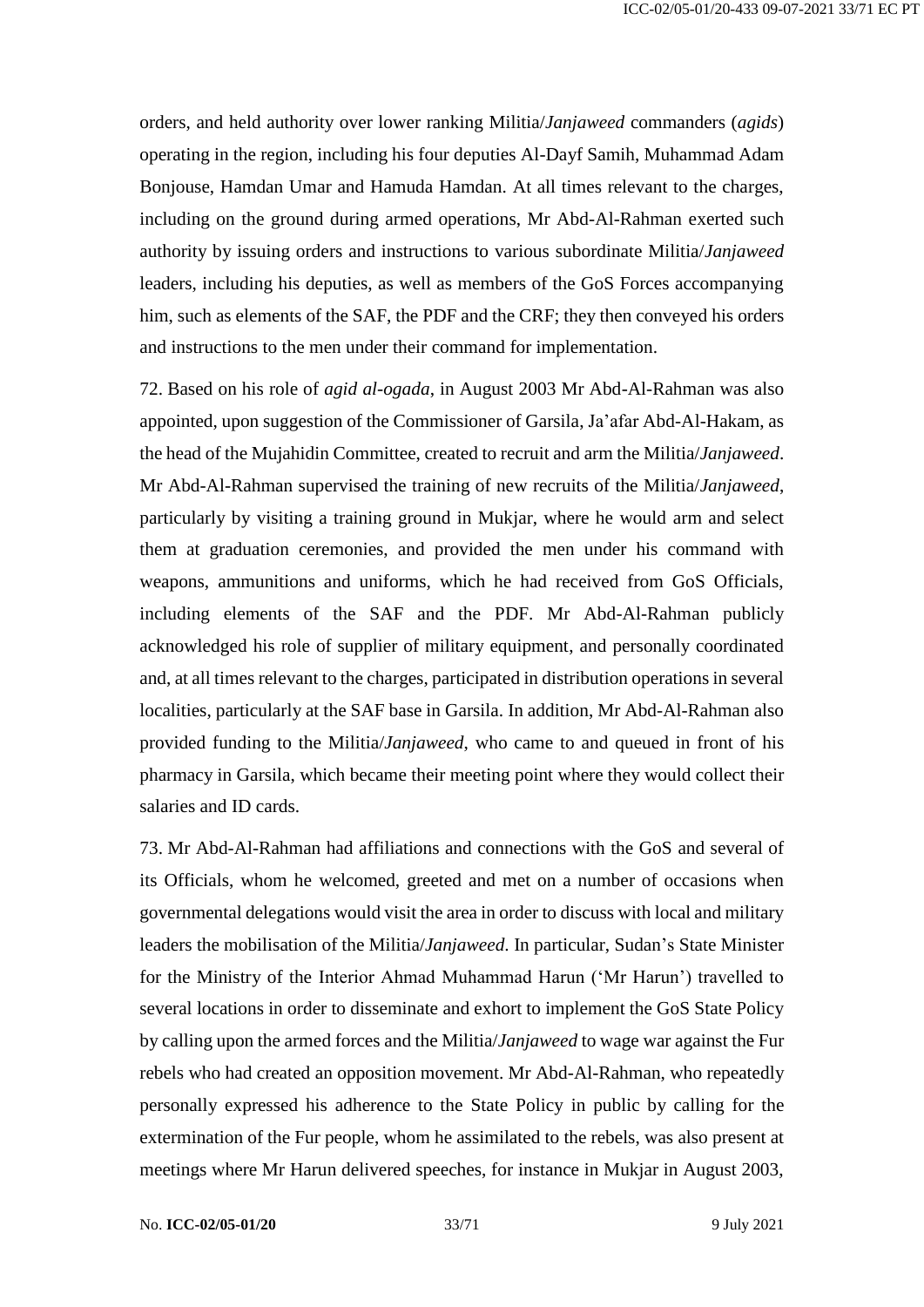in Garsila in February 2004 and again in Mukjar in February 2004. At one of these meetings, Mr Harun publicly recognised the Militia/*Janjaweed* as government forces and directly addressed Mr Abd-Al-Rahman ordering him to implement the State Policy. Mr Harun was in contact with and issued instructions to Mr Abd-Al-Rahman also during the charged events, in the course of which he contributed by his own words and conduct to the furtherance of the State Policy, as detailed in sub-sections D-F below.

> *2. Grounds raised by the Defence to exclude Mr Abd-Al-Rahman's individual criminal responsibility*

<span id="page-33-0"></span>74. During the Confirmation Hearing, the Defence reiterated<sup>90</sup> that Mr Abd-Al-Rahman cannot be held criminally responsible for any of the crimes charged because he acted on the mistaken perception that the victims could be lawfully attacked.<sup>91</sup> The Defence claims that this misperception was due to the fact that Mr Abd-Al-Rahman has a low level of education, never received any training in international humanitarian law and to the fact that Sudanese law made it a capital offence to support the rebels. Furthermore, the State Policy and the narrative transmitted by the GoS, describing the Fur population as rebels, would have reinforced Mr Abd-Al-Rahman's mistaken perceptions. According to the Defence, Mr Abd-Al-Rahman could not have understood what constitutes due process and that he was not authorised to engage in the charged conduct, also because it would be very difficult to apply the principle of distinction in the context of counterinsurgency warfare. In the view of the Defence, these mistakes of fact and/or law negate the mental elements required by the charged crimes pursuant to article 30(3) of the Statute and constitute grounds to exclude Mr Abd-Al-Rahman's individual responsibility under article 32(1) and/or (2) of the Statute.

75. In addition, in the view of the Defence, Mr Abd-Al-Rahman would have acted on the mistaken perception that he was obliged to attack the civilian population by virtue of Sudanese law and repeated orders from GoS authorities, including from Mr Harun. This mistake of law, the fact that Mr Abd-Al-Rahman was under a legal obligation to obey orders from competent public authorities, and the fact that refusal to obey such orders could incur the capital punishment under the People's Armed Forces Acts 1986

<sup>90</sup> *[Notification des motifs exonératoires de responsabilité plaidés par la Défense](https://www.icc-cpi.int/CourtRecords/CR2021_04591.PDF)*, ICC-02/05-01/20-395 with Annex A.

<sup>91</sup> [Transcript of hearing,](https://www.icc-cpi.int/Transcripts/CR2021_05669.PDF) ICC-02/05-01/20-T-009-Red-ENG, 26 May 2021, p. 5, line 10 to p. 34, line 12.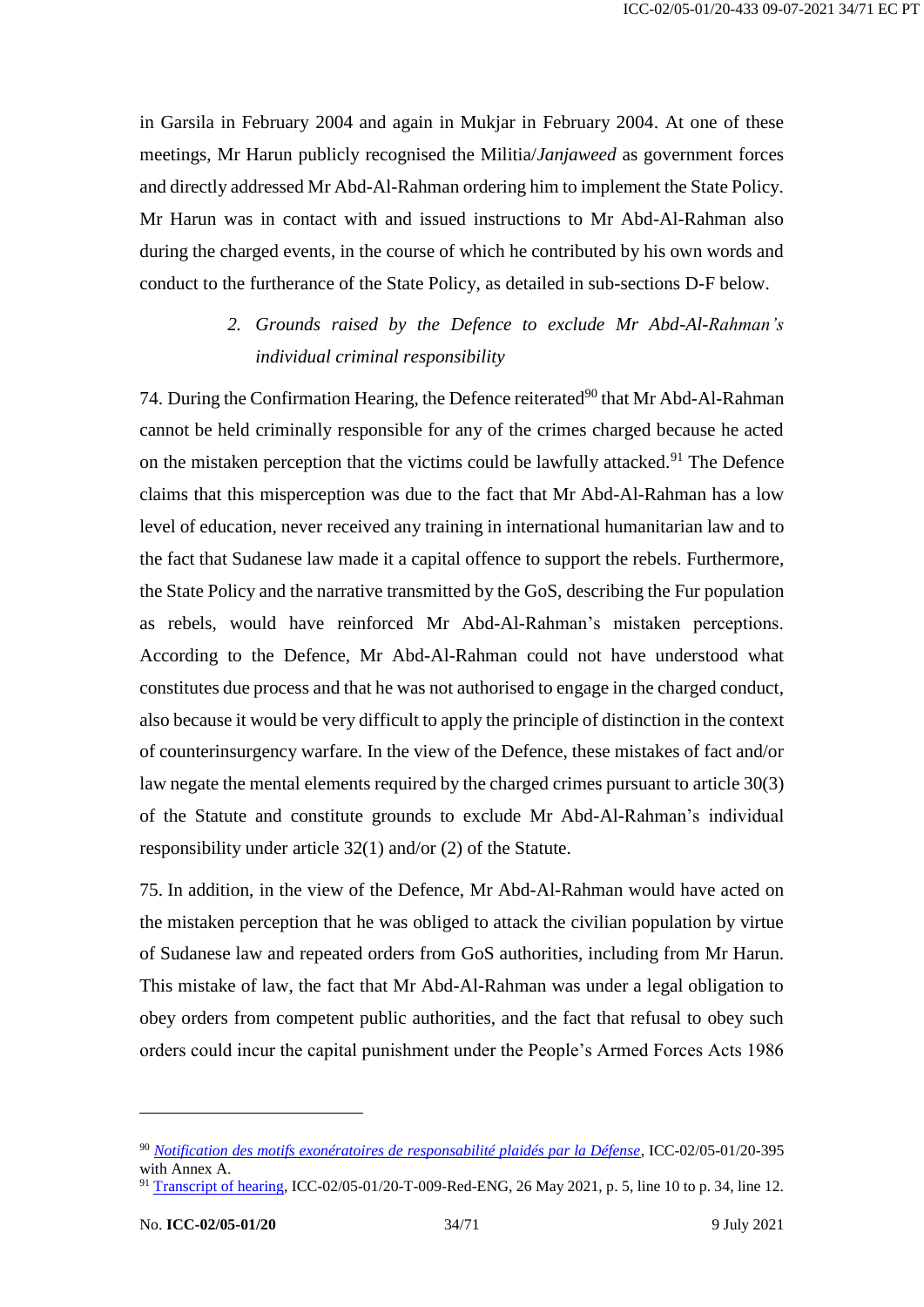would constitute a ground to exclude Mr Abd-Al-Rahman's individual responsibility under articles 32(2) and 33 of the Statute. The Defence submits that, due to the abovementioned lack of education and training, Mr Abd-Al-Rahman could not have known or understood whether or not the orders to attack the civilian population that he allegedly received from Sudanese authorities, including from Mr Harun, were lawful.

76. The Chamber begins by noting that, in relation to more than half of the counts, the suspect is not required to have made a legal evaluation of the status of the victims. In particular, as the Elements of Crimes make plain in relation to the war crimes of murder – article  $8(2)(c)(i)$ -1, cruel treatment – article  $8(2)(c)(i)$ -3, torture – article  $8(2)(c)(i)$ -4, outrages upon personal dignity – article  $8(2)(c)(ii)$ , and destroying or seizing the enemy's property – article  $8(2)(e)(xii)$ , the Prosecutor is only required to show that the perpetrator was aware of the factual circumstances that establish the protected status of the persons or objects that are the subject of these crimes. It is therefore not possible to invoke a mistake of law in relation to these charges.<sup>92</sup> Moreover, the Appeals Chamber has confirmed that, in relation to the war crime of rape – article  $8(2)(e)(vi)$ , no status requirement applies.<sup>93</sup> Furthermore, in relation to the war crime of pillaging – article  $8(2)(e)(v)$ , the Chamber notes that the status of the individuals whose properties were stolen is irrelevant: all that matters is their lack of consent and the absence of a military justification for taking the goods. Accordingly, in relation to these crimes, Mr Abd-Al-Rahman's alleged lack of understanding of the laws of war is irrelevant.

77. In relation to the remainder of the charged crimes, the Chamber considers that the suspect need not have been familiar with the technical legal definition of who qualifies as a civilian under humanitarian law. It suffices that he was aware that the notion of 'civilian' relates to someone who is not involved in military matters and does not engage in acts of warfare.  $94$  There is no indication that Mr Abd-Al-Rahman lacked such understanding.

<sup>92</sup> *See, ceteris paribus*, Pre-Trial Chamber I, *The Prosecutor v. Bahr Idriss Abu Garda*, [Decision on the](https://www.icc-cpi.int/CourtRecords/CR2010_00753.PDF)  [Confirmation of Charges,](https://www.icc-cpi.int/CourtRecords/CR2010_00753.PDF) 8 February 2010, ICC-02/05-02/09-243-Red, para. 94.

<sup>93</sup> Appeals Chamber, *The Prosecutor v. Bosco Ntaganda,* [Judgment on the appeal of Mr Ntaganda against](https://www.icc-cpi.int/CourtRecords/CR2017_03920.PDF)  [the 'Second decision on the Defence's challenge to the jurisdiction of the Court in respect of Counts 6](https://www.icc-cpi.int/CourtRecords/CR2017_03920.PDF)  [and 9',](https://www.icc-cpi.int/CourtRecords/CR2017_03920.PDF) 15 June 2017, ICC-01/04-02/06-1962*,* para. 66.

<sup>&</sup>lt;sup>94</sup> Pre-Trial Chamber I, *The Prosecutor v. Thomas Lubanga Dyilo*, *Decision on the confirmation of* [charges,](https://www.icc-cpi.int/CourtRecords/CR2007_02360.PDF) 29 January 2007, ICC-01/04-01/06-803-tEN, para. 316.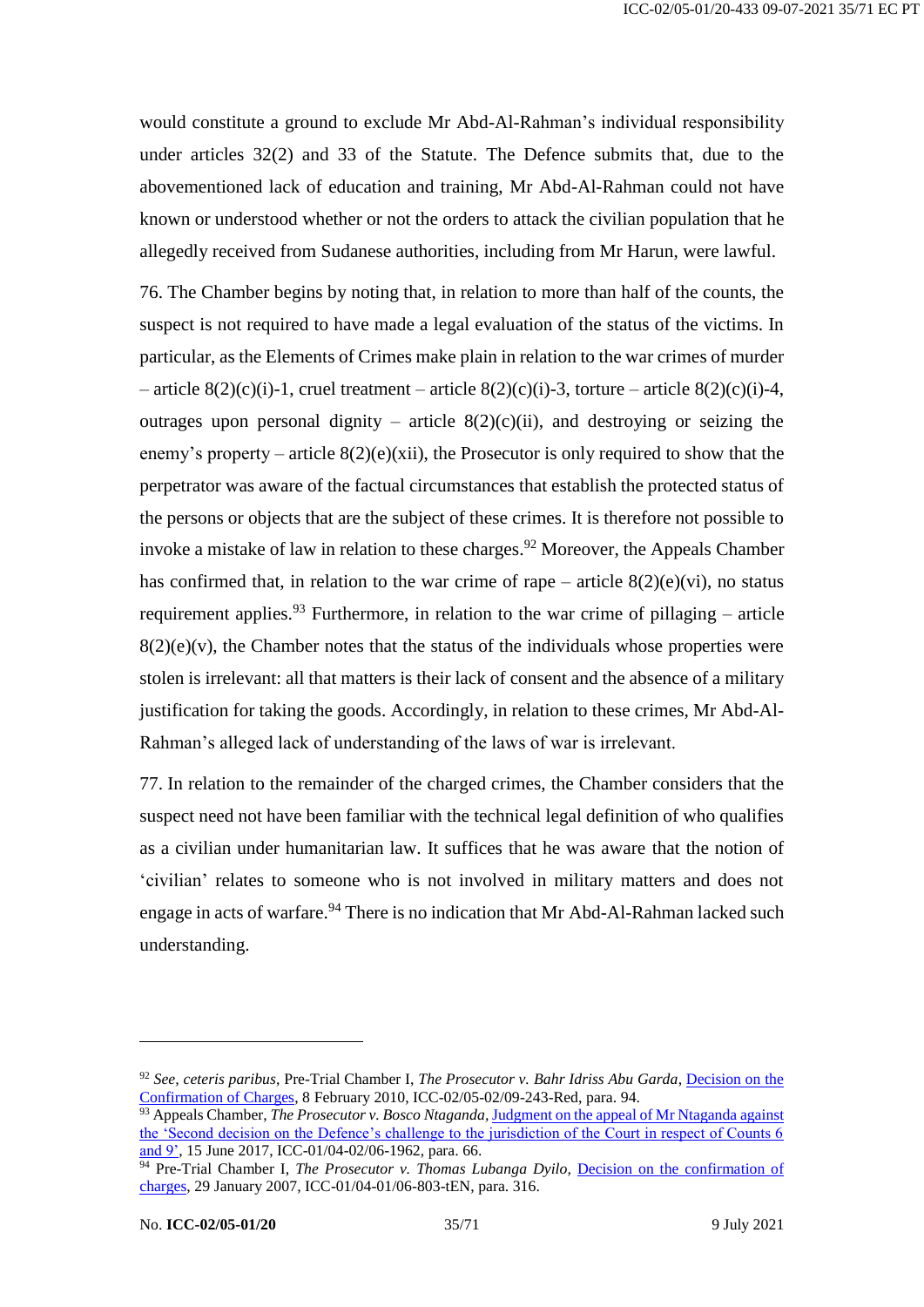78. In relation to the Defence's claim that Mr Abd-Al-Rahman lacked the necessary education or training to understand that the victims of the three charged incidents qualified as civilians or otherwise had protected status, the Chamber notes that, apart from a general reference to a report by the United States Institute of Peace ('UPIS'), which is not in evidence, the Defence has not referred to any specific evidentiary material. Contrary to what the Defence seems to suggest, the Prosecutor was not required to submit evidence showing that Mr Abd-Al-Rahman received such training. Although the burden to prove the required mental elements always remains with the Prosecutor, the latter is not called upon to rebut claims of mistakes of law or fact that are frivolous or merely hypothetical. It is thus incumbent upon suspects invoking a mistake of fact or law to identify sufficient evidence to properly raise the issue.

79. Given that it is not contested that Mr Abd-Al-Rahman spent a considerable part of his career in the military as a non-commissioned officer, the Chamber finds it implausible that he would never have received any training on this subject. The Chamber notes, in this regard, that the report by Colonel Strite Murnane<sup>95</sup> does not support the proposition that no proper training programme in the laws of war existed in Sudan. On the contrary, her report quotes the abovementioned UPIS report as indicating that junior officers as well as non-commissioned officers were the recipients of such training. The fact that such training may have been based on locally produced training materials does not, as such, provide any indication as to its quality.

80. The Chamber also rejects any suggestion that Mr Abd-Al-Rahman could have mistakenly believed that the victims of this case had lost their protected status because they were directly participating in the hostilities or exercised a continuous combat function. It is not clear from the Defence's rather convoluted submissions whether it actually advanced such a claim. Indeed, it would be somewhat contradictory in light of its abovementioned argument that Mr Abd-Al-Rahman lacked any understanding of the principle of distinction. In any case, the Chamber has not been presented with any evidence to support such an argument.

81. The Defence submits, in this regard, that Mr Abd-Al-Rahman erroneously believed that the victims had lost their protected status because they were branded as (supporters

<sup>&</sup>lt;sup>95</sup> This report by an expert in international humanitarian law was commissioned by the Defence for the purpose of the confirmation proceedings and is included in the Defence List of Evidence.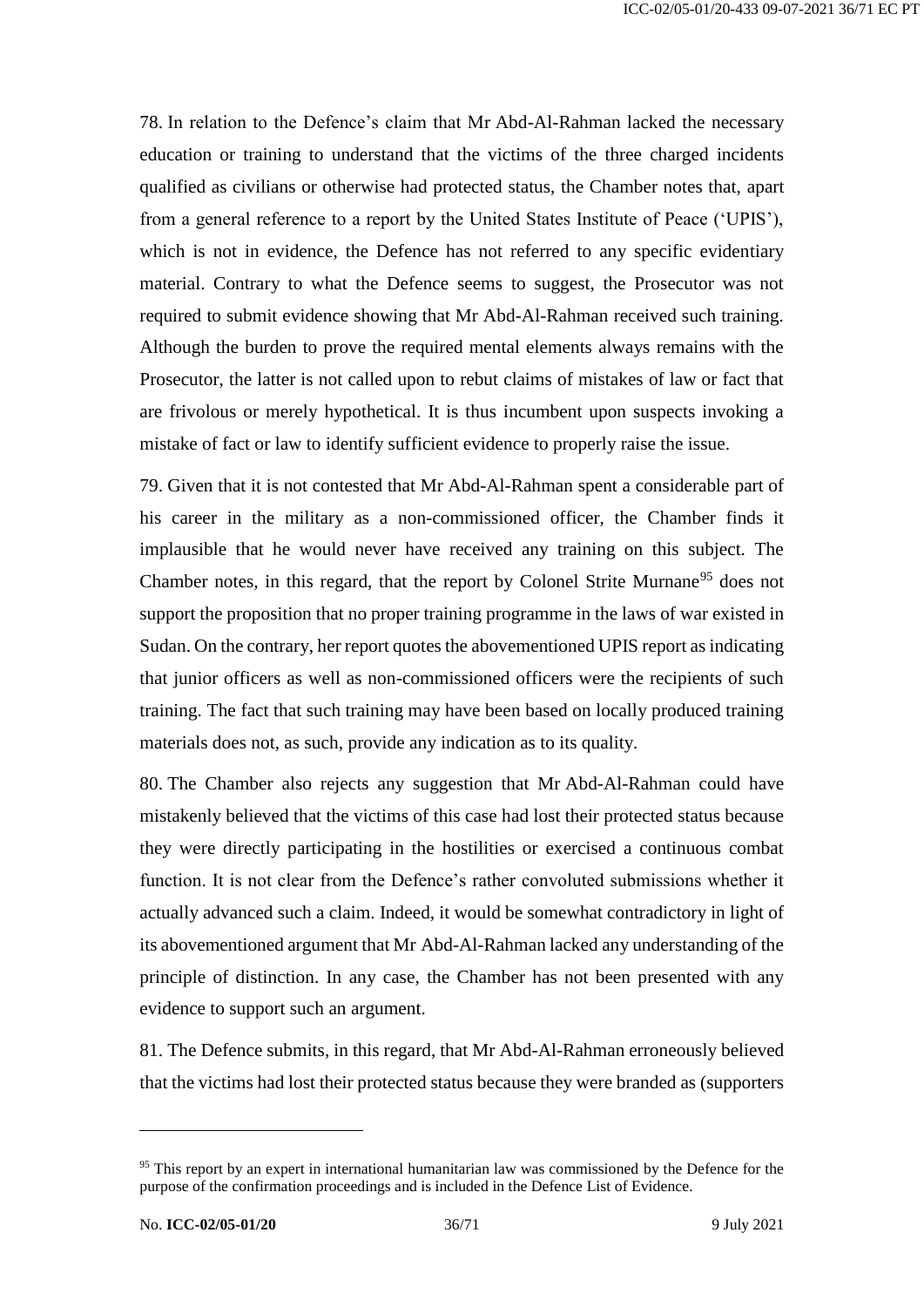of) rebels and refers to certain provisions from Sudan's Criminal Act 1991 and the People's Armed Forces Act 1986 to buttress this argument. The Chamber considers that (i) it has not been established that Mr Abd-Al-Rahman was actually familiar with these laws; and (ii) the Defence's argument that Mr Abd-Al-Rahman could not have known about international humanitarian law because of his low level of education and lack of military training presumably also applies to domestic legal provisions. Even if Mr Abd-Al-Rahman genuinely believed that these national laws allowed him to kill, ill-treat, and sexually abuse the alleged victims of this case, this would not negate the required mental element of the relevant provisions under the Statute. It could therefore not exclude his criminal responsibility.

82. As regards the suggestion that Mr Abd-Al-Rahman may have been induced in error because the GoS had declared all Fur to be rebels, the Chamber observes that the fact that someone belongs to or supports a rebel movement does not automatically cause them to lose their protected status as a civilian. The fact that the GoS had labelled the Fur as rebels could therefore not supplant Mr Abd-Al-Rahman's own awareness that none of the individuals that were targeted were combatants or otherwise participated in hostilities.

83. The Chamber notes that the Defence relies on the report by Colonel Strite Murnane to suggest that it is often difficult to distinguish between insurgents and civilians in the context of counter-insurgency warfare. While this may be true in general, this is hardly relevant to the facts of this case. Indeed, the Defence has not pointed to any specific factual indication that the victims were carrying weapons or could otherwise have been mistaken for being engaged in hostilities. Indeed, the majority of victims in this case appear to have been in captivity or otherwise under the control of the GoS and/or Militia/*Janjaweed* at the time the alleged crimes were committed against them.

84. The Chamber therefore concludes that it has not been shown that Mr Abd-Al-Rahman lacked the necessary awareness of the law or the facts that established the civilian status of the victims.

85. Finally, the Defence relies on alleged orders by Mr Harun as a ground to exclude Mr Abd-Al-Rahman's criminal responsibility. The Chamber is not persuaded by this argument. First, it has not been established that Mr Abd-Al-Rahman had a legal obligation to obey Mr Harun's orders. The Defence's reference to article 4 of the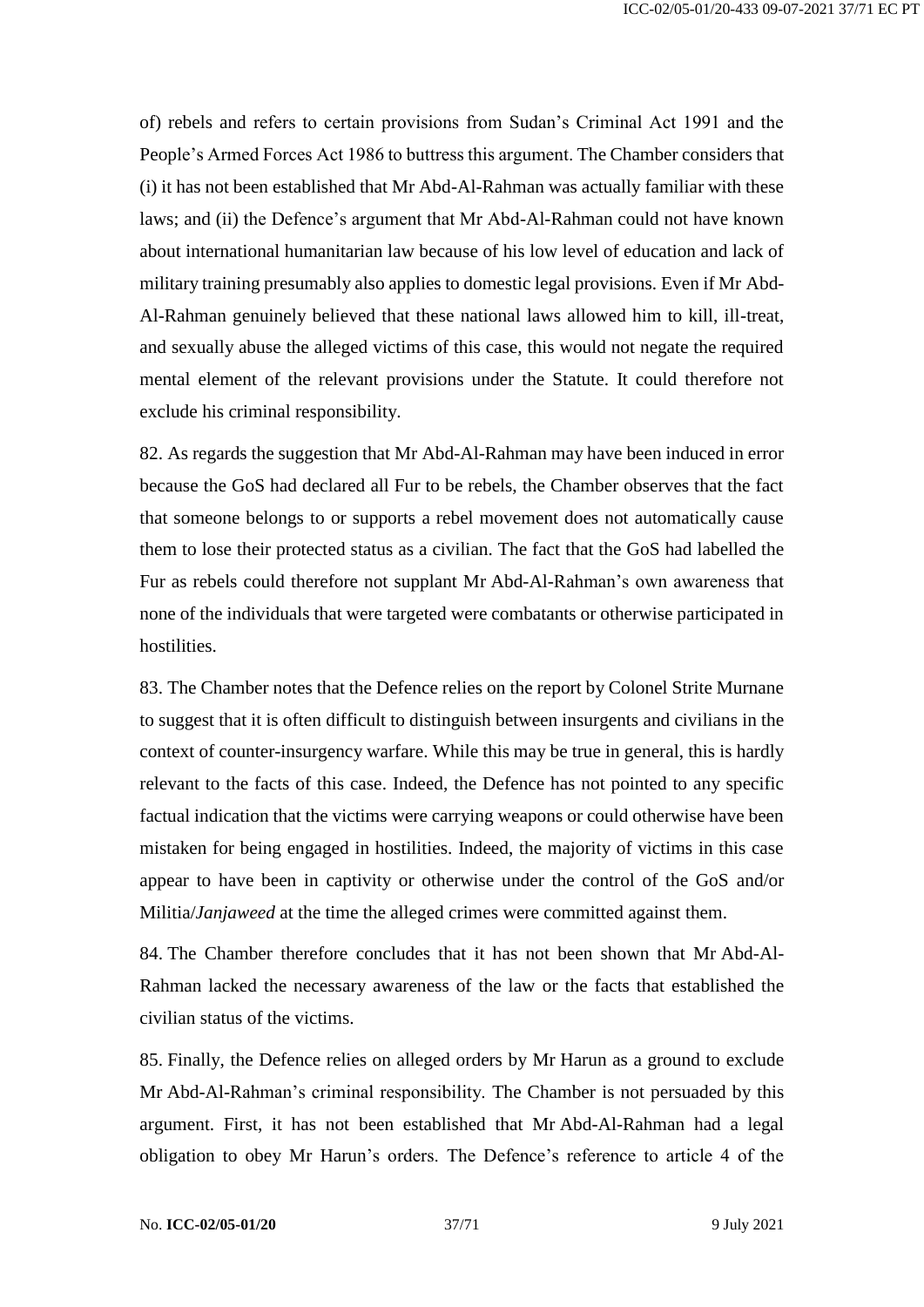People's Armed Forces Act 1986 does not suffice in this regard, because it is unclear if it applied to Mr Abd-Al-Rahman. Moreover, it appears from the evidence that Mr Abd-Al-Rahman did not always obey orders from Mr Harun, as is illustrated by Witness P-0188's statement. Second, the evidence reveals that Mr Abd-Al-Rahman enjoyed a level of discretion as to how to implement the instructions. Third, there appear to be no references to committing cruelty or sexual abuse in Mr Harun's utterances.

# <span id="page-37-0"></span>**D. Crimes committed in Kodoom, Bindisi and surrounding areas between 15 and 16 August 2003**

86. The Chamber's findings in relation to the crimes allegedly committed in Kodoom, Bindisi and surrounding areas between 15 and 16 August 2003 (which form the basis of Counts 1 to 11) are based on the evidence relied upon by the Prosecutor as referenced in the relevant sections of the PCB, and particularly on the statements and transcripts of interview of Witnesses P-0007, P-0011, P-0012, P-0015, P-0029, P-0085, P-0106, P-0131, P-0717, P-0757, P-0816, P-0834, P-0868, P-0878, P-0882, P-0913, P-0917, P-0918, P-0921.

87. The evidence establishes that, in July or early August 2003, members of the rebel armed groups carried out an attack on Bindisi police station and other municipality buildings, during which they killed a man and abducted several others. Shortly after, Mr Abd-Al-Rahman was put in charge to direct an attack against the Bindisi locality by Mr Harun, who also provided vehicles and weapons for that purpose: Mr Abd-Al-Rahman arranged the attack accordingly, including by setting its time and route and gathering the necessary number of Militia/*Janjaweed*. On 15 August 2003, Mr Abd-Al-Rahman led the planned armed operation during which the Militia/*Janjaweed* and GoS Forces advanced towards and attacked several locations around Kodoom and Bindisi with a predominantly Fur population following his instructions: in particular, Mr Abd-Al-Rahman ordered to move from Tiro to Kodoom and, later, to proceed from Merly to Bindisi market, situated in the northern part of the town, where his forces took up positions. There, following new instructions he had received, Mr Abd-Al-Rahman took the decision to attack the southern part of the town on the next day.

88. Heavily armed ground forces composed of elements of the Militia/*Janjaweed* and GoS Forces led by Mr Abd-Al-Rahman entered both Kodoom and Bindisi either onboard of Landcruiser vehicles or on horses, camels and on foot. Upon his arrival in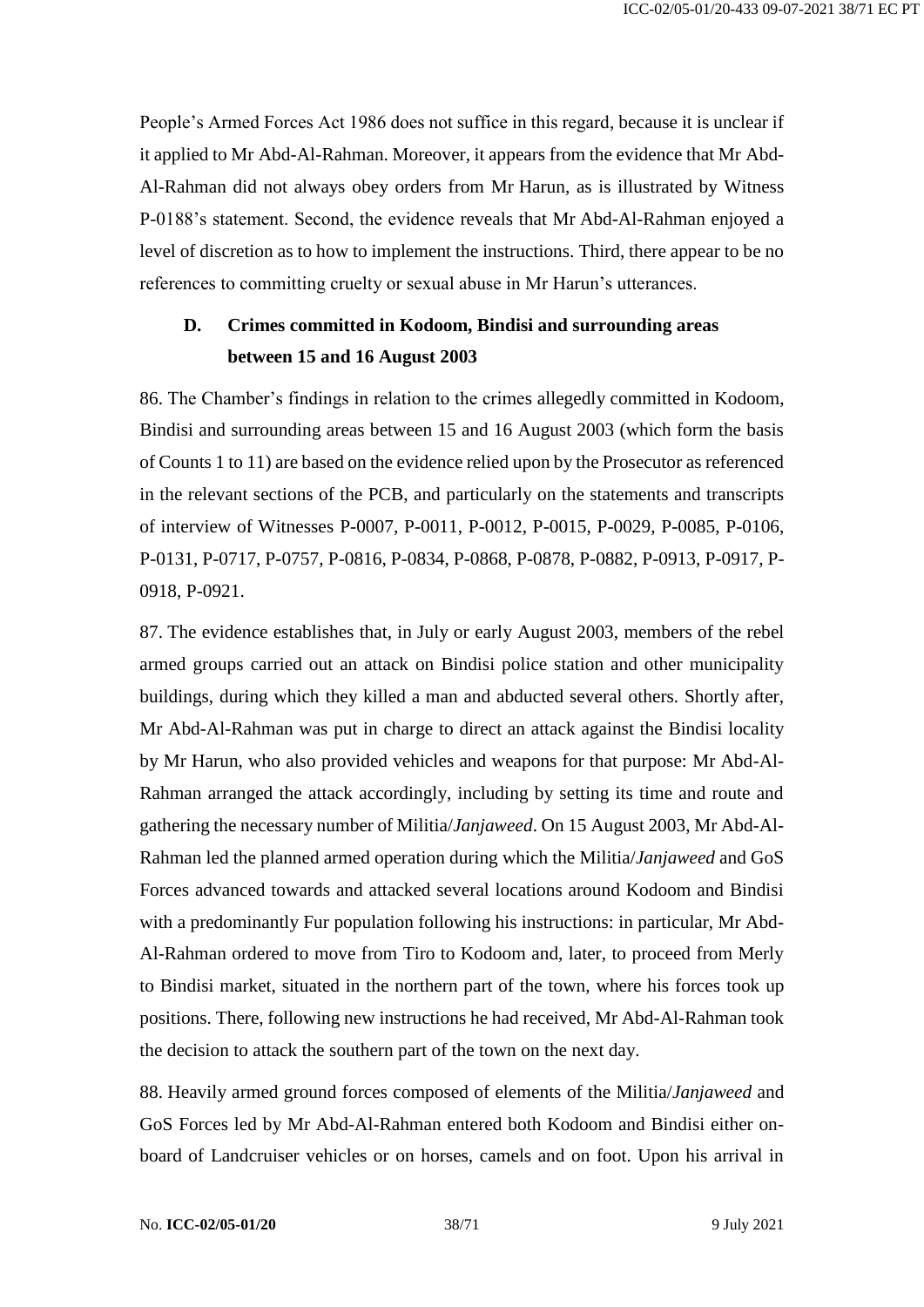Kodoom on 15 August 2003, Mr Abd-Al-Rahman used a whistle to distribute his men in different areas of the village and ordered them to 'wipe out and sweep away': the attackers thus chased and shot at the inhabitants from all directions, killing several of them. Events unfolded similarly over the two-day attack on Bindisi on 15 and 16 August 2003, during which Mr Abd-Al-Rahman was in the front line of Militia/*Janjaweed* and GoS Forces, whom he was directing and distributing in different directions. Upon Mr Abd-Al-Rahman's orders, the Militia/*Janjaweed* and GoS Forces assaulted the population by insulting, chasing and opening fire against the civilians, either wounding or killing several and causing the rest of them to flee.

89. In Bindisi and surrounding areas, some elements of the Militia/*Janjaweed* and GoS Forces pursued and captured a number of civilians during their flight, and then mistreated and inflicted serious physical and mental injury upon them: (i) the Militia/*Janjaweed* and GoS Forces caught a woman whilst she was running away and cut off her arm in order to rob her of jewellery; (ii) a group of around 105 fleeing civilians was caught by elements of the Militia/*Janjaweed* and GoS Forces, who then separated the men from the women: the former were searched and beaten while being labelled, *inter alia*, as slaves and servants, and three of them were killed; the latter were stripped of their clothes, robbed and beaten by the attackers; (iii) a group of around 15 fleeing civilians was also caught by elements of the Militia/*Janjaweed* and GoS Forces and similarly mistreated; one of the attackers took a baby from a woman and threw him in the air. Throughout the attack on Bindisi, and during these events in particular, elements of the Militia/*Janjaweed* and GoS Forces raped 16 women.<sup>96</sup>

90. The Chamber notes that the Prosecutor alleges that one additional woman was raped by the Militia/*Janjaweed* and GoS Forces in Bindisi.<sup>97</sup> However, the supporting evidence only consists of the statement of a witness who merely heard reports, and thus indirectly came to know, that this woman was raped during the attack. In light of the fact that such evidence is indirect and too vague, which renders it impossible to ascertain the identity of the alleged victim and/or perpetrator(s), as well as the factual

<sup>&</sup>lt;sup>96</sup> See Annex 1 to the present decision.

<sup>97</sup> Number 9 in ICC-02/05-01/20-325-Conf-Anx1B *annexed to* the DCC and in ICC-02/05-01/20-346- Conf-AnxA8 *annexed to* the PCB (public redacted version notified on 21 May 2021, [ICC-02/05-01/20-](https://www.icc-cpi.int/RelatedRecords/CR2021_04742.PDF) [346-AnxA8-Red\)](https://www.icc-cpi.int/RelatedRecords/CR2021_04742.PDF).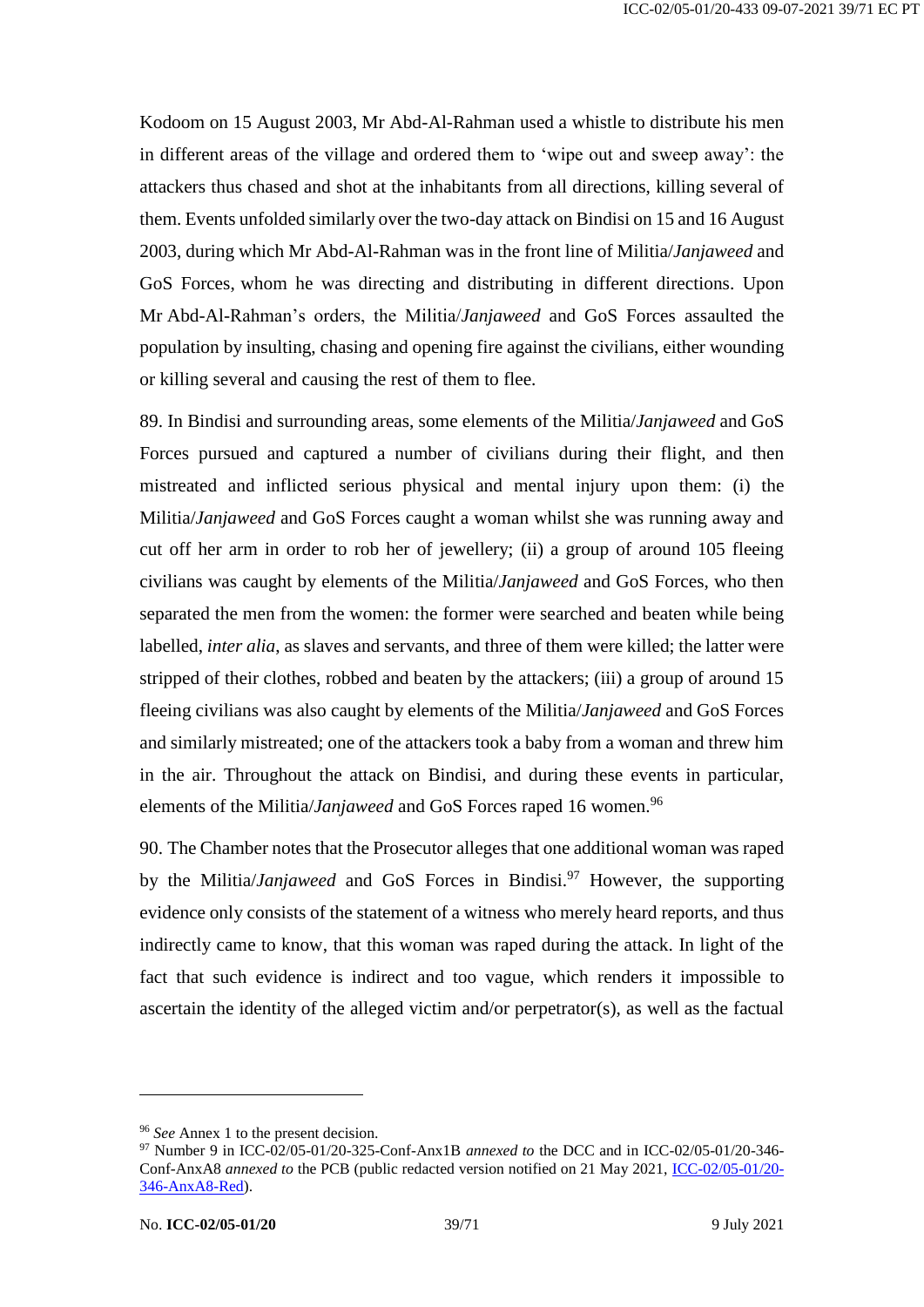circumstances of the alleged crime, the Chamber finds that the factual allegation of the Prosecutor regarding the rape of this woman is not established to the relevant standard.

91. Over the course of the attack on Kodoom and Bindisi, groups of the Militia/*Janjaweed* and GoS Forces pillaged houses and shops, specifically targeting those belonging to the Fur inhabitants, as well as public places in Bindisi such as the market, the hospital, the *zakat* office and the municipality building, and looted all sorts of goods and personal belongings, including medicine, food supplies, furniture and livestock, which they brought away on board of their vehicles and using camels, horses and donkeys. The looters acted upon Mr Abd-Al-Rahman's orders and instructions. Also upon Mr Abd-Al-Rahman's orders, the Militia/*Janjaweed* and GoS Forces destroyed, particularly by setting them on fire, houses and buildings both in Kodoom and Bindisi, where the attackers also destroyed shops, warehouses where food supplies were stored, a mosque with its Islamic books, the police station and the house of the chief of police.

92. As a result of the attack on Kodoom and Bindisi, 51 persons, who were predominantly Fur civilians not taking part in hostilities or persons *hors de combat*, were killed:<sup>98</sup> those who survived were forced to leave their hometowns and flee, first by hiding in other parts of these towns and in their surroundings, for instance into nearby fields, forests and mountains, and eventually by finding refuge in other locations, particularly in Mukjar.

93. The Chamber notes that the Prosecutor alleges that one additional person was killed in Bindisi, described as an '[u]nidentified female (elderly woman)'.<sup>99</sup> However, the supporting evidence only consists of the statement of a witness who merely indicates having found the corpse of an old woman near Bindisi market after the attack. In light of the fact that such evidence is too vague to allow ascertaining the identity of the alleged victim and/or perpetrator(s), as well as the factual circumstances of the alleged crime, the Chamber finds that the factual allegation of the Prosecutor regarding the killing of this person is not established to the relevant standard.

<sup>&</sup>lt;sup>98</sup> *See* Annex 1 to the present decision.

<sup>99</sup> Number 50 in [ICC-02/05-01/20-325-Anx1A-Corr](https://www.icc-cpi.int/RelatedRecords/CR2021_03370.PDF) *annexed to* the DCC and in ICC-02/05-01/20-346- Conf-AnxA7 *annexed to* the PCB (public redacted version notified on 21 May 2021, [ICC-02/05-01/20-](https://www.icc-cpi.int/RelatedRecords/CR2021_04745.PDF) [346-AnxA7-Red\)](https://www.icc-cpi.int/RelatedRecords/CR2021_04745.PDF).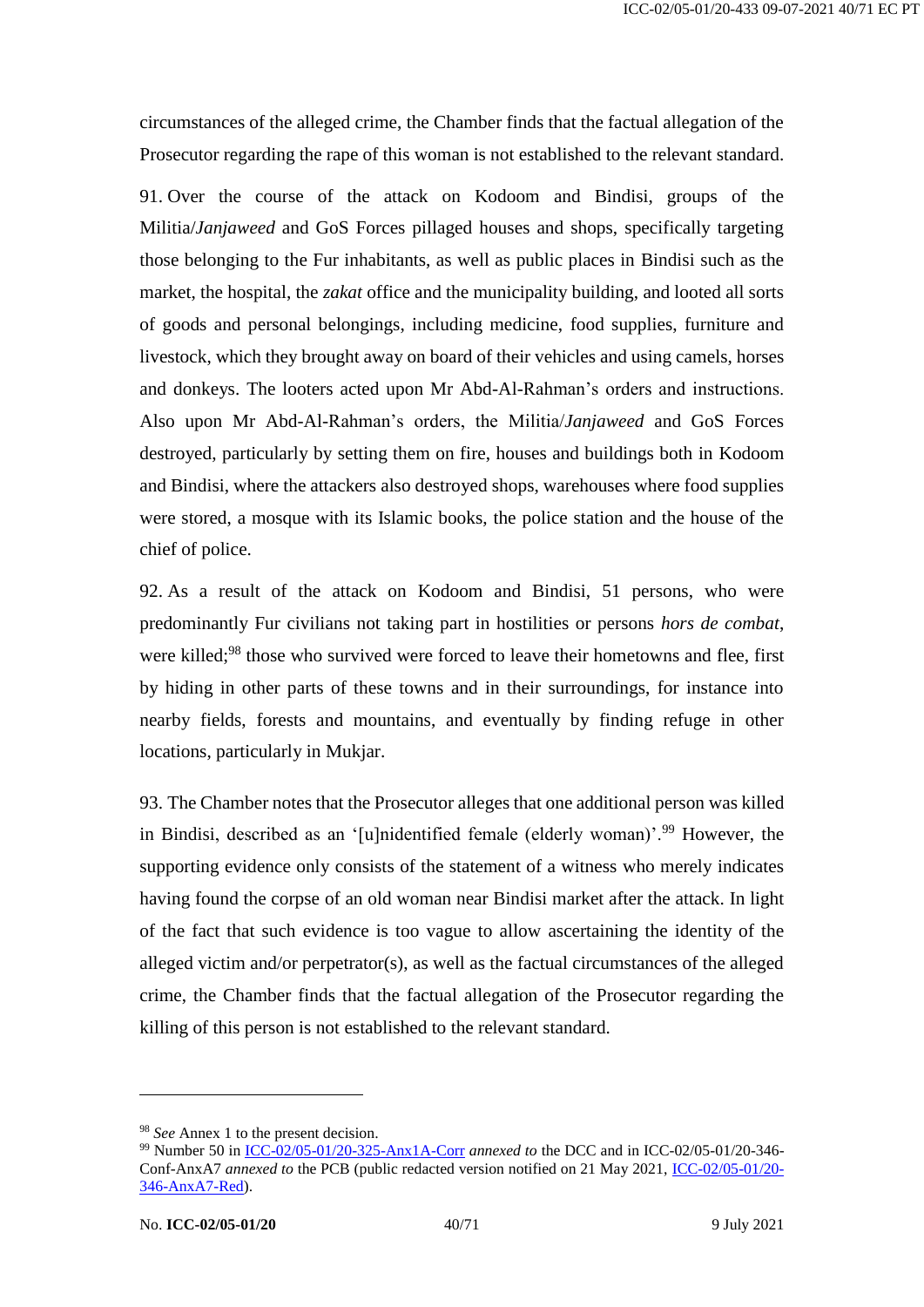94. In light of the available evidence, the Chamber considers that the objective elements of the following crimes are sufficiently established to the relevant standard: (i) intentionally directing attacks against the civilian population as such as a war crime pursuant to article  $8(2)(e)(i)$  of the Statute (Count 1); (ii) murder as a crime against humanity and a war crime pursuant to articles  $7(1)(a)$  and  $8(2)(c)(i)$  of the Statute (Counts 2-3); (iii) pillaging as a war crime pursuant to article  $8(2)(e)(v)$  of the Statute (Count 4); (iv) intentionally destroying the property of an adversary as a war crime pursuant to article  $8(2)(e)(xii)$  of the Statute (Count 5); (v) other inhumane acts as a crime against humanity pursuant to article  $7(1)(k)$  of the Statute (Count 6); (vi) outrages upon personal dignity as a war crime pursuant to article  $8(2)(c)(ii)$  of the Statute (Count 7); (vii) rape as a crime against humanity and a war crime pursuant to articles  $7(1)(g)$ and  $8(2)(e)(vi)$  of the Statute (Counts 8-9); (viii) forcible transfer of population as a crime against humanity pursuant to article  $7(1)(d)$  of the Statute (Count 10); (ix) persecution as a crime against humanity pursuant to article 7(1)(h) of the Statute (Count 11).

95. As regards the individual criminal responsibility of Mr Abd-Al-Rahman, the Chamber considers that there are substantial grounds to believe that Mr Abd-Al-Rahman's contribution to the abovementioned crimes may be legally qualified under article 25(3)(b) of the Statute. The Chamber is further satisfied that Mr Abd-Al-Rahman's contribution establishes that he (i) fulfils the specific *mens rea* elements pertaining to the aforementioned crimes; and (ii) had intent and knowledge in relation to these crimes under article 30 of the Statute. Accordingly, the Chamber deems it unnecessary to address Mr Abd-Al-Rahman's alleged individual criminal responsibility under article 25(3)(c) or (d) of the Statute.

96. Whilst the Prosecutor is solely responsible for selecting and formulating the charges, the Chamber notes that the decision not to seek confirmation of the charges relating to the incident in Kodoom and Bindisi under article 25(3)(a) of the Statute does not seem entirely consistent with the role played by Mr Abd-Al-Rahman throughout all of the charged events, including in those two localities: in particular, with the senior position he occupied and the ensuing authority over the Militia/*Janjaweed*, as well as the latter's deference and immediate obedience to him.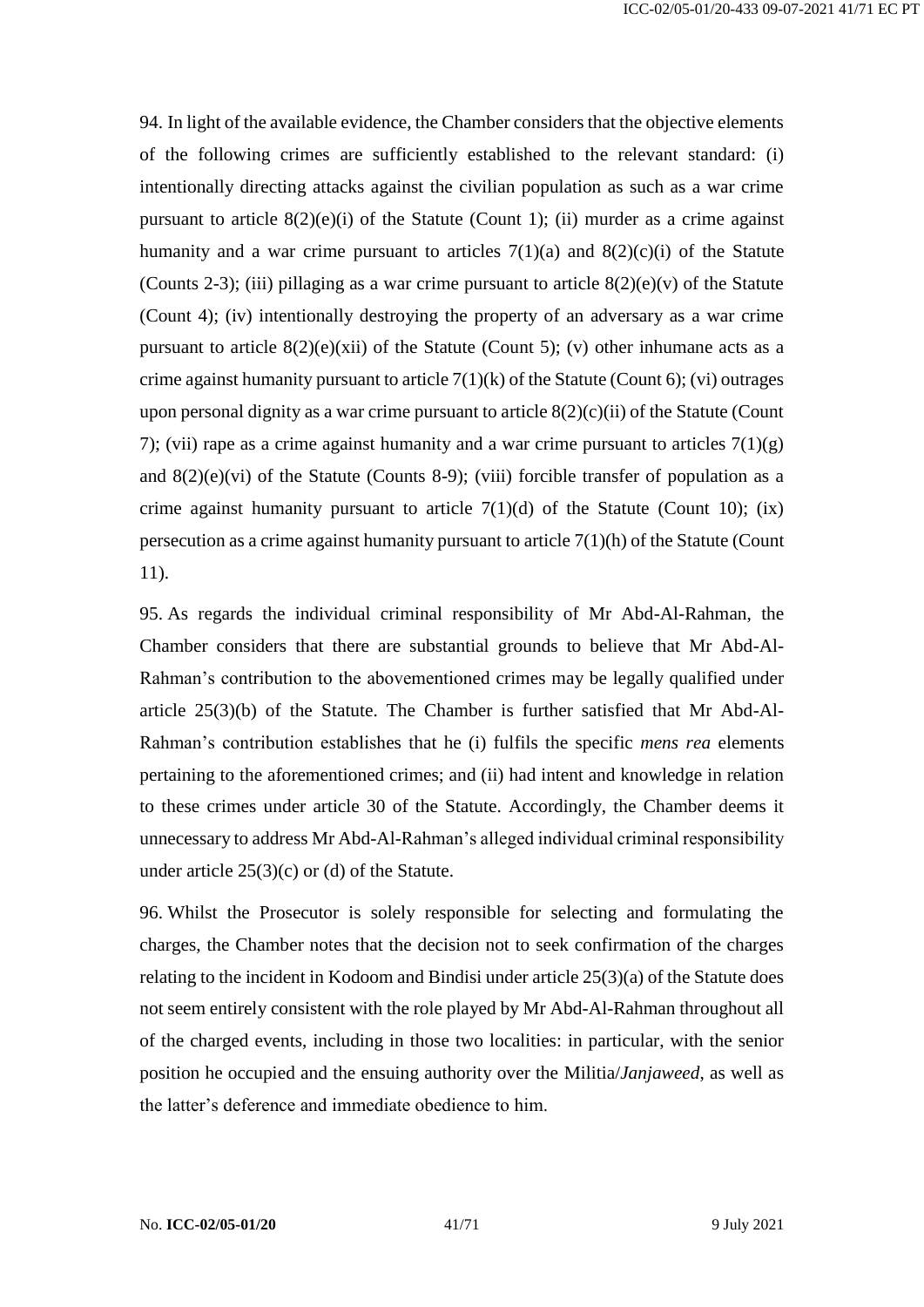# <span id="page-41-0"></span>**E. Crimes committed in Mukjar and surrounding areas between the end of February 2004 and the beginning of March 2004**

97. The Chamber's findings in relation to the crimes allegedly committed in Mukjar and surrounding areas between the end of February 2004 and the beginning of March 2004 (which form the basis of Counts 12 to 21) are based on the evidence relied upon by the Prosecutor as referenced in the relevant sections of the PCB, and particularly on the statements and transcripts of interview of Witnesses P-0008, P-0012, P-0028, P-0029, P-0041, P-0105, P-0129, P-0188, P-0675, P-0717, P-0720, P-0755, P-0756, P-0757, P-0877, P-0884, P-0892, P-0905, P-0913, P-0919.

98. The evidence establishes that, in February 2004, following an attack of the rebel forces on the Mukjar police station, local authorities and military leaders gathered in Mukjar at a meeting in which Mr Abd-Al-Rahman and Mr Harun also took part: the latter addressed the assembly and called to wage war against the Fur rebels. Soon after, between February and March 2004, Mr Abd-Al-Rahman directed an armed operation to attack the area around Sindu: a convoy composed of Militia/*Janjaweed* and GoS Forces, led by Mr Abd-Al-Rahman's vehicle, left from Garsila and passed through Mukjar before proceeding towards Sindu; during the operation, the Militia/*Janjaweed* and GoS Forces launched several attacks on villages in the area surrounding Mukjar (including Tendy, Abirla, Arada, Dembow Kabdy, Kirarow, Sigirgir and Nyerli) and eventually returned to Mukjar.

99. As a consequence, civilians escaped from their villages and towns to seek shelter in Mukjar. Before leaving for Sindu, Mr Abd-Al-Rahman had ordered the Mukjar chief of police to arrest all persons coming from the Sindu area who would have attempted to enter Mukjar: the IDPs were accordingly prevented from accessing the town and arrested, both at checkpoints established and manned by the Militia/*Janjaweed* and GoS Forces to the north and east of Mukjar, and during house to house searches. Mr Abd-Al-Rahman was present and personally conducted arrests throughout this operation, which lasted until early March 2004: by that time, a large number of persons had been imprisoned at the Mukjar police station and adjacent detention facilities. The prisoners were predominantly male civilians of Fur ethnicity, as they were specifically targeted among the IDPs by the Militia/*Janjaweed* and GoS Forces who perceived them as members or supporters of the rebel armed groups.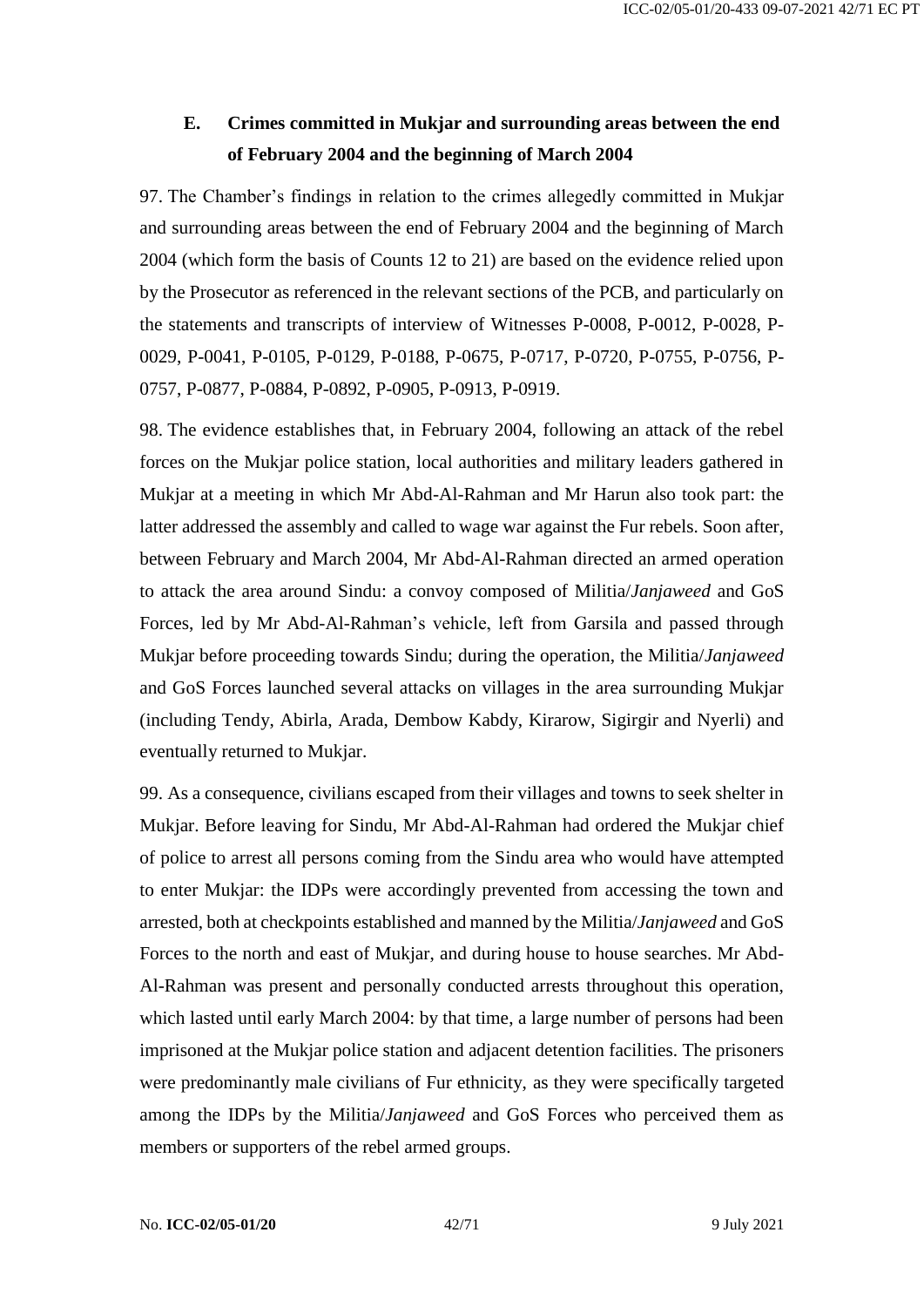100. The conditions of detention at the Mukjar police station were inhumane: the prisoners were kept in cramped and overcrowded cells, where they were so squeezed next to each other that they could not sit and properly move, and were insufficiently fed or simply left with no water and food; the inside temperature was so hot that the prisoners' sweat was flowing on the ground, where they had to urinate and defecate as limited or no access to toilet facilities was provided. The Militia/*Janjaweed* and GoS Forces present at the Mukjar police station, as well as Mr Abd-Al-Rahman, interrogated, verbally abused and accused the prisoners of being rebels, including while torturing them: a number of detainees were flogged, beaten with sticks and hit with water hoses, which caused them to bleed profusely; two prisoners were injured by being shaved with knives on their scalp, three had their ears cut off and three others died of the injuries they sustained while being tortured. Mr Abd-Al-Rahman also mistreated the detainees, particularly by striking with an axe three *Umdahs*, two *Sheikhs* and three other prisoners, as well as by whipping another one across the back.

101. Later on, Mr Abd-Al-Rahman requested the Mukjar chief of police, who granted his permission, that the prisoners be handed over to him in order to bring them to Garsila and Zalingei where they would be questioned. Upon Mr Abd-Al-Rahman's orders and under his supervision, the Militia/*Janjaweed* and GoS Forces took a number of detainees from their cells and, whilst beating them, loaded them in the back of several vehicles on which they were made to lie face down on top of one another, with the interdiction to raise their heads. Some detainees were personally directed to leave their cells by Mr Abd-Al-Rahman, who was standing at the entrance of the prison and striking the detainees with his axe as they came out. Once the vehicles were fully loaded, the convoy in which Mr Abd-Al-Rahman also took part drove them to several locations north of Mukjar, in the direction of Garsila; throughout the journey, the Militia/*Janjaweed* and GoS Forces continuously beat, insulted – particularly by referring to them as *tora bora* – and threatened the prisoners.

102. As reported *inter alia* by a number of survivors, the convoy stopped at a first location where Mr Abd-Al-Rahman ordered some of the detainees, while beating them together with elements of the Militia/*Janjaweed* and GoS Forces, to get out of the vehicles and lie face down on the ground in several lines. The prisoners were then shot and killed by the Militia/*Janjaweed* and GoS Forces upon Mr Abd-Al-Rahman's orders, who stood next to them as they opened fire and instructed them to repeat the operation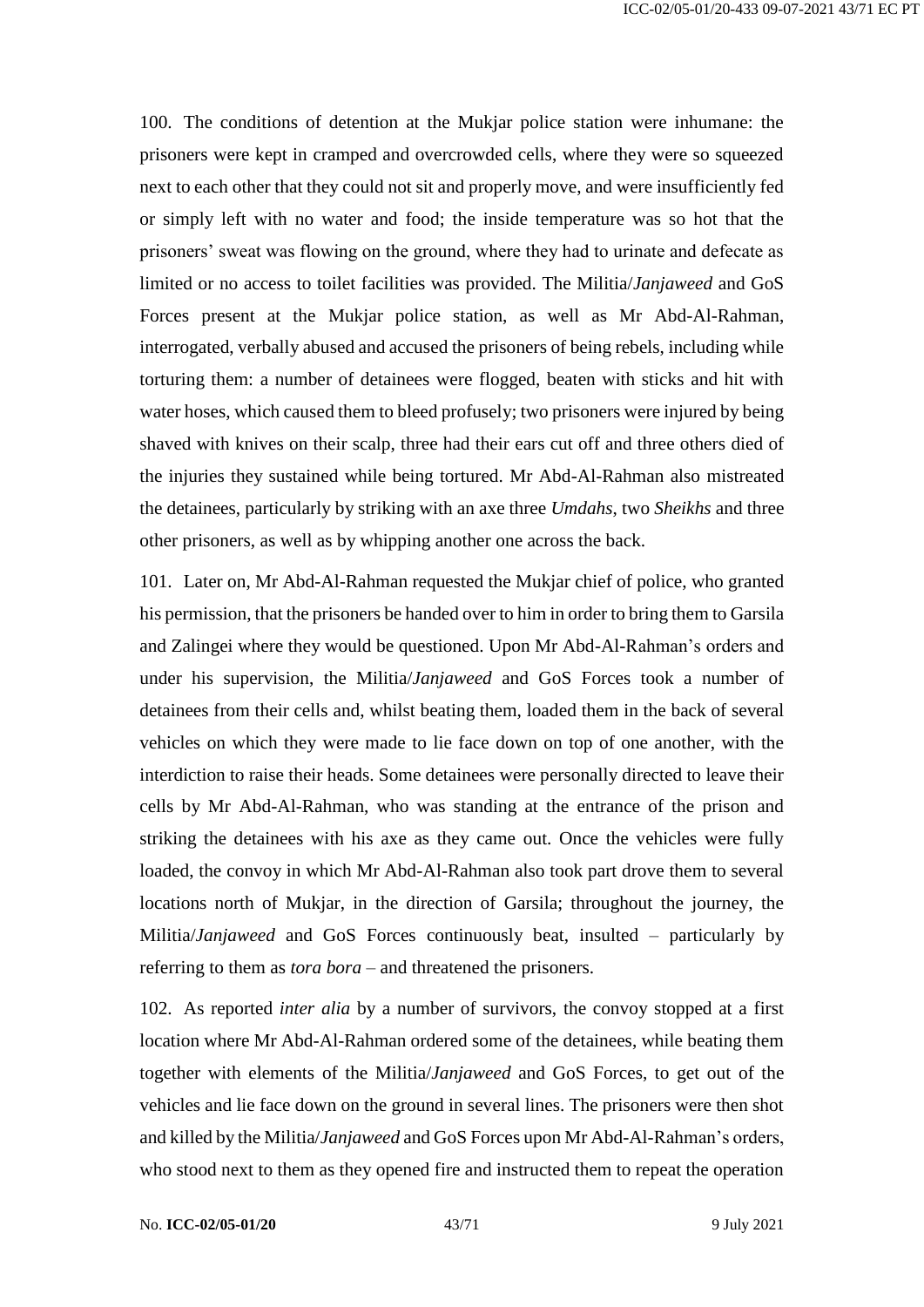until all the detainees would be dead; while shooting or walking on their backs to ensure they were dead, the Militia/*Janjaweed* and GoS Forces referred to the prisoners as 'criminals' and 'slaves'. Gunfire could he heard by people in Mukjar, who later saw the vehicles return to the police station empty of detainees. One of the vehicles that carried eight detainees, including a *Sheikh*, was driven further to a second location, where Mr Abd-Al-Rahman was also present: upon his orders, they were taken out of the vehicle, shot at and killed by a SAF soldier.

103. Later on, people from Mukjar found in the town's outskirts a number of mass graves where dead bodies were lying on the ground, the vast majority presenting traces of gunshots: some of them were identified as those of the prisoners being held at and brought away from the Mukjar police station. In the course of the events which unfolded in Mukjar as described above, 49 people were killed by the Militia/*Janjaweed* and GoS Forces.<sup>100</sup>

104. In light of the available evidence, the Chamber considers that the objective elements of the following crimes are sufficiently established to the relevant standard: (i) torture as a crime against humanity and a war crime pursuant to articles  $7(1)(f)$  and  $8(2)(c)(i)$  of the Statute (Counts 12-13); (ii) other inhumane acts as a crime against humanity pursuant to article  $7(1)(k)$  of the Statute (Count 14); cruel treatment as a war crime pursuant to article  $8(2)(c)(i)$  of the Statute (Count 15); outrages upon personal dignity as a war crime pursuant to article  $8(2)(c)(ii)$  of the Statute (Count 16); murder as a crime against humanity and a war crime pursuant to articles  $7(1)(a)$  and  $8(2)(c)(i)$ of the Statute (Counts 17-18); attempted murder as a crime against humanity pursuant to articles 7(1)(a) and 25(3)(f) of the Statute (Count 19) and as a war crime pursuant to articles  $8(2)(c)(i)$  and  $25(3)(f)$  of the Statute (Count 20); persecution as a crime against humanity under article 7(1)(h) of the Statute (Count 21).

105. As regards the individual criminal responsibility of Mr Abd-Al-Rahman, the Chamber considers that there are substantial grounds to believe that Mr Abd-Al-Rahman's contribution to the abovementioned crimes may be legally qualified under article  $25(3)(a)$  and  $25(3)(b)$  of the Statute. The Chamber is further satisfied that Mr Abd-Al-Rahman's conduct establishes that he (i) fulfils the specific *mens rea*

<sup>&</sup>lt;sup>100</sup> *See* Annex 1 to the present decision.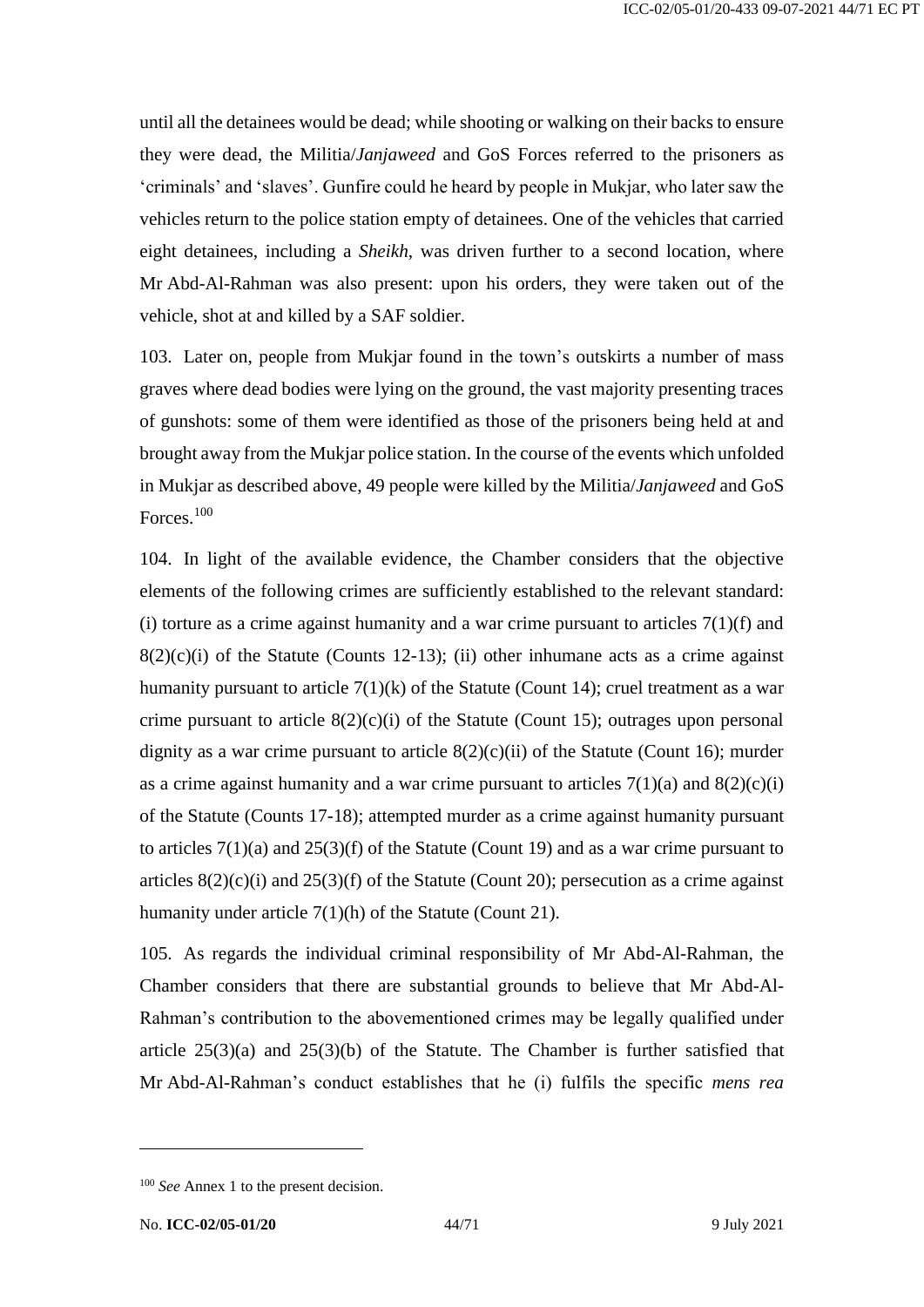elements pertaining to the aforementioned crimes; and (ii) had intent and knowledge in relation to these crimes under article 30 of the Statute. Accordingly, the Chamber deems it unnecessary to address Mr Abd-Al-Rahman's alleged individual criminal responsibility under article 25(3)(c) or (d) of the Statute.

# <span id="page-44-0"></span>**F. Crimes committed in Deleig and surrounding areas between 5 and 7 March 2004**

106. The Chamber's findings in relation to the crimes allegedly committed in Deleig and surrounding areas between 5 and 7 March 2004 (which form the basis of Counts 22 to 31) are based on the evidence relied upon by the Prosecutor as referenced in the relevant sections of the PCB, and particularly on the statements and transcripts of interview of Witnesses P-0010, P-0013, P-0016, P-0027, P-0060, P-0092, P-0106, P-0129, P-0584, P-0585, P-0591, P-0592, P-0607, P-0617, P-0643, P-0651, P-0671, P-0697, P-0712, P-0714, P-0718, P-0725, P-0726, P-0736, P-0850, P-0879, P-0883, P-0895, P-0905.

107. The evidence establishes that in early March 2004 Deleig was used as safe haven by around 16.000 predominantly Fur IDPs, who had fled the attacks carried out since September 2003 by the Militia/*Janjaweed* and GoS Forces on several surrounding locations, including Arawala, Forgo, Taringa, Andi, Fere, Kaskeidi and Um Jameina. The living conditions of the IDPs were dire, as those who could not take refuge in the houses of relatives were forced to stay in the streets or in makeshift camps and shelters, where they were exposed to food shortages, poor sanitation and illness and had to rely on the aid provided by Deleig residents and humanitarian organisations. The IDPs were also harassed by the Militia/*Janjaweed* and GoS Forces, who would verbally abuse, threaten, beat and steal from them.

108. On Friday, 5 March 2004,<sup>101</sup> Deleig was encircled by elements of the Militia/*Janjaweed* and GoS Forces who established a road blockade in order to control all movements and prevent people from either entering or leaving town. The Militia/*Janjaweed* and GoS Forces then carried out an arrest operation, both in the streets and during house to house searches, specifically targeting Fur male IDPs whom

<sup>&</sup>lt;sup>101</sup> Whilst the overwhelming majority of the relevant Witnesses indicates that the arrest operation took place on Friday, 5 March 2004, Witnesses P-0027, P-0651, P-0697, P-0850 indicate that it continued until Sunday, 7 March 2004.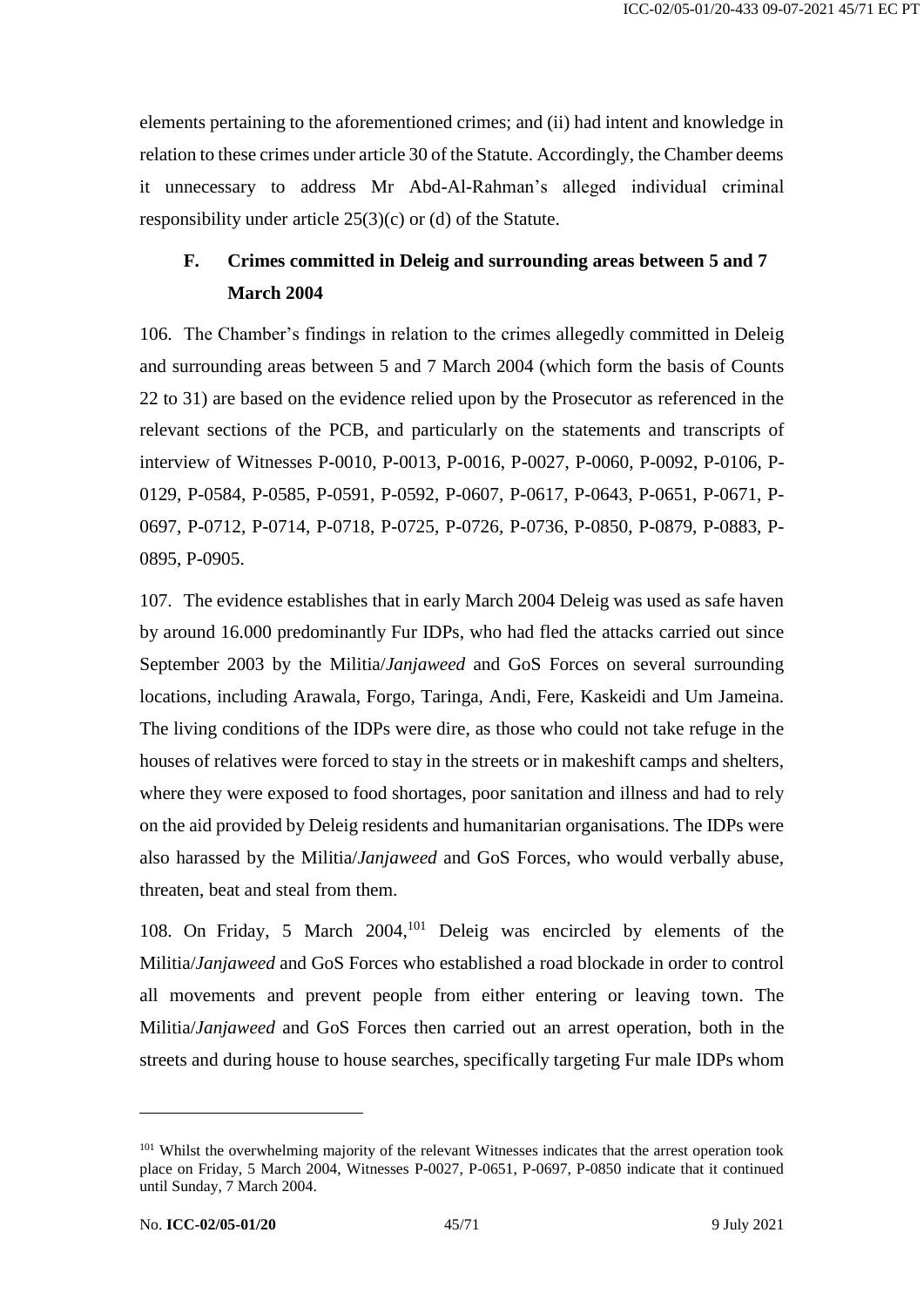they considered to be members or supporters of the rebels and which they subjected to verbal and physical abuse throughout the operation. Mr Abd-Al-Rahman was present during, directed and personally contributed to the arrest operation, particularly by (i) transporting four Fur males, including an *Umdah* and a *Sheikh*, from the Military Intelligence Office in Garsila, where they were detained, to Deleig in the days prior to and on 5 March 2004; (ii) conducting the arrest of several people in the Deleig Mosque who, upon his orders, where tied and brought away by the Militia/*Janjaweed* accompanying him; (iii) instructing the Militia/*Janjaweed* to load two arrestees in the back of his vehicle; (iv) mistreating a man, who was later brought away, within his compound together with Militia/*Janjaweed* who beat him with the back of their firearms before his wife and sons; and (v) while remaining in his vehicle, having elements of the Militia/*Janjaweed* arrest a man at his house and bring him away.

109. Some prisoners were detained inside the Deleig police station, where they were beaten and questioned as to their purported links with the rebels; there, Mr Abd-Al-Rahman also killed the Garsila PDF coordinator by striking him on the head with an axe-like object or stick. Between 100 and 200 arrested men were brought by the Militia*/Janjaweed* and GoS Forces to an open field in front of the Deleig police station, where they were made to lie face down on the ground, some of them blindfolded and/or with their hands tied behind their backs. Mr Abd-Al-Rahman personally escorted some prisoners to that location, where he also inspected newly arrived prisoners and decided whether some were to be released. The Militia*/Janjaweed* and GoS Forces mistreated the prisoners, who were left to lie under the hot sun without food, water or access to sanitary facilities for a prolonged period of time,  $102$  by walking on their backs and heads, hitting them with their weapons and verbally abusing them, employing terms such as *tora bora* and 'slaves'. Mr Abd-Al-Rahman was walking amongst and on the backs of the prisoners lying on the ground, ordering the Militia/*Janjaweed* and GoS Forces to strike them, which he also personally did with a black axe-like object or stick while calling them derogatory terms such as 'slaves' and 'criminals'; Mr Abd-Al-

<sup>&</sup>lt;sup>102</sup> Whilst the overwhelming majority of the relevant Witnesses indicates that the prisoners were held in the field in front of the police station only on Friday, 5 March 2004, Witnesses P-0092, P-0591, P-0736 indicate that some prisoners were kept in that place for up to four days.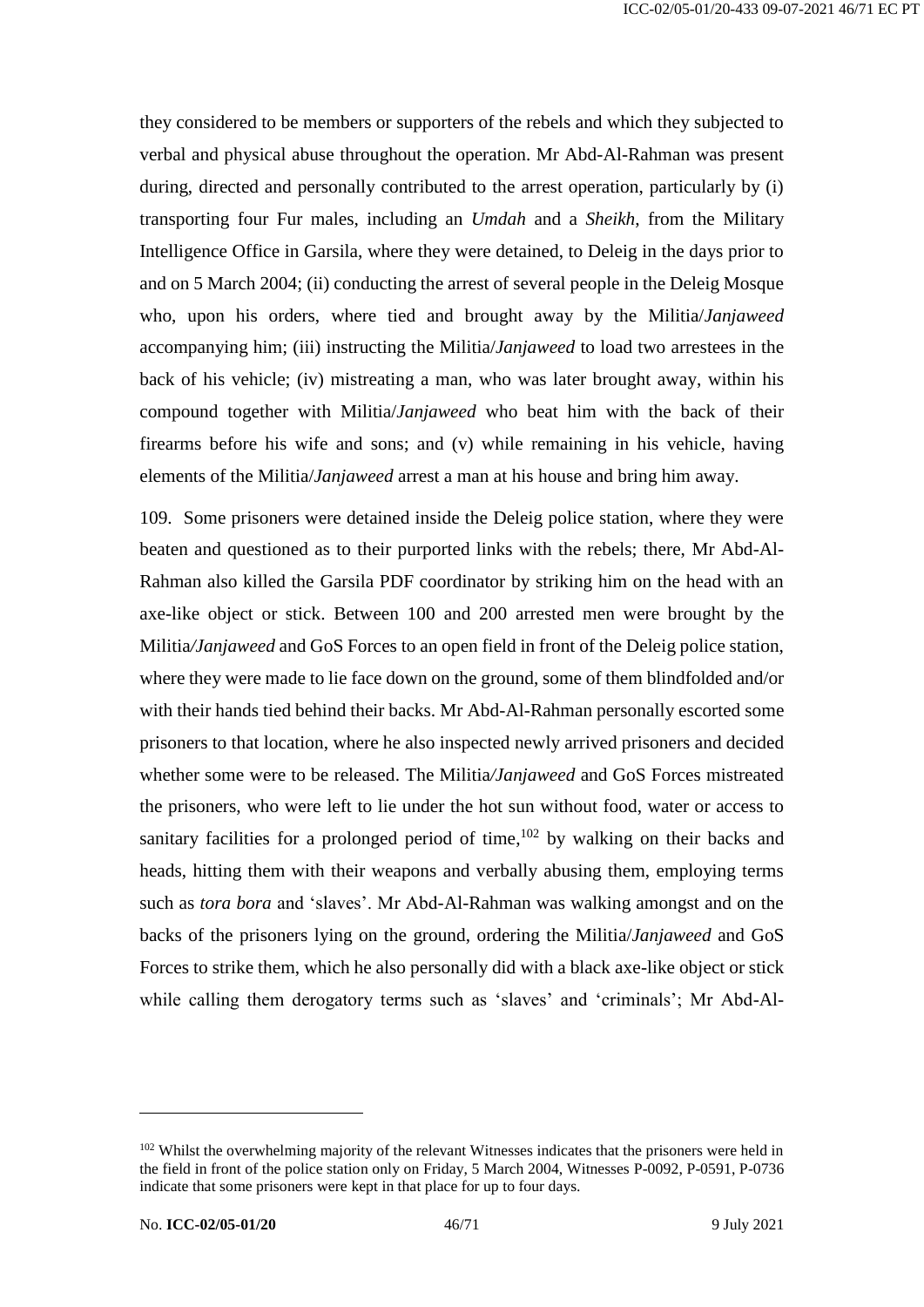Rahman caused the death of two prisoners by striking them on their heads with that object.

110. The prisoners were then loaded in groups onto open-back trucks (Land-cruisers) by the Militia/*Janjaweed* and GoS Forces and driven outside of Deleig in different directions; the vehicles later returned empty to the open field before the Deleig police station and were reloaded with other prisoners and drove away again: an operation which was repeated several times. The Militia/*Janjaweed* and GoS Forces acted upon the orders and under the supervision of Mr Abd-Al-Rahman, who was present during the operation and left Deleig on board of a vehicle in one of the convoys. Following the departure of these vehicles, people in Deleig were able to hear gunfire coming from a distance, which generated a general understanding that all prisoners had been executed. As reported *inter alia* by a number of survivors, the prisoners were brought to several locations outside of Deleig, where they were unloaded from the vehicles, lined up, made to lay down on the ground and shot at by the Militia/*Janjaweed* and GoS Forces, who thus killed all or most of them. Mr Abd-Al-Rahman was present at one of these execution sites, located at a *khor* near the main road leading to Zalingei, where he ordered the Militia/*Janjaweed* and GoS Forces to similarly offload and kill the prisoners.

111. On Sunday, 7 March 2004, Mr Abd-Al-Rahman, together with elements of the Militia/*Janjaweed* and GoS Forces, was present in a convoy carrying five prisoners (four Fur community leaders – three *Umdahs* and one *Sheikh* – and another civilian) in Deleig. Prior to that date, Mr Abd-Al-Rahman either ordered or had a determinative role in the decisions leading to their arrest and detention in Garsila: two of the *Umdahs*, after having been released without his knowledge, fled to Deleig where they were arrested once more by the Militia/*Janjaweed* and GoS Forces on 5 March 2004; the others were taken from Garsila to Deleig by decision of Mr Abd-Al-Rahman, who led the convoy which transported them. The Militia/*Janjaweed* and GoS Forces drove the prisoners outside of Deleig and killed them.

112. In the following days, Deleig inhabitants found in the outskirts and surroundings of the town, particularly to its south and west, execution sites where dead bodies dressed in civilian clothing and presenting bullet and gunshot marks were lying lined up next to each other; some bodies could be identified as those of prisoners who had been held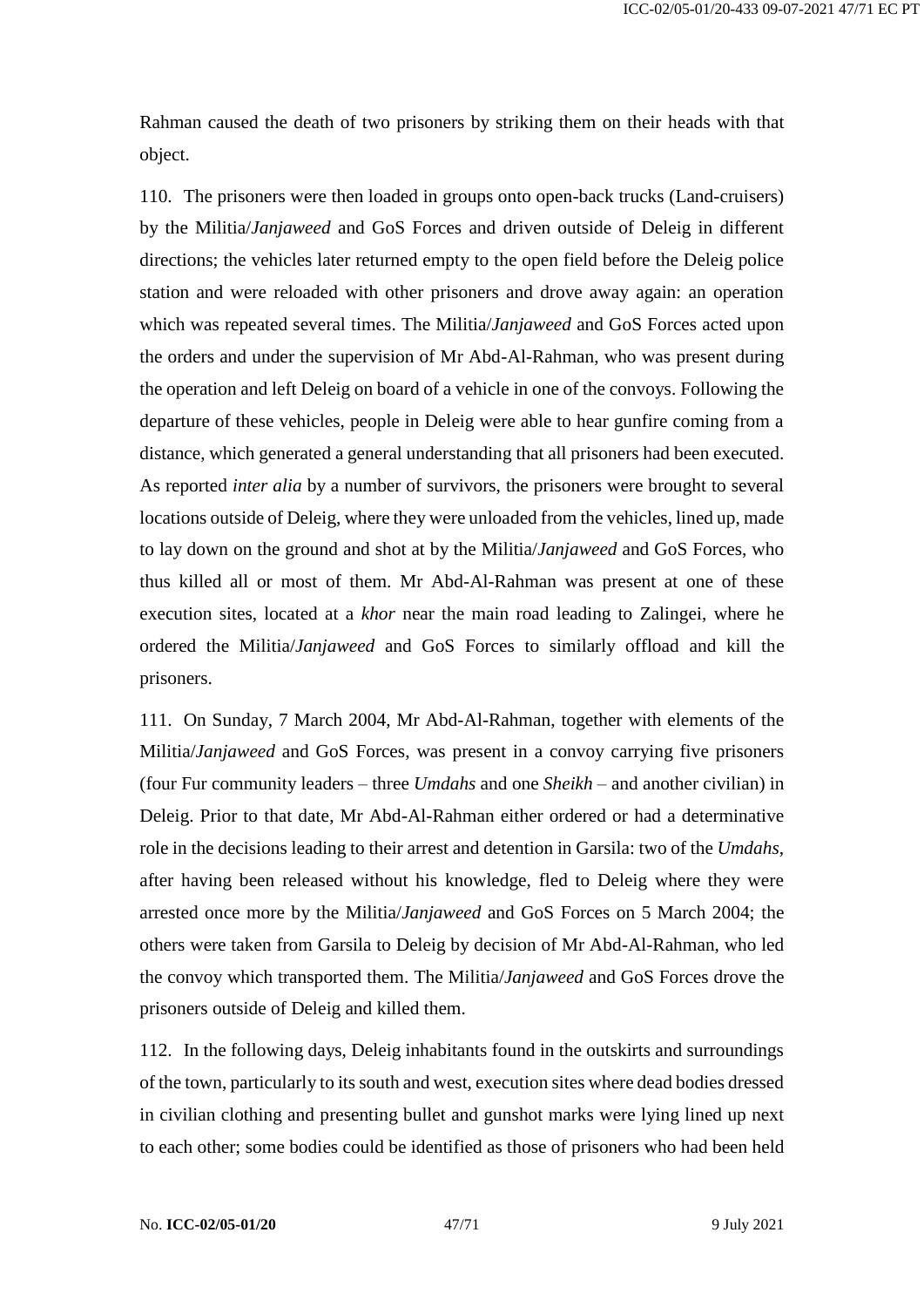before the Deleig police station. As a result of these events, 34 people were killed in Deleig.<sup>103</sup>

113. In light of the available evidence, the Chamber considers that the objective elements of the following crimes are sufficiently established to the relevant standard: (i) torture as a crime against humanity and a war crime pursuant to articles  $7(1)(f)$  and  $8(2)(c)(i)$  of the Statute (Counts 22-23); (ii) other inhumane acts as a crime against humanity pursuant to article  $7(1)(k)$  of the Statute (Count 24); cruel treatment as a war crime pursuant to article  $8(2)(c)(i)$  of the Statute (Count 25); outrages upon personal dignity as a war crime pursuant to article  $8(2)(c)(ii)$  of the Statute (Count 26); murder as a crime against humanity and a war crime pursuant to articles  $7(1)(a)$  and  $8(2)(c)(i)$ of the Statute (Counts 27-28); attempted murder as a crime against humanity pursuant to articles 7(1)(a) and 25(3)(f) of the Statute (Count 29) and as a war crime pursuant to articles  $8(2)(c)(i)$  and  $25(3)(f)$  of the Statute (Count 30); persecution as a crime against humanity under article 7(1)(h) of the Statute (Count 31).

114. As regards the individual criminal responsibility of Mr Abd-Al-Rahman, the Chamber considers that there are substantial grounds to believe that Mr Abd-Al-Rahman's contribution to the abovementioned crimes may be legally qualified under article  $25(3)(a)$  and  $25(3)(b)$  of the Statute. The Chamber is further satisfied that Mr Abd-Al-Rahman's conduct establishes that he (i) fulfils the specific *mens rea* elements pertaining to the aforementioned crimes; and (ii) had intent and knowledge in relation to these crimes under article 30 of the Statute. Accordingly, the Chamber deems it unnecessary to address Mr Abd-Al-Rahman's alleged individual criminal responsibility under article 25(3)(c) or (d) of the Statute.

# <span id="page-47-0"></span>**V. Running of the time limit to apply for leave to appeal this decision and transfer of the case record to the Presidency**

115. The Chamber recalls that, for the purposes of these proceedings, the language that Mr Abd-Al-Rahman fully understands and speaks is Arabic. The Chamber underlines the importance of the decision on the confirmation of the charges, one of the few the translation of which in the language of the accused is mandated by the statutory texts, and finds that, in line with the established practice of the Court, Counsel must be able

<sup>&</sup>lt;sup>103</sup> *See* Annex 1 to the present decision.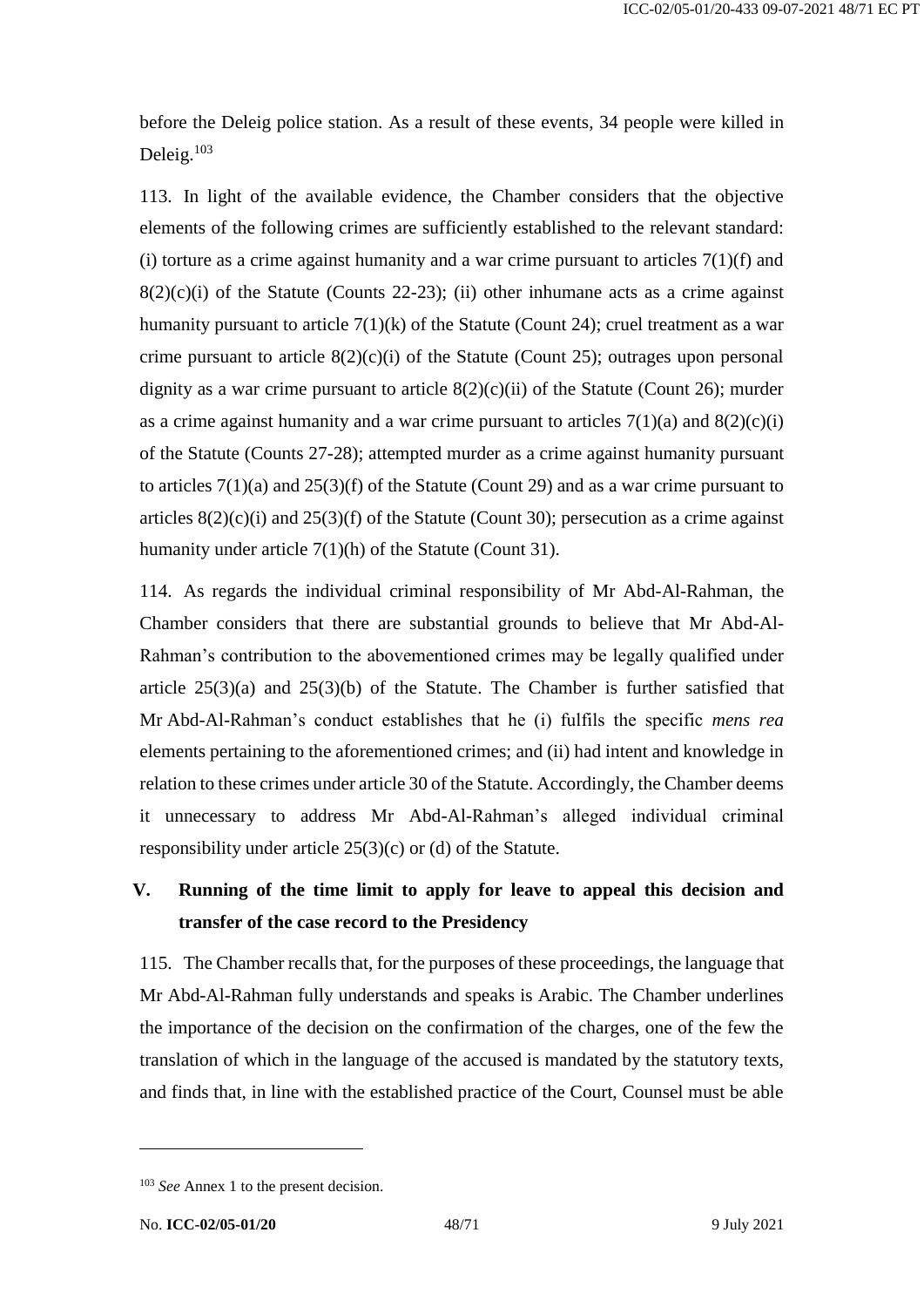to rely on his client's contribution to properly assess the advisability and feasibility of applying for leave to appeal. Accordingly, with a view to enhancing the efficiency of the proceedings, the Chamber finds it necessary to decide *motu proprio* that the time limit for filing an application for leave to appeal shall be suspended until the translation of this decision into Arabic is submitted by the Registry in the record of the case.

116. By the same token, the Chamber believes that Mr Abd-Al-Rahman's right to receive the decision on the confirmation of the charges against him in a language that he perfectly understands and speaks (including, as the case may be, for the purposes of deciding whether to apply for leave to appeal it pursuant to article 82(1)(d) of the Statute) does not constitute an obstacle to the transmission of the record to the Presidency pursuant to rule 129 of the Rules. Rather, this immediate transmission will allow the Presidency to proceed without any delay to constitute the Trial Chamber, thus expediting the beginning of the preparation for the trial; as such, it will be directly instrumental and materially contribute to Mr Abd-Al-Rahman's right to have his case adjudicated as expeditiously as possible.

#### <span id="page-48-0"></span>**VI. The confirmed charges**

117. The Chamber finds it appropriate to include the charges as confirmed in the operative part of the decision. The charges are based entirely on the Prosecutor's DCC, from which the Chamber has deleted factual allegations which it did not consider sufficiently supported by the evidence. For the sake of greater clarity and precision, the Chamber has also (i) removed unnecessary examples and repetitions; (ii) removed open-ended language when the Chamber has confirmed an exhaustive list of victims (*see* Annex 1 to the present decision); and (iii) harmonised the structure and added temporal/geographic elements where they were missing. It should be stressed, however, that the content and formulation of the charges has not been altered. The Prosecutor therefore remains solely responsible for any defects in the charges.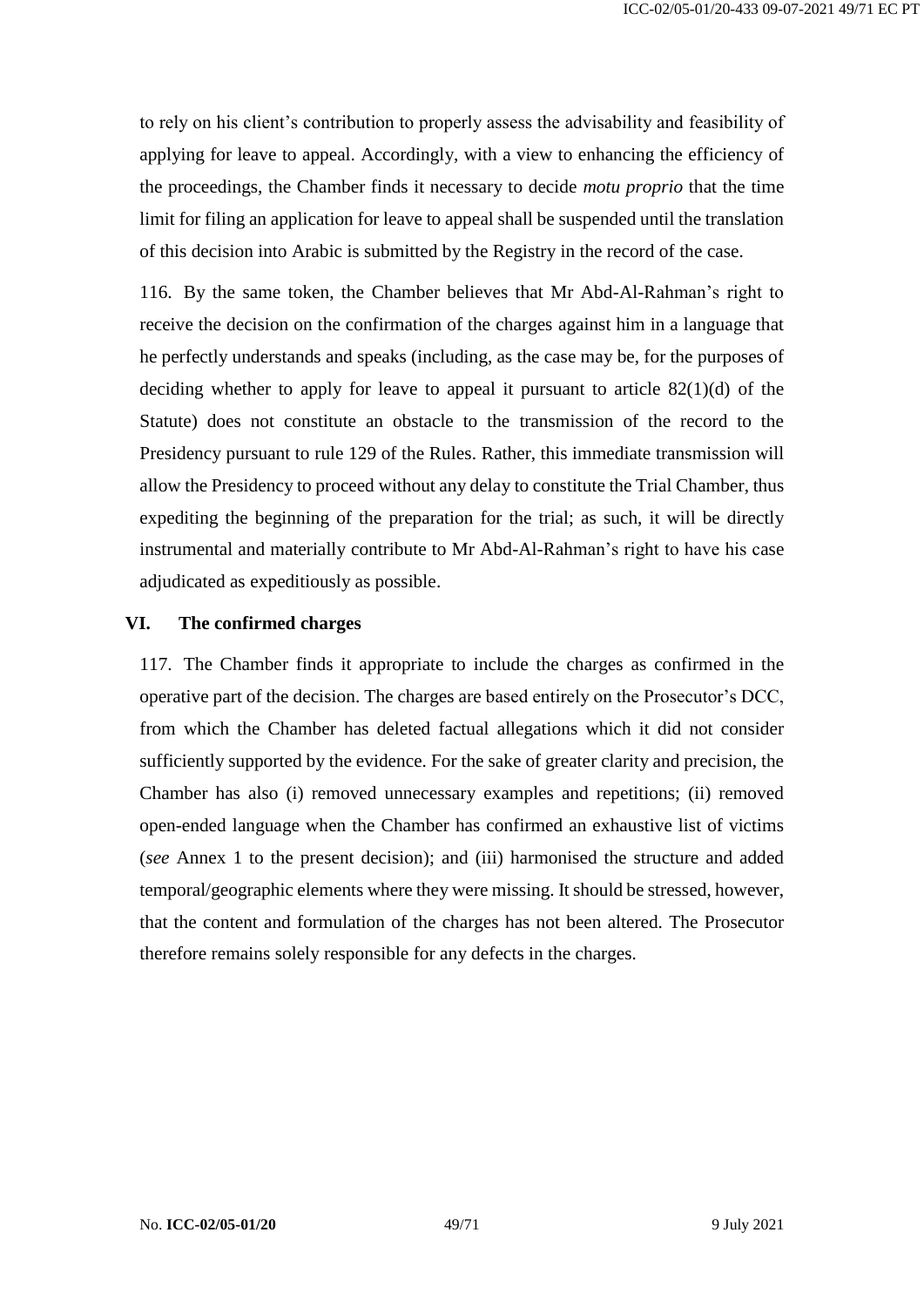### **FOR THESE REASONS, THE CHAMBER HEREBY**

**REJECTS** the Defence request for reclassification of a Registry report and communication of documents relating to Mr Abd-Al-Rahman's surrender (ICC-02/05- 01/20-316-Conf);

**REJECTS** the Defence request alleging violation of disclosure obligations and for exclusion of eight transcripts (ICC-02/05-01/20-389);

**REJECTS** the Defence request for leave to appeal the 'Decision on Defence requests and procedural challenges' dated 21 May 2021 (ICC-02/05-01/20-413);

**REJECTS** the Defence Rule 122(3) Objections;

**CONFIRMS** the case name as that of *The Prosecutor v. Ali Muhammad Ali Abd-Al-Rahman ('Ali Kushayb')*;

**CONFIRMS** the charges against Mr Abd-Al-Rahman as follows:

### **A. THE SUSPECT: ALI MUHAMMAD ALI ABD-AL-RAHMAN ALSO KNOWN AS 'ALI KUSHAYB'**

1. Ali Muhammad Ali **ABD-AL-RAHMAN**, also known as Ali KUSHAYB, was born on or about 15 October 1949 in Rahad al-Berdi, South Darfur, the Republic of the Sudan ("Sudan"). He is a national of Sudan. Between August 2003 and March 2004, **ABD-AL-RAHMAN** was a senior leader of the Militia/*Janjaweed* in the Wadi Salih and Mukjar Localities, West Darfur State ("West Darfur"), Sudan.

# **B. THE CHARGES**

# **1) CONTEXTUAL ELEMENTS OF ARTICLE 7 AND ARTICLE 8**

#### **a) Contextual elements of article 7 (Crimes against humanity)**

2. Between at least August 2003 and at least April 2004, Government of Sudan ("GoS") forces and Militia/*Janjaweed* committed a widespread and systematic attack against the civilian population in the Wadi Salih and Mukjar Localities of West Darfur.

3. The GoS forces included the Sudanese Armed Forces, also known as the Sudanese People's Armed Forces ("SAF"), the Popular Defence Forces ("PDF"), the Central Reserve Forces ("CRF"), the Popular Police Forces ("PPF"), and the Sudanese Police ("Police") (together, the "GoS Forces"). The term Militia/*Janjaweed* is a general description for irregular fighters that originated mainly from Arab tribes and were allied with the GoS Forces in the noninternational armed conflict in Darfur, Sudan. The Militia/*Janjaweed* were also known as *Bashmerga*, *Fursan* and *Mujahidin*.

4. The GoS Forces and Militia/*Janjaweed* engaged in a course of conduct that involved the multiple commission of acts referred to below. This attack was carried out pursuant to, and in furtherance of, a State policy to commit an attack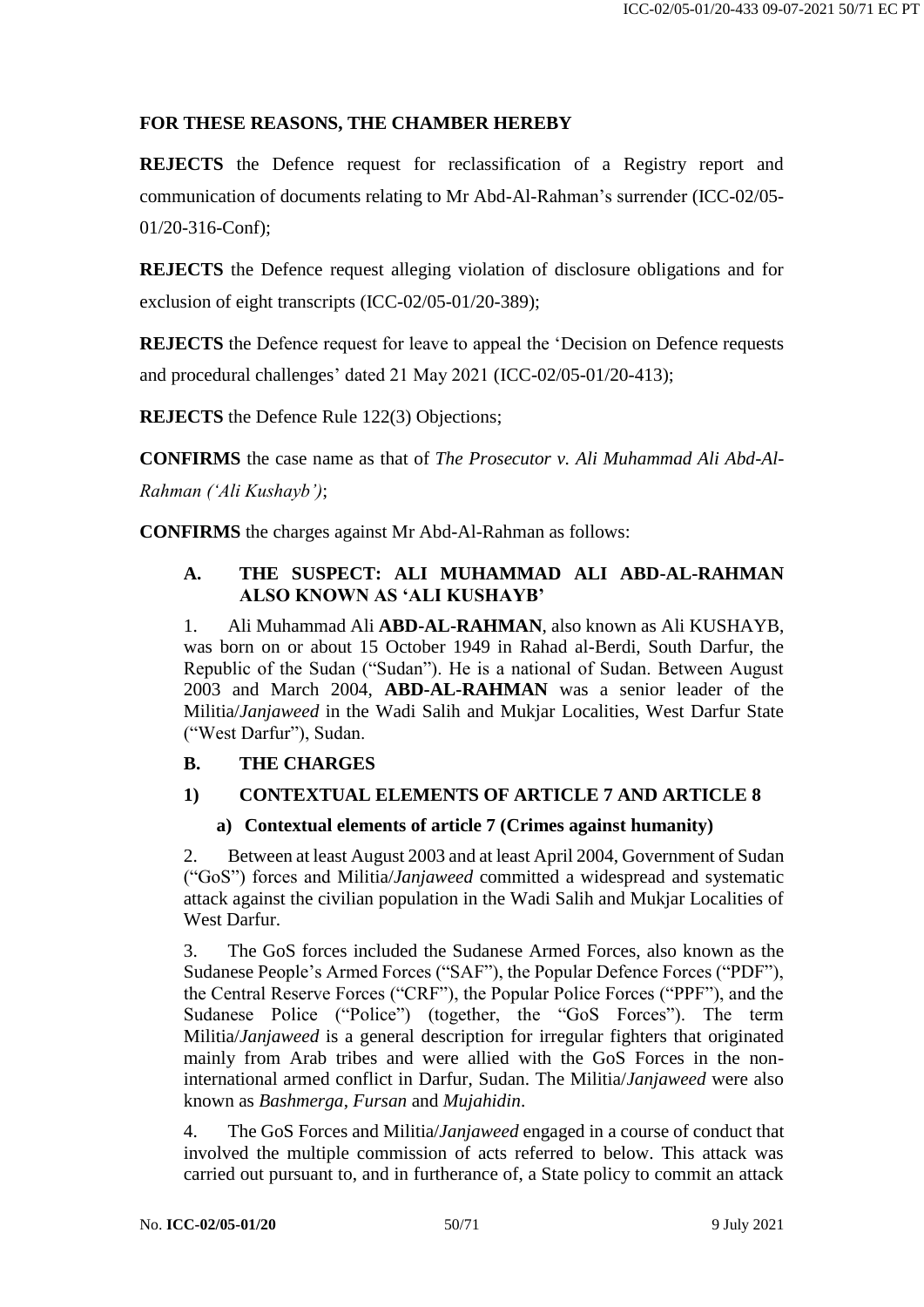against the civilian population in the Wadi Salih and Mukjar Localities. The attack was directed predominantly against civilian members of the Fur tribe.

5. The attack involved the acts which took place in Kodoom, Bindisi and Deleig in the Wadi Salih Locality, and Mukjar in the Mukjar Locality. The attack further involved non-charged acts under article 7(1) which took place in other locations, including Arawala, Forgo, Taringa, Andi, Fere, Seder, Gausir, Kaskeidi and Um Jameina in the Wadi Salih Locality, and Tendy and Tiro in the Mukjar Locality.

6. The attack was widespread. The area encompassing the attack was approximately 1,400 square kilometres and was spread over two separate localities. The attack also resulted in a large number of victims, including thousands of civilians forcibly displaced, hundreds murdered and many raped.

7. The attack was systematic, in that it was planned, organised, and executed according to a pattern. This pattern involved GoS Forces and Militia/*Janjaweed* acting together to target civilians in towns and villages predominantly inhabited by members of the Fur tribe, including in Kodoom and Bindisi. The pattern also involved GoS Forces and Militia/*Janjaweed* acting together to search for, detain, torture and, in many cases, kill predominantly Fur males in Mukjar and Deleig.

8. As a senior leader of the Militia/*Janjaweed* in the Wadi Salih and Mukjar Localities, **ABD-AL-RAHMAN** knew that his conduct was part of this widespread and systematic attack against the civilian population pursuant to, and in furtherance of, the State policy. He cooperated with civilian officials of the GoS ("GoS Officials") and GoS Forces to execute the State policy and participated in the attack at Kodoom, Bindisi, Mukjar and Deleig.

#### **b) Contextual elements of article 8 (War crimes)**

9. From at least April 2003 until at least April 2004, an armed conflict not of an international character was ongoing in Sudan, including Darfur. At all material times, the parties to the armed conflict in Darfur, Sudan were the GoS on one side and rebel armed groups on the other side. For the purpose of the conflict, the Militia/*Janjaweed* were allied with the GoS Forces.

10. The two main rebel armed groups opposing the GoS in Darfur, Sudan were the Sudan Liberation Movement/Army ("SLM/A") and the Justice and Equality Movement ("JEM"). At all material times, the SLM/A and JEM were sufficiently organised.

11. The armed hostilities between the GoS together with the Militia/*Janjaweed* on one side and SLM/A and JEM on the other side in Darfur, Sudan were protracted, and exceeded internal disturbances and tensions such as riots, isolated and sporadic acts of violence or other acts of a similar nature.

12. The conduct that forms the basis of the charges took place in the context of and was associated with the armed conflict. At all material times, **ABD-AL-RAHMAN** was aware of the factual circumstances that established the existence of the armed conflict.

#### **2) COMMON ELEMENTS OF MODES OF INDIVIDUAL CRIMINAL RESPONSIBILITY**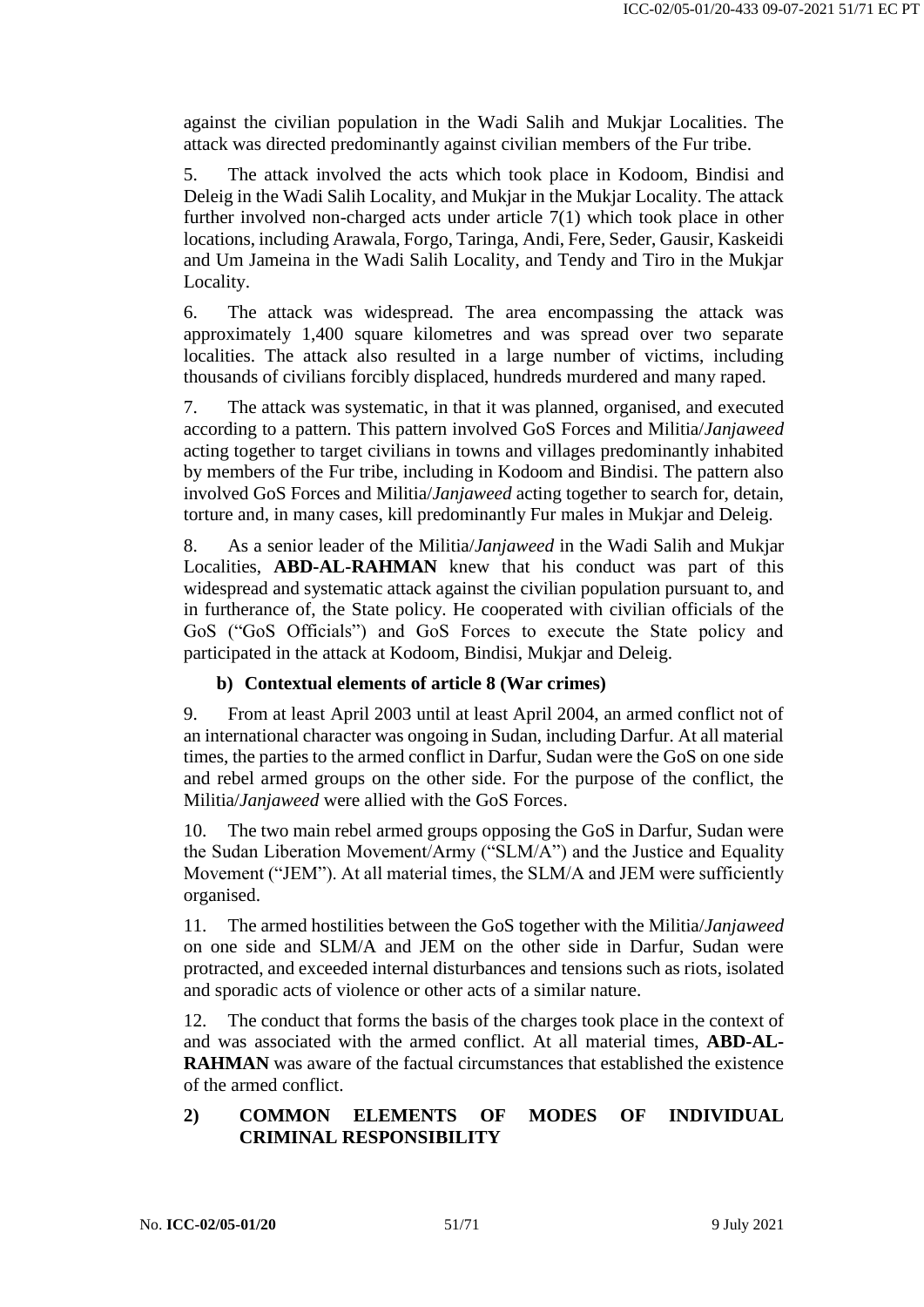13. This section addresses aspects of **ABD-AL-RAHMAN**'s position and personal conduct which are common to the different criminal episodes charged against him, and relevant to elements of his individual criminal responsibility as required by articles 25(3)(a) and 25(3)(b) of the Rome Statute. This should be read in conjunction with the sub-sections related to individual criminal responsibility in Section 3 (The charged crimes), regarding the crimes committed in Kodoom, Bindisi, Mukjar and Deleig.

14. Between August 2003 and March 2004, **ABD-AL-RAHMAN**:

- a. was a senior Militia/*Janjaweed* leader;
- b. cooperated with senior GoS Officials and senior members of GoS Forces;
- c. cooperated with GoS Officials at the locality level;
- d. cooperated with and/or exerted influence over certain members of the GoS Forces at the locality level; and
- e. issued orders to members of GoS Forces including, in particular, those of lower rank.

15. The combination of the above factors placed **ABD-AL-RAHMAN** in a position of authority and influence. This, in turn, enabled **ABD-AL-RAHMAN** to contribute to the charged crimes in the manner described below.

# **a) ABD-AL-RAHMAN was a senior Militia/Janjaweed leader**

16. Between August 2003 and March 2004, the Militia/*Janjaweed* conducted armed operations in the Wadi Salih and Mukjar Localities. During this period, **ABD-AL-RAHMAN** was a senior leader of the Militia/*Janjaweed* in these localities. **ABD-AL-RAHMAN** was the "colonel of colonels" or "*agid alogada"* within the Militia/*Janjaweed* in the region of the Wadi Salih and Mukjar Localities. He was an influential figure among other leaders of the Militia/*Janjaweed* in the Wadi Salih and Mukjar Localities, including Muhammad Adam BONJOUSE and Al-Dayf SAMIH. **ABD-AL-RAHMAN**  was feared and respected by other members of the Militia/*Janjaweed*, in part due to his prior experience in the SAF and his senior leadership role in the Militia/*Janjaweed*. His orders, including orders to commit crimes, were obeyed by other members of the Militia/*Janjaweed*.

17. **ABD-AL-RAHMAN** played a central role in the recruitment of members of the Militia/*Janjaweed* in Darfur, including in the Wadi Salih and Mukjar Localities. He also supervised the training of members of the Militia*/Janjaweed*, often cooperating with other Militia/*Janjaweed* leaders including Al-Dayf SAMIH.

18. **ABD-AL-RAHMAN** supplied weapons and other military equipment to leaders and other members of the Militia/*Janjaweed* on multiple occasions in locations including Mukjar and Garsila. He also provided funds and other supplies to members of the Militia*/Janjaweed*.

19. **ABD-AL-RAHMAN** led Militia/*Janjaweed* armed operations in the Wadi Salih and Mukjar Localities. These included armed operations in Sindu, Kodoom, Bindisi, Arawala, Mukjar and Deleig.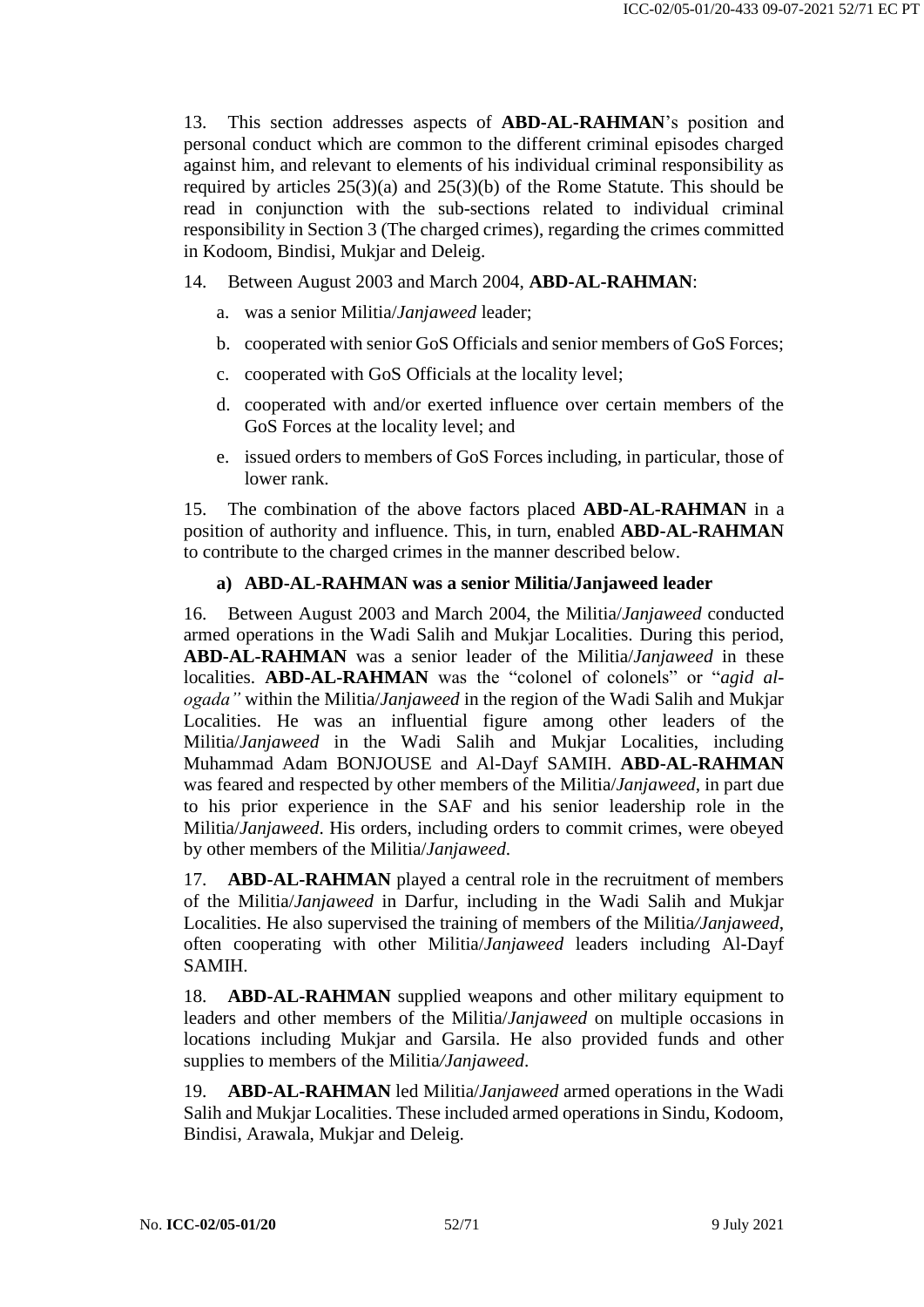### **b) ABD-AL-RAHMAN cooperated with senior GoS Officials and senior members of GoS Forces**

20. Between August 2003 and March 2004, **ABD-AL-RAHMAN** cooperated with senior GoS Officials, including in particular, State Minister for the Ministry of the Interior, Ahmad Muhammad HARUN. **ABD-AL-RAHMAN** met with Ahmad Muhammad HARUN in Mukjar and Garsila on a number of occasions during this period. **ABD-AL-RAHMAN** also received public expressions of support from senior GoS Officials, including Ahmad Muhammad HARUN. He also communicated with senior GoS Officials, including during armed operations. **ABD-AL-RAHMAN** also received weapons and money from Ahmad Muhammad HARUN which he distributed to the Militia*/Janjaweed*.

21. **ABD-AL-RAHMAN** also cooperated with senior members of the GoS Forces. In particular, he met with a number of high-ranking officials from the SAF in Mukjar and Garsila.

### **c) ABD-AL-RAHMAN cooperated with GoS Officials at the locality level**

22. **ABD-AL-RAHMAN** also cooperated with GoS Officials in the Wadi Salih and Mukjar Localities, including in particular, Ja'afar ABD-AL-HAKAM, Commissioner of Garsila, and Abdullah Al-Tayyib Muhammad TORSHEIN, Commissioner of Mukjar. **ABD-AL-RAHMAN** cooperated with Ja'afar ABD-AL-HAKAM in relation to the mobilisation of, and the distribution of weapons to, Militia/*Janjaweed* in Garsila. **ABD-AL-RAHMAN** also attended a number of meetings with GoS Officials in the Wadi Salih and Mukjar Localities, including with Ja'afar ABD-AL-HAKAM and Abdullah Al-Tayyib Muhammad TORSHEIN.

#### **d) ABD-AL-RAHMAN cooperated with and/or exerted influence over certain members of the GoS Forces at the locality level**

23. **ABD-AL-RAHMAN** also cooperated with, and at times exerted influence over, members of GoS Forces in the Wadi Salih and Mukjar Localities. This included Police and CRF officers in Mukjar, including Abdullah HIMEIDAN and Mustafa Ahmad AL-TAYYIB. In the SAF, this included Military Intelligence personnel, including the head of the Military Intelligence Office in Garsila, Hamdi Sharaf-Al-Din SID AHMAD, and Military Intelligence officers Mussadiq Hassan MANSUR and ABD-AL-MUN'IM, also known as ABU LAHAB, as well as various other SAF personnel.

24. **ABD-AL-RAHMAN** met and/or communicated often with such members of the GoS Forces. He also obtained their cooperation regarding, among other things, the receipt of weapons and other supplies by **ABD-AL-RAHMAN** and his subordinates, the arrest and detention of persons, the questioning by **ABD-AL-RAHMAN** and his Militia/*Janjaweed* subordinates of detainees in the custody of GoS Forces, the transfer of detainees into the custody of **ABD-AL-RAHMAN** and his Militia/*Janjaweed* subordinates, and the killing of such detainees.

25. **ABD-AL-RAHMAN** also coordinated with, and at times exerted influence over, such members of the GoS Forces during the course of armed operations. This included armed operations in Kodoom, Bindisi, Arawala, Sindu, Mukjar and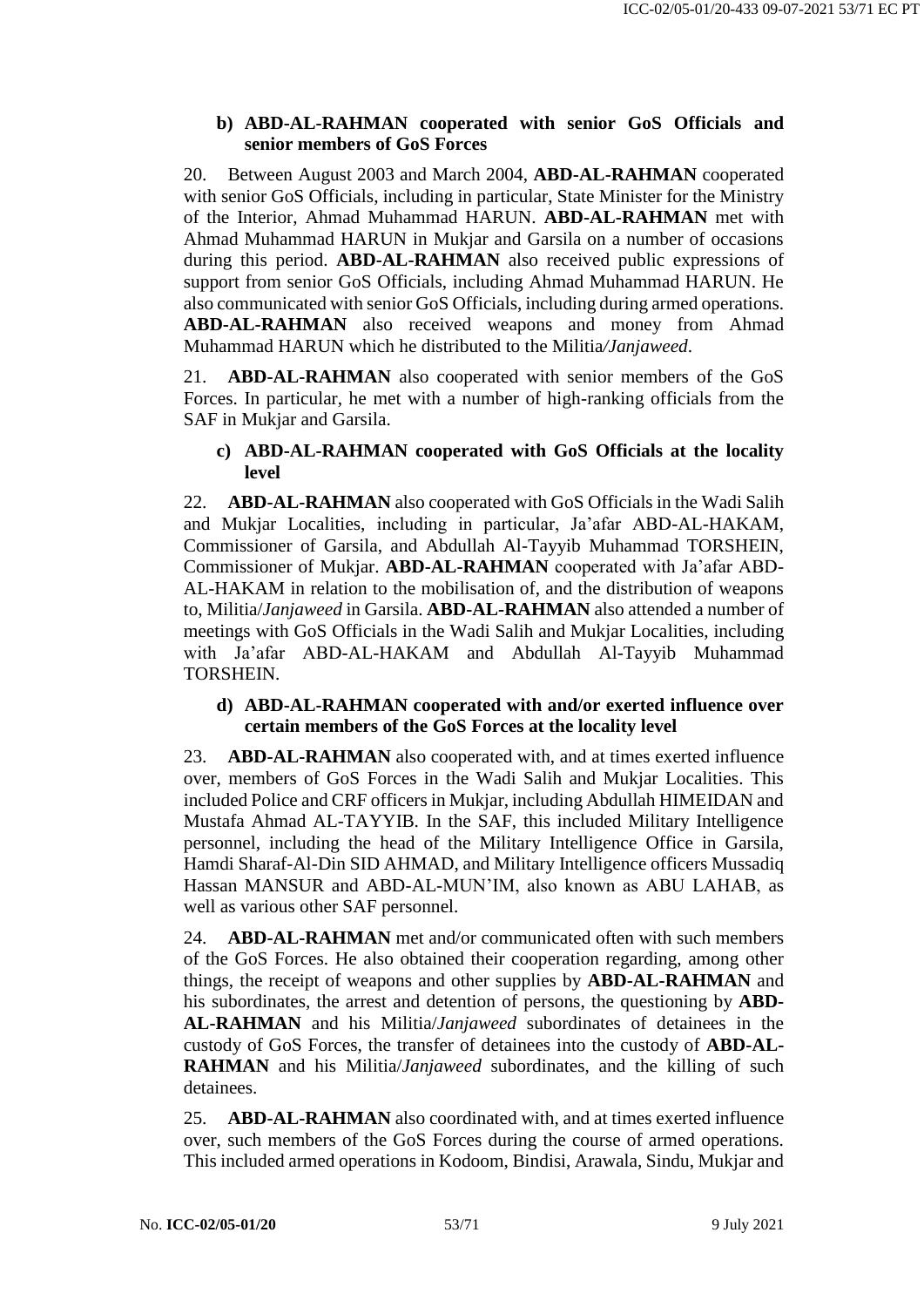Deleig where **ABD-AL-RAHMAN** and Militia/*Janjaweed* accompanying him were supported by GoS Forces including, variously, the SAF and the PDF.

#### **e) ABD-AL-RAHMAN issued orders to members of GoS Forces including, in particular, those of lower rank**

26. **ABD-AL-RAHMAN**, at times, issued orders to certain personnel of the GoS Forces, including to personnel of the SAF and PDF, which were obeyed. In the SAF, this included soldiers Muqaddam IDRISS and one witness, as well as certain officers within the Military Intelligence Office in Garsila. In the PDF, this included PDF officer (later Garsila PDF coordinator) Abd-Al-Rahman Dawud HAMMUDAH, also known as HASSABALLAH, and Mukjar PDF coordinator Al-Sadiq Ahmad Uthman ZAKARIYA. This included orders to stay in or move to certain locations, arrest and detain persons, including in police and military facilities, transport detainees, and kill detainees, particularly in the Wadi Salih and Mukjar Localities.

# **3) THE CHARGED CRIMES**

### **a) Crimes committed in Kodoom, Bindisi and surrounding areas<sup>104</sup> between 15 and 16 August 2003 (Counts 1-11)**

#### **i. The crimes**

27. This section should be read in conjunction with Section 1 (Contextual elements of article 7 and article 8).

28. During the charged period, Kodoom and Bindisi were located in the Wadi Salih Locality, West Darfur. The population of Kodoom, Bindisi and surrounding areas was predominantly Fur.

29. Between 15 and 16 August 2003, the Militia/*Janjaweed* and GoS Forces, including **ABD-AL-RAHMAN**, attacked Kodoom, Bindisi and surrounding areas. They entered Kodoom and Bindisi, and killed 51 persons, raped 16 women and girls, looted houses, livestock and other property, destroyed houses, warehouses, shops and at least one mosque, and caused the displacement of persons. The victims of these crimes were predominantly Fur.

30. The GoS Forces that participated in the operation in Kodoom, Bindisi and surrounding areas between 15 and 16 August 2003 included the PDF and the CRF.

# *Count 1: Intentionally directing attacks against the civilian population as such, as a war crime*

31. Between 15 and 16 August 2003, **ABD-AL-RAHMAN**, together with Militia/*Janjaweed* and GoS Forces, carried out an attack against the civilian population of Kodoom and Bindisi and surrounding areas as such, or against individual civilians not taking direct part in the hostilities. **ABD-AL-RAHMAN** and the perpetrators of the attack intended the civilian population to be the object of the attack, or knew that this would occur in the ordinary course of events.

<sup>&</sup>lt;sup>104</sup> As noted in paragraphs 24-25 of this decision, some of the crimes were committed in locations outside the stated towns or villages. These areas are comprised in the charges. However, the term 'surrounding areas' does not encompass other towns or villages than the ones mentioned in the charges.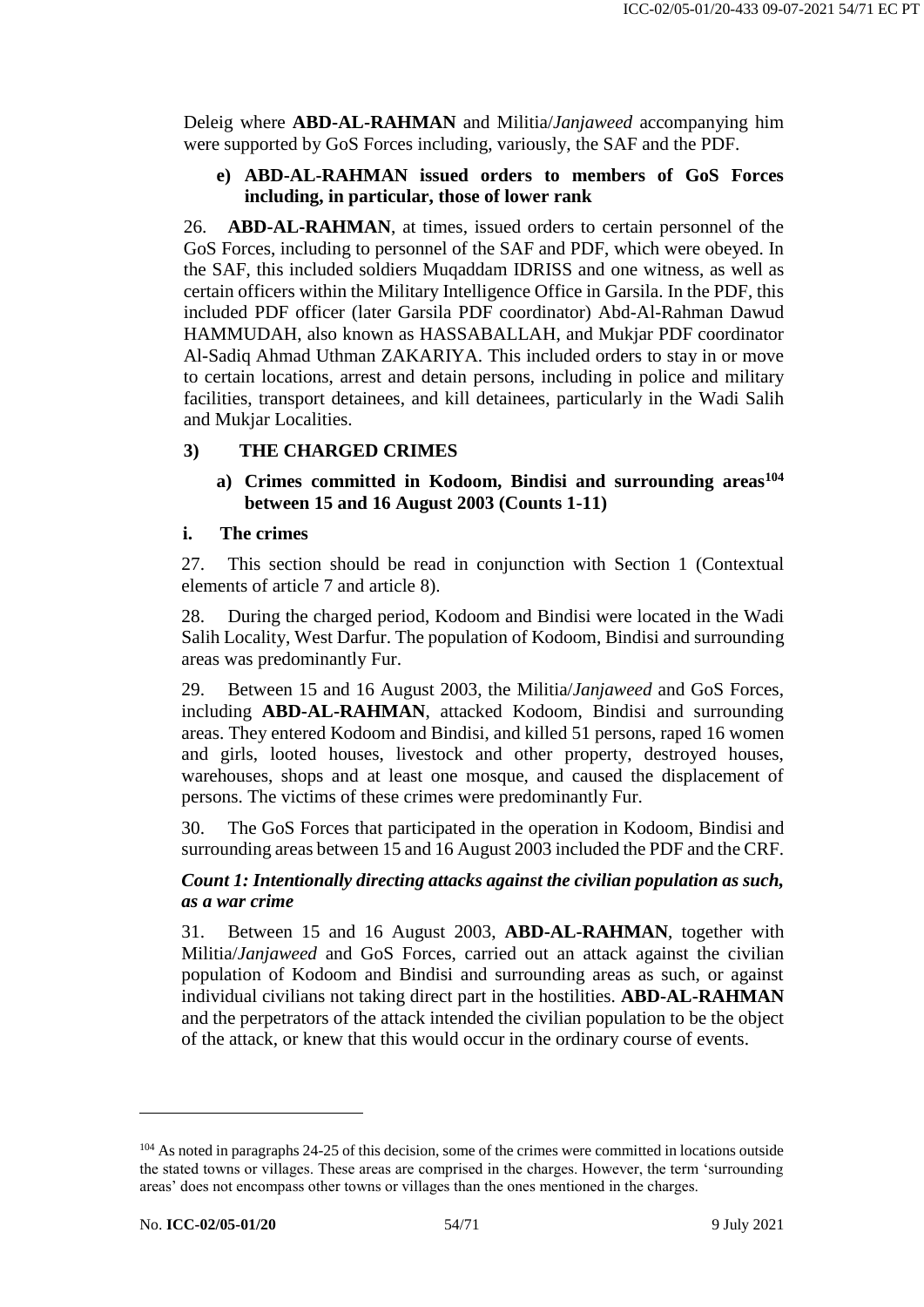32. The Militia/*Janjaweed* and GoS Forces directed numerous acts of violence against the civilian population of Kodoom and Bindisi. The attack caused actual death, injury and destruction, as described below under Counts 2-3 and 5-11.

## *Counts 2-3: Murder as a crime against humanity and as a war crime (violation of common article 3)*

33. During the attack on Kodoom and Bindisi on 15 and 16 August 2003, Militia/*Janjaweed* and GoS Forces killed the 51 persons listed in Annex 1. These persons were either civilians taking no active part in hostilities or were persons *hors de combat*. **ABD-AL-RAHMAN** was aware of the factual circumstances that established their status.

34. The Militia/*Janjaweed* and GoS Forces did not differentiate between victims; killing young boys, men, women and children fleeing to surrounding areas including mountains, bushes and fields to escape the attack. They detained other men, tied their hands behind their backs, laid them face down and shot or beat them to death. In Bindisi and surrounding areas, some women were raped and killed.

35. To the extent that the persons killed were civilians not taking direct part in hostilities or were persons *hors de combat*, and were killed when in the power of a party to the conflict, these persons were victims of murder as a violation of common article 3 of the Geneva Conventions. This is demonstrated, for example, by the use of restraints on victims, such as the tying of hands behind backs, or other evidence showing that victims were in the power of the Militia/*Janjaweed* or GoS Forces at the material time.

# *Count 4: Pillaging as a war crime*

36. In Kodoom and Bindisi, over the course of the attack which lasted from 15 to 16 August 2003, Militia/*Janjaweed* and GoS Forces broke into homes, shops, fenced fields, the hospital and veterinary clinic, and took food supplies, medicine, livestock and other property. The owners did not consent to the appropriation of their property, which the Militia/*Janjaweed* and GoS Forces intended to appropriate for private or personal use.

37. The Militia/*Janjaweed* and GoS Forces used their vehicles, camels, horses and donkeys to carry away furniture, television sets, mattresses, blankets, livestock and other property belonging to persons in Kodoom and Bindisi.

# *Count 5: Destruction of the property of an adversary as a war crime*

38. In Kodoom and Bindisi the Militia/*Janjaweed* and GoS Forces between 15 and 16 August 2003 systematically destroyed properties belonging predominantly to the Fur civilian population, and these persons were perceived as the adversary. The physical perpetrators were aware of these factual circumstances establishing the status of the property. These properties were protected under the law of armed conflict. The destruction was not justified by military necessity.

39. In particular, houses were destroyed by fire in Kodoom. In addition, houses were destroyed in Bindisi, as well as shops, warehouses, and at least one mosque and its collection of Islamic books.

#### *Count 6: Other inhumane acts as a crime against humanity; Count 7: Outrages upon personal dignity as a war crime*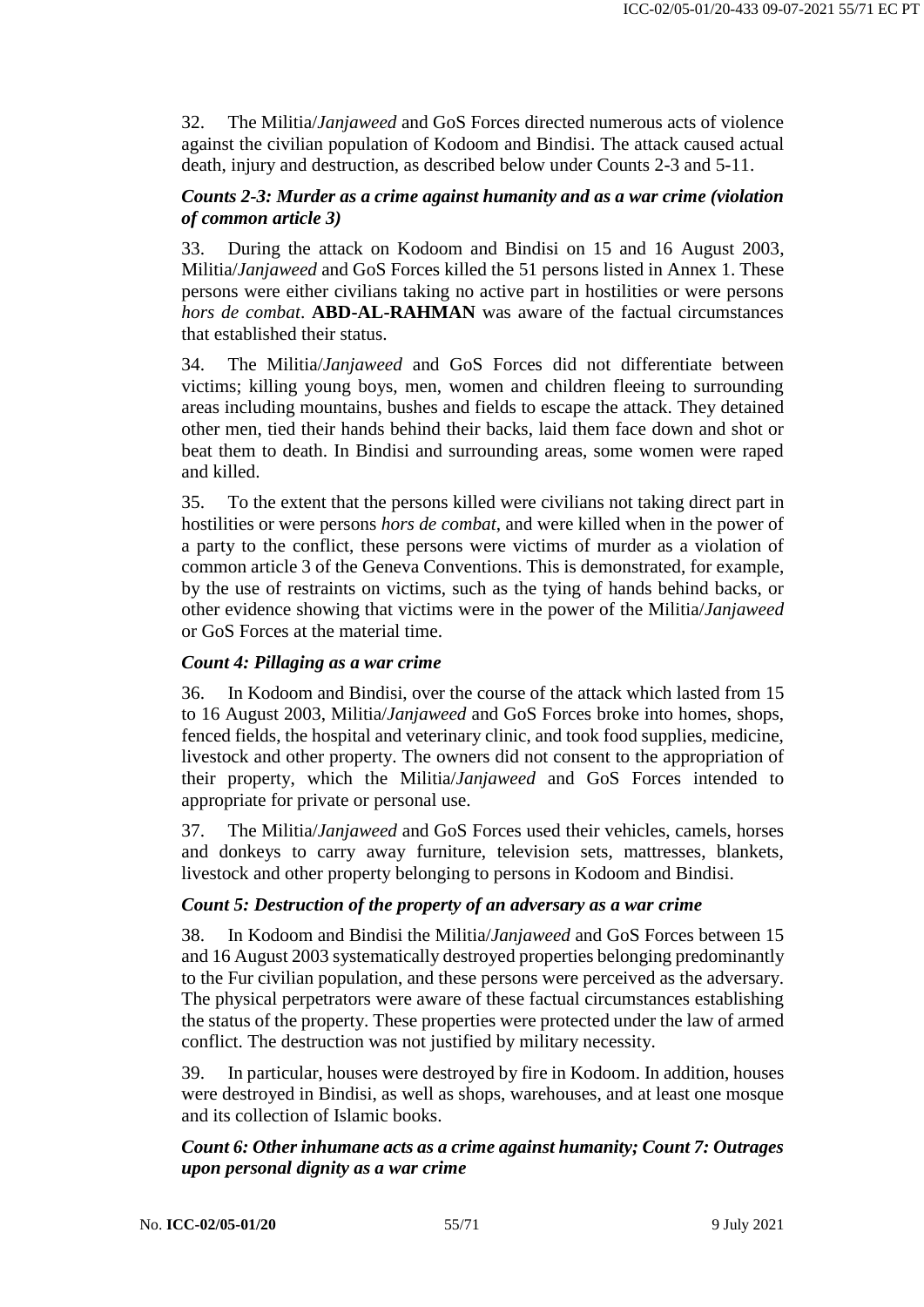40. Between 15 and 16 August 2003 in Bindisi and surrounding areas the Militia/*Janjaweed* and GoS Forces detained fleeing men and women and forced them to stand in separate lines according to their sex. The men in particular were forced to keep their backs turned to their female counterparts and were threatened with death if they failed to obey the order.

41. Women and men were partially stripped of their clothing, searched, and beaten. A member of the Militia/*Janjaweed* or GoS Forces pulled a baby boy from the harness of his mother and threw him in the air. The baby boy landed on the ground and had to be assisted by a person to recover from being thrown.

42. The Militia/*Janjaweed* and GoS Forces used pejorative language against the Fur persons during the course of the attack by uttering epithets such as slave and servant, and made derogatory references linked to skin-colour, while also stating that the GoS sent them to kill every black person.

43. Members of the Militia/*Janjaweed* and/or GoS Forces stripped some of the women of their clothing and others were beaten for refusing to take off their clothing. Some of these women were raped, with their clothing stuffed in their mouths. The Militia/*Janjaweed* and/or GoS Forces then forced them to return in the direction of Bindisi, from which they had fled to escape the ongoing Militia/*Janjaweed* and GoS Forces attack.

44. The material facts relevant to the crime of rape as a crime against humanity and a war crime, as described below at paragraphs 46-47, are incorporated herein by reference. Some of these victims were raped in the full view and/or hearing of other detained persons.

45. The victims described in this section were civilians taking no active part in hostilities or were *hors de combat*. The Militia/*Janjaweed* and GoS Forces who were mistreating them were aware of the factual circumstances that established this status. By their conduct, the Militia/*Janjaweed* and GoS Forces humiliated, degraded or otherwise violated the dignity of these victims. The severity of the humiliation, degradation or other violation was of such degree as to be generally recognised as an outrage upon personal dignity. They also inflicted great suffering, or serious injury to body or to mental or physical health. The physical perpetrators were aware of the factual circumstances establishing the character (nature and gravity) of their acts.

#### *Counts 8-9: Rape as a crime against humanity and a war crime*

46. In Bindisi and surrounding areas, Militia/*Janjaweed* and GoS Forces raped 16 women, listed in Annex 1. Additionally, they attempted to rape a woman, who was killed while resisting. The perpetrators penetrated the bodies of these women and girls with a sexual organ, or the anal or genital opening of these women and girls with any object or any other part of the perpetrators' bodies.

47. Some of the women raped by members of the Militia/*Janjaweed* and/or GoS Forces were women and girls selected from a group of captured persons. Some of these victims were raped in the full view and/or hearing of other detained persons. The rapes were committed by force, by threat of force or coercion, or within the context of violent attacks against persons in Bindisi and surrounding areas, which created a coercive environment where some of the named victims were restrained, raped and verbally abused.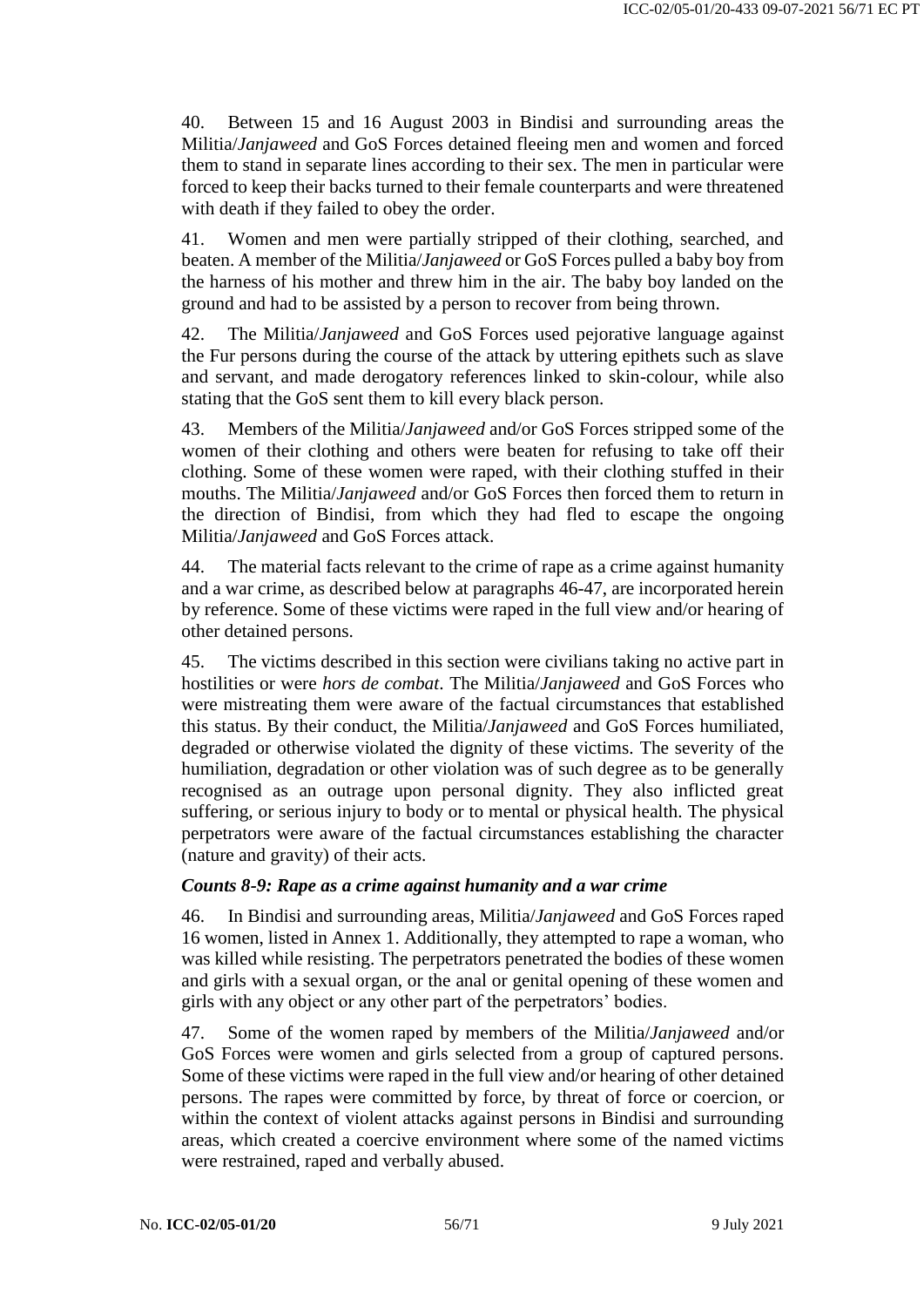# *Count 10: Forcible transfer as a crime against humanity*

48. The conduct of the Militia/*Janjaweed* and GoS Forces during the attack on Kodoom and Bindisi between 15 and 16 August 2003 served to expel or coerce the predominantly Fur population of these places into leaving Kodoom and Bindisi.

49. Thousands of persons were forced to flee from Kodoom and Bindisi, many eventually seeking refuge in Mukjar.

50. Persons who returned to Kodoom and Bindisi soon after the attack found it uninhabitable, as their livestock had been taken and homes, shops, warehouses, at least one mosque and other buildings had been partially or fully destroyed by fire.

# *Count 11: Persecution as a crime against humanity*

51. At the material times, **ABD-AL-RAHMAN** and the other perpetrators targeted persons in Kodoom, Bindisi and surrounding areas (the populations of which were predominantly Fur) perceived as belonging to, or being associated with, or supporting the rebel armed groups. They targeted them on political and ethnic grounds. **ABD-AL-RAHMAN** and the other perpetrators severely deprived, contrary to international law, these persons of fundamental rights, including the rights to life, bodily integrity, private property, freedom of movement and residence, and not to be subjected to rape, torture or cruel, inhumane or degrading treatment.

52. The facts described under Count 1-10 form the underlying conduct of the crime of persecution. This conduct was committed in connection with these crimes.

# **ii. ABD-AL-RAHMAN's individual criminal responsibility**

53. **ABD-AL-RAHMAN** is individually criminally responsible for the charged crimes pursuant to article 25(3)(b) (inducing) of the Rome Statute.

54. This section should be read in conjunction with Section 2 (Common elements of modes of individual criminal responsibility).

# *Inducing under article 25(3)(b) of the Rome Statute*

55. Between 15 and 16 August 2003, **ABD-AL-RAHMAN** participated in the attack on Kodoom, Bindisi and surrounding areas with members of the Militia/*Janjaweed* and GoS Forces. **ABD-AL-RAHMAN** led these operations and decided the route, the tactics and when to move on from one village to the next. He also gave instructions during the operation to members of the GoS Forces to follow him from one village to the next and to carry on with the attack. He verbally encouraged Militia/*Janjaweed* and GoS Forces throughout the attack and organised the movement of the Militia/*Janjaweed* on the ground. Mr Abd-Al-Rahman induced by:

- a. Leading the attack, including through the actions described above, on Kodoom, Bindisi and surrounding areas between 15 and 16 August 2003;
- b. Coordinating operations with members of the PDF and other Militia/*Janjaweed* leaders during the attack on Kodoom, Bindisi and surrounding areas;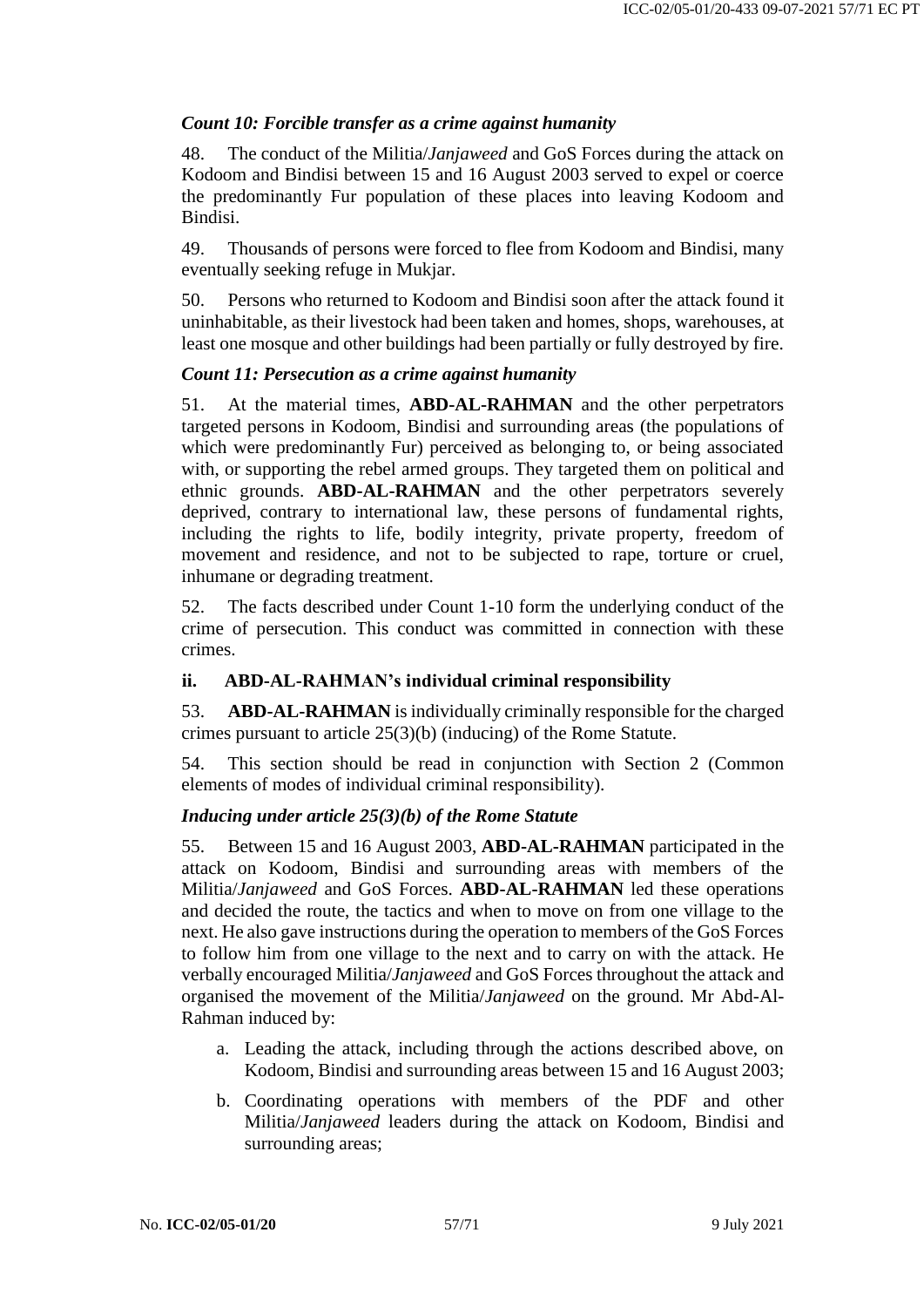- c. Carrying on with the attack, despite objections expressed by some of those involved in the attack, including Militia/*Janjaweed*; and
- d. His conspicuous presence and approval, even if tacit, as the crimes were carried out.

56. Through this conduct, **ABD-AL-RAHMAN** induced the Militia/*Janjaweed* and GoS Forces to commit the crimes listed in Counts 1-5 and 10-11 in Kodoom, Bindisi and surrounding areas, and the crimes listed in Counts 6-9 in Bindisi and surrounding areas. **ABD-AL-RAHMAN** exerted influence over the Militia/*Janjaweed* and GoS Forces, prompting them to commit the relevant crimes.

57. **ABD-AL-RAHMAN** meant to engage in the conduct described above. **ABD-AL-RAHMAN** meant for the Militia/*Janjaweed* and GoS Forces to commit the crimes and/or was aware that the Militia/*Janjaweed* and GoS Forces would, in the ordinary course of events, commit the crimes, and was aware that his conduct would contribute to their commission.

# **b) Crimes committed in Mukjar and surrounding areas between the end of February 2004 and the beginning of March 2004 (Counts 12- 21)**

#### **i. The crimes**

58. This section should be read in conjunction with Section 1 (Contextual elements of article 7 and article 8).

59. During the charged period, Mukjar was a town located in the Mukjar Administrative Unit of Mukjar Locality in West Darfur.

60. Between February and March 2004, the Militia/*Janjaweed* and GoS Forces attacked several villages in the areas surrounding Mukjar. These attacks caused hundreds of civilians to seek shelter in Mukjar.

61. In February 2004, the Militia/*Janjaweed* and GoS Forces set up checkpoints to the north and east of Mukjar. The Militia/*Janjaweed* and GoS Forces arrested a large number of predominantly Fur males at locations including the checkpoints and during house to house searches. The Militia/*Janjaweed* and GoS Forces perceived displaced Fur males as belonging to, or being associated with, or supporting the rebel armed groups.

62. The Militia/*Janjaweed* and GoS Forces continued to arrest predominantly Fur males in Mukjar until at least early March 2004. Some of them were detained at the Mukjar police station and adjacent detention facilities ('Mukjar police station') where they were mistreated and kept in inhumane conditions.

63. The GoS Forces that participated in the operation in Mukjar between late February and early March 2004 included the SAF (including Military Intelligence), the PDF, the PPF, the CRF and the Police.

### *Counts 12-13: Torture as a crime against humanity and a war crime; Count 14: Other inhumane acts as a crime against humanity; Count 15: Cruel treatment as a war crime; Count 16: Outrages upon personal dignity as a war crime*

64. A large number of arrested males, including community leaders such as *Umdahs, Sheikhs*, doctors and teachers, of predominantly Fur ethnicity, were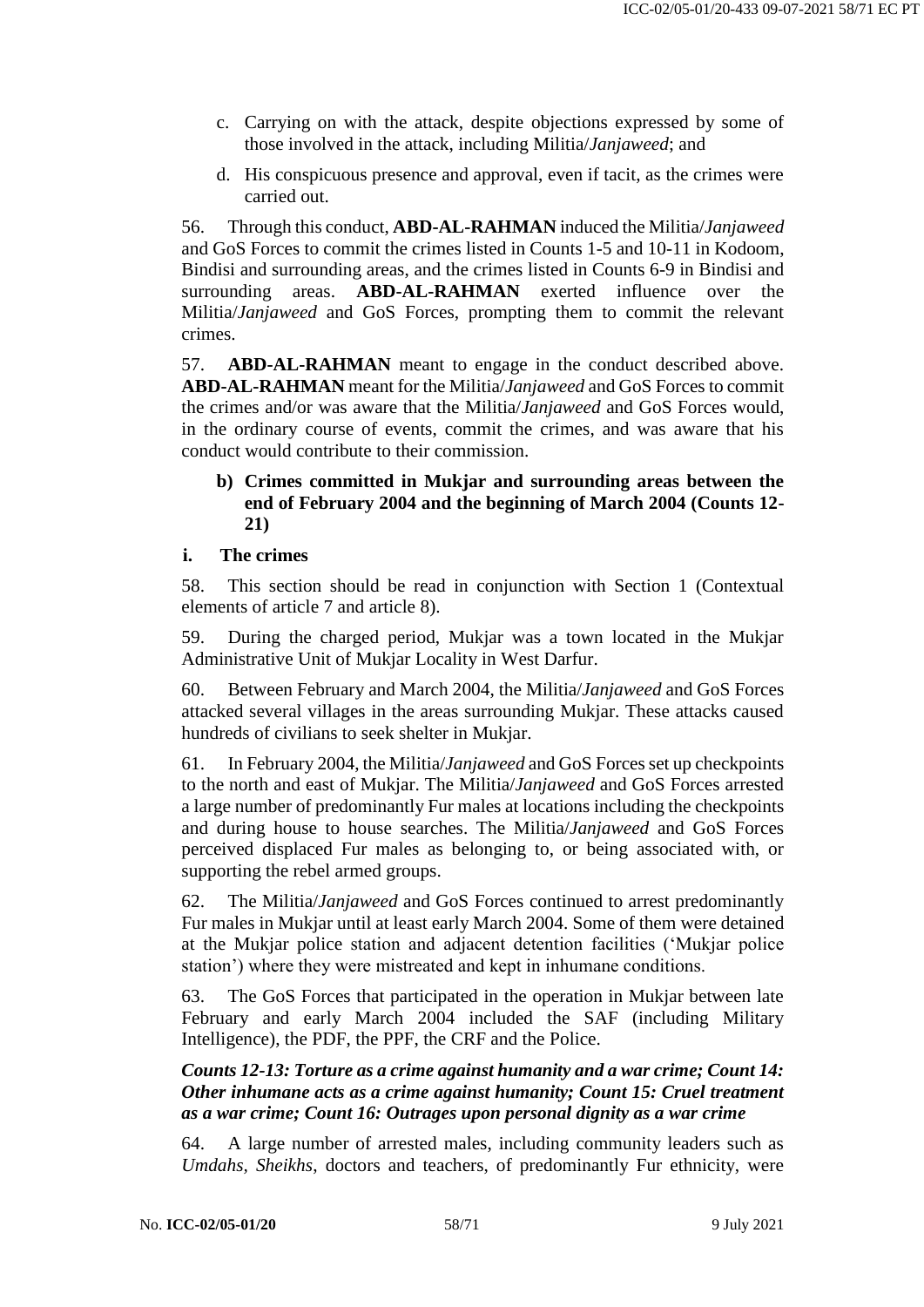taken to Mukjar police station where they were interrogated and beaten over a period of at least two days.

65. The conditions of detention at Mukjar police station were inhumane. Over the course of at least two days, a large number of detainees were squeezed into rooms measuring around five by seven meters and forced to squat in place. They were scared, thirsty and tired. They had no access to toilets and were forced to urinate and defecate where they squatted. The temperature was stiflingly hot, as air only entered through one small window. Some detainees were given a loaf of stale bread to share among 10 of them, alongside dirty water to drink. Others were given nothing.

66. Over the course of at least two days, detainees were interrogated, beaten and mistreated by **ABD-AL-RAHMAN** and Militia/*Janjaweed* and GoS Forces. **ABD-AL-RAHMAN** personally beat some of the detainees with his axe, including the *Umdahs* and *Sheikhs*, while Militia/*Janjaweed* and GoS Forces beat the other detainees.

67. **ABD-AL-RAHMAN** referred to the detainees as *magus*, a derogatory term used to refer to idol worshippers. **ABD-AL-RAHMAN** beat two detainees with his whip and axe. Militia/*Janjaweed* cut off the ears of three detainees and used knives to shave the heads of two others. The detainees cried in pain and some bled profusely. None received any medical treatment.

68. The mistreatment of these males, including their conditions of detention, inflicted on them severe physical or mental pain or suffering, or great suffering or serious injury to body or to mental and physical health. The pain and suffering did not arise from and was not inherent in or incidental to lawful sanctions. The perpetrators inflicted the pain and suffering to obtain information or a confession, punish, intimidate or coerce the detained predominantly Fur males or for reasons based on political, ethnic and gender discrimination. **ABD-AL-RAHMAN** and the other physical perpetrators were aware of the factual circumstances establishing the character (nature and gravity) of their acts. At all material times, the Fur males were in the custody or under the control of the perpetrators.

69. The mistreatment, including the conditions of their detention, of these Fur males also humiliated, degraded or otherwise violated their dignity. The severity of the humiliation, degradation or other violation was of such degree as to be generally recognised as an outrage upon personal dignity.

70. These detainees were either persons *hors de combat* or were civilians taking no active part in the hostilities. **ABD-AL-RAHMAN** and the other perpetrators were aware of the factual circumstances that established their status.

#### *Counts 17-18: Murder as a crime against humanity and a war crime; Counts 19-20: Attempted murder as a crime against humanity and a war crime*

71. Between late February and early March 2004, the Militia/*Janjaweed* and GoS Forces took 49 predominantly Fur men detained at the Mukjar police station and killed them. They are listed in Annex 1.

72. The Militia/*Janjaweed* and GoS Forces, including **ABD-AL-RAHMAN**, ordered the detainees to leave their prison cells. As they walked outside the Mukjar police station, **ABD-AL-RAHMAN** personally beat some of them with his axe. The Militia/*Janjaweed* and GoS Forces then stacked them on top of one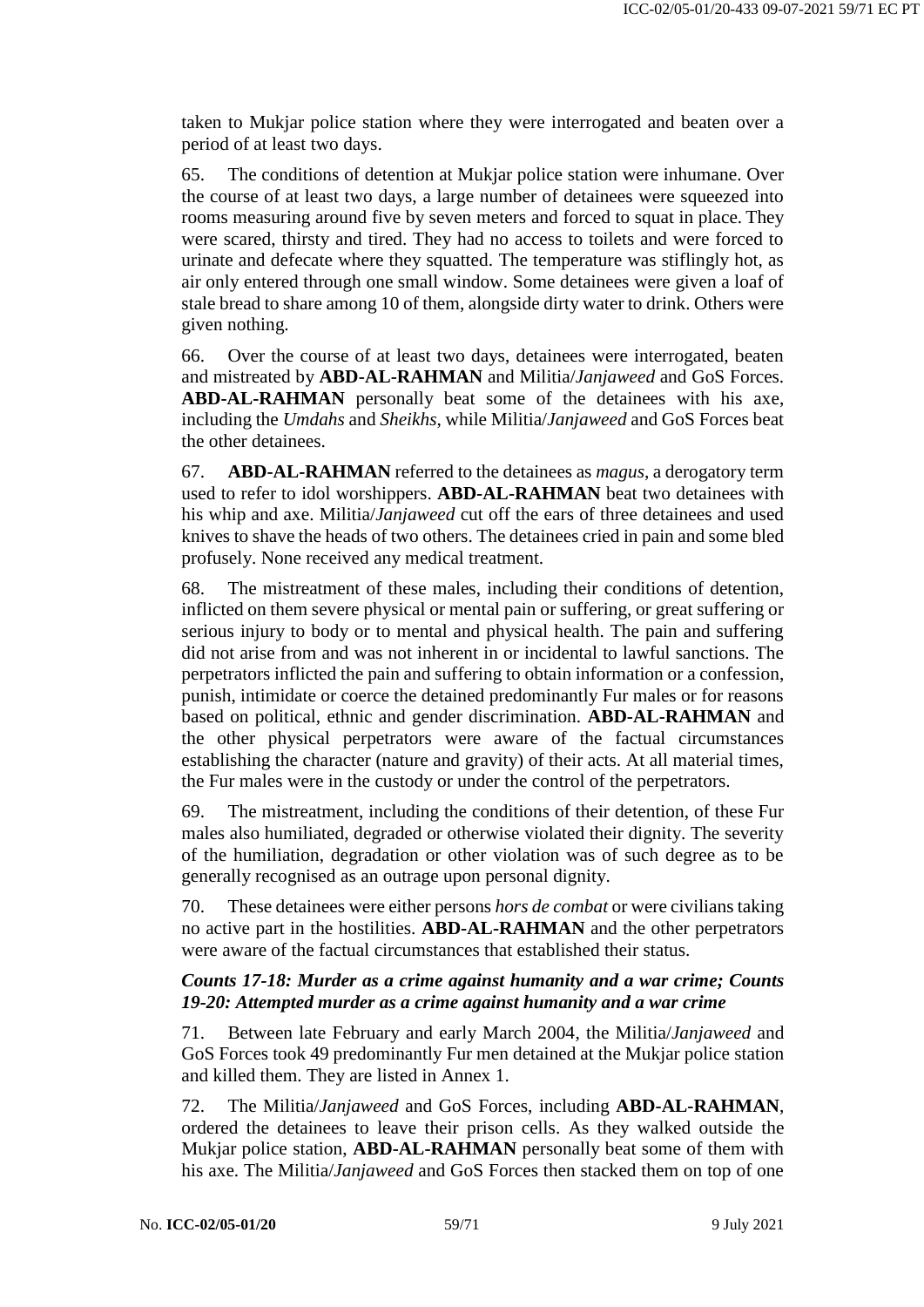another in the back of vehicles and ordered them to lie face down and not to raise their heads. Some of the detainees were blindfolded. The Militia/*Janjaweed* and GoS Forces accompanied them in the vehicles and continued beating and insulting them throughout the journey. **ABD-AL-RAHMAN** was part of the convoy.

73. The Militia/*Janjaweed* and GoS Forces drove the detainees north of Mukjar in the direction of Garsila and brought them to several locations outside of Mukjar. The Militia/*Janjaweed* and GoS Forces ordered the detainees to get out of the vehicles. **ABD-AL-RAHMAN** personally ordered some of the detainees, including community leaders, to do so. **ABD-AL-RAHMAN** beat them with his axe.

74. The detainees were ordered to lie face down on the ground in several lines. **ABD-AL-RAHMAN** told them *ajiro argodo*, meaning to run and sleep on their stomach. The Militia/*Janjaweed* and GoS Forces then shot and killed them. **ABD-AL-RAHMAN** stood next to the Militia/*Janjaweed* and GoS Forces as they opened fire and ordered them to repeat the shooting until the detainees were dead. Afterwards, members of the Militia/*Janjaweed* and GoS Forces walked on the bodies to make sure that they had died.

75. Eight male detainees in one of the vehicles, including a *Sheikh*, were later killed at another location. At **ABD-AL-RAHMAN**'s orders, the detainees were unloaded from the vehicle a SAF soldier shot and killed them.

76. By the above conduct, the Militia/*Janjaweed* and GoS Forces caused the deaths of 49 predominantly Fur males, listed in Annex 1.

77. Two of the detained Fur males survived, despite the intention of the perpetrators.

78. Acting on **ABD-AL-RAHMAN**'s orders, members of the Militia/*Janjaweed* and GoS Forces attempted to murder these two men by taking action that commenced the execution of the crime by means of a substantial step, but the crime did not occur because of circumstances independent of their intentions.

79. All of the persons killed, or attempted to be killed, between late February and early March 2004, through the conduct described above, were either persons *hors de combat* or were civilians taking no active part in the hostilities, and at all material times were in the power of the perpetrators of the killings. **ABD-AL-RAHMAN** and the perpetrators were aware of the factual circumstances that established the victims' status.

#### *Count 21: Persecution as a crime against humanity*

80. At the material times, **ABD-AL-RAHMAN** and the other perpetrators targeted Fur males in Mukjar perceived as belonging to, or being associated with, or supporting the rebel armed groups. They targeted them on political, ethnic and gender grounds. The victims' Fur ethnicity, combined with the sociallyconstructed gender role presuming males to be fighters, underpinned the perpetrators' perception of them as rebels or rebel sympathisers. **ABD-AL-RAHMAN** and the other perpetrators severely deprived, contrary to international law, these persons of fundamental rights, including the rights to life, and not to be subjected to torture or cruel, inhumane or degrading treatment.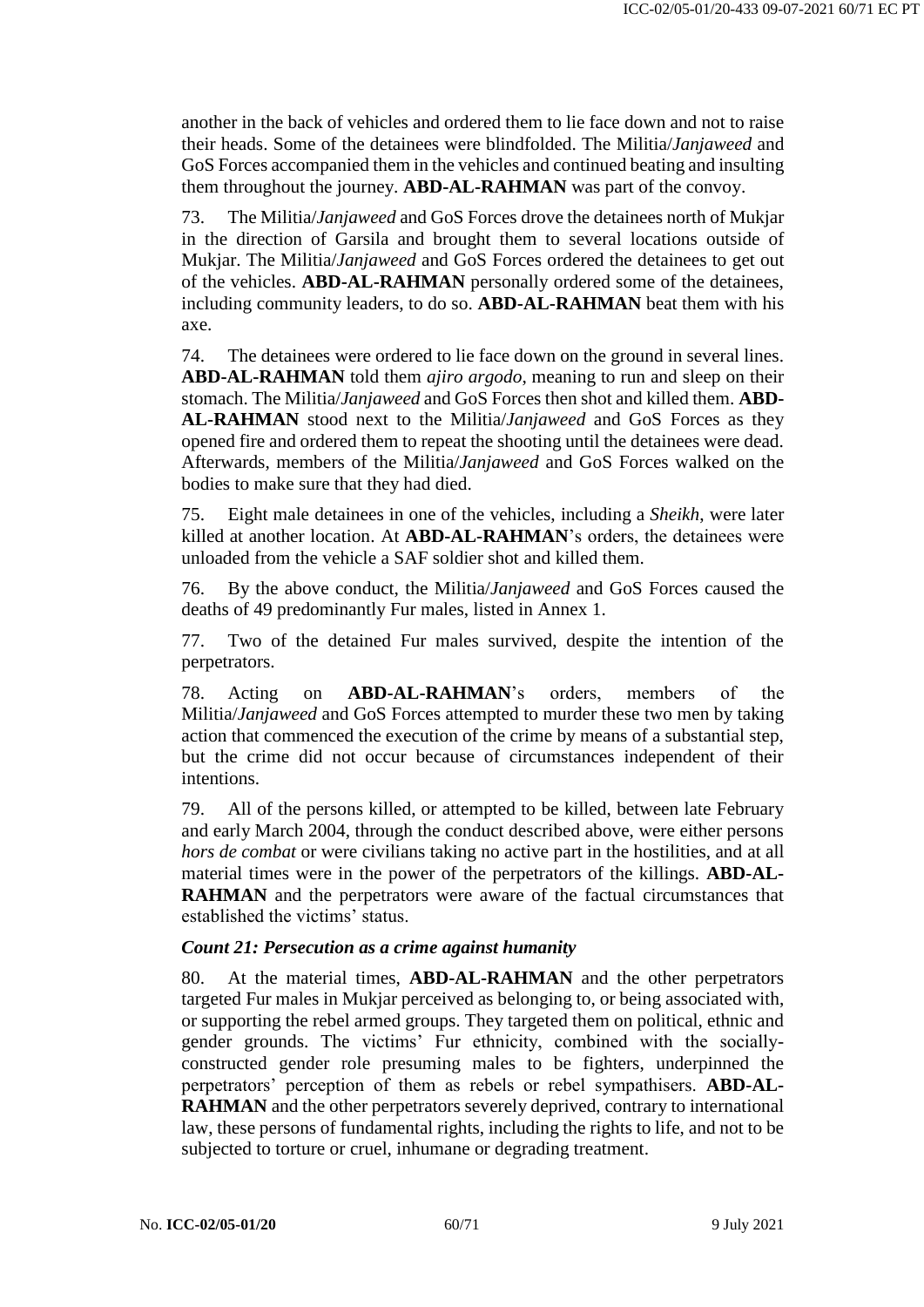81. The facts described above under Counts 12-20 form the underlying conduct of the crime of persecution. This conduct was committed in connection with these crimes.

# **ii. ABD-AL-RAHMAN's individual criminal responsibility**

82. **ABD-AL-RAHMAN** is individually criminally responsible for the charged crimes pursuant to article 25(3)(a) (direct perpetration and co-perpetration) and article 25(3)(b) (ordering and/or inducing). In addition, he is responsible for the crime of attempted murder pursuant to article 25(3)(f).

83. This section should be read in conjunction with Section 2 (Common elements of modes of individual criminal responsibility).

# *Co-perpetration under article 25(3)(a) of the Rome Statute*

84. **ABD-AL-RAHMAN** committed the crimes listed in Counts 12-21 in concert with others through his participation in, and essential contributions to, a common plan.

85. Between late February and early March 2004, **ABD-AL-RAHMAN** shared a common plan or agreement with a group consisting of members of the Militia/*Janjaweed* and GoS Forces to target persons in Mukjar, including those displaced to Mukjar from locations in the surrounding areas, perceived as belonging to, or being associated with, or supporting the rebel armed groups, including through the commission of the crimes of torture, other inhumane acts, cruel treatment, outrages upon personal dignity, murder and persecution ("Mukjar Common Plan"). The Mukjar Common Plan came into existence, at the latest, between late February and early March 2004.

86. Other persons sharing the Mukjar Common Plan included Militia/*Janjaweed* leader Al-Dayf SAMIH, Military Intelligence officer Hamdi Sharaf-Al-Din SID AHMAD, and other members of Militia/*Janjaweed* and GoS **Forces** 

87. Pursuant to the Mukjar Common Plan, between late February and early March 2004, **ABD-AL-RAHMAN** and his co-perpetrators engaged in conduct which led to the commission of the charged crimes.

88. **ABD-AL-RAHMAN** made an essential contribution to the Mukjar Common Plan and the charged crimes by:

- a. Instructing GoS forces to arrest persons fleeing to Mukjar from other locations, personally conducting arrests of men in Mukjar, as well as contributing to such arrests by way of his presence;
- b. Threatening and verbally abusing the detainees in Mukjar police detention facilities in February/early March 2004 in the presence of members of the Militia/*Janjaweed* and/or GoS Forces;
- c. Physically assaulting detainees at Mukjar police station in the presence of members of the Militia/*Janjaweed* and/or GoS Forces;
- d. Obtaining the transfer of detainees into the custody of **ABD-AL-RAHMAN** and his co-perpetrators;
- e. Selecting detainees, including community leaders, to be removed from Mukjar police station and executed;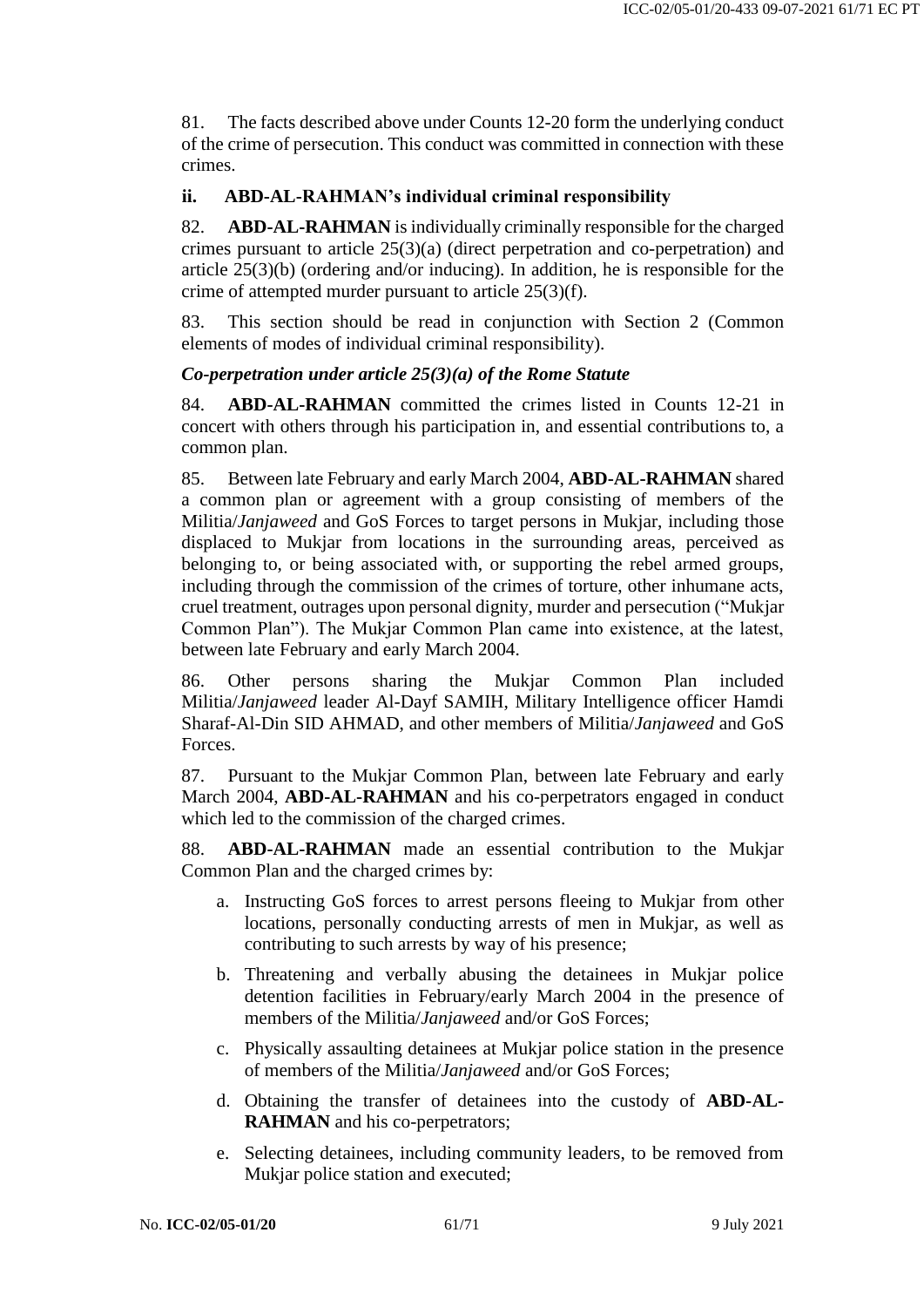- f. Supervising the transport of a group of detained men, including community leaders, from Mukjar police station to execution sites;
- g. Physically assaulting detainees, including community leaders, at one or more execution sites in the presence of members of the Militia/*Janjaweed* and/or GoS Forces; and
- h. Instructing members of the Militia/*Janjaweed* and/or GoS Forces to kill detainees at execution sites and/or exerting influence over the Militia/*Janjaweed* and/or GoS Forces, prompting them to carry out the killings.

89. **ABD-AL-RAHMAN** meant to engage in the conduct described above and intended to bring about the objective elements of the charged crimes and/or was aware that these crimes would occur in the ordinary course of events in implementing the Mukjar Common Plan. **ABD-AL-RAHMAN** was aware that the Mukjar Common Plan involved an element of criminality. He was further aware of his essential role in the Mukjar Common Plan, the essential nature of his contributions, as set out above, and of his ability, jointly with other coperpetrators, to control the commission of the crimes.

#### *Direct perpetration under article 25(3)(a) of the Rome Statute*

90. **ABD-AL-RAHMAN** directly perpetrated the crimes listed in Counts 12- 16 and 21 by:

- a. Threatening and verbally abusing the detainees at Mukjar police station; and
- b. Physically assaulting detainees at Mukjar police station.

91. **ABD-AL-RAHMAN** meant to engage in the conduct described above. **ABD-AL-RAHMAN** intended to bring about the objective elements of the charged crimes and/or was aware that these crimes would occur in the ordinary course of events as a result of his conduct.

#### *Ordering under article 25(3)(b) of the Rome Statute*

92. **ABD-AL-RAHMAN**, while being in a position of authority, ordered members of the Militia/*Janjaweed* and/or the GoS Forces to shoot and kill detained Fur males. One or more of these members carried out **ABD-AL-RAHMAN**'s orders, which led to the commission of the crimes listed in Counts 17-21.

93. **ABD-AL-RAHMAN** meant to engage in the conduct described above and was aware of his position of authority over the physical perpetrators of the crimes. **ABD-AL-RAHMAN** meant for the Militia/*Janjaweed* and GoS Forces to commit the crimes and/or was aware that the Militia/*Janjaweed* and GoS Forces would, in the ordinary course of events, commit the crimes, and was aware that his conduct would contribute to their commission.

#### *Inducing under article 25(3)(b) of the Rome Statute*

94. Through the conduct described above, **ABD-AL-RAHMAN** induced the Militia/*Janjaweed* and GoS Forces to commit the crimes listed in Counts 12-21. **ABD-AL-RAHMAN** exerted influence over the Militia/*Janjaweed* and GoS Forces, prompting them to commit the relevant crimes.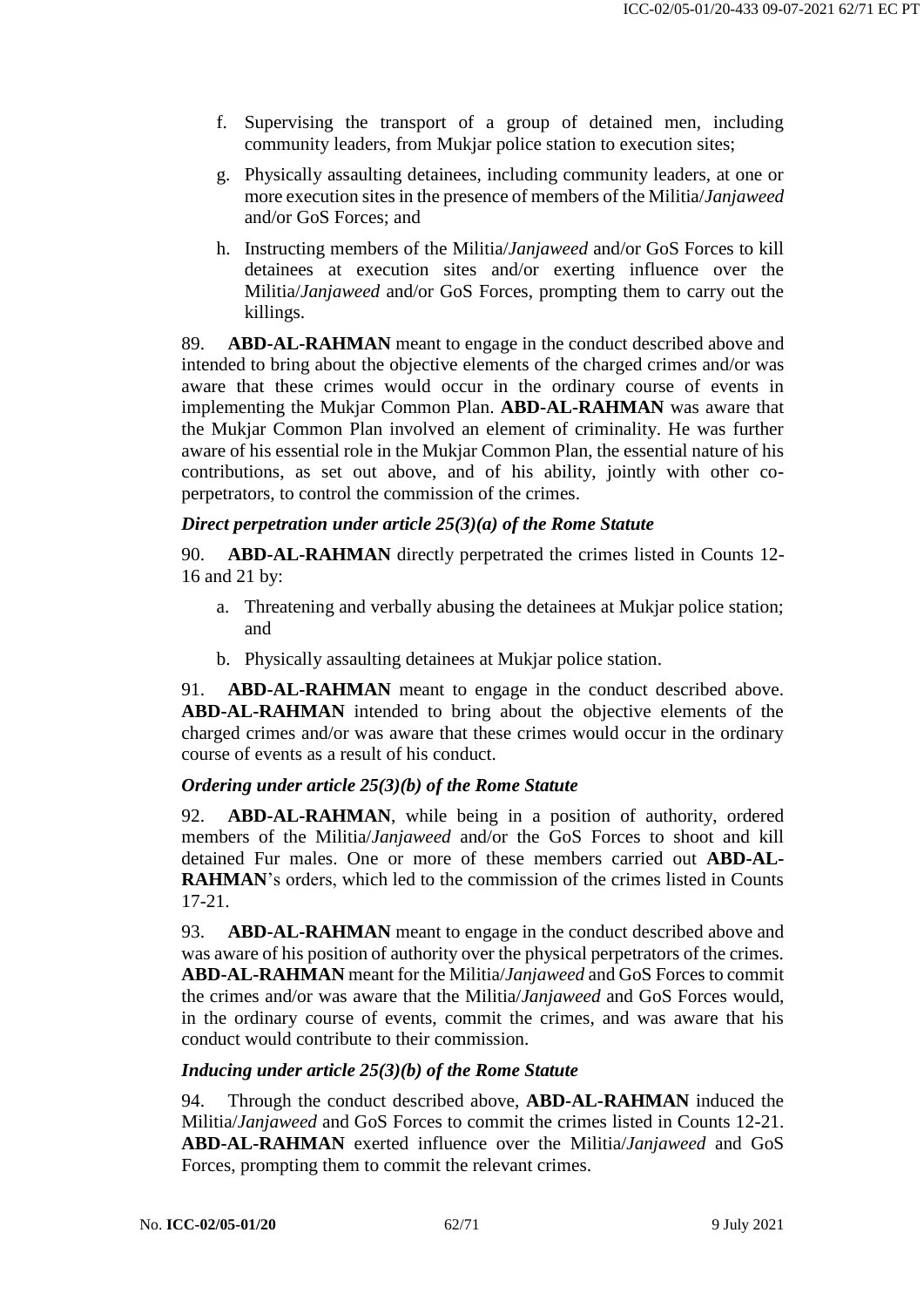95. **ABD-AL-RAHMAN** meant to engage in the conduct described above. **ABD-AL-RAHMAN** meant for the Militia/*Janjaweed* and GoS Forces to commit the crimes and/or was aware that the Militia/*Janjaweed* and GoS Forces would, in the ordinary course of events, commit the crimes, and was aware that his conduct would contribute to their commission.

#### **c) Crimes committed in Deleig and surrounding areas between 5 and 7 March 2004 (Counts 22-31)**

#### **i. The crimes**

96. This section should be read in conjunction with Section 1 (Contextual elements of article 7 and article 8).

97. During the charged period, Deleig was a town located in the Garsila-Deleig Administrative Unit of Wadi Salih Locality, West Darfur. The population of Deleig was predominantly Fur.

98. Between September 2003 and March 2004, Militia/*Janjaweed* and GoS Forces attacked several villages in the areas surrounding Deleig. These attacks caused thousands of civilians to seek shelter in Deleig, Garsila and other towns.

99. On Friday, 5 March 2004, Militia/*Janjaweed* and GoS Forces surrounded Deleig and prevented people from leaving or entering the town. Militia/*Janjaweed* and GoS Forces went through the streets and from house to house searching for Fur males who had been displaced to Deleig from locations in the surrounding areas. The Militia/*Janjaweed* and GoS Forces perceived Fur males coming from these locations as belonging to, or being associated with, or supporting the rebel armed groups.

100. On this day, the Militia/*Janjaweed* and GoS Forces arrested between 100 and 200 Fur males in Deleig. **ABD-AL-RAHMAN** also transported four detained Fur males from Garsila to Deleig, three of whom he had arrested or ordered a member of the Militia/*Janjaweed* to arrest in the previous days.

101. The Militia/*Janjaweed* and GoS Forces continued to arrest Fur males in Deleig until at least 7 March 2004. The GoS Forces that participated in the operation in Deleig between 5 and 7 March 2004 included the SAF (including Military Intelligence), the PDF, the CRF and the Police.

### *Counts 22-23: Torture as a crime against humanity and a war crime; Count 24: Other inhumane acts as a crime against humanity; Count 25: Cruel treatment as a war crime; Count 26: Outrages upon personal dignity as a war crime*

102. On 5 March 2004, the Militia/*Janjaweed* and GoS Forces brought the arrested Fur males to an open area near the Deleig police station where they were made to lie face down on the ground. Some had their hands tied behind their backs and some were blindfolded. The detainees were made to lie in the hot sun and were denied food, water and access to toilet facilities for prolonged periods of time, ranging from hours up to several days.

103. The Militia/*Janjaweed* and GoS Forces walked on the backs and heads of the detained males, beat them with rifle butts and sticks, and verbally abused them. They stabbed at least one detained male with a bayonet. **ABD-AL-RAHMAN** stood or walked on the backs of detainees, hit them with a stick or axe-like object, kicked them, and verbally abused them. The Militia/*Janjaweed*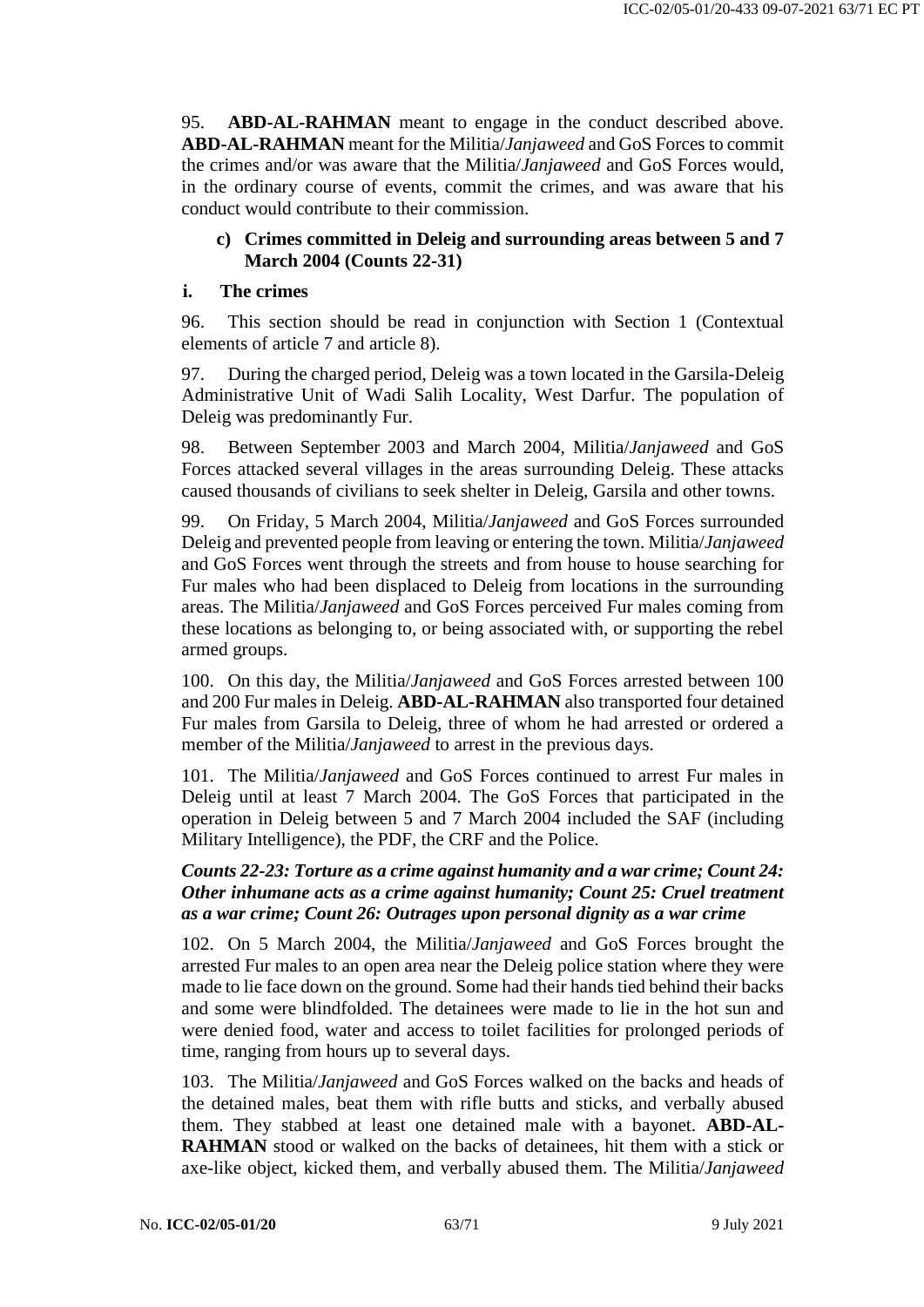and GoS Forces later threw some of the Fur males onto the backs of vehicles like objects.

104. Some of the arrested males were detained in overcrowded conditions inside the Deleig police station for up to several days. Militia/*Janjaweed* and/or GoS Forces whipped, threatened to kill, and beat at least one of these males.

105. During the search and arrest operation in different areas of Deleig, the Militia/*Janjaweed* and GoS Forces whipped, beat and kicked persons.

106. The total number of detained Fur males was between 100 and 200. The mistreatment of these males, including their conditions of detention, inflicted on them severe physical or mental pain or suffering, or great suffering or serious injury to body or to mental and physical health. The pain and suffering did not arise from and was not inherent in or incidental to lawful sanctions. The perpetrators inflicted the pain and suffering to obtain information or a confession, punish, intimidate or coerce the detained Fur males or for reasons based on political, ethnic and gender discrimination. **ABD-AL-RAHMAN** and the other physical perpetrators were aware of the factual circumstances establishing the character (nature and gravity) of their acts. At all material times, the Fur males were in the custody or under the control of the perpetrators.

107. The mistreatment, including the conditions of their detention, of these Fur males also humiliated, degraded or otherwise violated their dignity. The severity of the humiliation, degradation or other violation was of such degree as to be generally recognised as an outrage upon personal dignity.

108. These Fur males were either persons *hors de combat* or were civilians taking no active part in the hostilities. **ABD-AL-RAHMAN** and the other perpetrators were aware of the factual circumstances that established their status.

#### *Counts 27-28: Murder as a crime against humanity and a war crime; Counts 29-30: Attempted murder as a crime against humanity and a war crime*

109. On 5 March 2004, in and/or near the Deleig police station, **ABD-AL-RAHMAN** struck three Fur male detainees to the head with a stick or axe-like object. These males died as a consequence of this conduct.

110. On **ABD-AL-RAHMAN**'s orders, the Militia/*Janjaweed* and GoS Forces loaded groups of the detained Fur males onto vehicles, including two motionless bodies. The vehicles drove to different locations outside of Deleig. At these locations, the Militia/*Janjaweed* and GoS Forces unloaded the detained Fur males from the vehicles and shot at them, killing most or all of the detainees in each group. At one of these locations, **ABD-AL-RAHMAN** ordered the Militia/*Janjaweed* and/or GoS Forces to unload the males and to shoot and kill them. The vehicles returned empty of detainees to the open area near the Deleig police station. The process of loading detainees onto vehicles, transporting them to locations outside of Deleig, unloading them, and shooting them to death was repeated several times on 5 March 2004.

111. On Sunday, 7 March 2004, Militia/*Janjaweed* and/or GoS Forces drove a group of Fur males detainees, including three *Umdahs*, one *Sheikh* and another civilian to a location outside of Deleig, unloaded them, and killed them. Earlier on the same day, **ABD-AL-RAHMAN** was in a convoy of vehicles in Deleig with several of these detained Fur males.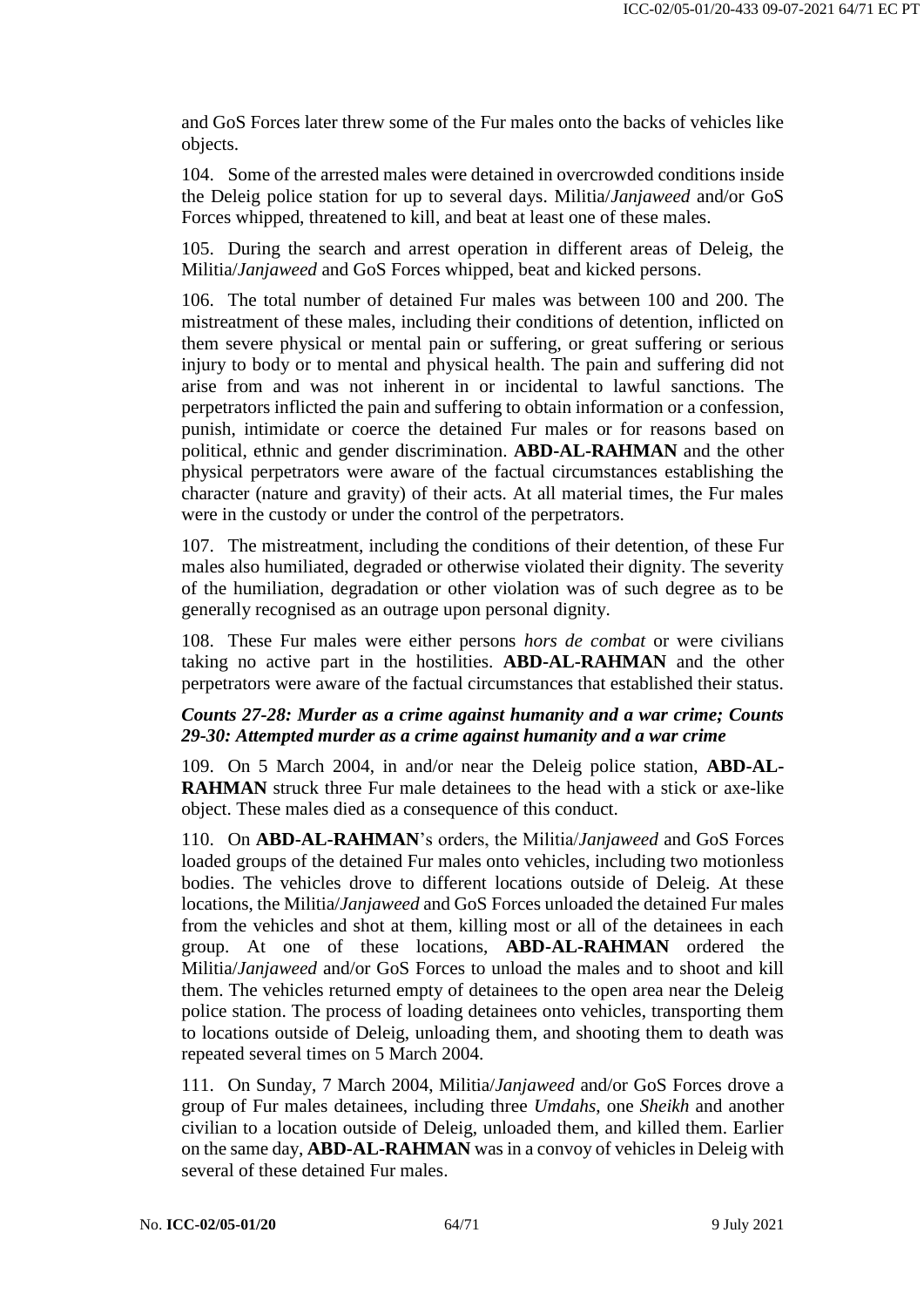112. By the above conduct, the Militia/*Janjaweed* and GoS Forces caused the deaths of the 34 persons listed in Annex 1.

113. Twelve of the detained Fur males survived, despite the intention of the perpetrators:

- a. Five of the males were loaded onto vehicles, transported outside of Deleig, and shot at, but were not killed.
- b. Seven other detained males were shot at as they ran away from the open area near Deleig police station.

114. The perpetrators attempted to murder these 12 males by taking action that commenced the execution of the crime by means of a substantial step, but the crime did not occur because of circumstances independent of their intentions.

115. All of the persons killed, or attempted to be killed, between 5 and 7 March 2004, through the conduct described above, were either persons *hors de combat* or were civilians taking no active part in the hostilities, and at all material times were in the power of the perpetrators of the killings. **ABD-AL-RAHMAN** and the physical perpetrators were aware of the factual circumstances that established the victims' status.

#### *Count 31: Persecution as a crime against humanity*

116. At the material times, **ABD-AL-RAHMAN** and the other perpetrators targeted Fur males in Deleig perceived as belonging to, or being associated with, or supporting the rebel armed groups. They targeted them on political, ethnic and gender grounds. The victims' Fur ethnicity, combined with the sociallyconstructed gender role presuming males to be fighters, underpinned the perpetrators' perception of them as rebels or rebel sympathisers. **ABD-AL-RAHMAN** and the other perpetrators severely deprived, contrary to international law, Fur males in Deleig of fundamental rights, including the rights to life, and not to be subjected to torture or cruel, inhumane or degrading treatment.

117. The facts described above under Counts 22-30 constitute the underlying conduct of the crime against humanity of persecution. This conduct was committed in connection with these crimes.

## **ii. ABD-AL-RAHMAN's individual criminal responsibility**

118. **ABD-AL-RAHMAN** is criminally responsible for the charged crimes under article 25(3)(a) (direct perpetration and co-perpetration) and article 25(3)(b) (ordering and/or inducing) of the Rome Statute. In addition, he is responsible for the crime of attempted murder pursuant to article 25(3)(f).

119. This section should be read in conjunction with Section 2 (Common elements of modes of individual criminal responsibility).

#### *Co-perpetration under article 25(3)(a) of the Rome Statute*

120. **ABD-AL-RAHMAN** committed the crimes listed in Counts 22-31 through his participation in, and essential contribution to, a common plan.

121. Between 5 and 7 March 2004, **ABD-AL-RAHMAN** shared a common plan or agreement with a group consisting of members of the Militia/*Janjaweed* and GoS Forces to target persons in Deleig, including those displaced to Deleig from locations in the surrounding areas, perceived as belonging to, or being associated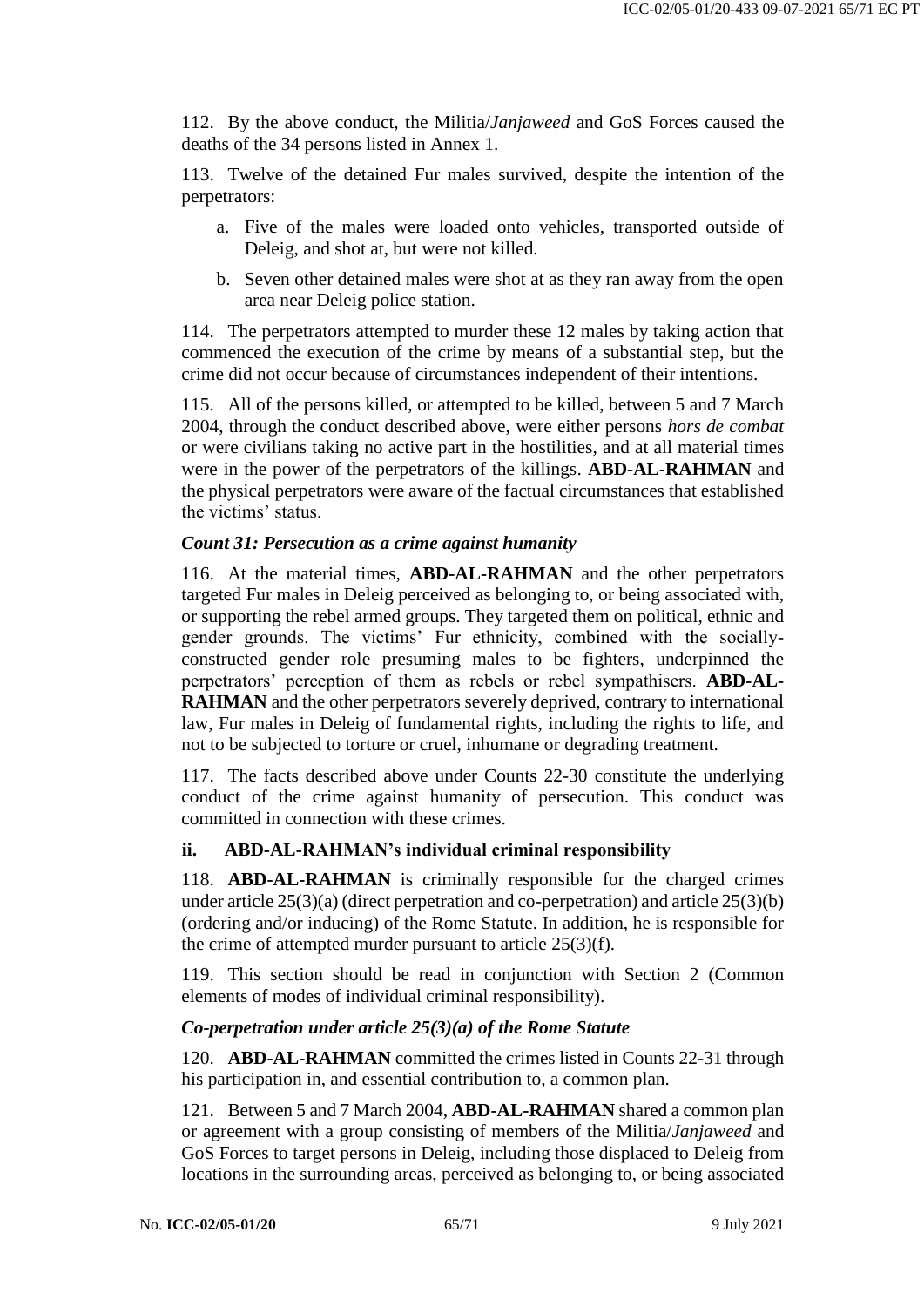with, or supporting the rebel armed groups, including through the commission of the crimes of torture, other inhumane acts, cruel treatment, outrages upon personal dignity, murder, and persecution ("Deleig Common Plan"). The Deleig Common Plan came into existence, at the latest, on or about 5 March 2004.

122. Other persons sharing the Deleig Common Plan included Military Intelligence officer Lieutenant Hamdi Sharaf-Al-Din SID AHMAD, Military Intelligence officer Mussadiq Hassan MANSUR, and PDF officer Abd-Al-Rahman Dawud HAMMUDAH, also known as HASSABALLAH, and other members of the Militia/*Janjaweed* and GoS Forces.

123. Pursuant to the Deleig Common Plan, between 5 and 7 March 2004, **ABD-AL-RAHMAN** and his co-perpetrators engaged in conduct which led to the commission of the charged crimes.

124. **ABD-AL-RAHMAN** made an essential contribution to the Deleig Common Plan and the charged crimes by:

- a. Arresting and ordering the arrest of Fur males in Garsila and transporting them to Deleig where they were detained, mistreated, and killed or attempted to be killed in Deleig or surrounding areas;
- b. Ordering, being present during, and participating in the search and arrest operation in Deleig;
- c. Being present in the open area near Deleig police station where the Fur males were being detained;
- d. Inspecting and questioning detainees, and deciding whether they would be released or not;
- e. Killing three Fur males by striking them to the head with a stick or axelike object:
- f. Mistreating detainees by standing and walking on their backs, hitting them with a stick or axe-like object, kicking them, and verbally abusing them;
- g. Ordering, being present during, and supervising the loading of detainees onto vehicles that transported them to locations outside of Deleig where they were killed or attempted to be killed;
- h. Ordering the Militia/*Janjaweed* and/or GoS Forces to unload and then shoot and kill detained Fur males at one location outside of Deleig; and
- i. Being present at one or more of the locations outside of Deleig where detainees were transported and then killed.

125. **ABD-AL-RAHMAN** meant to engage in the conduct described above and intended to bring about the objective elements of the charged crimes and/or was aware that these crimes would occur in the ordinary course of events in implementing the Deleig Common Plan. **ABD-AL-RAHMAN** was aware that the Deleig Common Plan involved an element of criminality. He was further aware of his essential role in the Deleig Common Plan, the essential nature of his contributions, as set out above, and of his ability, jointly with other coperpetrators, to control the commission of the crimes.

#### *Direct perpetration under article 25(3)(a) of the Rome Statute*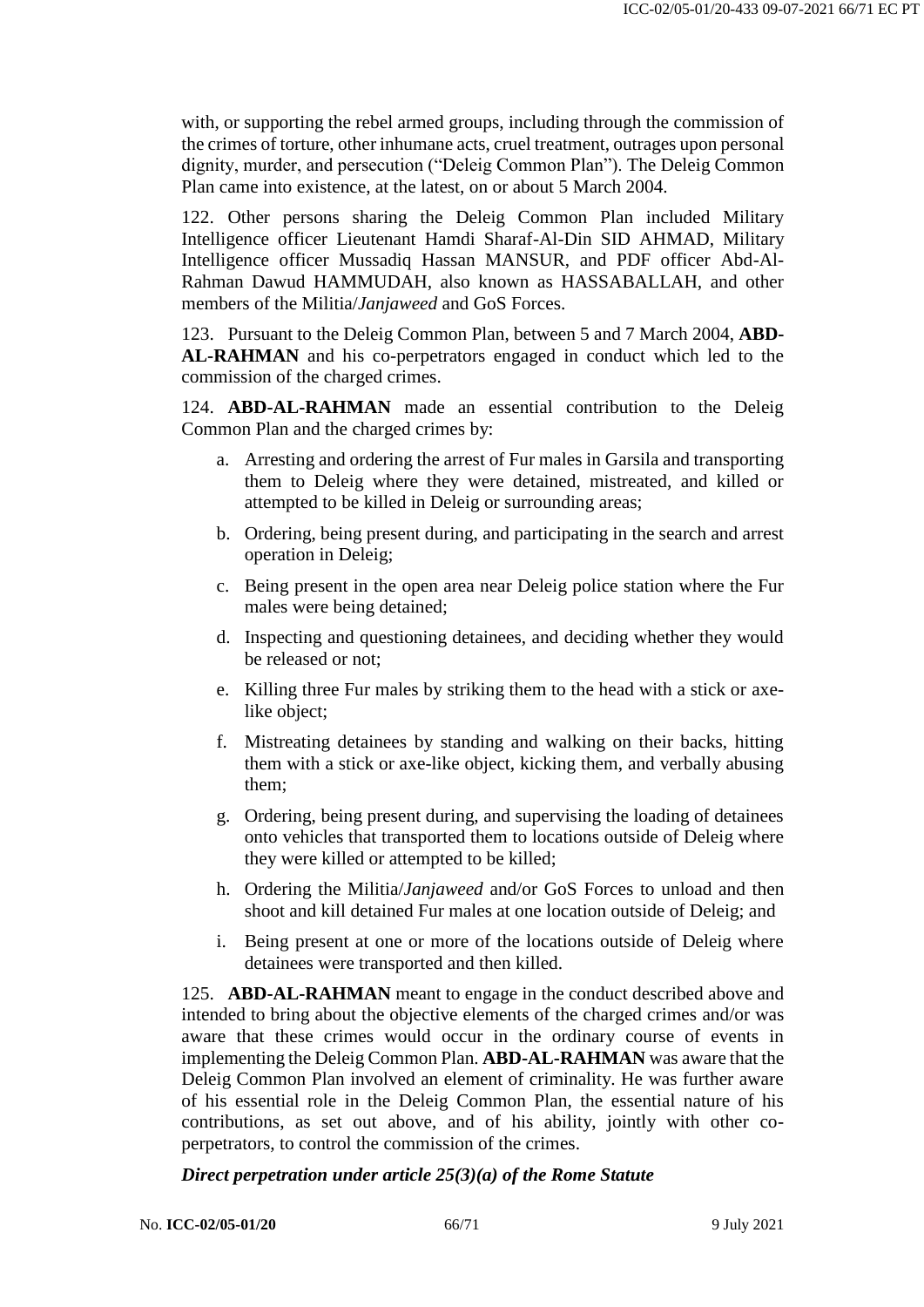126. **ABD-AL-RAHMAN** directly perpetrated the crimes of murder listed in Counts 27-28 and 31 by striking three Fur male detainees to the head with a stick or axe-like object, killing them.

127. **ABD-AL-RAHMAN** directly perpetrated the crimes listed in Counts 22- 26 and 31 by standing or walking on the backs of detainees—who had been made to lie face down on the ground in the hot sun, some with their hands tied behind their backs and some blindfolded, for prolonged periods of time without access to food, water and sanitary facilities—hitting them with a stick or axe-like object, kicking them, and verbally abusing them.

128. **ABD-AL-RAHMAN** meant to engage in the conduct described above. **ABD-AL-RAHMAN** intended to bring about the objective elements of the charged crimes and/or was aware that these crimes would occur in the ordinary course of events as a result of his conduct.

#### *Ordering under article 25(3)(b) of the Rome Statute*

129. On 5 March 2004, **ABD-AL-RAHMAN**, while being in a position of authority, ordered members of the Militia/*Janjaweed* and/or the GoS Forces to shoot and kill detained Fur males. One or more of these members carried out **ABD-AL-RAHMAN**'s orders, which led to the commission of the crimes listed in Counts 27-31.

130. **ABD-AL-RAHMAN** meant to engage in the conduct described above and was aware of his position of authority over the physical perpetrators of the crimes. **ABD-AL-RAHMAN** meant for the Militia/*Janjaweed* and GoS Forces to commit the crimes and/or was aware that the Militia/*Janjaweed* and GoS Forces would, in the ordinary course of events, commit the crimes, and was aware that his actions would contribute to their commission.

#### *Inducing under article 25(3)(b) of the Rome Statute*

131. Through the conduct described above, **ABD-AL-RAHMAN** induced the Militia/*Janjaweed* and GoS Forces to commit the crimes listed in Counts 22-31. **ABD-AL-RAHMAN** exerted influence over the Militia/*Janjaweed* and GoS Forces, prompting them to commit the relevant crimes.

132. **ABD-AL-RAHMAN** meant to engage in the conduct described above. **ABD-AL-RAHMAN** meant for the Militia/*Janjaweed* and GoS Forces to commit the crimes and/or was aware that the Militia/*Janjaweed* and GoS Forces would, in the ordinary course of events, commit the crimes, and was aware that his actions would contribute to their commission.

# **C. OVERVIEW OF CONFIRMED CHARGES**

133. Based on the above, **ABD-AL-RAHMAN** is criminally responsible for:

**COUNT 1: Intentionally directing attacks against the civilian population of Kodoom and Bindisi and surrounding areas as such, as a war crime**, between 15 and 16 August 2003, pursuant to article  $8(2)(e)(i)$  and article  $25(3)(b)$ (inducing) of the Rome Statute.

**COUNT 2: Murder as a crime against humanity**, concerning 52 persons listed in Annex 1, who were killed in Kodoom, Bindisi, between 15 and 16 August 2003, pursuant to article 7(1)(a) and article 25(3)(b) (inducing) of the Rome Statute.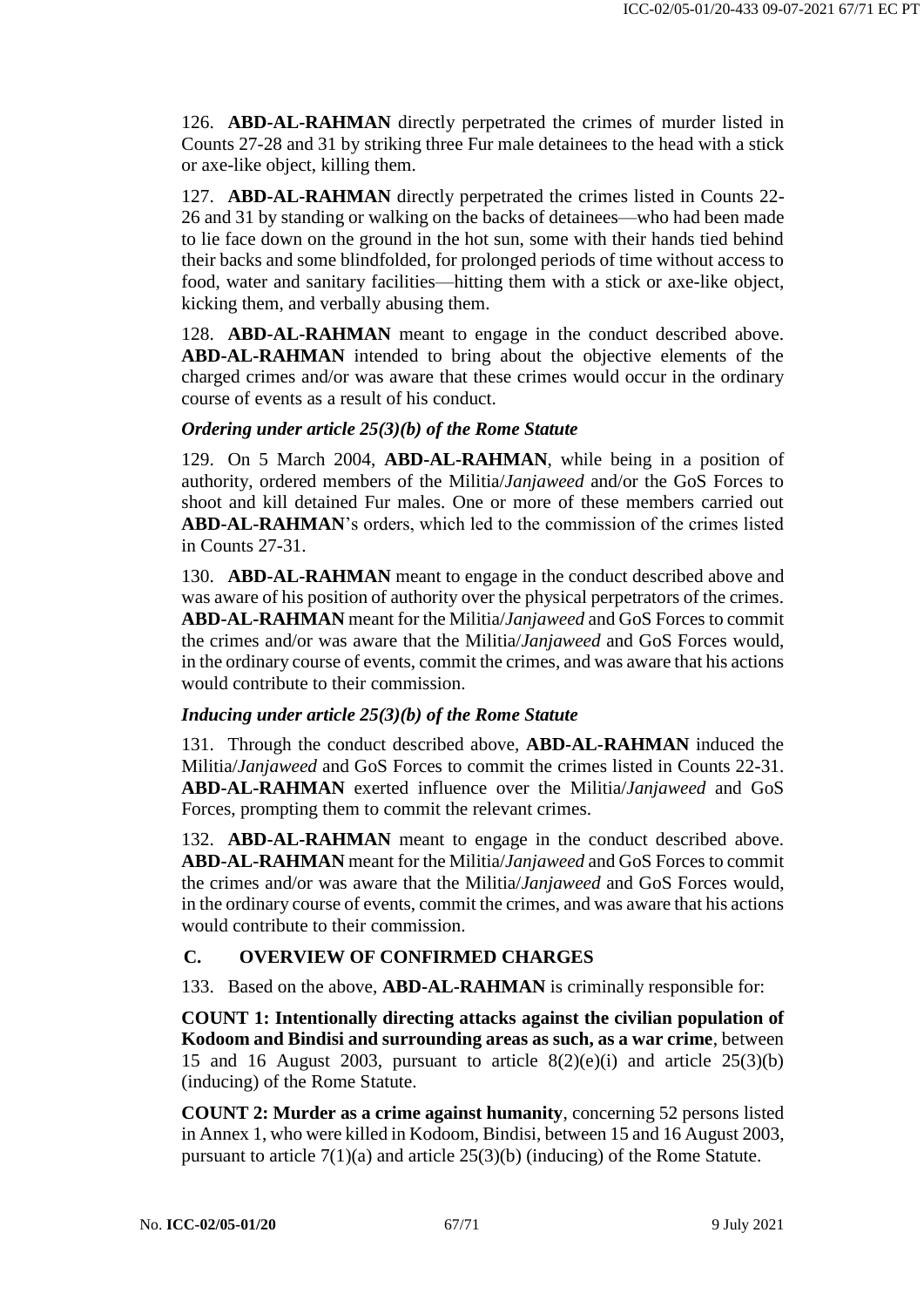**COUNT 3: Murder as a war crime**, concerning 52 civilians not taking direct part in hostilities, or persons *hors de combat* who were at the material time in the power of the Militia/*Janjaweed* or GoS Forces (listed in Annex 1), between 15 and 16 August 2003 in Kodoom, Bindisi, pursuant to article 8(2)(c)(i) and article 25(3)(b) (inducing) of the Rome Statute.

**COUNT 4: Pillaging as a war crime**, in Kodoom and Bindisi, between 15 and 16 August 2003, pursuant to article 8(2)(e)(v) and article 25(3)(b) (inducing) of the Rome Statute.

**COUNT 5: Destruction of the property of an adversary, without military necessity, as a war crime**, in Kodoom and Bindisi, between 15 and 16 August 2003, pursuant to article  $8(2)(e)(xii)$  and article  $25(3)(b)$  (inducing) of the Rome Statute.

**COUNT 6: Other inhumane acts as a crime against humanity**, in Bindisi and surrounding areas, between 15 and 16 August 2003, pursuant to article  $7(1)(k)$ and article 25(3)(b) (inducing) of the Rome Statute.

**COUNT 7: Outrages upon personal dignity as a war crime**, in Bindisi and surrounding areas, between 15 and 16 August 2003, pursuant to article  $8(2)(c)(ii)$ and article 25(3)(b) (inducing) of the Rome Statute.

**COUNT 8: Rape as a crime against humanity**, concerning 13 Fur women and girls, listed in Annex 1, in Bindisi and surrounding areas, between 15 and 16 August 2003, pursuant to article  $7(1)(g)$  and article 25(3)(b) (inducing) of the Rome Statute.

**COUNT 9: Rape as a war crime**, concerning 13 Fur women and girls, listed in Annex 1, in Bindisi and surrounding areas, between 15 and 16 August 2003, pursuant to article  $8(2)(e)(vi)$  and article  $25(3)(b)$  (inducing) of the Rome Statute.

**COUNT 10: Forcible transfer as a crime against humanity**, concerning the expulsion of Fur persons lawfully present in Kodoom and Bindisi, between 15 and 16 August 2003, pursuant to article  $7(1)(d)$  and article  $25(3)(b)$  (inducing) of the Rome Statute.

**COUNT 11: Persecution as a crime against humanity**, on political and ethnic grounds, concerning the predominantly Fur population of Kodoom and Bindisi perceived as belonging to, or being associated with, or supporting the rebel armed groups, by way of the criminal acts listed in Counts 1-10, between 15 and 16 August 2003, pursuant to article  $7(1)(h)$  and article 25(3)(b) (inducing) of the Rome Statute.

**COUNT 12: Torture as a crime against humanity**, concerning a large number of Fur men in Mukjar Police Station, between late February and early March 2004, pursuant to article  $7(1)(f)$  and article  $25(3)(a)$  (direct perpetration and coperpetration) and article 25(3)(b) (inducing) of the Rome Statute.

**COUNT 13: Torture as a war crime**, concerning Fur men in Mukjar Police Station, between late February and early March 2004, pursuant to article  $8(2)(c)(i)$ and article 25(3)(a) (direct perpetration and co-perpetration) and article 25(3)(b) (inducing) of the Rome Statute.

**COUNT 14: Other inhumane acts as a crime against humanity**, concerning Fur men in Mukjar Police Station, between late February and early March 2004,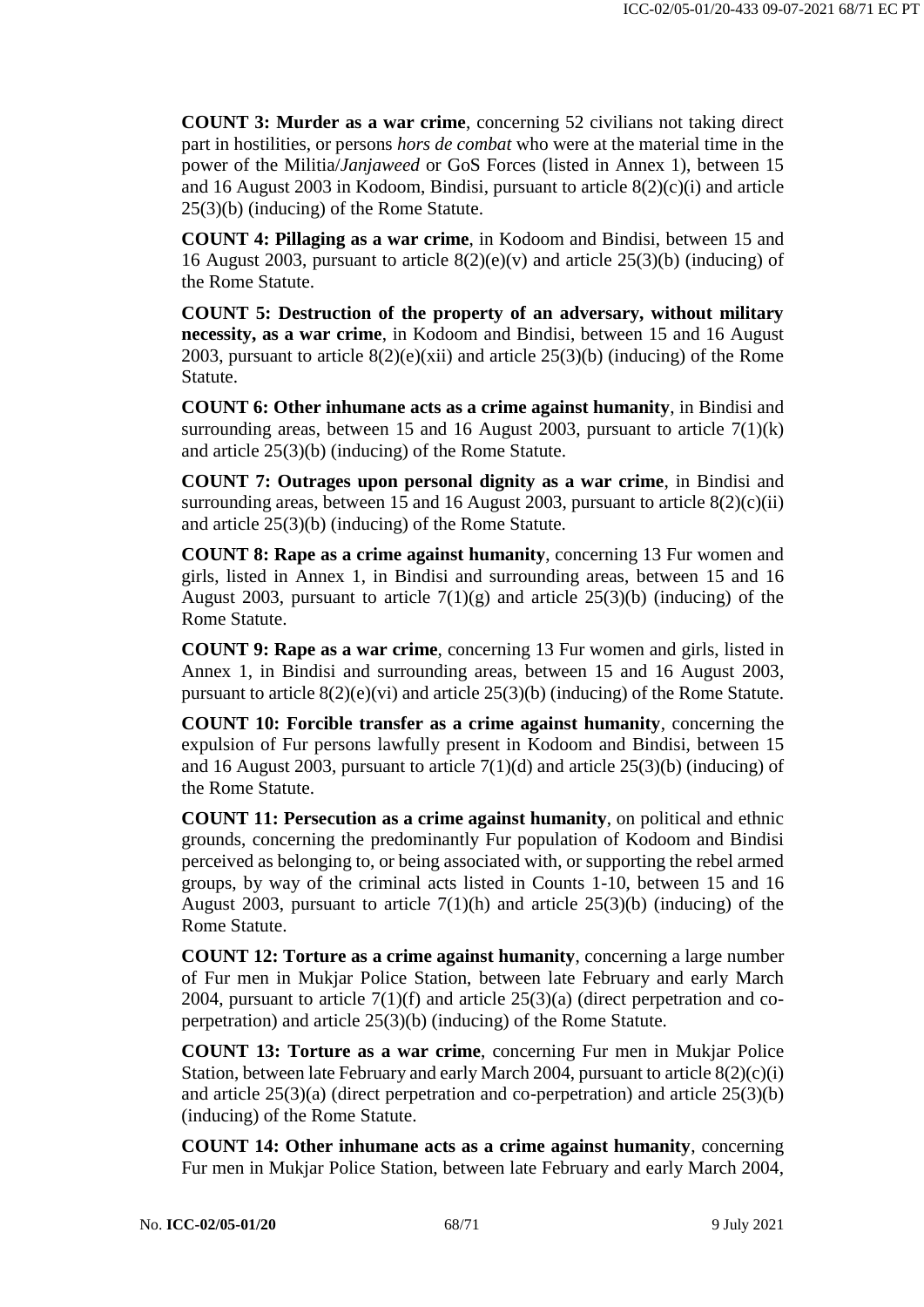pursuant to article  $7(1)(k)$  and article  $25(3)(a)$  (direct perpetration and coperpetration) and article 25(3)(b) (inducing) of the Rome Statute.

**COUNT 15: Cruel treatment as a war crime**, concerning Fur men in Mukjar Police Station, between late February and early March 2004, pursuant to article  $8(2)(c)(i)$  and article  $25(3)(a)$  (direct perpetration and co-perpetration) and article 25(3)(b) (inducing) of the Rome Statute.

**COUNT 16: Outrages against personal dignity as a war crime**, concerning Fur men in Mukjar Police Station, between late February and early March 2004, pursuant to article  $8(2)(c)(ii)$  and article  $25(3)(a)$  (direct perpetration and coperpetration) and article 25(3)(b) (inducing) of the Rome Statute.

**COUNT 17: Murder as a crime against humanity**, concerning the 49 persons listed in Annex 1, outside of Mukjar, between late February and early March 2004, pursuant to article  $7(1)(a)$  and article  $25(3)(a)$  (co-perpetration) and article 25(3)(b) (ordering and/or inducing) of the Rome Statute.

**COUNT 18: Murder as a war crime**, concerning the 49 persons listed in Annex 1, outside of Mukjar, between late February and early March 2004, pursuant to article  $8(2)(c)(i)$  and article  $25(3)(a)$  (co-perpetration) and article  $25(3)(b)$ (ordering and/or inducing) of the Rome Statute.

**COUNT 19: Attempted murder as a crime against humanity**, concerning two detained Fur males, outside of Mukjar, between late February and early March 2004, pursuant to article  $7(1)(a)$  and articles  $25(3)(f)$  and  $25(3)(a)$  (coperpetration) and articles 25(3)(f) and 25(3)(b) (ordering and/or inducing) of the Rome Statute.

**COUNT 20: Attempted murder as a war crime**, concerning two detained Fur males, outside of Mukjar, between late February and early March 2004, pursuant to article  $8(2)(c)(i)$  and articles  $25(3)(f)$  and  $25(3)(a)$  (co-perpetration) and articles 25(3)(f) and 25(3)(b) (ordering and/or inducing) of the Rome Statute.

**COUNT 21: Persecution as a crime against humanity**, on political, ethnic and gender grounds, concerning Fur males perceived as belonging to, or being associated with, or supporting rebel armed groups, by way of the criminal acts listed in Counts 12-20, in Mukjar and surrounding areas, in late February/early March 2004, pursuant to article  $7(1)(h)$  and article  $25(3)(a)$  (direct perpetration and co-perpetration) and article 25(3)(b) (inducing and/or ordering) of the Rome Statute.

**COUNT 22: Torture as a crime against humanity**, concerning between 100 and 200 Fur males in Deleig, between 5 and 7 March 2004, pursuant to article  $7(1)(f)$  and article  $25(3)(a)$  (direct perpetration and co-perpetration) and article 25(3)(b) (inducing) of the Rome Statute.

**COUNT 23: Torture as a war crime**, concerning between 100 and 200 Fur males in Deleig, between 5 and 7 March 2004, pursuant to article 8(2)(c)(i) and article  $25(3)(a)$  (direct perpetration and co-perpetration) and article  $25(3)(b)$ (inducing) of the Rome Statute.

**COUNT 24: Other inhumane acts as a crime against humanity**, concerning between 100 and 200 Fur males in Deleig, between 5 and 7 March 2004, pursuant to article 7(1)(k) and article 25(3)(a) (direct perpetration and co-perpetration) and article 25(3)(b) (inducing) of the Rome Statute.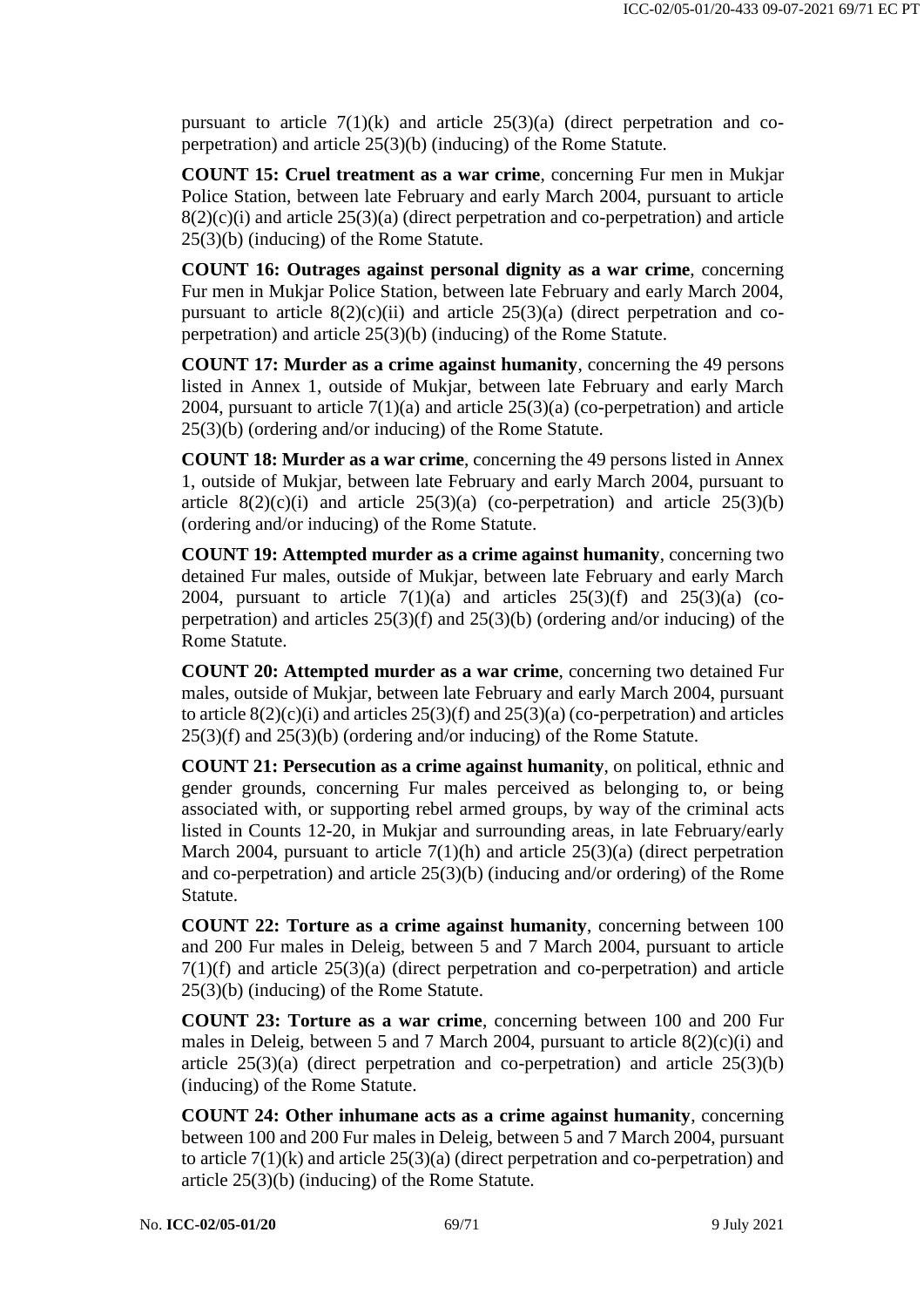**COUNT 25: Cruel treatment as a war crime**, concerning between 100 and 200 Fur males in Deleig, between 5 and 7 March 2004, pursuant to article  $8(2)(c)(i)$ and article 25(3)(a) (direct perpetration and co-perpetration) and article 25(3)(b) (inducing) of the Rome Statute.

**COUNT 26: Outrages upon personal dignity as a war crime**, concerning between 100 and 200 Fur males in Deleig, between 5 and 7 March 2004, pursuant to article  $8(2)(c)(ii)$  and article  $25(3)(a)$  (direct perpetration and co-perpetration), and article 25(3)(b) (inducing) of the Rome Statute.

**COUNT 27: Murder as a crime against humanity**, concerning the 34 persons listed in Annex 1, in Deleig and surrounding areas, between 5 and 7 March 2004, pursuant to article  $7(1)(a)$  and article  $25(3)(a)$  (direct perpetration and coperpetration) and article 25(3)(b) (ordering and/or inducing) of the Rome Statute.

**COUNT 28: Murder as a war crime**, concerning the 34 persons listed in Annex 1, in Deleig and surrounding areas, between 5 and 7 March 2004, pursuant to article  $8(2)(c)(i)$  and article  $25(3)(a)$  (direct perpetration and co-perpetration) and article 25(3)(b) (ordering and/or inducing) of the Rome Statute.

**COUNT 29: Attempted murder as a crime against humanity**, concerning twelve detained Fur males, in Deleig and surrounding areas, between 5 and 7 March 2004, pursuant to article  $7(1)(a)$  and articles  $25(3)(f)$  and  $25(3)(a)$  (coperpetration) and articles 25(3)(f) and 25(3)(b) (ordering and/or inducing) of the Rome Statute.

**COUNT 30: Attempted murder as a war crime**, concerning twelve detained Fur males, in Deleig and surrounding areas, between 5 and 7 March 2004, pursuant to article  $8(2)(c)(i)$  and articles  $25(3)(f)$  and  $25(3)(a)$  (co-perpetration) and articles 25(3)(f) and 25(3)(b) (ordering and/or inducing) of the Rome Statute.

**COUNT 31: Persecution as a crime against humanity**, on political, ethnic and gender grounds, concerning Fur males perceived as belonging to, or being associated with, or supporting rebel armed groups in Deleig and surrounding areas, between 5 and 7 March 2004, by way of the criminal acts listed in Counts 22-30, pursuant to article  $7(1)(h)$  and article  $25(3)(a)$  (direct perpetration and coperpetration) and article 25(3)(b) (ordering and/or inducing) of the Rome Statute.